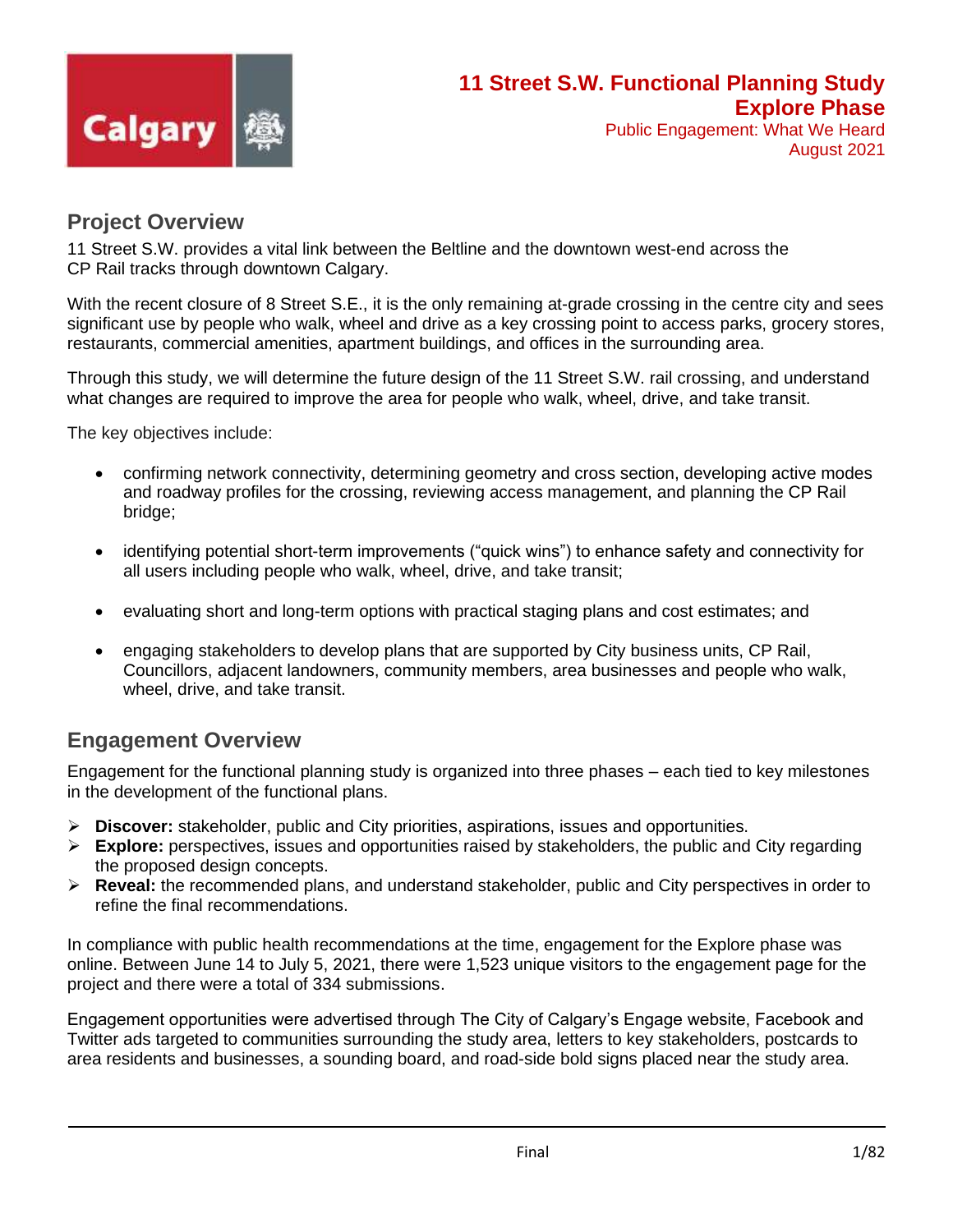

## **What We Asked**

Six designs were developed using input gathered during the first phase of the engagement, Phase 1: Discover, which took place in February 2021. Please visit calgary.ca/11StUnderpass to learn more about the design concepts presented for input in Phase 2: Explore.



# **Summary of design concepts**

Below is a summary of the design concepts moving forward. Details will be provided on the following pages.

Design concepts 1 and 2 provide an underpass for all travel modes (for people who walk, wheel, take transit, and drive).



Design concept 2: All travel modes underpass with enhanced public realm



#### Features consistent among all design concepts:

- Accommodates the CP Rail expansion to four tracks.
- Retains the current elevation of the rail tracks and using an underpass to travel through the area.
- Separates facilities for people who walk, wheel, and drive.
- Adding lighting to enhance safety and visibility, and create comfortable space for all ages and abilities
- · Creates shorter crossing distances by realigning crosswalks at 9 and 10 Avenue.

Design concepts 3 and 4 provide an underpass for active travel modes (for people who walk and wheel).

> **Design concept 3: Active travel modes underpass**



**Design concept 4:** Active travel modes underpass as a destination



- Provides opportunities for redevelopment, and enhancing public and private realms.
- Changes access to private driveways to accommodate the underpass.
- Accommodates 1:100 year flood level through stormiwater management.
- + Private property may be required to accommodate a lift station to manage ground and storm water
- Environmental management measures applied during construction.

subpey.ca/11333/ederpani contact 311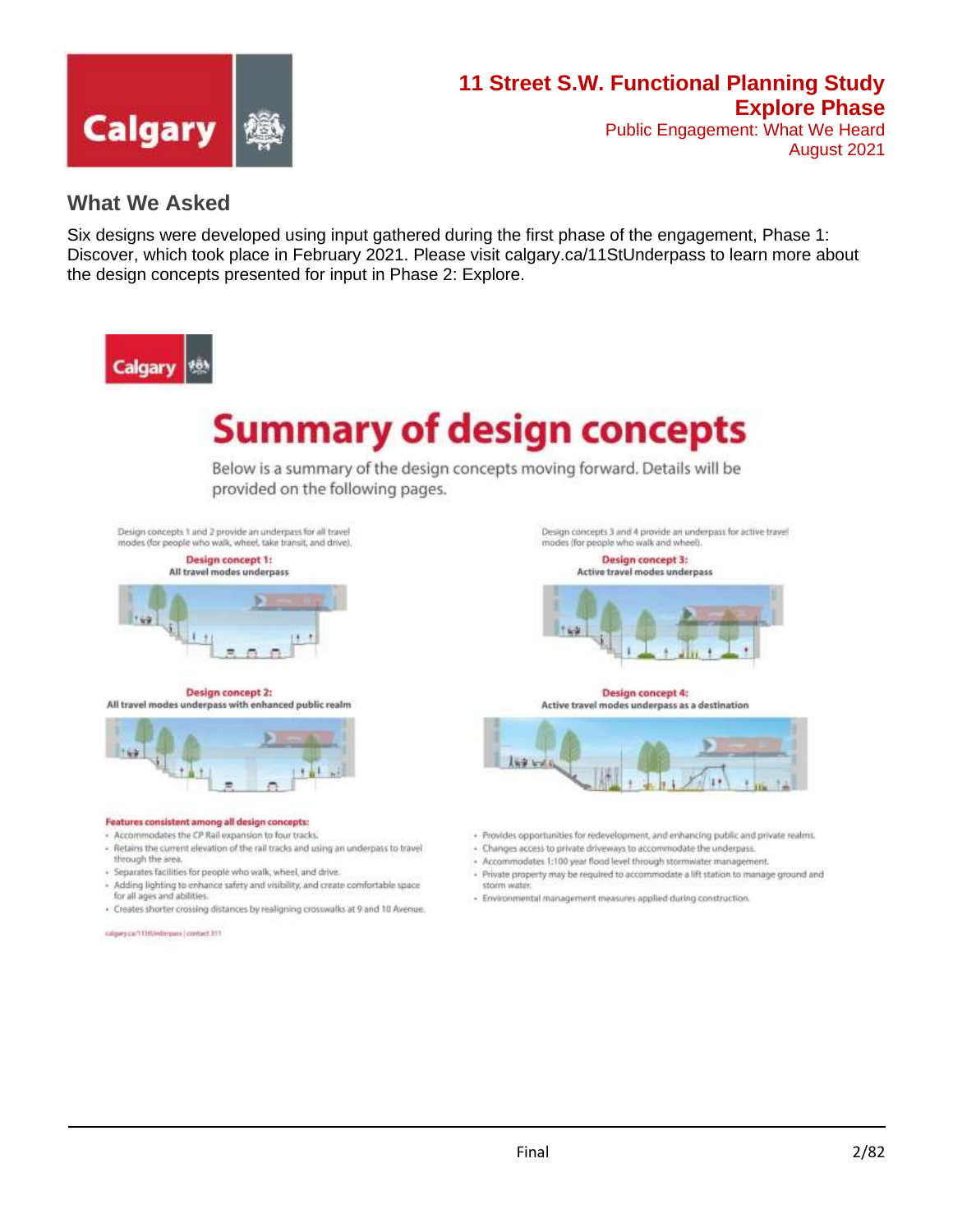

We asked participants to rank their preferences and describe their likes and dislikes about the designs:

#### **Ranking**

#### **1. Rank these designs in order of preference.**

- a) Design Concept 1 (for all travel modes, including public transit and cars)
- b) Design Concept 2 (for all travel modes, with an enhanced public realm)
- c) Design Concept 3 (for walking and wheeling travel only)

Design Concept 4 includes three variations for an underpass design that is an urban destination with space for inclusive and accessible community events, and suited to walking and wheeling travel.

- d) Design Concept 4A (includes space to play)
- e) Design Concept 4B (includes space for fitness)
- f) Design Concept 4C (includes space for art)

#### **2. Rank your preferences for traveling through this area.**

- a) Walking
- b) Wheeling (bicycle, skateboard, strollers, wheelchair)
- c) Transit connection
- d) Personal vehicle

#### **3. Rank your choices for urban design elements for how you would use this space.**

- a) Street furniture (e.g. benches, tables, bike racks)
- b) Space for play and fitness (e.g. playground or climbing area)
- c) Plaza, art and market space
- d) Trees / green space
- e) Moving through the space safely and efficiently

#### **Online Survey**

#### **1. Design Concept 1**

- a) What do you *like* or *not like* about Design Concept 1?
- b) How would you *improve* Design Concept 1?

#### **2. Design Concept 2**

- a) What do you *like* or *not like* about Design Concept 2?
- b) How would you *improve* Design Concept 2?

#### **3. Design Concept 3**

- a) What do you *like* or *not like* about Design Concept 3?
- b) How would you *improve* Design Concept 3?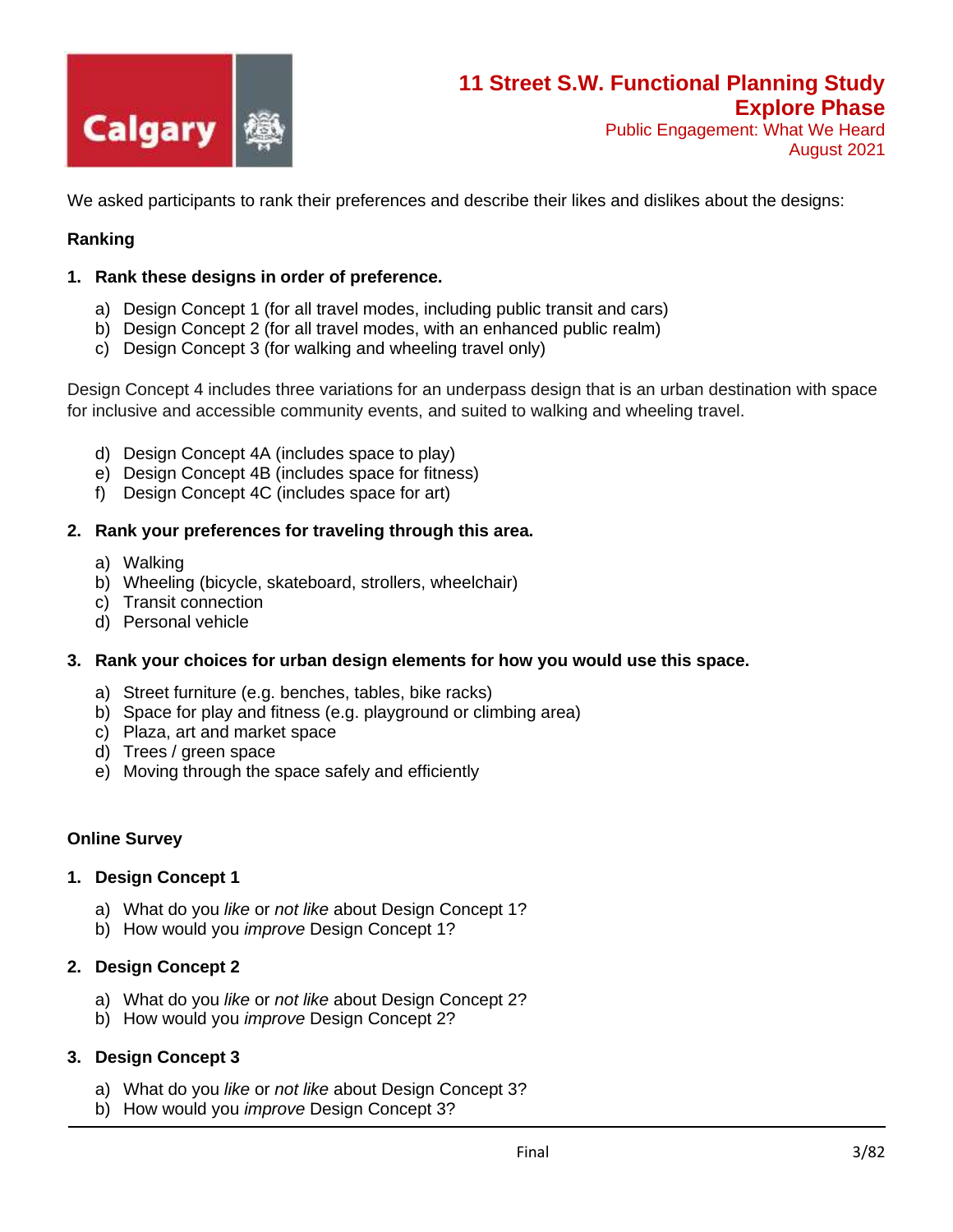

#### **4. Design Concept 4**

- a) What do you *like* or *not like* about Design Concept 4?
- b) How would you *improve* Design Concept 4?

#### **5. Public and Private Realm**

a) What do you *like* or *not like* about the public and private realm examples next to adjacent developments? Tell us more about what else we should keep in mind.

#### **6. Urban Destinations**

a) What do you *like* or *not like* about the urban destination examples for the active travel modes underpass design for Design Concept 4? Tell us more about what else we should keep in mind.

## **What We Heard**

The key themes we heard through the public engagement in the Explore phase included:

#### **Overall Themes**

- Participant sentiment was mixed regarding traffic and vehicle access. Several participants want to see vehicle access maintained for community connectivity and emergency services; others expressed wanting to minimize or even eliminate vehicle access.
- Safety for people who walk and wheel as well as facilitation of movement for all modes of transportation are priorities for respondents.
- Design Concept 4A (includes space to play) was the top ranked design concept with emphasis on walking and green space. Though some concern was expressed that creating a space to stop and stay underneath train tracks and next to a busy roadway could be dangerous, not well-used, and/or attract undesirable social behaviour that made use of the underpass feel unsafe.
- Respondents want an area that is useful year-round and considers the different seasons that are experienced in Calgary.
- In terms of public and private realm space, the key areas of interest are to include greenspaces and trees as well as space for various forms of rest and activity.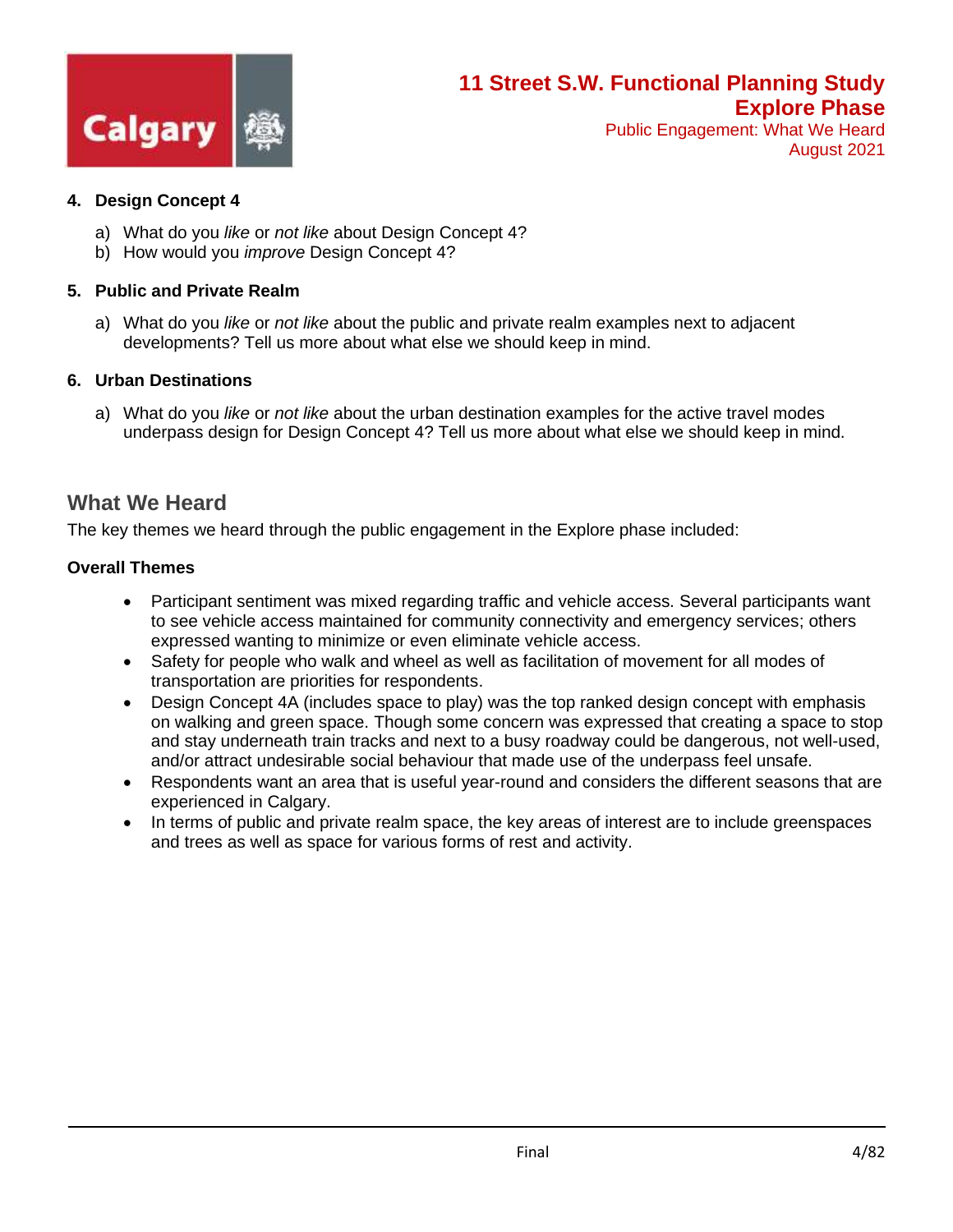

August 2021

## **Summary of Input**

### **Ranking**

### 7. **Rank these designs in order of preference.**



| <b>Design Concepts</b>                                             | <b>Weighted Ave.</b> |
|--------------------------------------------------------------------|----------------------|
| Design Concept 4A, B and C - Active travel modes underpass as an   |                      |
| urban destination                                                  | 4.21                 |
| Design Concept 3 – Active travel modes underpass                   | 3.76                 |
| Design Concept 2 - All travel modes underpass with enhanced public |                      |
| realm                                                              | 3.75                 |
| Design Concept 1 - All travel modes underpass                      | 3.09                 |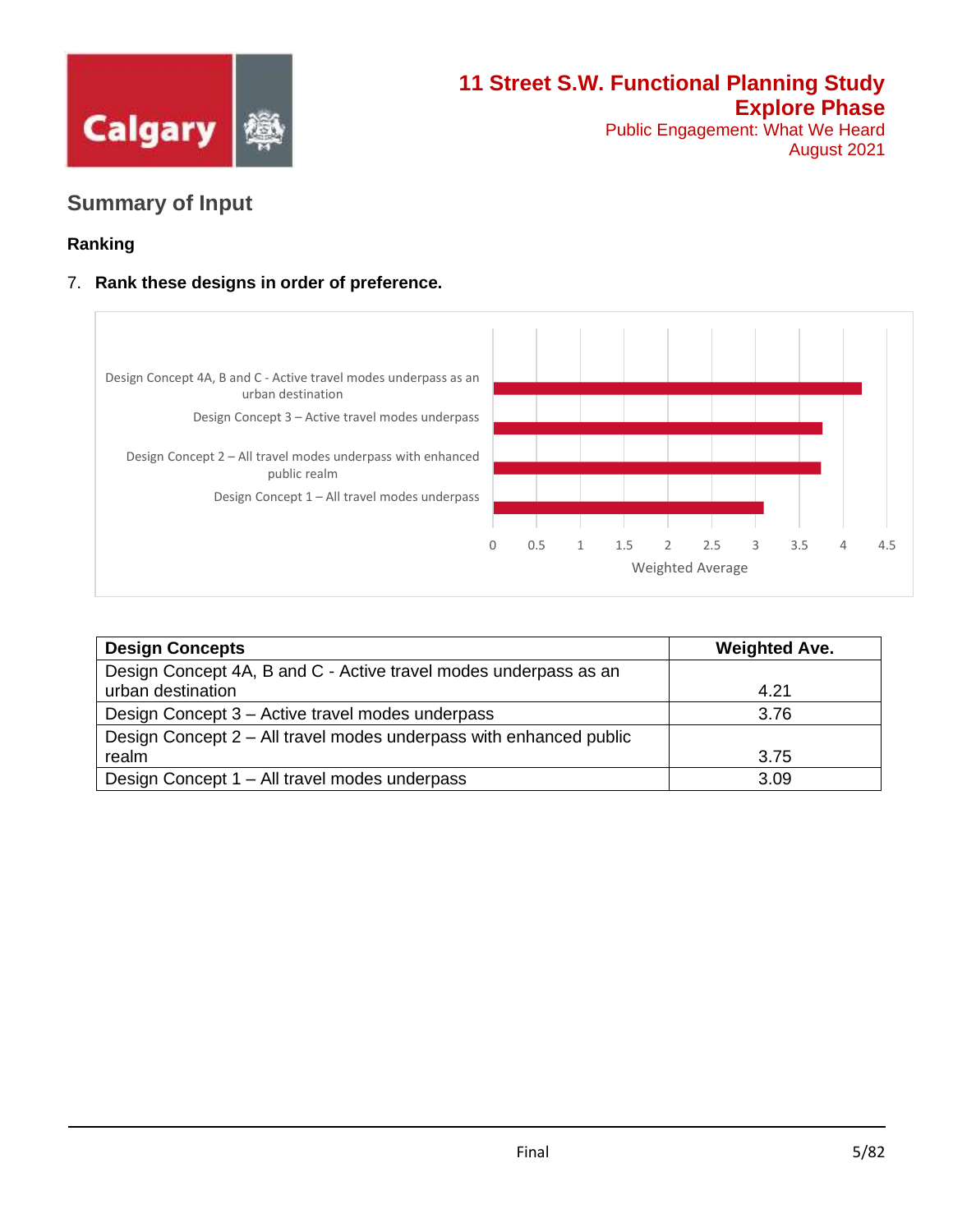

August 2021

#### **8. Rank your preferences for traveling through this area.**



| <b>Travel Mode</b>                                       | <b>Weighted Ave.</b> |
|----------------------------------------------------------|----------------------|
| Walking                                                  | 3.10                 |
| Wheeling<br>(bicycle, skateboard, strollers, wheelchair) | 3.05                 |
| Personal vehicle                                         | 2.50                 |
| <b>Transit connection</b>                                | 2.01                 |

#### **9. Rank your choices for urban design elements for how you would use this space**



| <b>Urban Design Elements</b>                    | <b>Weighted Ave.</b> |
|-------------------------------------------------|----------------------|
| Trees / Green space                             | 3.84                 |
| Moving through the space safely and efficiently | 3.66                 |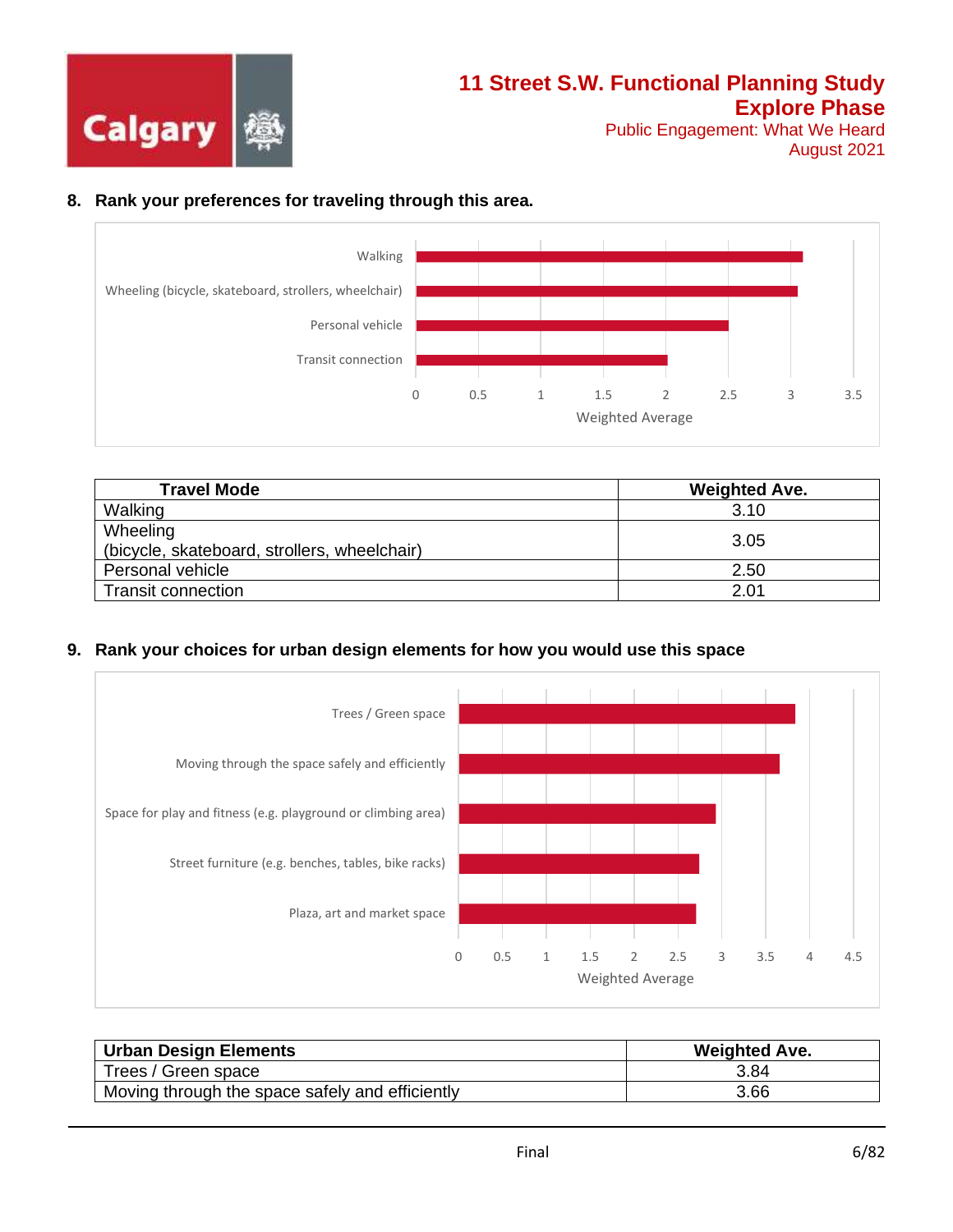

August 2021

| Space for play and fitness (e.g. playground or climbing area) | 2.93 |
|---------------------------------------------------------------|------|
| Street furniture (e.g. benches, tables, bike racks)           | 2.74 |
| Plaza, art and market space                                   |      |

#### **Online Survey**

#### **1. Design Concept 1**

- a) What do you *like* or *not like* about Design Concept 1?
	- Most respondents expressed concern for traffic and vehicle access, though the sentiment was mixed. On one hand, many participants wished to maintain vehicle access and on the other hand, many participants wished to minimize the focus on, and in some cases, eliminate vehicles in the area.
	- A few participants felt that this concept would not be a significant enough change and wouldn't add much to the city.
	- Several participants wished the design did a better job of supporting active modes of transportation.
- b) How would you improve Design Concept 1?
	- Participants wanted to see more trees and green spaces added to the concept design.
	- Participants recommended reducing the number of vehicle lanes.

#### **2. Design Concept 2**

- c) What do you *like* or *not like* about Design Concept 2?
	- The sentiment towards vehicle access was mixed. Many liked that this concept allows through traffic to other communities, and access for emergency services, while others felt that this concept still prioritized too much space for car travel.
	- Respondents appreciated the space provided for walking and wheeling, additional green space and liked the separation from vehicle traffic.
- a) How would you *improve* Design Concept 2?
	- Participants indicated that green space and trees are a priority, and they wanted to see even more of it in the design concept.
	- Participants recommended adding lighting to increase safety for users of the underpass.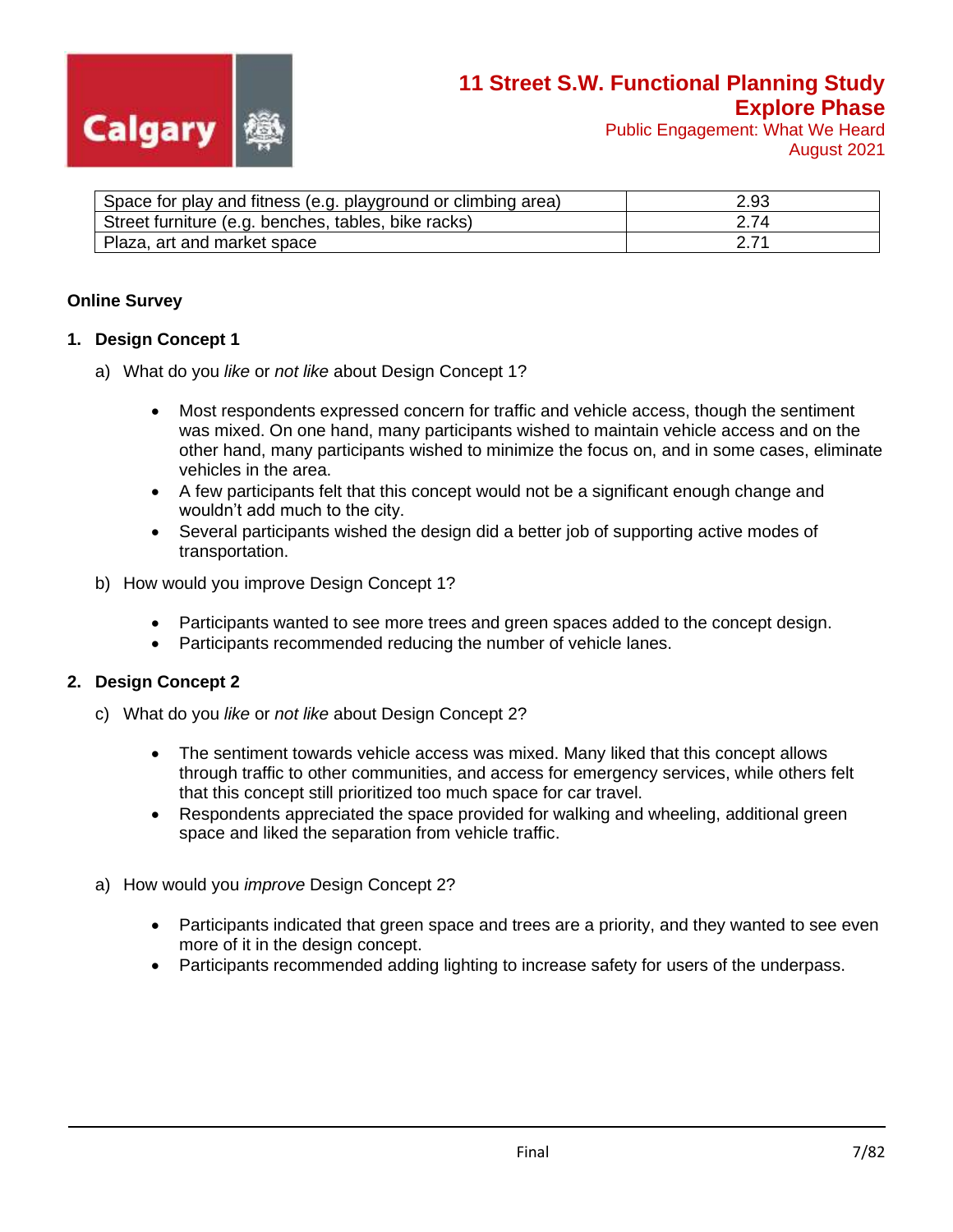

#### **3. Design Concept 3**

- a) What do you *like* or *not like* about Design Concept 3?
	- Vehicle access in Design Concept 3 was the top concern. Many participants shared that this is a key route for vehicles and removing vehicle access from 11 Street S.W. would cause multiple issues, disconnect residents from 10 Avenue retail and recreation destinations, as well as connections to Bow Trail and Crowchild Trail. Alternatively, a number of participants liked the lack of vehicle access in this concept. Vehicle access in Design Concept 3 was the top concern.
	- Many respondents indicated that they appreciate the improved safety and additional space dedicated to walking and wheeling.
	- Several participants expressed they liked the added green space and trees.
- b) How would you improve Design Concept 3?
	- Participant suggestions for improving the design concept included adding in access for vehicles and adding seating.

#### **4. Design Concept 4**

- a) What do you like or not like about Design Concept 4?
	- Participants felt that removing vehicle access from 11 Street S.W. would contribute to increased congestion as it is a key route for vehicles. Alternatively, some participants expressed approval that space for vehicle travel was not included in this concept.
	- Participants had mixed feelings about turning the area into an urban destination and public space. Some were excited about the idea, especially as a needed recreation space. Others were concerned about whether the space would be well-used or safe given its location, traffic and railway.
	- Generally, participants felt that this design would make the area much safer for active modes of travel, particularly pedestrians and cyclists.
- b) How would you *improve* Design Concept 4?
	- Participants expressed a preference for separate and straighter paths for different modes of travel; they were concerned about conflict between pedestrians and cyclists, and creating desire paths to shorten the walk.
	- Many felt that at least some vehicle access should be added.
	- Participants liked the look of the design, some felt it needed places to buy food/drinks or shop, fountains and washrooms.
	- Many repeated concerns about the safety and appropriateness of the location that they expressed in reference to the other designs.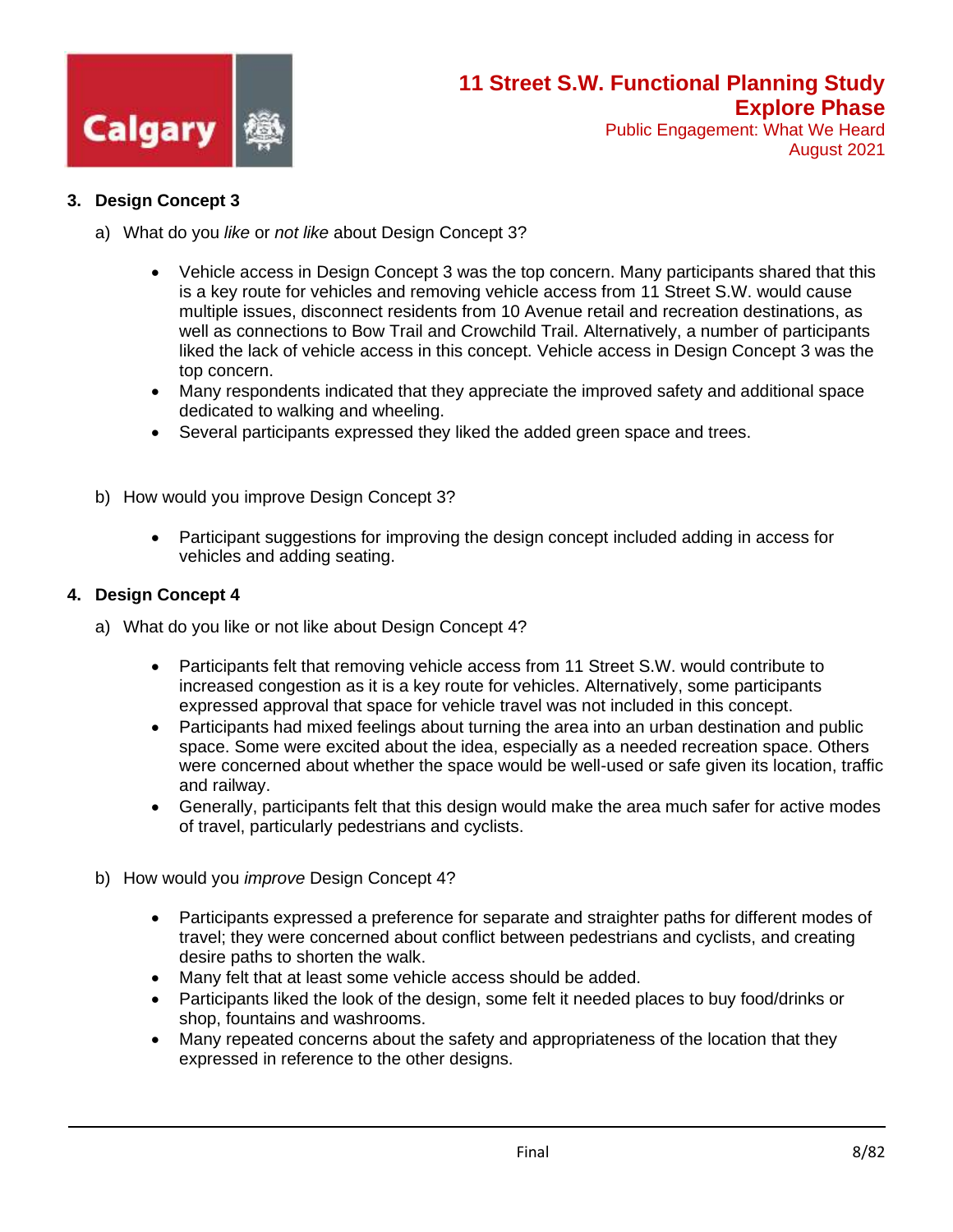

Public Engagement: What We Heard August 2021

#### **5. Public & Private Realm**

- a) What do you *like* or *not like* about the public and private realm examples next to adjacent developments? Tell us more about what else we should keep in mind.
	- Respondents indicated that green space and the environment are a priority for the public realm.
	- Participants liked that active travel modes would be encouraged and supported by the public realm.
	- Vehicle access had a mixed sentiment with a portion of respondents wanting more vehicular access and others wanting no through access for vehicles.
	- Respondents expressed wanting to use this space for various forms of leisure, making it an overall nice area to spend time in.

#### **6. Urban Destinations**

- a) What do you *like* or *not like* about the urban destination examples for the active travel modes underpass design for Design Concept 4? Tell us more about what else we should keep in mind.
	- The "Play" (4A) design concept was a popular option and a number of respondents noted that the "Play" (4A) concept would be suitable for many ages groups. Others expressed doubts that the space would be used as a destination, though it might be a place to stop on the way to somewhere else if there was shade, and was clean and safe.
	- Some participants were excited about the idea of making the space attractive, adding colour, art or native plants and trees to the area. On the other hand, some felt that challenges in maintenance and upkeep of the design would have a negative impact on the area over time.
	- Respondents said that they want an area that can accommodate a variety of activities and some thought the design should combine play, fitness and art elements.
	- As with the other questions, a number of respondents expressed concern that the location would not be an inviting destination regardless of the design because of the trains, and that it would attract vandalism and people experiencing homelessness. Some thought it would feel unsafe, though lighting could help.

## **Next Steps**

In the Phase 3: Reveal (December 2021/January 2022), we will present the recommended concept and use feedback from the engagement to refine and finalize the design and/or to address questions raised by the recommended plan for 11 Street S.W. We will share how input received in Phase 1: Discover and Phase 2: Explore shaped the evaluation criteria and recommended concept for the study.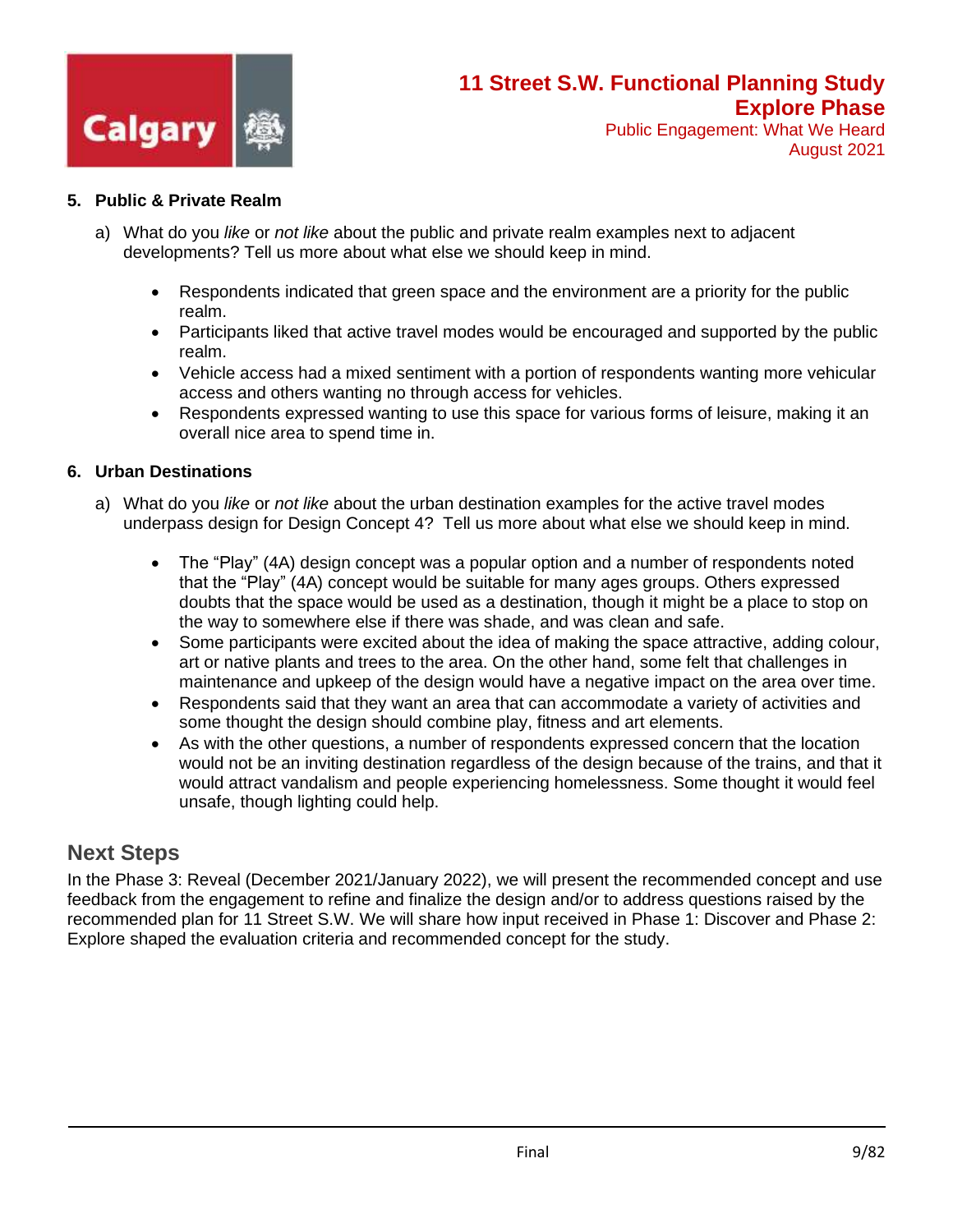

## **Verbatim Comments**

The following is a record of the feedback received by those who responded using the online Engage website and comments received via email and social media.

Please note: all comments below are printed as received. The comments are organized by the questions asked. Comments are unedited as to spelling, grammar, use of contractions, etc. Comments are only edited to remove profanity, personally identifying information or to identify an illegible word; where this occurs, it is indicated using square brackets, for example, "[omitted]."

#### **Ranking**

#### **1. Rank these designs in order of preference.**

|                                                                                 | Rank             |     |     |                |     |     |     |
|---------------------------------------------------------------------------------|------------------|-----|-----|----------------|-----|-----|-----|
| <b>Design Concepts</b>                                                          | Weighted<br>Ave. | 1st | 2nd | 3rd            | 4th | 5th | 6th |
| Design Concept 1 - All travel<br>modes underpass                                | 3.06             | 61  | 39  | $\overline{7}$ | 5   | 9   | 122 |
| Design Concept 2 - All travel<br>modes underpass with<br>enhanced public realm  | 3.72             | 65  | 52  | 11             | 10  | 117 | 3   |
| Design Concept 3 - Active<br>travel modes underpass                             | 3.75             | 34  | 20  | 48             | 89  | 8   | 12  |
| Design Concept 4A - Active<br>travel modes underpass as an<br>urban destination | 4.52             | 79  | 51  | 42             | 25  | 17  | 11  |
| Design Concept 4B - Active<br>travel modes underpass as an<br>urban destination | 4.08             | 34  | 65  | 48             | 33  | 22  | 13  |
| Design Concept 4C - Active<br>travel modes underpass as an<br>urban destination | 4.03             | 27  | 57  | 72             | 43  | 11  | 13  |

#### **2. Rank your preferences for traveling through this area.**

|                                                          | Rank             |     |     |     |     |
|----------------------------------------------------------|------------------|-----|-----|-----|-----|
| <b>Travel Mode</b>                                       | Weighted<br>Ave. | 1st | 2nd | 3rd | 4th |
| Walking                                                  | 3.10             | 100 | 114 | 44  | 15  |
| Wheeling<br>(bicycle, skateboard, strollers, wheelchair) | 3.05             | 100 | 96  | 40  | 23  |
| <b>Transit connection</b>                                | 2.01             | 6   | 41  | 123 | 50  |
| Personal vehicle                                         | 2.5              | 100 | 30  | 26  | 101 |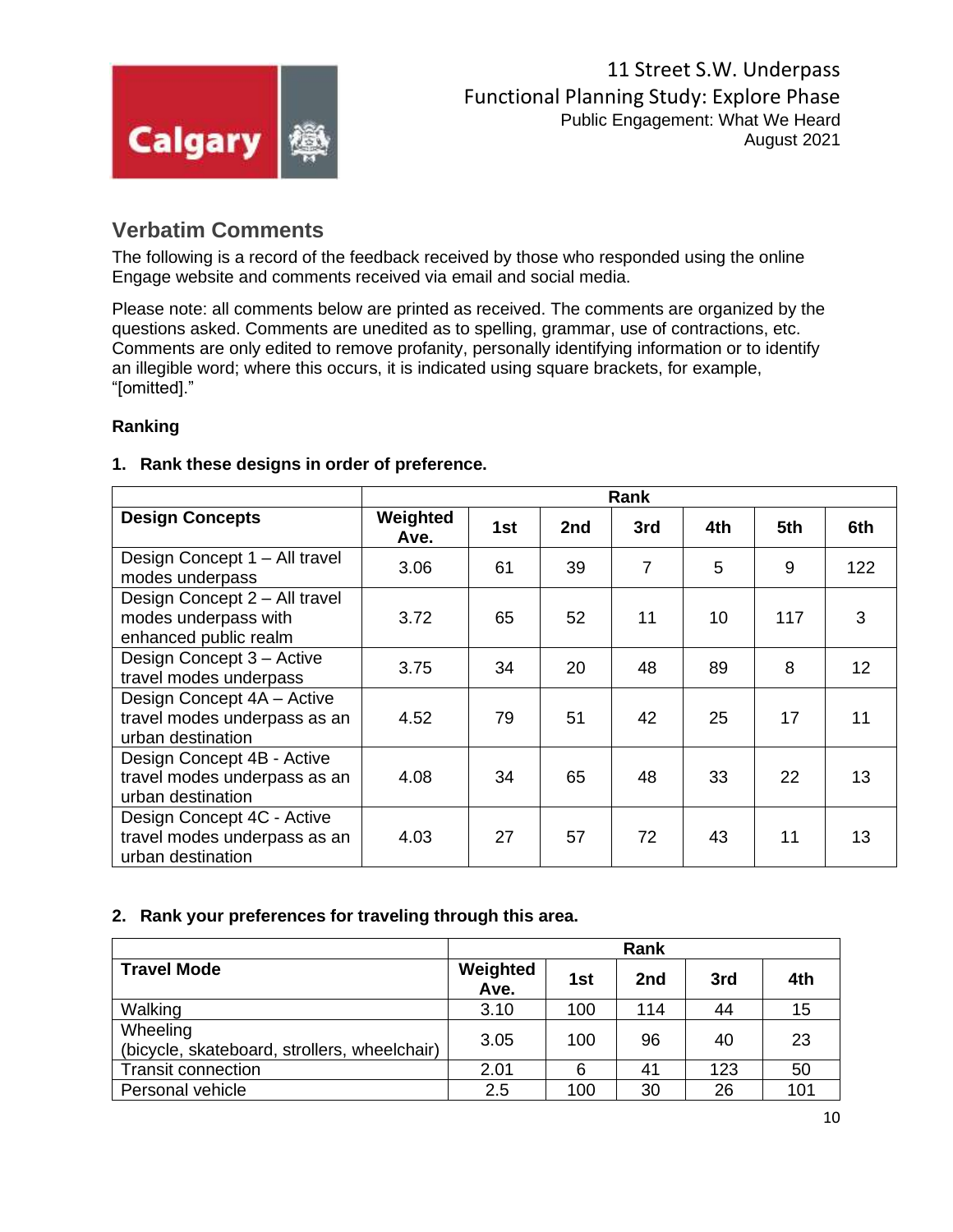

|  |  |  | 3. Rank your choice for urban design elements for how you would use this space. |
|--|--|--|---------------------------------------------------------------------------------|

|                                                                  | Rank             |     |     |     |     |     |
|------------------------------------------------------------------|------------------|-----|-----|-----|-----|-----|
| <b>Urban Design Elements</b>                                     | Weighted<br>Ave. | 1st | 2nd | 3rd | 4th | 5th |
| Street furniture (e.g. benches, tables, bike<br>racks)           | 2.74             | 16  | 38  | 81  | 59  | 35  |
| Space for play and fitness (e.g.<br>playground or climbing area) | 2.93             | 57  | 40  | 17  | 47  | 61  |
| Plaza, art and market space                                      | 2.71             | 18  | 40  | 71  | 57  | 43  |
| Trees / Green space                                              | 3.84             | 71  | 107 | 46  | 24  | 6   |
| Moving through the space safely and<br>efficiently               | 3.66             | 140 | 36  | 21  | 29  | 52  |

#### **Online Survey**

#### **7. What do you like or not like about Design Concept 1?**

Prioritized cars over people. Question: how important is this for moving vehicle traffic? Can 8th and 14th handle the volume?

There is nothing special about this concept- it's just another underpass like every other underpass in the city.

limited walk/bike space

Sidewalks and cycle path are too narrow. Too noisy. Would be be possible to make the private realm narrower and/or have more control over it?

I dislike the focus on the car, we should make it harder to drive and easier to walk/bike. I do like the trees and the separation of bike lanes from traffic/ cars

Safe separated cycle track

Active modes separated from the cars. Improvement of urban realm with added green elements

I don't like that this plan makes people go in cars than active travel

I do not like it because it encourages us to go use are cars

I like that people in cars and people walking can cross safely.

What I don't like about this is there are more vehicles.

Ensures multiple types of transportation methods. I do not like that 9 and 10 Ave have to be lowered.

I like that more vehicles can get through.

wide green space. room for transit. too much emphasis on private vehicle access/transport.

I like the inclusion of a planted area, dedicated wheeling path, and a gradual transition to private realm. I also like that there is a wider degree of access to the pedestrian paths e.g. steps down to the walking path through the planted area

This concept is boring and prioritizes commuting rather than creating an active public space. This simply duplicates other underpasses in the area.

I think maintaining all travel modes is important. But this is just design concept 2 but worse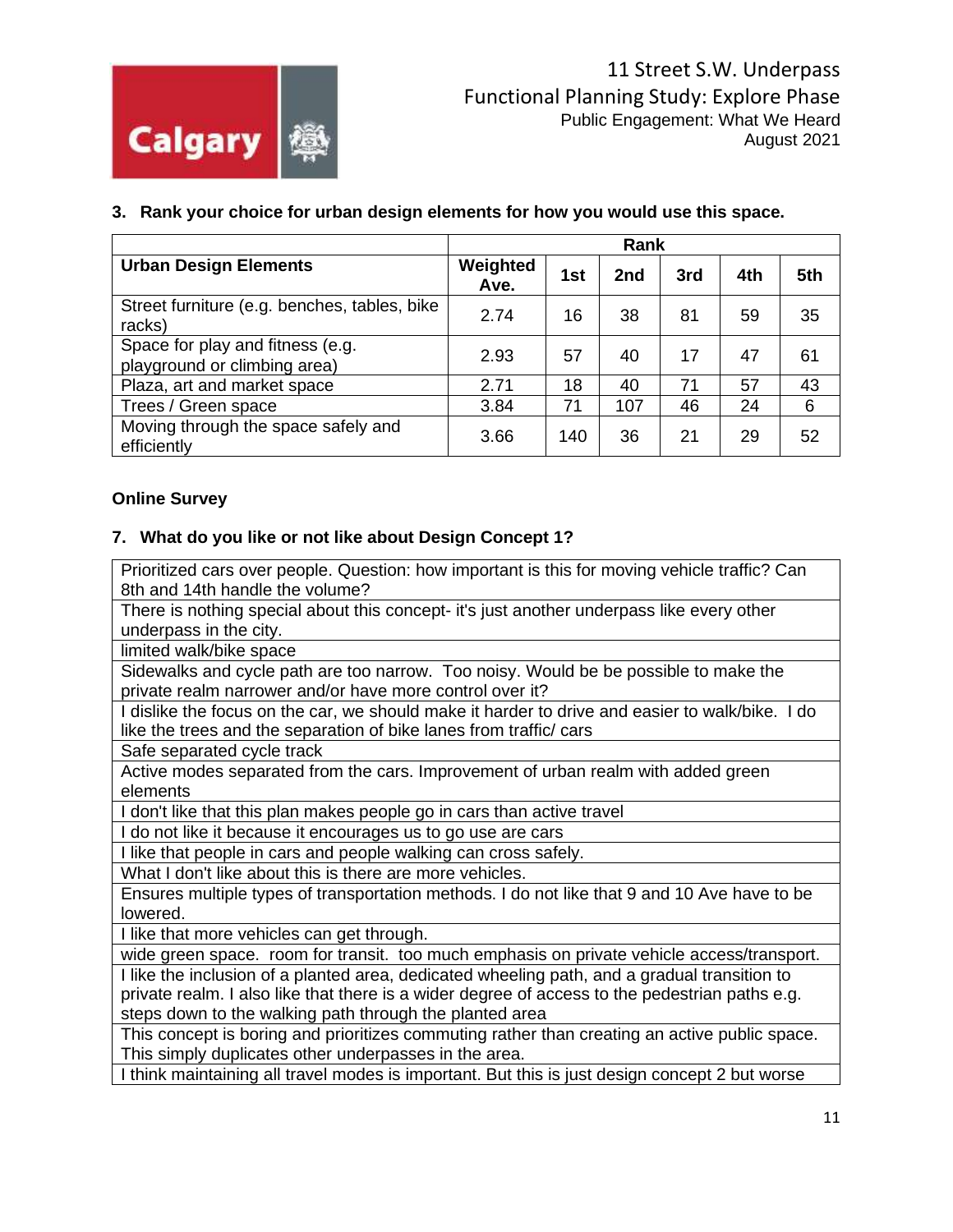

I like the continued right of way for vehicles, but think we need tree cover and places to sit and gather on the sides.

improves traffic flow

I like that it remains a connection for all forms of travel between the belt line and city centre Plain

Efficient and effective but worry about it being scary for pedestrians

too expensive

Bike, car and pedestrian all accommodated.

We need to enhance downtown pedestrian and wheeling realm more. No public realm improvements. Cost high as 9th and 10th ave need to be lowered and retaining needed for steep grade separation.

i like that cars can still drive on the road.

NOTHING

i like the under pass and how every thing is 1.6 meters for pedestrians.

It looks the same

its very similar to what is there now

8

Concept 1 is not that interesting and it doesn't have much things added to it.

I don't liked about this design because its to common.

I like that there are trees there and maybe some places to sit but with me there are 3 land of cars and it's not very good with me

its very basic

just plants and tress nothing exciting

Like: All modes transportation Dislike: no trees

We dislike it because it's similar to what we already have.

IT IS NOT MUCH DIFFERENT THAN THE ORIGINAL ONE.

nooooo

It's fine as it is currently proposed

It allows movement from all forms of transportation.

Covers all modes of movement.

I like that it seems like it would be more likely to be accepted by anyone (eg taxpayers who don't live in Downtown West or the Beltline). However, it does not provide any benefit to my community outside of much better pedestrian access (which all the designs have).

allows all mode of transportation, different citizens use different modes of transportation due to their needs, it is incorrect to limit modes of transportation as you are limiting use by a portion of the population

I like that it maintains north/south vehicle access. I do not like that 9th & 10th Ave will need to be lowered as that will damage the public realm on those streets. I don't like the higher cost & think that money is better spent making improvements elsewhere downtown.

We do not need motor vehicle access here.

I don't like the 3 lanes of traffic

I like the efficiency but I don't like how close the pedestrian are to the wheelers. It seems unsafe..

Like: Maintains vehicle accessibility to surrounding roads.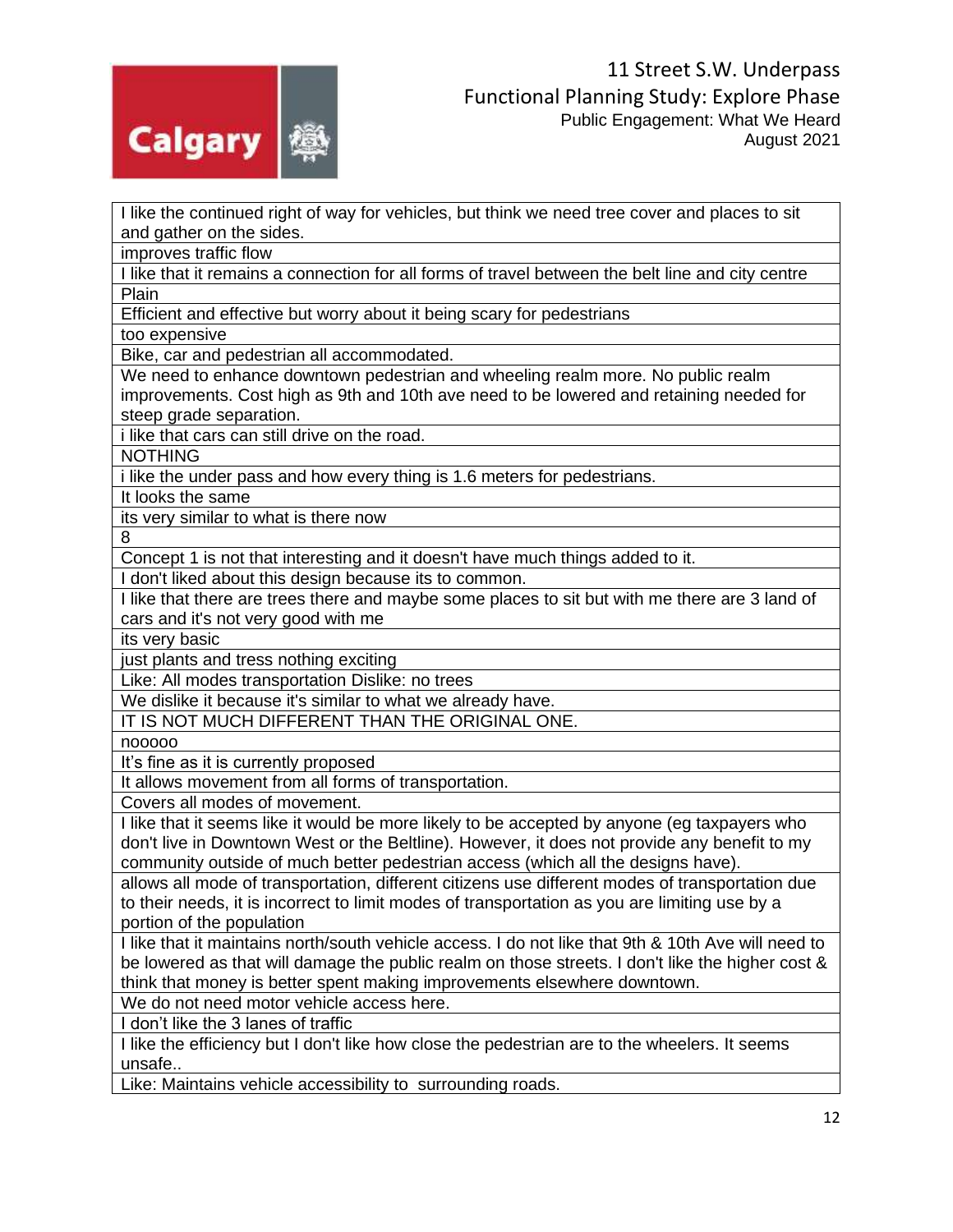

Like: Emergency vehicles could use this street which is not currently not relied on due to the unpredictability of the CP train schedule.

Like: Calgary Transit could use the street in the future for buses.

The separation of cyclists, pedestrians and vehicles.

Separated bike lanes from vehicles, feels safer. I don't like that it is just an underpass doesn't draw people to the space, still prioritizes personal vehicles.

Did not like the lack of green space - it is just grey and cement. The other underpasses in Calgary are gross spaces, and we want there to be trees to make the underpass nicer. If it was all cement there might be an issue with graffiti vandalism.

straight forward and efficient.

I like that it maintains the driving lanes as otherwise the congestion in this area and 8th and 14th street would become worse. I like that it includes separate bike/wheeling and pedestrian lanes. It doesn't increase green space as much as removing the road but with riverside park close by is fine.

I like that's it's an improvement over the current design, it has more green space, and the bicycle path is safely separated from cars.

This appears to be, by far, the most expensive option. Wide vehicle lanes and no support pillar.

Not much I like too much traffic

**Great** 

This plan is bland and relatively lifeless. It is not an attractive destination.

It needs to be four lanes. Cutting it down to two eliminates any benefit the underpass would provide.

need more green

I suppose it allows vehicular traffic to flow efficiently.

There are some trees

I do not like that it allows access to cars

It gets rid of the level crossing while providing access to the Beltline

Allows for vehicles

It doesn't offer any additional value

Fast efficient travel by vehicle

Moves everybody through effectively.

Don't like that it's lifeless, sacrifices improvement for car traffic.

Too much space for cars, feels unsafe and unwelcoming for people

Still have vehicle lanes

It's good for a car focused approach. What the minimum is

Concept 1 does not do enough to improve the public realm and gives too high of a priority for private vehicles in a space 200m from a CTrain station. We need to take advantage of the opportunity to redevelop this space to be not only functional but aesthetically pleasing as well.

really the only one acceptable.

I like three lanes of traffic

Most efficient for moving people. Limits reduction of vehicle space.

Similar to existing design

I do like this option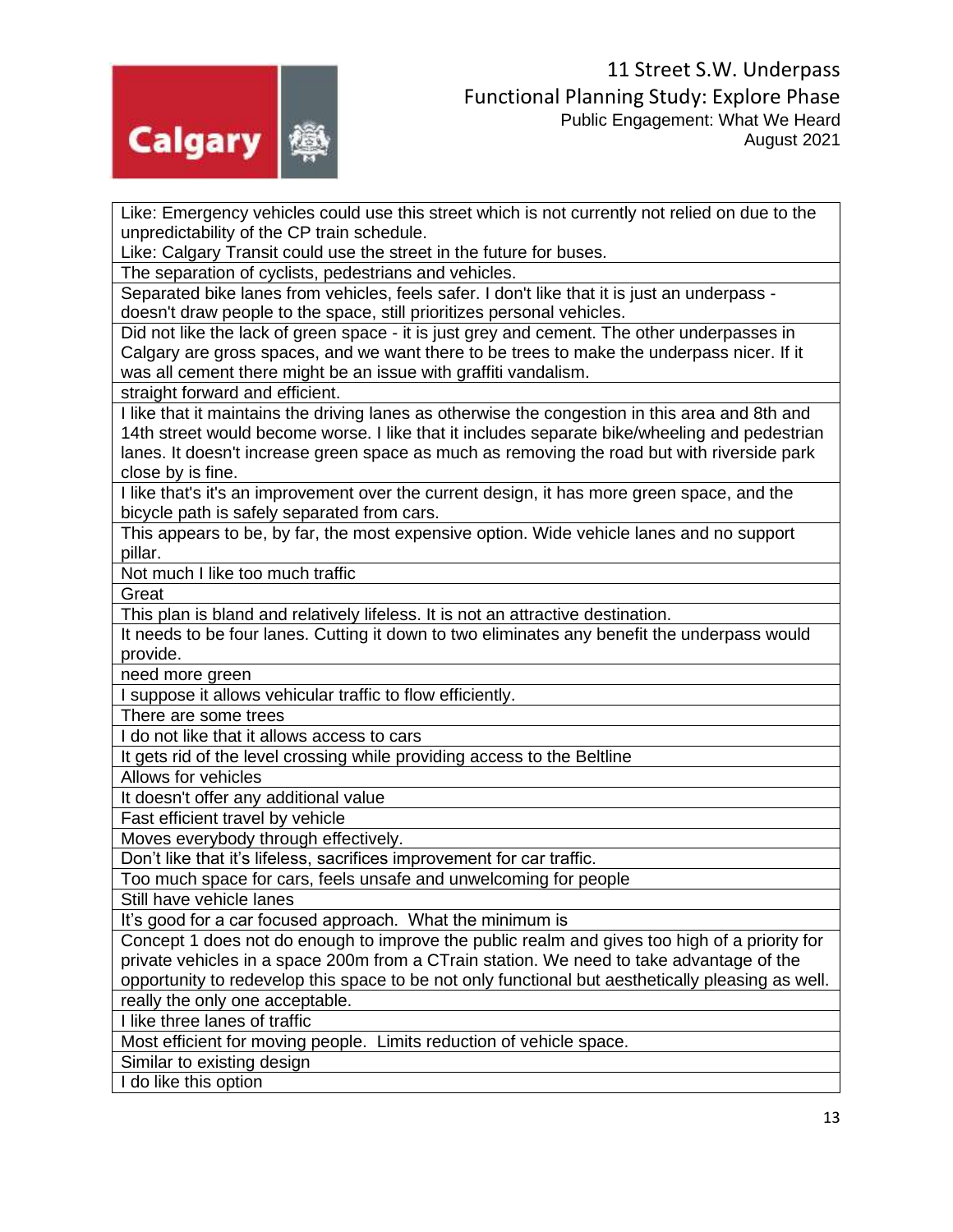

Not like: cars existing 11th st is a primary connector. It is my primary route for accessing the businesses along 10th and 11th Ave which I do every week. Accessing off 14th street is really bad now, esp w/ lanes removed from 12th Ave or I need to go all the way to 5th Street to get back to the Coop or Comm Nat. Very pedestrian. Design is no different than other underpasses in the city. As the city grows, cars should take a lower priority in the centre of our city. Transit , walking and biking should take priority in a crossing that isn't important for cars, yet has a lot of density. I like that it provides separate spaces for different modes. Very cramped for pedestrians and bikers I like that it allows vehicular traffic. seems quite car-centered and boring. Reduces train impact to traffic flow - no delays to commute! Don't want cars Like that it is the only practical option given, please go for this and not the other options. Moves people from A to B Too car centric Keeping the driving lanes is important as the alternatives can already be congested and inconvenient for those heading to the west end of downtown from 11 street. The lack of centre column under the overpass would be great to provide for more room. We shouldn't be prioritizing roads when green spaces are and will be so valuable to invigorate the core. It's realistic and acknowledges that it is a transportation route primarily for cars. It still allows vehicular traffic - you need this thoroughfare particularly during rush hour or 10th and 11th avenues will become even more of a congested nightmare. I do not like that it prioritizes car traffic. There is very little green space, and no space for rest or play. this makes the most sense Most functional. It allows all modes of travel to be used. Like the bridge does not have a pillar, incase a realignment of auto traffic is made in the future. i like the easy for vehicle traffic. don't like that it prioritizes private vehicle traffic and has no enhanced public space Retains existing driving lanes I don't like the retention if motor vehicle access it maintains the ability for those living in the west Beltline to reach Bow Trail/Crowchild Trail I dislike it's all about car It is like all the others in the city, and not exciting enough. Like the separate bike path but wish more public space I like the road. It's over kill. Exactly like the west ring road design… completely overbuilt and over costs and a huge burden on tax payers 3 lanes of traffic. Maintains driving lanes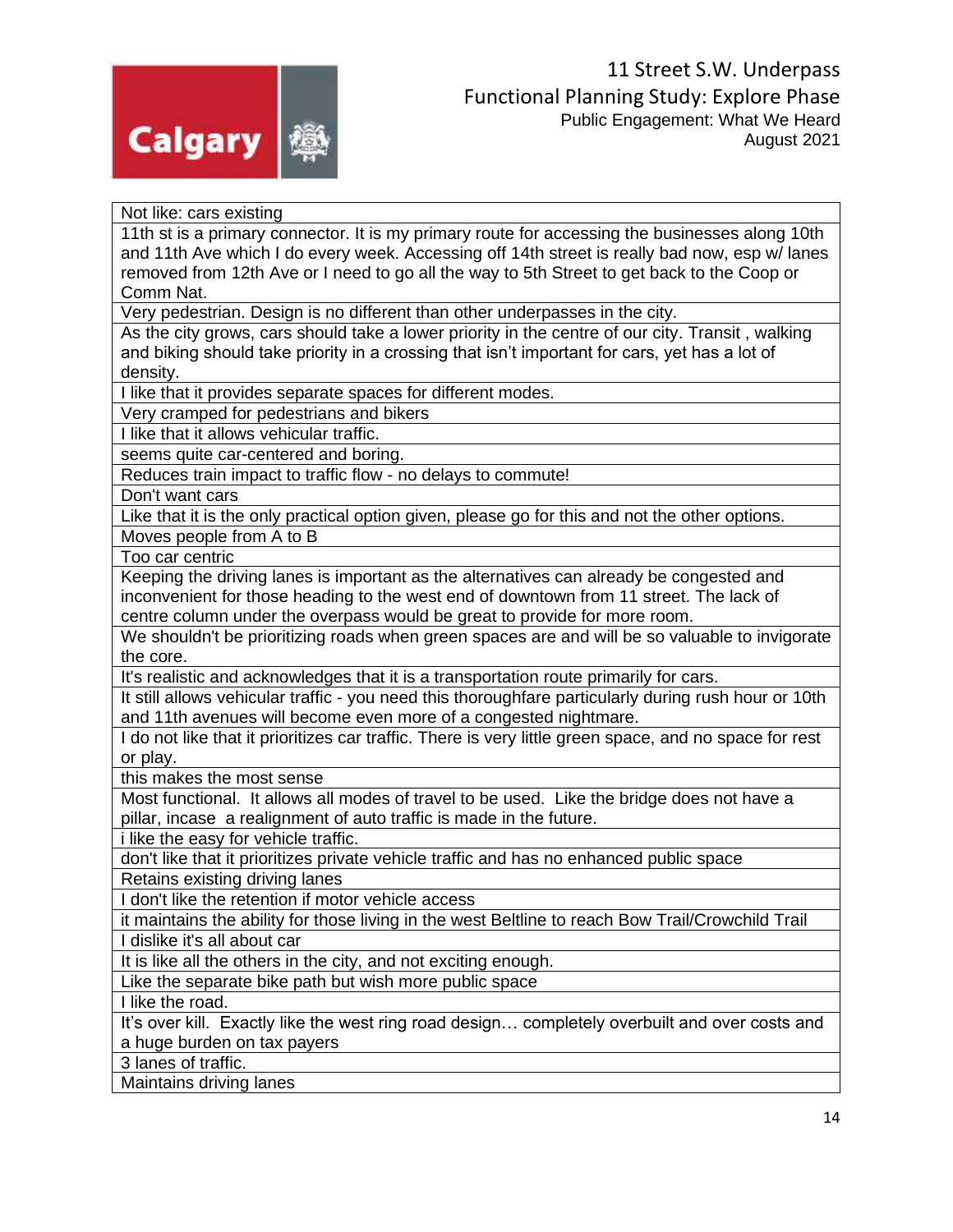

At least it's grade separated. It allows the trains to go over and people and cars to go under. probably the most reasonable cost to maintain throughway for all types of movement Like: - driving lanes away from foot/wheeling path - safety aspect - separate foot and wheeling paths (although this will not deter walking traffic onto bike path) even though there are plants Ease of vehicle traffic is good. Keeps the pedestrian grade more level. Concern that the vehicle traffic will be super loud. Most practical option but it is boring. Too car centric. I dislike the idea of a bike lane and walking lane sharing space far too car oriented Status quo is borish That there would be an underpass, more classic improvement. Removing bike and walking traffic from road side is good. This is a lost opportunity to improve the city. Another generic road doesn't make Calgary a better place to live. No to vehicles, yes to more green space. Needs more space for public usage especially given the amount of residential in the area Traffic flow would be good and allow for transit. Bike and walking lanes are separated I like that I can still drive my vehicle on this route, which is the best way for me to get to Co-op from Sunnyside or if I come off of Crowchild. Many of us still need to drive around Calgary. This concept will not require a huge detour for me. Allows for all transport types, least amount of excess spending to construct and maintain. Keeping cars in this street is really important. It is a busy street and vehicle traffic must be maintained. It does need to be safer for pedestrians and cyclists so I like that this option provides that. Lots of traffic in the area. This would allow traffic to move efficiently through the area without having to wait for the train. If there wasn't a driving option this would severely cut off the west side of the Beltline. It's the most simple We have enough roads. Lets invest in the urban realm. No space for people like that it allows all travel modes I like that it still allows for vehicles, it is a popular route. Too much space dedicated to cars Improved pedestrian infrastructure from current situation, improved traffic from current situation Do not like how it is reminiscent of other rail underpasses which are always dirty and feel unsafe, the area will be prone to undesirable loitering or camping Maintains transit and car access. Its plain but functional and allows vehicle connectivity. Most efficient design Need to stop putting driving first. All indications of sustainable city planning show urban centers with an emphasis on public transit and active transportation.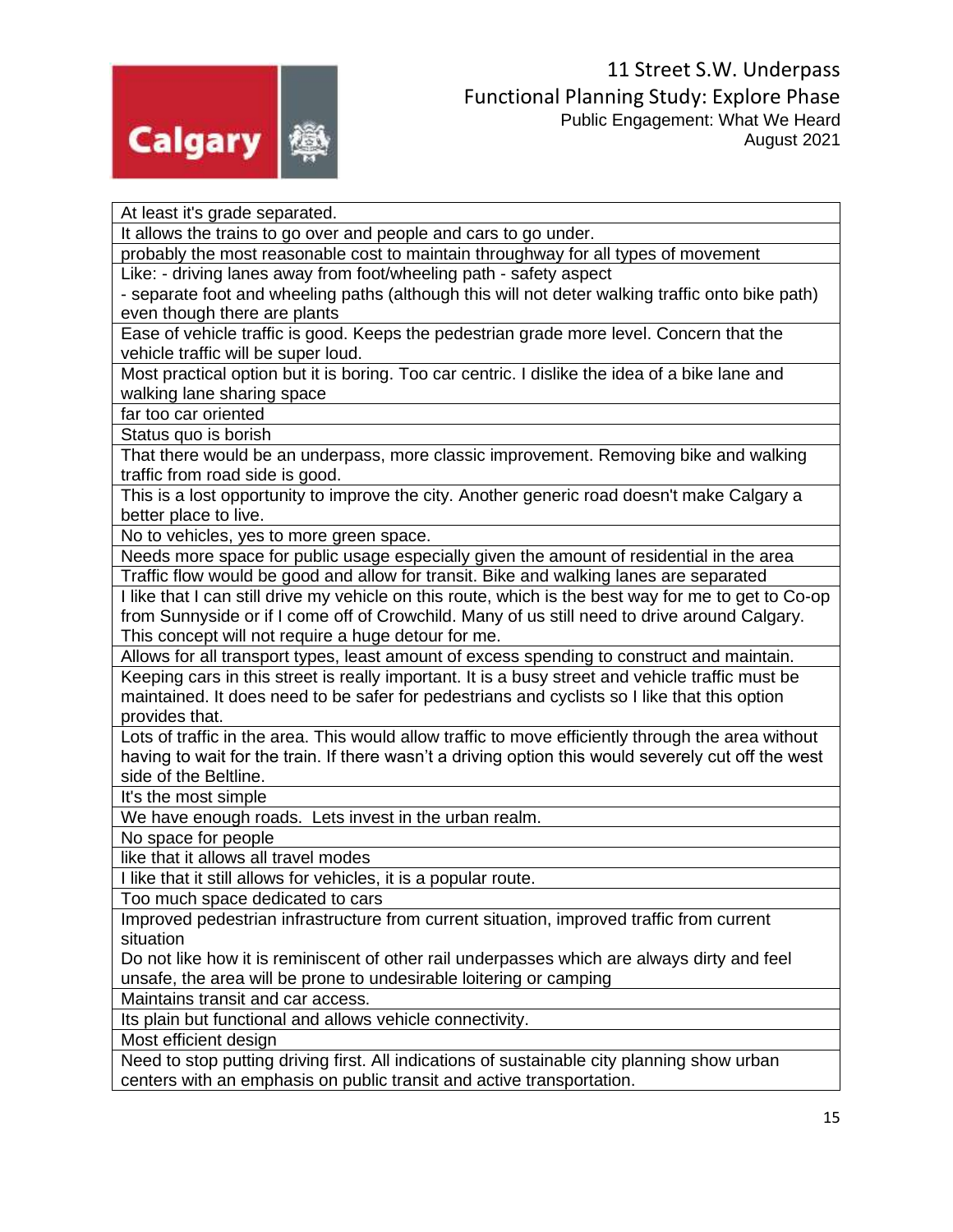

Too many motorized vehicles.

allows for efficient travel through the area

don't like merge point underneath a bridge. Calgarians have a hard enough time just driving under the existing bridges

I like that it maintains several lanes of vehicle travel, as the purpose of this project is to relieve traffic backup in this area due to the train crossing.

I don't like that it doesn't provide any additional design or amenity to the public realm.

I like that vehicles can still use this road. It's a main access point for the Beltline.

Like: The pedestrian and wheeling paths. Dislike: Too many lanes for vehicles (cars). It is wasteful and redundant. Drivers have other roads they can use. Lanes are two wide and encourage speeding. Curb turning radius is too curved and priorities vehicle speed over safety.

Planted area is nice. Three vehicle lanes seems excessive.

We don't need to always cater to vehicles.

Effective, safe, low maintenance costs.

Nothing

It's fine, would be nice to see fewer cars

A road still exists. That's what matters most.

It's fine.

It's simple and looks cost effective

Being able to drive my vehicle through without having to stop for the train

Cars. We don't go downtown for fun. Seriously.

The free flow of traffic (driving, cycling, pedestrians)

Very little green space. Seems like the cars take procedents.

It's probably cheaper, and it preserves vehicle access (that only concerns me as it relates to emergency services).

Allows for a very important link to the Scarborough and Cannaught areas for vehicles, transit, pedestrians and bicycles.

I dont like that it improves connections for vehicles which further encourages people to use their vehicles - the City has begun to shift to prioritizing other modes in downtown and should continue to show that cars are not the focus, especially if they want to draw people to living downtown.

No pier/support in the middle. Grade-separated wheeling lane.

It maintains traffic flow through a traditionally busy street. Closing traffic will result in heavier traffic at 8th Street, 14th Street, and along 10th Avenue between 8th and 14th. This is also an access to Bow Trail and Crowchild from this area.

It's the Status Quo. This concept would make this crossing a higher use vehicular crossing which would go against a pedestrian-focused district that will be needed to match all the new residential density going in around here.

I like the planted area and pedestrian paths.

I dislike that there are too many lanes of vehicle traffic.

Protected bike lanes & separation between cyclists and pedestrians is great!

I think it doesn't really solve the problem it is trying to fix which is congestion with the railroad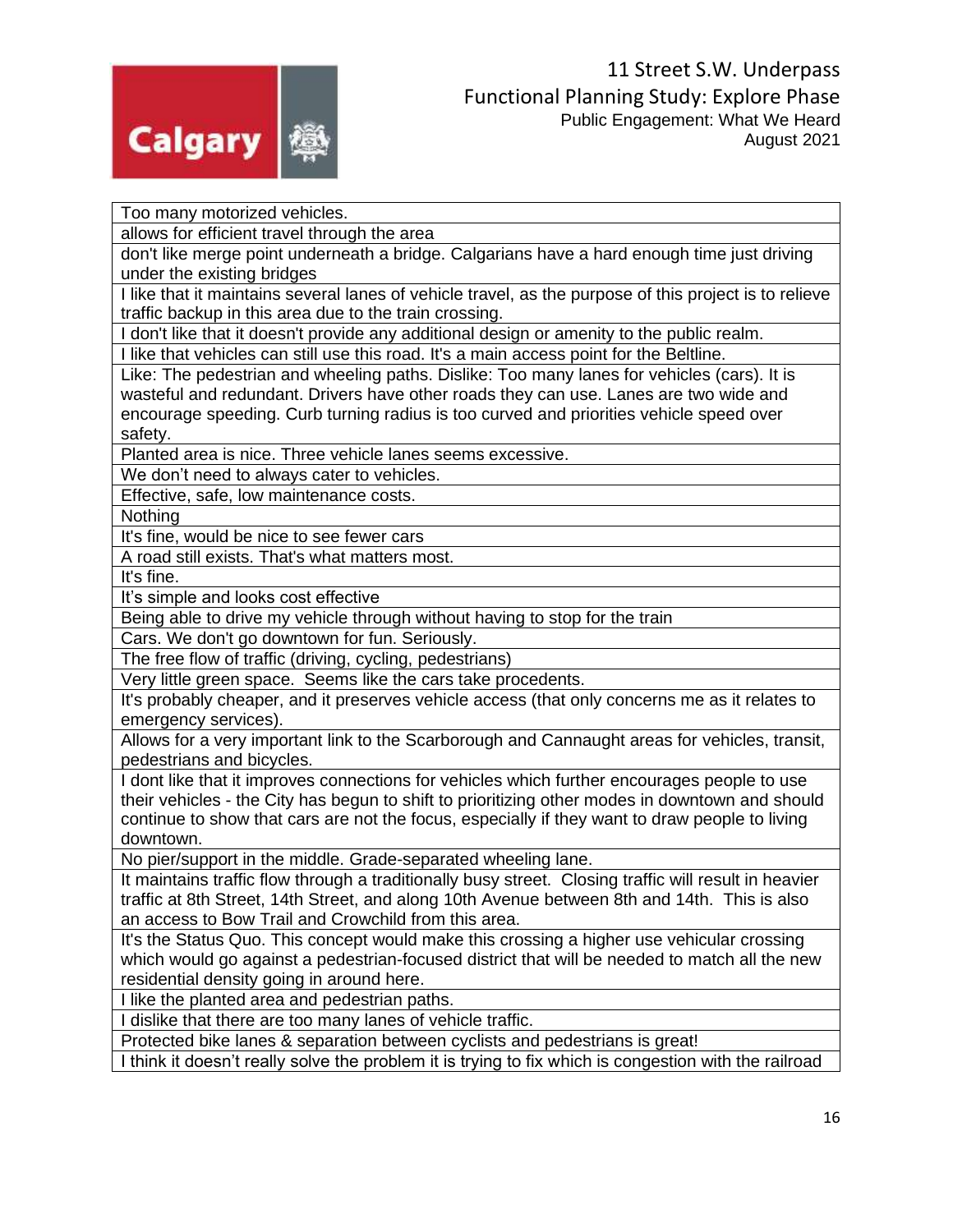

Do not like that it doesn't move the city forward or make downtown a desirable place. Still just a place to come to work and then leave for the burbs.

Doesn't change much from current situation; looks too much like other underpasses that are not pedestrian friendly

Squeezes pedestrian/bike traffice into a narrow space.

We need to diversify how we utilize the road network and understand that in 25 years, the car mode of transport won't matter anymore.

I drive on this road a lot so keeping the traffic flow is essential.

No open / gathering / plaza space to create a destination

it's so blahhhhh and utilitarian

Very much the same. Dull urban and not pleasant to share with cars! The segregation is good thought.

It's okay.

Cost is prohibitively more expensive. No enough greening

Car oriented.

I don't like that it doesn't really improve the public realm. This area is not very inviting for pedestrians (particularly along 9th Ave SW). This concept will not make the area any more inviting.

Enhanced car mobility

It's a little mundane, to be honest.

concerns about safety with all the modes (conflicts), stairs are good for some but not for all (visibly impaired), seems like a lot of concrete, not as aesthetic, still appears dark under the underpass

Too much focus on vehicle travel, other modes not considered.

I like that there have been trees planted along side the road. I used this path as a pedestrian every day (pre-pandemic), and it always felt so industrial.

Appreciate the reasonable number of vehicle lanes. Like the trees.

Not a fan. Let's move beyond the status quo

Already used in other parts of the city, not efficient

I don't like it as it prioritizes motor vehicles over people.

Overall just gross but I like that the cyclist area is fully protected. Doesn't seem like a Don't like the cars.

Its not an important vehicle corridor right now. Dont make it one. The area needs more park and interesting spaces to draw people in.

This concept prioritizes moving cars through the area, which is detrimental to people living in and accessing the underpass

I like the lack of a central pier, but I dislike that the majority of the space is ceded to cars in this design.

Does it need three lanes if it won't back up from the train?

Keeps the street open

We've done this and it doesn't work anymore. Nobody is going to the downtown anyway Its ok

I like the grade separation between pedestrians (etc) and cars.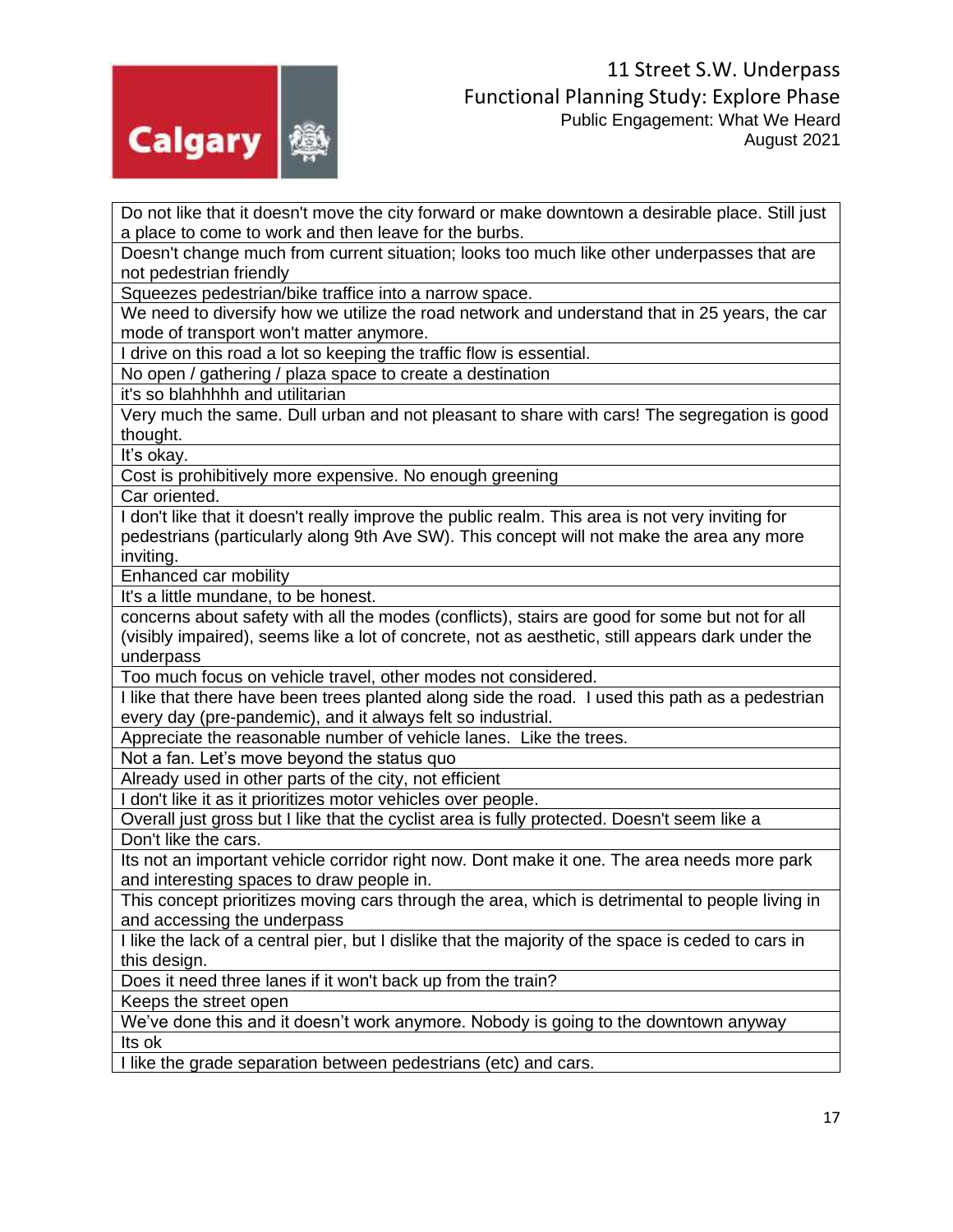

We need to get away from the idea of prioritizing cars above all else. We want a livable city, don't we? Let kids play outside

It is enhanced, but not effective for community

Biking is awesome. More bike stuff!

I think a lot of people drive on 11th St. so this concept allows this to continue.

It is fine, but it does not really capture potential that the area could have.

It's unoriginal, prioritizes cars FAR too much when they already have a bunch of ways into downtown, the walking/wheeling spaces are too narrow, and it's boring. I worry it will increase noise with cars echoing in the underpass, and it's more expensive. I hate it all.

Maintains existing connectivity through the area.

Just a transportation link, and does not provide a special gateway between communities We've have enough car infrastructure in the city, particularly in the downtown core. Let's stop making downtown an commuters in/out.

I dislike that it prioritizes cars when there are better uses of public space.

Eliminate vehicle back-up when train is going through downtown. Doesn't really change pedestrian access.

Simple and similar to other underpasses along the CP line. Boring and standard.

I like the dedicated space for different transportation modes

No public space, all dedicated to vehicle space, no trees. I do like the lesser grade for bikes Ideally I would like to see CPR remove their tracks from the downtown entirely and turn the rail line into a greenway for biking and walking. This concept is ok but basic and has low value in the space in my opinion

I like that it adds better pedestrian movement

It's fine. I like that the wheeling path is separated from the vehicles. There's a bit of public realm space which is nice.

The space for waking and cycling is still very constrained.

Provides basic connectivity.

It's the least safe (most dangerous) option for vulnerable road users.

I like the simplicity of the design, but I don't like that there are three lanes and no physical divider for the different directions. Even if you use electric lights on the bridge to indicate which lanes are for which directions, you're asking for unnecessary traffic accidents to occur.

I liked that this concept has more Northbound lanes available for vehicles

Not enough green space and smaller sidewalk

Do not travel lanes for personal vehicles.

too car focused

Use of existing right of way, maintains access through area via vehicle and improves pedestrian experience. As a beltline resident, I do travel through this route on foot and by vehicle at least weekly up to daily as each a driver and a pedestrian.

I do not like that so much space is dedicated to cars. Downtown streets are significantly over designed for the amount of vehicle traffic they see, yet under designed for the pedestrian & cycling usage.

It is a busy road that can still be a busy road, and would be safe and convenient

Everything looks good with this one

Wheeling path and sidewalks are too narrow. Trees are essential!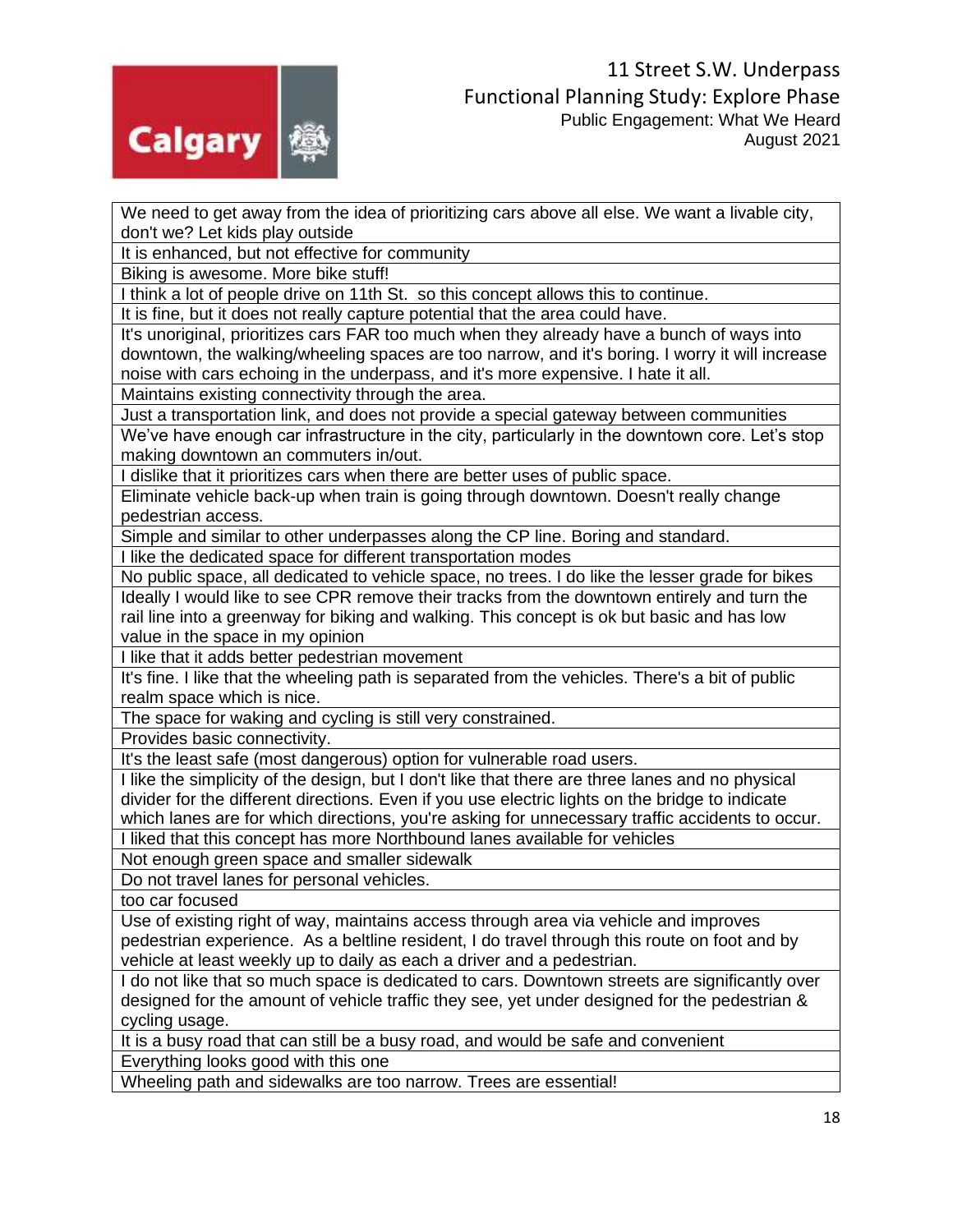

Simple. Adds an underpass.

Accommodates all modes and does to detract from the current function of 11th St. It is like the other underpasses currently. They are unfriendly, dirty, and do not feel safe. Even with the enhancements that have been attempted, none of them feel like safe or inviting spaces.

#### **8. How would you** *improve* **Design Concept 1?**

Too many lanes of traffic. Can car traffic be slowed significantly?

Wider boulevard space to accomodate planted trees (like version 2)

Continue the separated cycle track on the rest of 11 St - currently scary to bike especially at 9 Ave intersection heading north

Less cars

I would improve it like concept 3 and 4

No cars more plants

I would improve it my making where the people walk thicker.

You can improve by adding greenery.

Do not allow emergency vehicles to use the route to avoid having to lower the adjoining avenues.

Go under 9 Ave as well.

All the downtown underpasses would be significantly improved if there was sidewalk level (ie below grade) retail fronting the sidewalks. It would enliven the spaces and make them be (and feel) safer. I encourage you to design this space to allow for this as lots along this block are redeveloped

As Calgary can be damn cold in the winter, inclusion of a kiosk for warm beverages, and hot food, etc. would be a life saver. Also good for summer months.

Do all the things in Concept 4 ;)

By making it design concept 2

More spaces with trees and public art on walking paths.

More greenery

As much light as possible. Remove design concepts that would encourage loitering and living there

get cp to pay

Make side walks and bike lanes wider. Remove a lane of traffic. 1st street sw is terrible, dark and dingy because of the narrow sidewalks and obstruction from the bridge structure. If we keep all modes of transportation let's not repeat the same mistakes.

it dosent need improvement

i dont know

nothing really

more plants

aaaaaaaaaaaaaaaaaaaaaaaaaaaaaaaaaaaaaaah

make the road a one way and incorporate design 4a like a climbing wall and wheeling paths I would improve concept 1 by adding trees and some tabels.

I wold do more trees.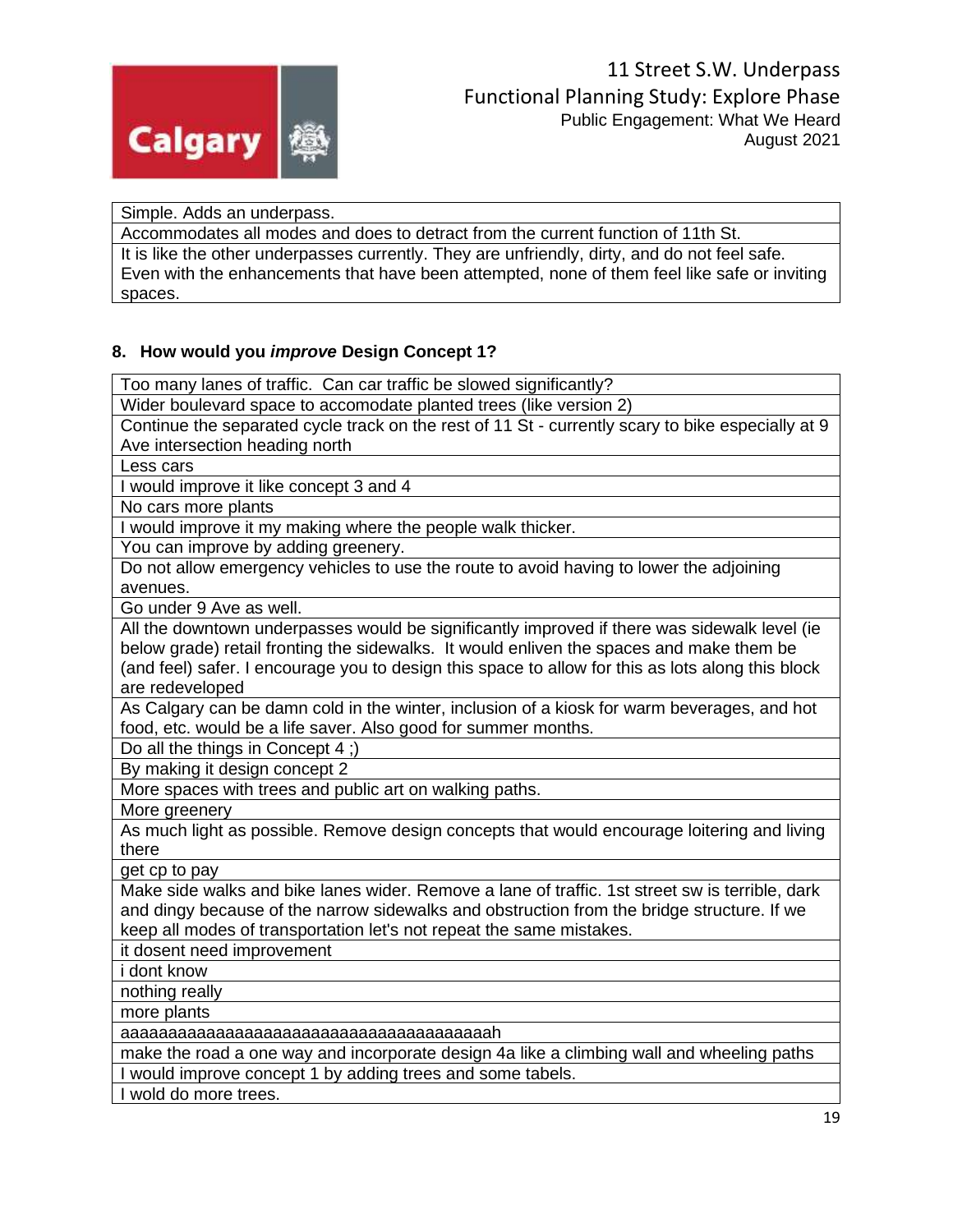

I think we should remove the middle car land and add a bridge's leg um maybe shops add at least a few fun thing to do More green, seperate bikes from pedestrians Make more stuff like a park. nooooo With very large apartment towers on both sides of the train tracks, efficient movement of people is important, whether by mass transit, vehicular, or pedestrian. Looks good already It's functional as is. not include any of the usual social engineering aspects in it. Eliminate the turn lane and just have two lanes of traffic under the bridge with space from the third lane being given to a better public realm. Remove motor vehicle access. Separate pedestrians and cyclists I would use Design Concept 2 to add an enhanced public realm. Reduce number of traffic lanes and add green space - garden beds, etc. maybe just a graphic thing, but the car lanes seems extra wide. i'd like to see the car access maintained as there are already limited numbers of crossing, but slowing them down a bit isn't a bad idea. It's pretty good, I would be happy with this design if it came down to it. I do prefer all the other designs suggested. I like a space to be more walk-able and inviting to other modes of transportation that are not cars (which the other designs do) Reduce number of vehicle lanes to 2 and give extra space to pedestrians/cyclists. Reduce traffic, add more pedestrian options More road lanes Build separation via trees or green space from road, breathing right next to road decreases health and this plan is ugly. Make it four lanes. This is not a place for a park. Needs less road it is the most basic option. safety appears to be an issue for pedestrians. the intersection at 10th ave sw is not safe for people. this should be considered as part of the improvements. Noise and smell of vehicle traffic Remove car lanes This is an unattractive, industrial looking area in what is becoming a major residential area. Make it pretty, safe and useful. Ensure level crossing of c train also included Good design. Remove driving lanes. Eliminate vehicle lanes na Overpass the train. I think the car won't let that happen. I could not find that in the background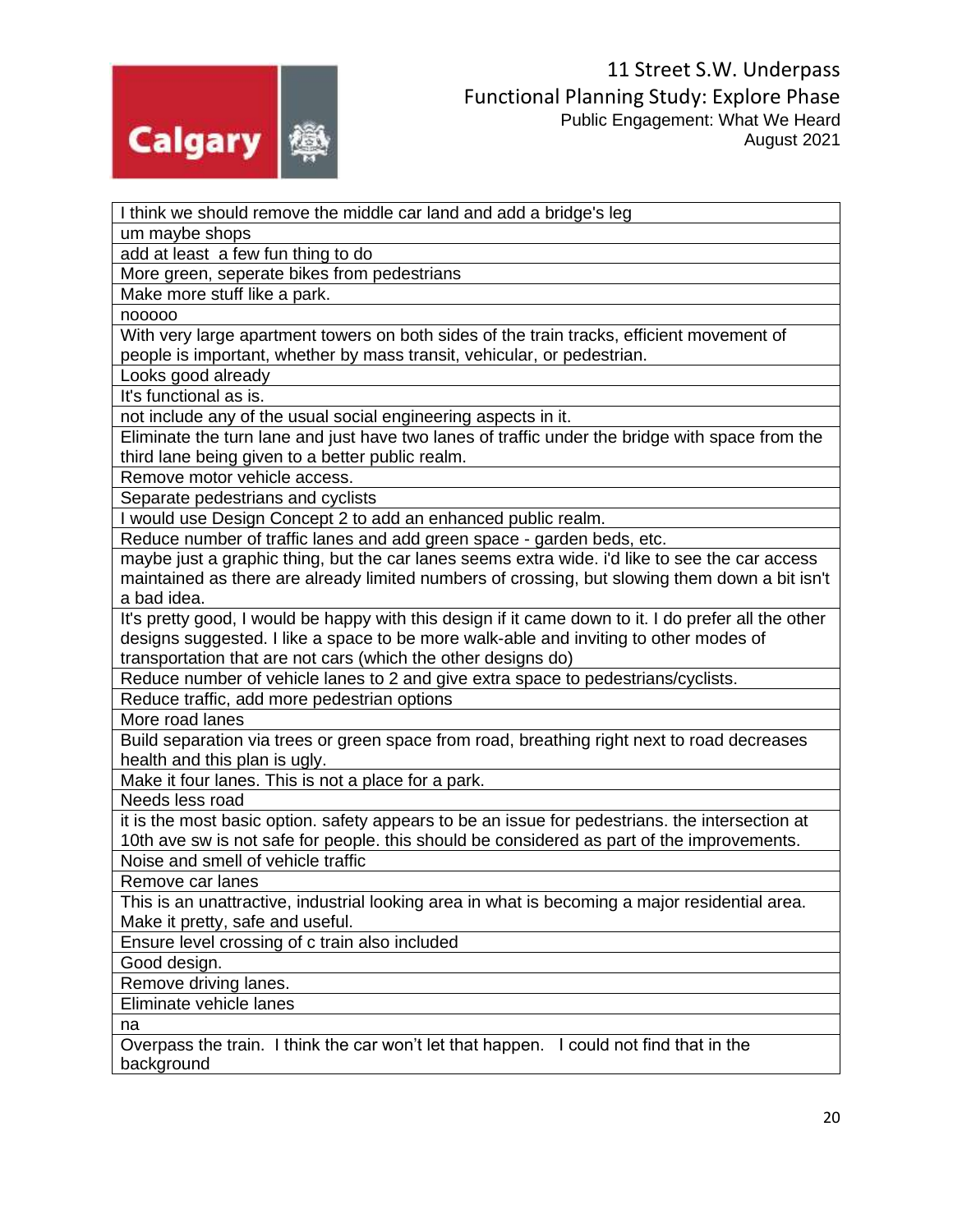

Widen walk/wheel space, lower the priority of private vehicles by reducing the vehicle right of way to two travel lanes or convert the roadway into transit-only lanes. Enhance the public realm.

Can it have more traffic lanes?

looks good

Restore space for human uses.

Buy up 10m of underutilized space on either side of 11th street and add enhanced public realm by making the crossing wider (ie a longer bridge

No vehicle traffic.

No cars to start, but have a. Option later on to convert to cars or transit in the future for a reasonable expense.

Take out a lane of car traffic. It doesn't need 3. 1 each way.

No changes needed

Maybe have traffic flow alternate depending on time of day - two lanes north in morning and 2 lanes south in evening.

Eliminate cars

Don't try to turn an underpass into a park. This is supposed to be a plan for transportation, give the pedestrian / bike areas enough space, you don't need to put in tables for the homeless to congregate.

Maximize pedestrian and bike widths. Try an avoid a 1st SW underpass swedge down cramp. Consider going to 2 car lanes.

Planners shouldn't be in the business of catering to the 55+ demographic shaking fists demanding car access, same groups who vehemently oppose the BRZ. Round-abouts, green space, enough roads already. The youth of Calgary won't be able to afford 4-leaf clovers, especially if we keep voting UCP.

Make it two lanes in each direction. This is a key route for getting across the rails.

Made it like Design Concept 4.

this is a great design

what concepts are for the train bridge?

Reduce the traffic lanes and increase the area for non motorized activity

To not use it

This is a high use area, there is a new 44 story rental tower, stella-nova-luna, and the Downtown West tri-towers - I would wider sidewalks as people from the south go to Kirby Station and people from the north go to Co-op

the road could be 4 lanes

Save tax payers money and kill these plans.

get rid of the cars

The active mode only designs are better.

nothing

- make it brighter so it feels safe when walking through the underpass (other underpasses feel dark and gloomy)

Allow some green space between the walking/cycling and the vehicle traffic. It is loud under the underpasses for people who aren't in vehicles.

Murals along the road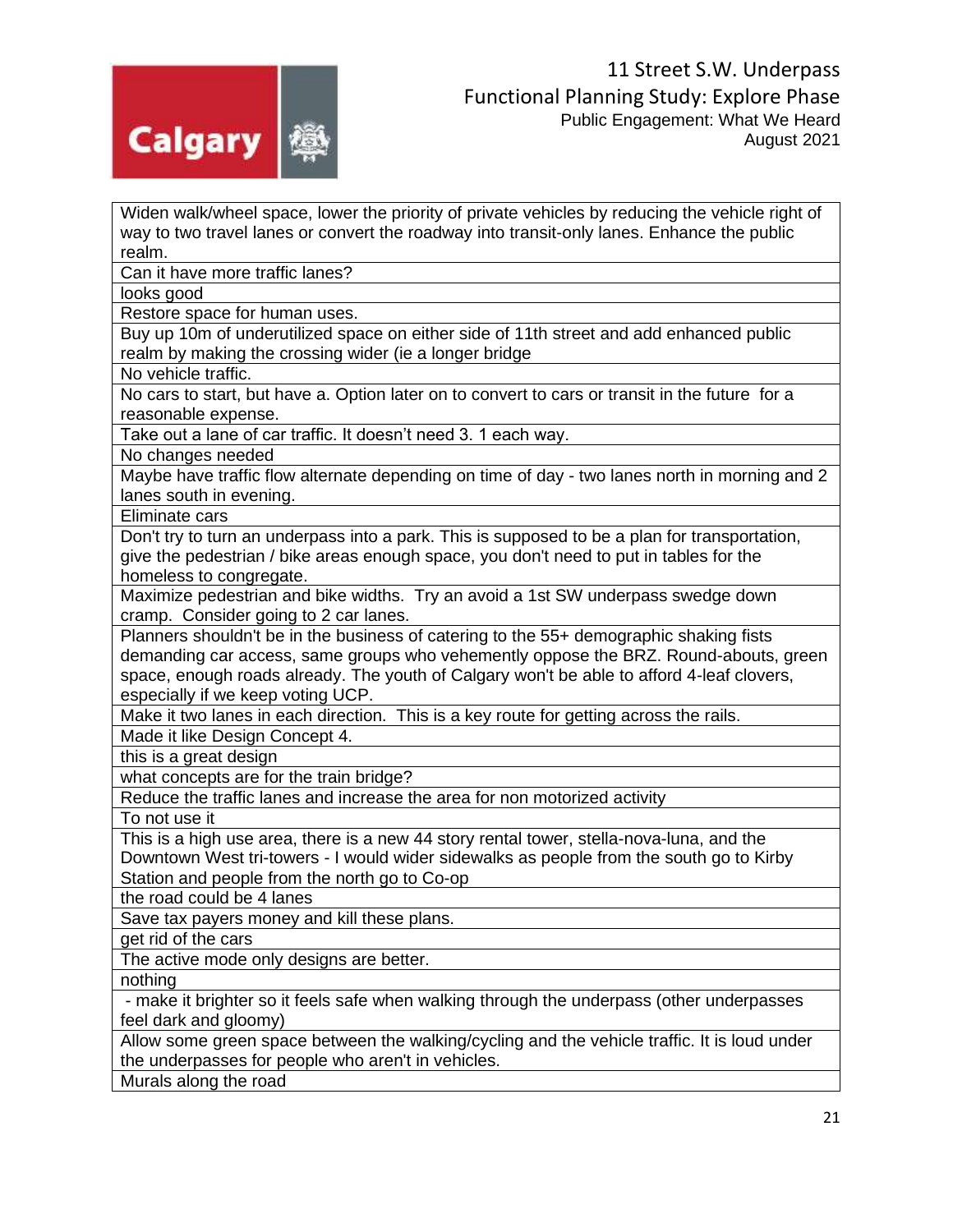

Don't do it. City should try to be more innovative especially if the city wants more families to move in DT.

For a classic design it's fine.

Reduce the vehicle lanes.

eliminate vehicle traffic completely

Increase number of bike lanes, limit through traffic to one lane each way, and increase green space

Use fiscally conservative means of decorating the site, such as BUMP murals.

? N/A

Don't do it.

I would get rid of the road.

add people space

add some trees

Making sure there are advanced green turn lights at the intersections with 10ave and 9ave. Good visibility and site lines to be maintained under underpass to ensure safety and minimize camping

Special attention to the cars turning from 9 and 10 ave onto 11st to minimize risk of collision with cyclists and pedestrians.

Design concept 2

See design 2

better/safer cycling infrastructure

Lose the road.

Less cars and more green space.

More greenery.

Delete it in favour of concept 2

Remove the vehicle (automobile) lanes. Corners should be at least 90 degrees to slow down traffic and increase safety. Add concrete or metal bollards at intersections to prevent car drivers from hitting pedestrians.

Wider sidewalks. Wider bike lanes.

To much space for cars, not enough space for other modes of travel.

Choose a different design. This is the least desirable design. It does the bare minimum for improving bike and pedestrian access.

Add additional lanes for vehicle traffic.

Scrap the bike lanes. This is not Copenhagen. Replace the city engineers.

More green space.

N/A—it's my least favoured option

Pretty good plan - maximises traffic flow which is really needed in that area.

remove the road space for cars and increase the road space for cyclists and pedestrians.

Make the public realm wider by reducing to 2 vehicle lanes, not 3. Turn traffic volumes are low / no more grade crossing safety issue.

Maintain 2 lanes of traffic in each direction.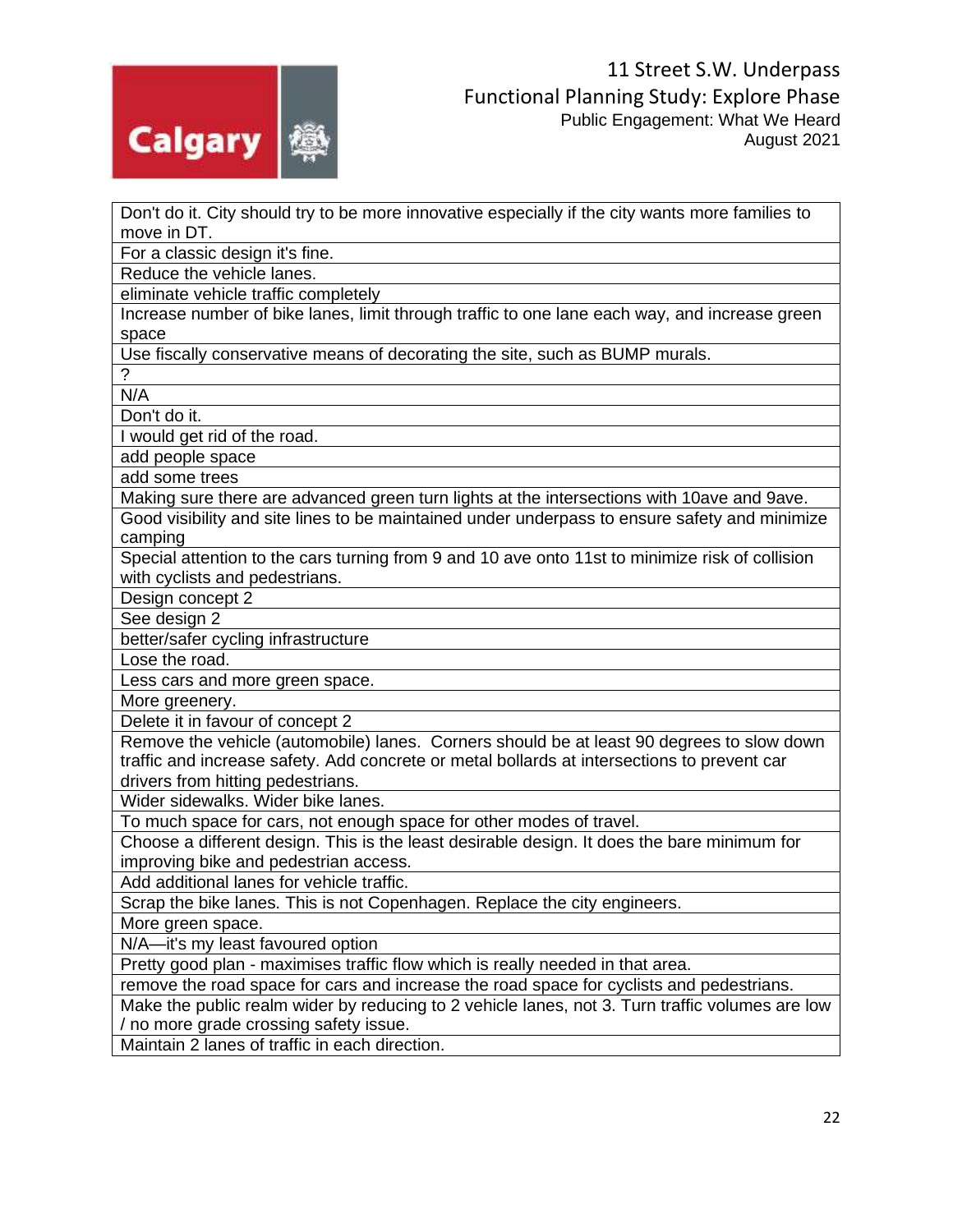

Because this corridor is critical for the people living in this area to access Parks and the River, this concept could be improved by widening the public realm, and allowing only one lane in each direction for TRANSIT and Emergency Vehicles ONLY.

More planted area and no roads.

Fewer lanes of traffic and more pedestrian/cycling paths.

I would scrape it completely I think in general all plans should feature around the idea of an urban green space

Single lane traffic with no access during weekends.

Remove road

remove the vehicle traffic.

no cars on the roadway. Bury it, get them out of the public space, figure out a better way to make cars a part of the plan, that leaves the open shared spaces, available to humans.

Make space for trees / greenery

delete it

Reduce the number of lanes and add more green space.

More greenery. Trees especially.

Throw it out

Deprioritize car infrastructure and better public realm for other modes of transport as well as building interface.

I would narrow the width of the driving surface to provide more space for pedestrians.

More greenery.

make sure to clearly delineate travel for different modes to avoid conflicts, find ways to integrate low impact development or soft scape/green features, incorporate community mural art (on retaining wall? on stairs?)

Reduce to one lane each way and then use the extra space for 'art, seating, narrow park like space', currently not a place making concept.

I can't tell if there are trees on both sides. It looks like the rendering has them on both sides, but the cross-section doesn't. I would suggest adding trees on the east side if they don't exist.

The sidewalk and pathway components are too narrow; would be great if the active travel elements widened. Are left turns needed at 10 Avenue SW or two NB lanes at 9 Avenue SW? Could reduce the carriageway width or create a transit/emergency access lane instead?

Get rid of the cars.

Larger pedestrian area

Remove the motorized vehicles

At the very least it needs some more greenery

Get rid of the cars.

Dont do it.

Remove 1-3 car lanes

If motorised vehicles must be accommodated, consider making it a transit and emergency vehicle corridor only. We have a culture in this city where driving downtown is considered 'normal'. By actively reducing space for personal vehicles, we can move towards a more livable vision of downtown.

Narrower lanes, less lanes, save some money with a narrower bridge span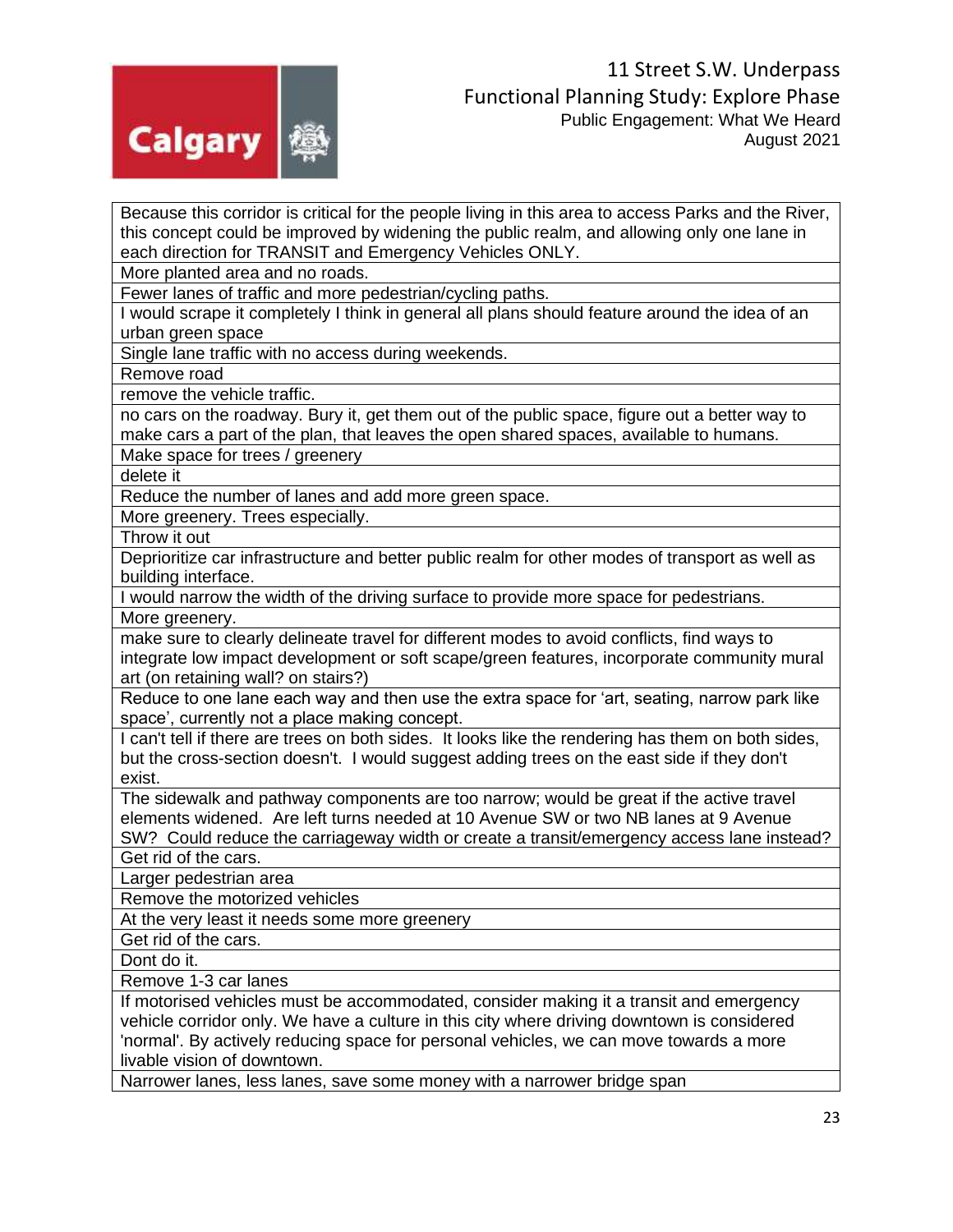

Don't allow car dominant concepts

Prefer 3

Needs to be bright at night.

Fewer cars. More intentional space for \*people\*.

More benches,green space less vehicle lanes

More bike stuff

11th Street is a busy, ugly street from 5 Ave to about 12th. Maybe you could reduce the number of lanes to make the vehicular traffic not the entire purpose of 11th Street.

Make it like concept 2

Do a different concept. Or make it a tiny little tunnel for one car at a time so that it slows people down so much no one wants to use it except people who want a little bit of tunnel fun.

If we have an opportunity to enhance the public realm in this area, we should take it.

Go to Concept 2

Eliminate it completely.

Remove the cars.

I walk and use the ctrain to commute to work downtown therefore vehicle traffic doesn't affect me much. On the odd times that I drive through downtown, I find the traffic under CP Rail bridges congested, space is tight for cars. Improve lighting for pedestrians.

Potentially widening spaces to make it seem bigger and safer under the bridge.

The walking and wheeling spaces are quite narrow for a well-used downtown corridor

Remove a travel lane to include trees (basically concept 2)

Remove the CPR tracks. More green space, more bike and walking, less cars.

reduce vehicles

More separation between the walking and wheeling.

Remove a vehicle lane through the underpass to allow for more pedestrian and bike space. More emphasis on public realm.

More traffic calming.

Add some kind of ramp from the upper walking/private area to the lower walking/biking area. We need to increase accessibility for all. More people are going without cars and this is really close to the Coop for wheeling groceries home.

More green space and wider sidewalk

Remove vehicle travel lanes

Actually, I don't think I could improve on this. Looks really usable, safe, and approachable as a driver and as a pedestrian, vast improvement over current.

Focus on active transportation modes instead of cars.

Ensure the bike connections at 10 Ave are safe and efficient for all users

It is good the way it is

Use design concept 3 or 4 instead.

Reduce greenery in favour of wider pedestrian sidewalks and a protected bike path.

This has to be one of the busiest pedestrian crossings in the City and yet is one of the least efficient. \We are trying to get people out of their cars. You do this by making other modes the best choice.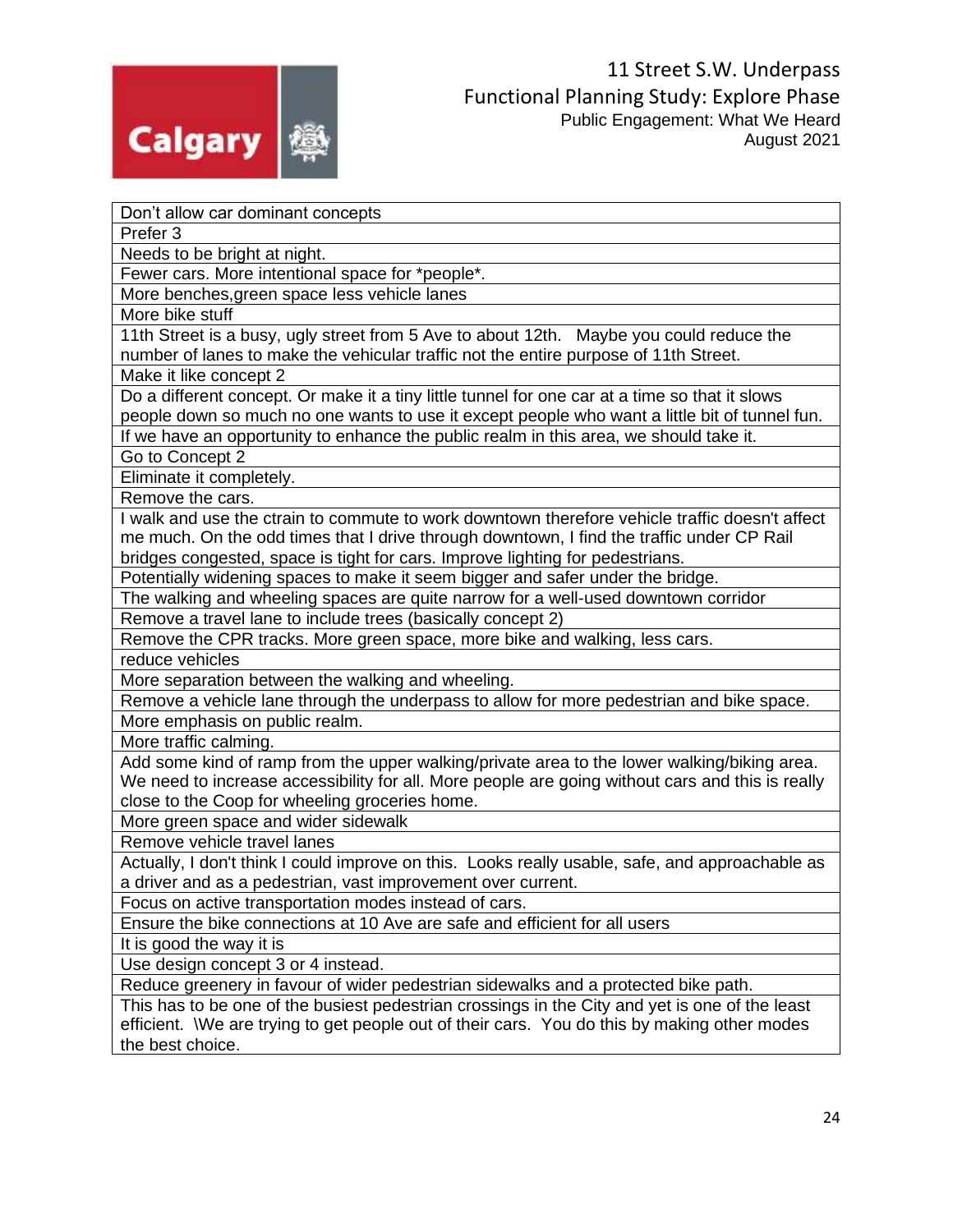

#### **9. What do you** *like* **or** *not like* **about Design Concept 2?**

I like the effort to include people in the design I like the separation of travel modes, especially the bike and walking portions. very nice More pleasant that Concept 1 if the traffic is slowed down. Sidewalks and active transportation paths are wider but still a bit narrow. Dislike the focus on the car as above. I like the inclusion of trees and boulevard and separation of bike lanes Safe separated cycle track Separated active modes and added greenery. Lower vehicle volume This still makes cars go I like all the idea of all the staris I like how there are only two lanes of traffic. What I like about this is the road are separate. Ensures multiple types of transportation methods but encourages more non-automobile transport. I like that vehicles can get through and there are more trees. wide green space. room for transit. allows private vehicle access but in a reduced space with lots of room for shared public space. Inclusion of greenery, trees & shrubs (especially evergreen for the winter) is the biggest feature. I also like the separation of pedestrians from the vehicular traffic, if traffic is needed. Like my answer to Concept 1, I like that there is a wider degree of access to the pedestrian paths I like that it is an improvement to the public realm and that it has good active transportation space. I do not like that it still prioritizes commuting... especially for single user vehicles. I think maintaining all travel modes is important, and that giving more space to the pedestrian experience is valuable. The loss of 1 lane of traffic improves the functionality for pedestrians. This is a high pedestrian zone so maybe the focus should be on that whole also allowing local traffic to pass. This was a good compromise. I like that it remains a connection for all forms of travel between the belt line and city centre Green plus functional Will limit traffic flow and may cause backups We need to enhance downtown pedestrian and wheeling realm more. No public realm improvements. Cost high as 9th and 10th ave need to be lowered and retaining needed for steep grade separation. i like that it has a 1.5m side walk i dont know How it can get crowded. I like that middle of the road and trees I like that concept 2 has trees and enough space for wheeling path but doesn't have a space to settle and relax. I like where the trees are.

This is a perfect Design but it's not enough place to sit.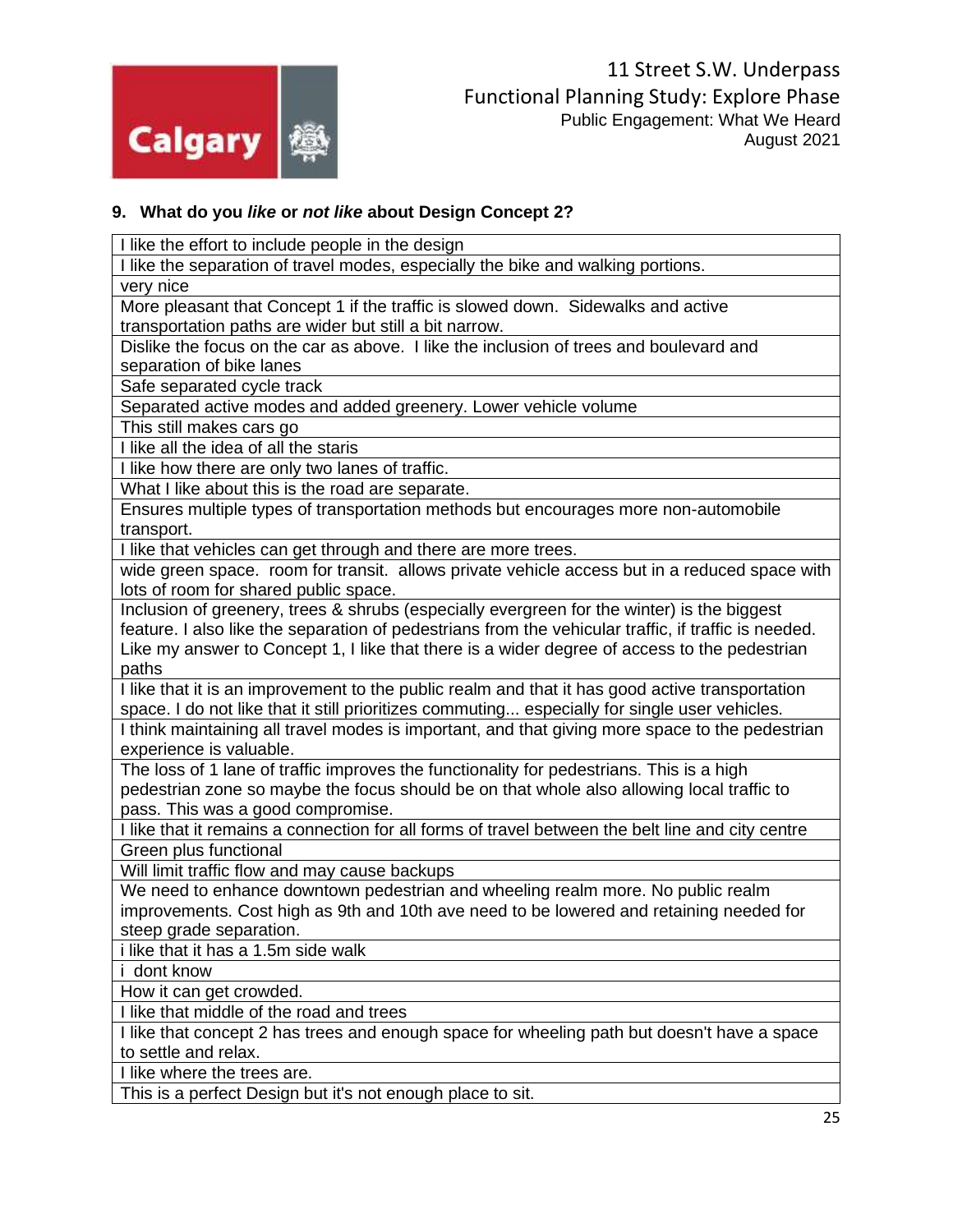

its all most the same as the frst one

Like: trees

It only has a bigger sidewalk so it isn't really all that different from Design Concept 1. IT IS NOT MUCH DIFFERENT THAN THE ORIGINAL ONE.

noooooooooooooooooooo

This is a main road in downtown. Design 2 starts the war on cars.

It's covers all modes of movement, and is a bit better concept than 1.

I like the addition of more green space, which Downtown West needs and had been asking for for years. I don't like the changes to the road, as I think that will make the intersection less safe for pedestrians, cyclists and drivers.

more expensive

I like that it maintains north/south vehicle access. I do not like that 9th & 10th Ave will need to be lowered as that will damage the public realm on those streets. I don't like the higher cost & think money is better spent making improvements elsewhere downtown.

No motor vehicle access needed

I like it!

This is efficient and safe for pedestrians and wheelers due to the barricade.

Like: Maintains vehicle accessibility to surrounding roads.

Like: Emergency vehicles could use this street which is not currently not relied on due to the unpredictability of the CP train schedule.

Like: Calgary Transit could use the street in the future for buses.

more space on the right hand side to have green space

Separated bike lanes, less traffic

We like design concept 2. The trees make it a better version of design 1.

seems to be the best compromise between having car access and a decent, safe, comfortable passage for other modes of transportation.

I like that it maintains the driving lanes as otherwise the congestion in this area and 8th and 14th street would become worse. I like that it includes separate bike/wheeling and pedestrian lanes. It doesn't increase green space as much as removing the road but with riverside park close by is fine.

Same with Design concept 1, but slightly better, more green space, it's a bit more inviting to the public realm.

More traffic slowing is in place which is nice too, and expansion possibilities for the CP rail

I like that it maintains vehicle access in a more cost-effective way than concept 1. I dislike the additional vehicle lane.

Bike and walk lanes

To few road lanes

Enjoy more green space

As above. It needs to be four lanes.

A good compromise for all modes of transportation

best option - people need access to COOP and other stores - 11th street very busy

the enhanced public realm, but how will you enforce private developments to abide.

Hopefully enough space allotted for pedestrian and bike traffic

I do not like that it allows access to cars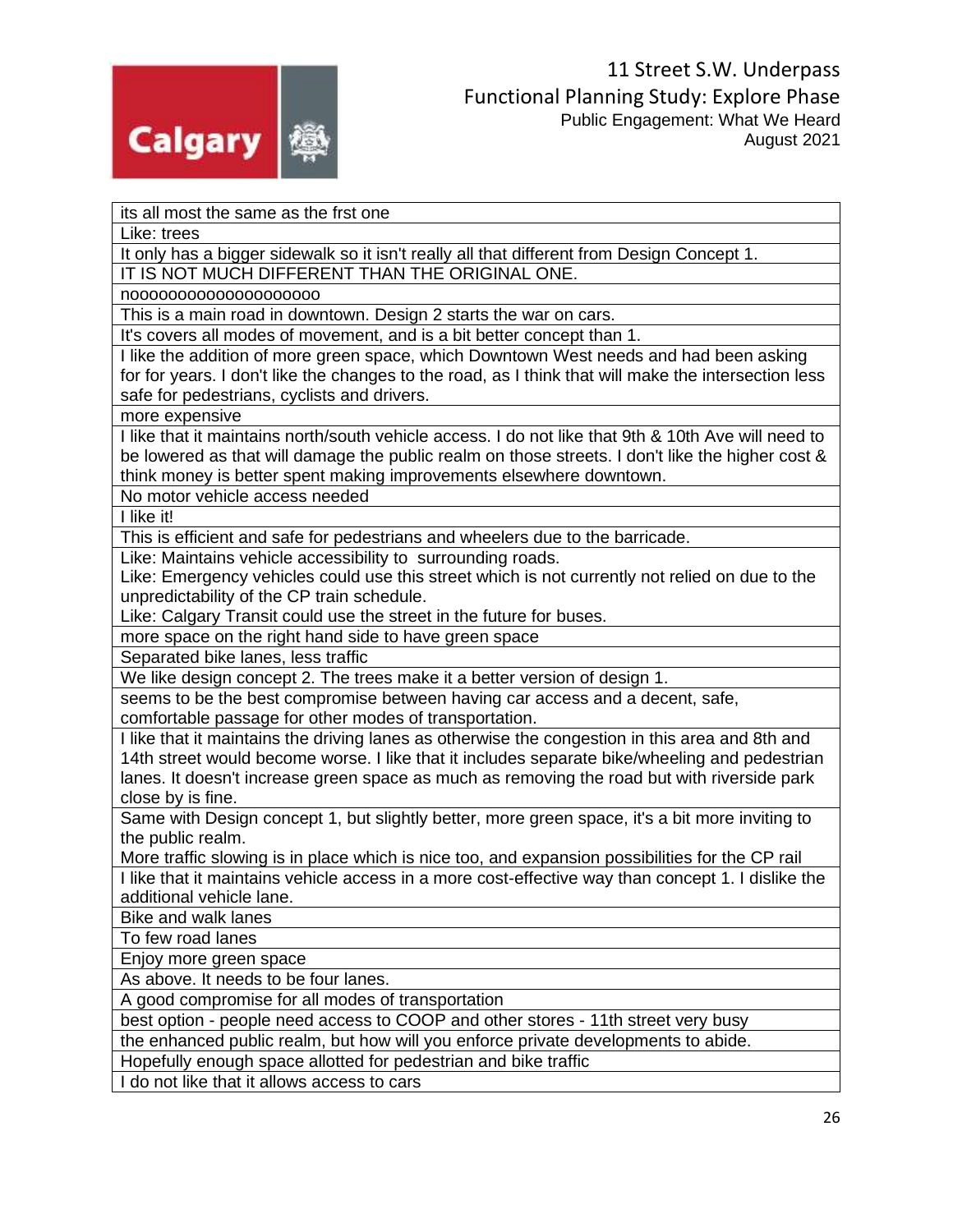

It gets rid of the level crossing while providing access to the Beltline

Allows for vehicles and a nice walking connection

It's just a space to move through, not a space to enjoy.

Not much

I like the additional space, less lifeless.

Too much space for cars, feels unsafe and unwelcoming for people

Public aspect

Concept 2 gives too high of a priority for private vehicles in a space just 200m from a CTrain station and could do more to improve the public realm.

I don't like that there's more walking space than roadway space.

Enhanced public realm not needed for this particular underpass.

Connects with existing bike lanes

I do like this option

Not like: cars existing

This is OK

Very pedestrian. Design is no different than other underpasses in the city.

I don't like cars in a minor crossing like tjis

Separate spaces for all modes.

Morelandscsping and wider pedestrian paths areas

I like that it allows vehicular traffic.

still car-centered and boring, not super pleasant biking next to car traffic even if it's safely separated.

If traffic demands are lessened because no longer impacted by train perhaps one less lane would suffice, especially if the lanes change direction depending on time of day?

Too many cars

A wider sidewalk compared to 1 is nice. The problem I see with many existing underpasses is that they are narrow everywhere. Narrow for vehicles, narrow for pedestrians.

Who doesn't like an enhanced public realm!?!?

Too car centric

Keeping the driving lanes is important as the alternatives can already be congested and inconvenient for those heading to the west end of downtown from 11 street.

Again this concept prioritizes vehicles, we don't need more roads, we need green and active living spaces. This should be scrapped.

I don't like that it reduces an already busy area to two lanes. This is one of the few roads that goes uniterrupted from the beltine area to the core. We need throughput here.

I like more space being allocated to bikes and walkers, and I like that there is more trees and greenery. I do not like that car traffic is still the priority in this design.

this design makes sense

Most functional. It allows all modes of travel to be used. Don't like it reduces auto traffic with a central pillar.

I like ease for vehicle traffic

don't like that it prioritizes private vehicle traffic

Essentially this is my answer to improve concept 1

it maintains the ability for those living in the west Beltline to reach Bow Trail/Crowchild Trail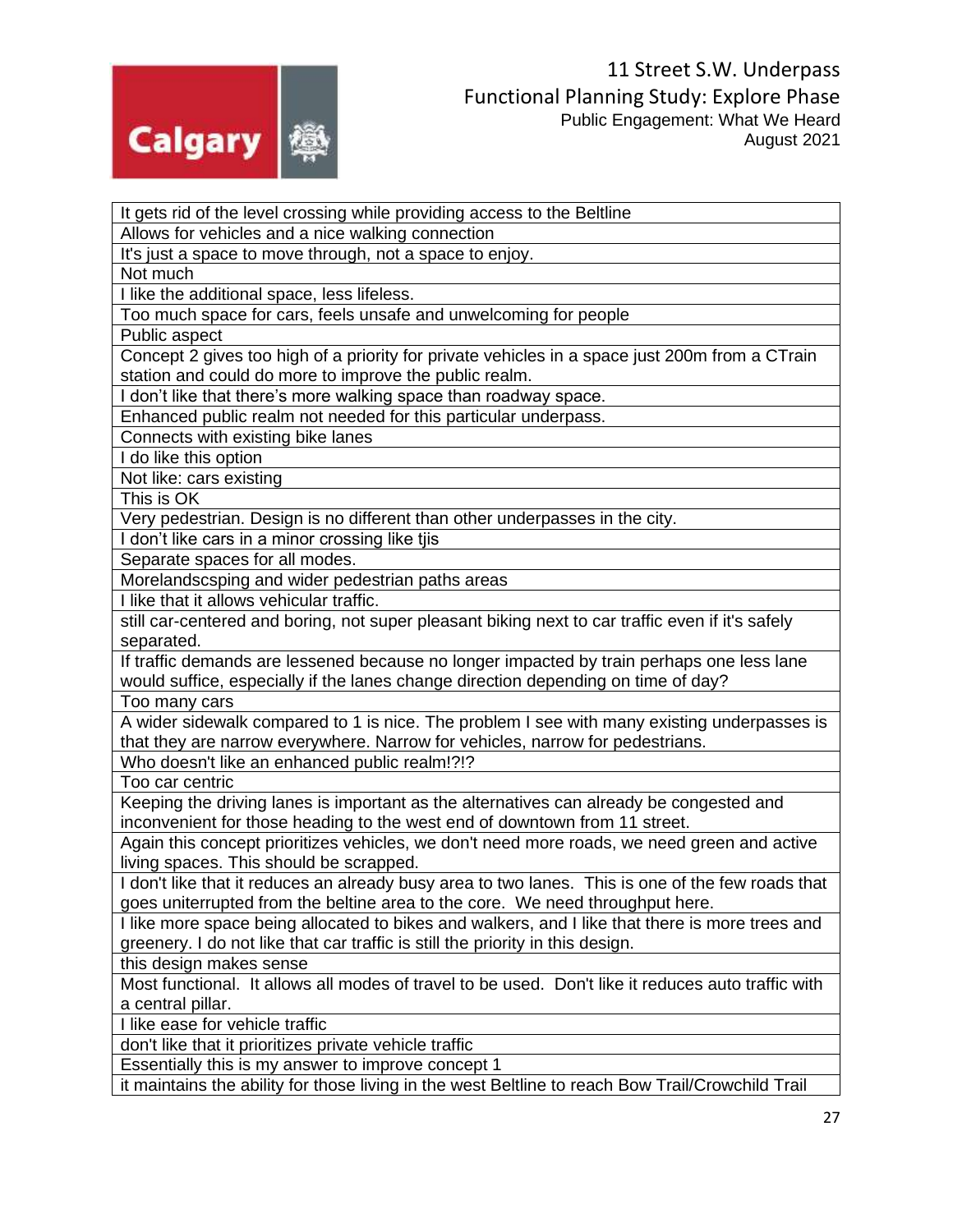

Its a better compromise and likely what I expect might win. It's still got the same car issue This is the most IDEAL DESIGN!!!!!! This is a must. Traffic may increase on 10/11/12 through Sunalta, but that is fine; this is a high use pedestrian corridor. This concept understands the assignment.

Wide walkways and bike lanes are good.

Like the trees and road.

It's overkill, but 100 times better than concept 3 and 4.

Separated bike and pedestrians.

Maintains driving lanes

Better than concept 1 but not great.

Unnecessary additions to an underpass that require additional physical space consumption. not materially different enough from 1 to warrant it being a separate option

- like that there is a planted boulevard between pedestrian and wheeling path (more safe)

- like the planted boulevard

- like that traffic is by themselves

Fits more trees in, which is good. The separation between the cars and cyclists and pedestrian is helpful and safer. Trees will help with the shade and the noise.

Better than 1. It separates bikes, cars and pedestrians.

still far too car oriented, "enhanced" public realm: lol

better than Concept 1 but still lacking public realm.

Not a big change from 1, larger walking path is good.

Still too much a typical street to be excited about in any way. The enhanced public realm doesn't seem particularly enhanced. It would still be unpleasant to walk through.

No to vehicles, yes to more green space.

Feels like the most ideal solution

Walking and Biking lanes are separated. There is still traffic flow

I like that I can still drive my vehicle on this route, which is the best way for me to get to Co-op from Sunnyside or if I come off of Crowchild. Many of us still need to drive around Calgary. This concept will not require a huge detour for me.

Excessive spend needed to construct support column, not worth the trade off for increased green space.

Keeping cars in this street is really important. It is a busy street and vehicle traffic must be maintained. It does need to be safer for pedestrians and cyclists so I like that this option provides that. I like that the space for pedestrians and cyclists is wider than concept 1.

Same as concept one. There needs to be a car pass through here or else the west side of the Beltline will be cut off. With all the new apartments being built in the area I would think this option or concept one are the way to go.

I like the wider walkways.

Roads.

does absolutely every road need to be for cars?

love this option the most as it allows all travel modes and also has trees and other greenery.

I like that it still allows for vehicles, it is a popular route.

Improved pedestrian infrastructure from current situation, improved traffic from current situation, increased green space and trees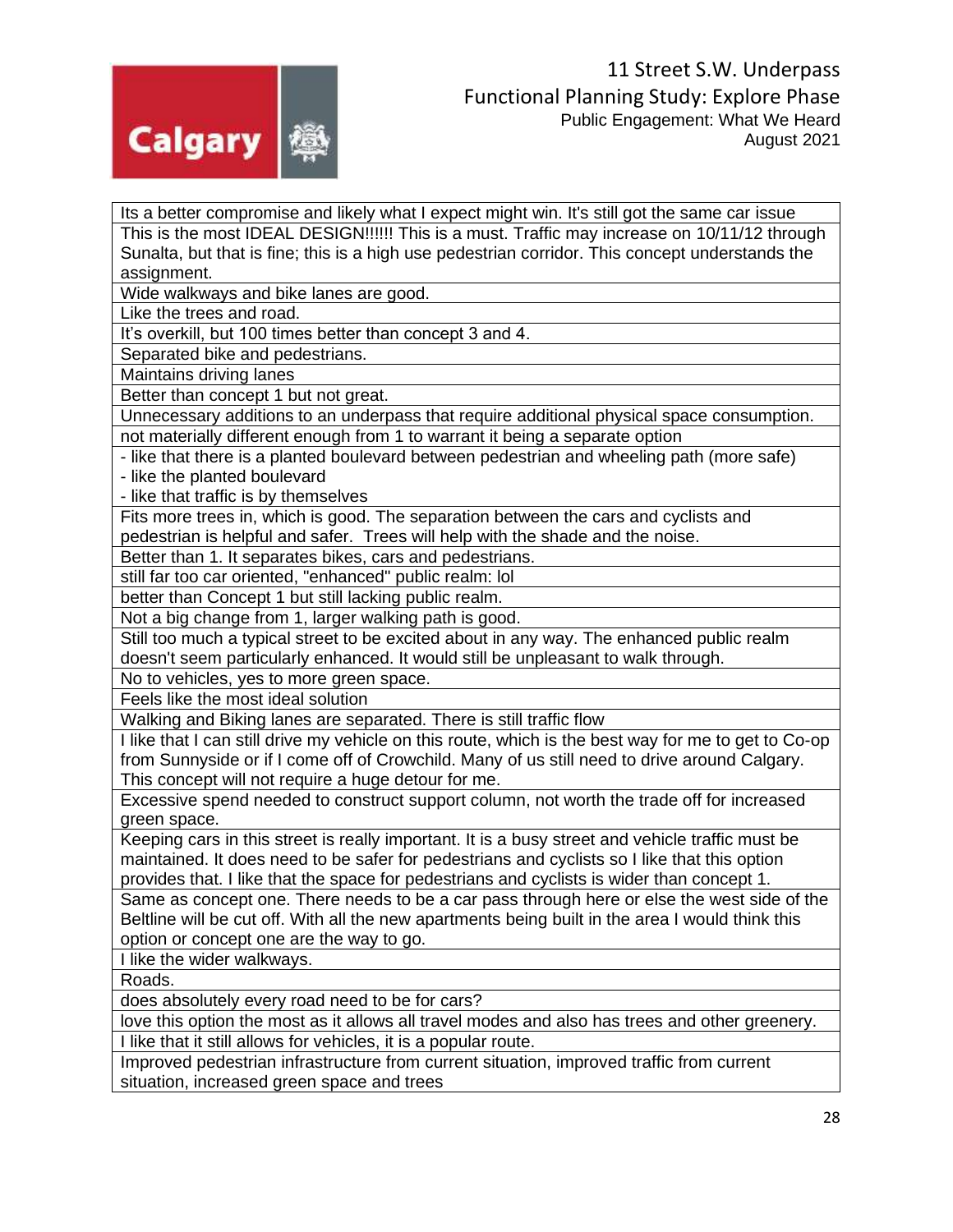

Do not like how it is reminiscent of other rail underpasses which are always dirty and feel unsafe, the area will be prone to undesirable loitering or camping

Maintains transit and car access.

This keeps vehicle traffic at a critical entry point of downtown but makes the space nice for wheeling, walking, and adds green space.

Still has personal vehicle access.

I like the enhance public space, but still don't think we should use the road.

Not enough green space.

allows for efficient travel though the area while prioritizing active modes of travel

i like that it still allows for through lane and turning but doesn't require a merge

I like that it maintains several lanes of vehicle travel, as the purpose of this project is to relieve traffic backup in this area due to the train crossing.

I like that it maximizes efficient travel with some added public green amenity

I like that vehicles can still use this road. It's a main access point for the Beltline.

Like: The pedestrian and wheeling paths.

Dislike: Too many lanes for vehicles (cars). Lanes are two wide and encourage speeding. Curb turning radius is too curved and priorities vehicle speed over safety.

I like the space for trees.

Like fewer vehicles

No one wants to try to relax in a public space with a long train going by directly overhead. And in the event of a train derailment, these "public spaces" would be a death trap.

Nothing.

It's nice to have more green space

The addition of separate bike lanes is a great addition.

Not enough vehicle lanes. Space wasted on transportation modes that are rarely used.

Not every project/space needs an enhanced public realm at this time

Nothing good.

It starts to defeat the purpose of the under pass by starting to restrict the free flow of traffic Seems like cars take precedents. If cars need to be part of the plan, this one seems best. Trees!

Keeps vehicular traffic flowing although reduces the number of lanes

I don't like that it improves connections for vehicles which further encourages people to use their vehicles - the City has begun to shift to prioritizing other modes in downtown and should continue to show that cars are not the focus, especially if they want to draw people to living downtown.

This essentially implements what I'd like to see changed in Concept 1, but adds the pier. Some way to do this without the pier would be great.

It maintains traffic flow through a traditionally busy street. Closing traffic will result in heavier traffic at 8th Street, 14th Street, and along 10th Avenue between 8th and 14th. This is also an access to Bow Trail and Crowchild from this area.

I like the expanded publci realms, however increasing traffic flow and speed via an underpass will decrease pedestrain orientation. Currently, these streets in this area are packed with pedestrians, and this crossing should be for them.

I like the enlarged planting area with trees.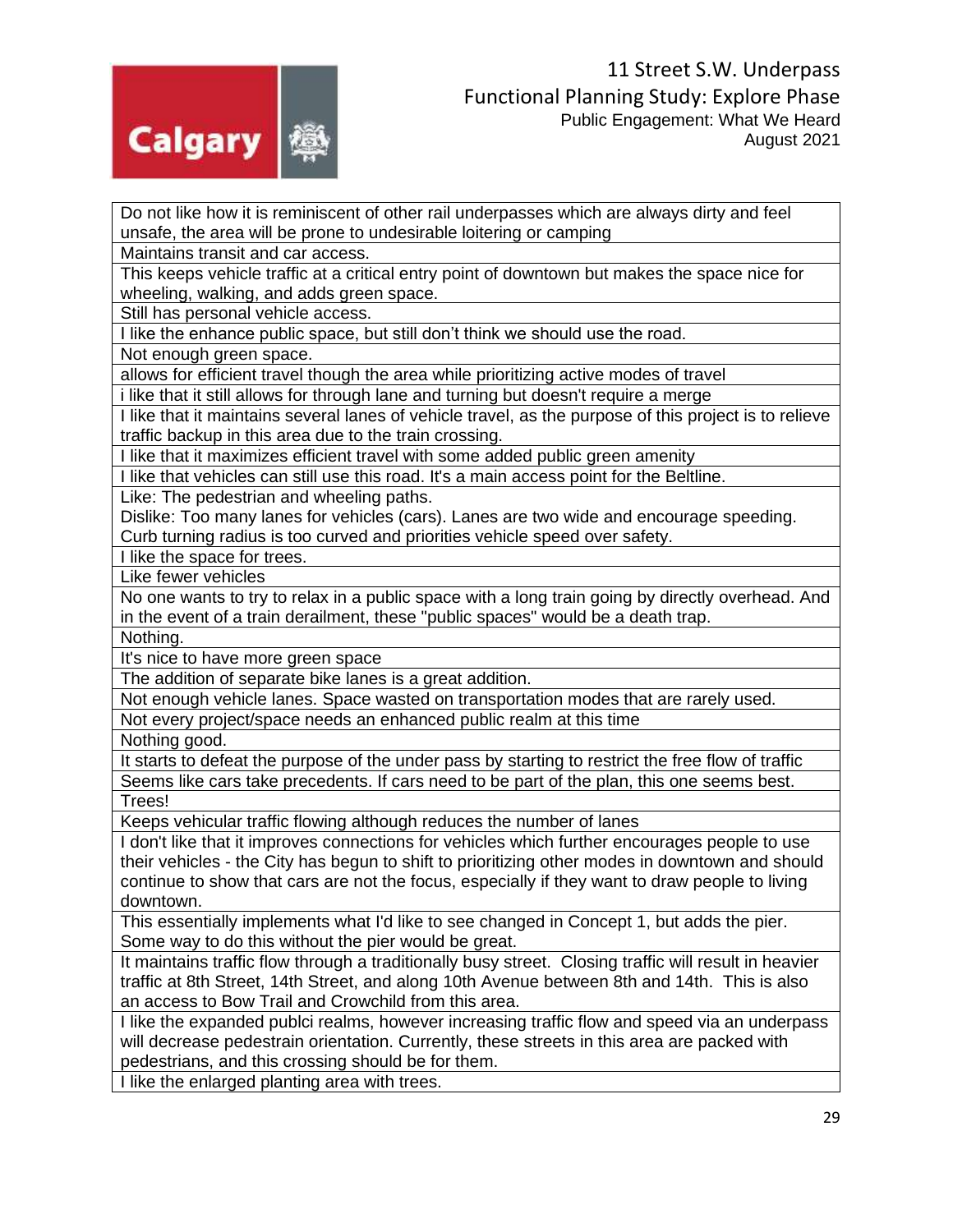

I like the wider public space compared to Design 1.

Protected bike lanes & separation between cyclists and pedestrians is excellent in this one too. It is nice to have the bike lane more isolated so that bike commuters can maintain a high speed if they want to.

I don't think it accomplishes much except being design concept 1 but now with just an extra bit of space for pedestrians

Do not like that it separates the two sides. Creates a boundary

Doesn't change much from current situation; looks too much like other underpasses that are not pedestrian friendly

Vehicle noise under the overpass compromises the utility of hte pedestrian/public space corrdor

Better than concept 1.

I drive on this road a lot so keeping the traffic flow is essential.

Like the Enhanced public realm

Maintains vehicle connectivity with decent active modes

Its like option 1 but a column in the middle? So is this more costly? Hate the noise the cars will cause and fumes ruining the green spaces. Seems the lanes are just wider but take the same space, why?

Better than 1.

Like more trees, separated cycling and only two lanes of traffic. Cost is too expensive by a lot. Car oriented.

I like that this concept allows for some improvements to the pedestrian realm, but I prefer the options that remove the road surface. I also don't like that this option requires the addition of the pier.

Enhanced car mobility

I like that this includes greenspace.

I like more greenery within the active modes area, worry that it will still be fairly dark in the underpass, still concern about stairs and visibly impaired

Wide vehicle focus, separation of vehicles from other modes…not a place making concept.

I am happy to see lots of trees. This part of downtown really needs trees.

Some active modes is a positive but not a fan of this option overall.

Larger pedestrian area, more bike lanes

I do not like that motorized vehicles are prioritized.

Still gross but seems like it would encourage cars to go slower.

Don't like the cars.

Doesn't do enough to bring people to the area.

This concept prioritizes moving cars through the area, which is detrimental to people living in and accessing the underpass

I like the planted boulevards, but still would prefer a design without motorised vehicle access. This design doesn't seem bold enough.

why are the lanes so wide? is that really needed?

Keeps the street open

Ya better but underpasses like this are basically dead zones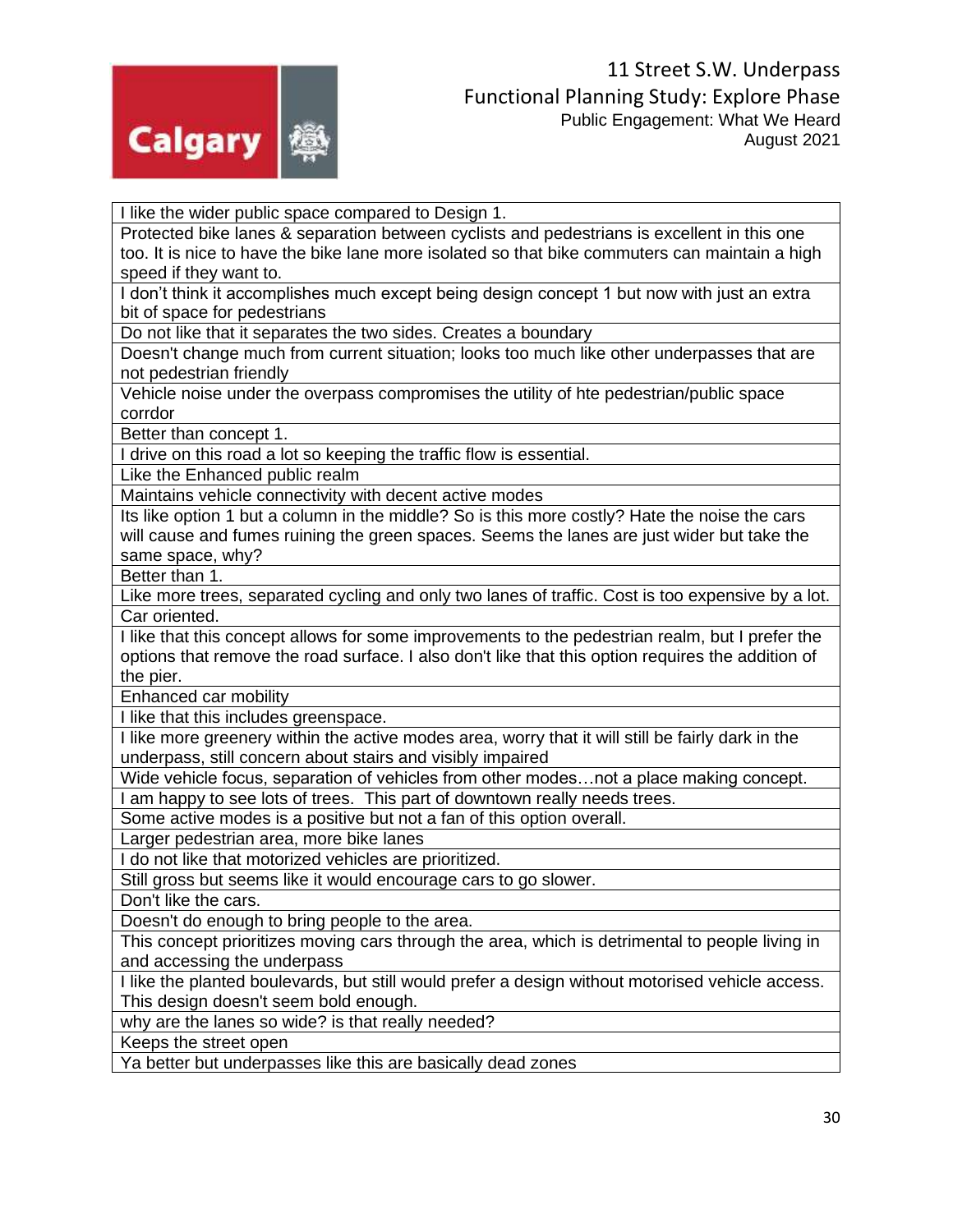

The wall in the middle will might make it more claustrophobic than Concept 1. The enhanced public realm elements are nice to see, but honestly... maybe a little boring? Would basically just make it like other underpasses, which are ok at best.

Still more room for cars than people.

I like this the best.for form and function.

Cars suck. Why include them?

Reduced emphasis on vehicles. It would make it a quieter neighbourhood and more pedestrian friendly.

In both this concept and concept one I appreciate the improved car/bus/emergency service connections. But as I look at the potential for the area demonstrated in concept 4 and reflect on my actual use of the area something that prioritizes walking and wheeling it more attractive to me.

I don't like that it still gives most of its space to cars and the convenience of car commuters who don't live here. They're sitting in cars and can drive another five minutes out of their way on a different path. I like that there is more space for non-cars though.

Improves upon the public realm while maintaining existing connectivity through the area.

Satisfies all modes of transpo, which will make space safer. Consider the vehicular link with one lane only with a reduced speed, to allow a friendly walking and biking link.

Still includes space for cars. No cars.

I dislike how it prioritizes cars.

Single lanes would encourage drivers to be patient and courteous when turning to 11 Street More opening and welcoming.

I like the seating spaces to encourage people to stay in the area.

Doesn't go far enough for public realm, but like the dedication of space to each mode. Trees! Similar to concept 1 so same opinions.

I like that it has fewer cars

More separation between wheeling and walking.

Not much space for pedestrians and cyclists in the underpass.

If personal automobile access is absolutely essential, then this option provides a balance.

The car lanes seem too wide, which will encourage speeding.

I like the increased greenery added with trees. There is simplicity in the design with wide lanes and a middle support/divider for the directions. I like the increased space for walking/biking.

I didn't like that there were only two car lanes, but I like the addition of trees and more space for walking/biking

This is my preferred concept.

Enhanced public realm

better but car centric

The best part of this design is that it will suck budget away from other projects that are worse ideas, while still retaining most of the functionality of 1, but more expensively.

The one issue, will the public realm space be truly 4 season? Or just nice in summer, and dead space through winter?

This seems like a needlessly more expensive way to achieve the goals & outcomes of concept 1.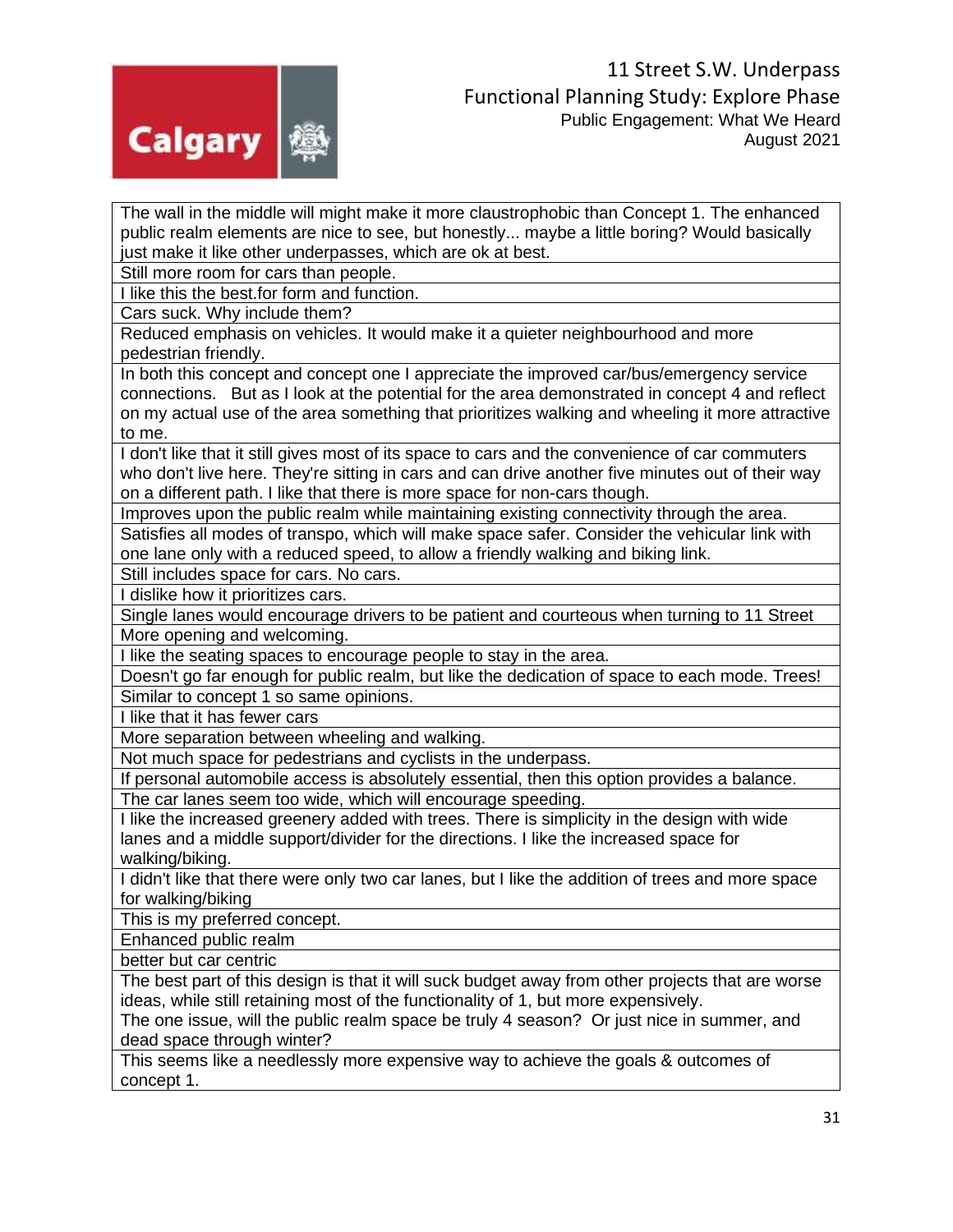

This is better than Concept 1, but there is still an astonishing amount of space for cars compared to pedestrians or cyclists. Sidewalks in 2021 need to be much wider than 2m, especially downtown.

I am not sure why it needs to be so wide? seems unnecessary. Do Calgarians really want to hang out underneath a train track and next to one of the busiest and noisiest streets in Calgary (9Ave)?

Nothing to like. Turn lanes are shorter because of bridge support in the middle

Wheeling path is too narrow. Sidewalk width is better. Good to have trees

Better balanced

Still accommodates all modes.

Better than Design Concept 1, but still car focused.

#### **10. How would you** *improve* **Design Concept 2?**

How is this section going to tie into the existing bike lane infrastructure?

Traffic calming, wider paths.

Continue the separated cycle track on the rest of 11 St - currently scary to bike especially at 9 Ave intersection heading north

narrow lanes to slow vehicle movements

Make it into concept 3 or 4

Only one car lane

I would improve that put more flowers,

You improve by adding fun.

Would be nice to remove centre column supporting the CP railway if possible.

Go under 9th Ave as well.

All the downtown underpasses would be significantly improved if there was sidewalk level (ie below grade) retail fronting the sidewalks. It would enliven the spaces and make them be (and feel) safer. I encourage you to design this space to allow for this as lots along this block are redeveloped

As Calgary can be damn cold in the winter, inclusion of a kiosk for warm beverages, and hot food, etc. would be a life saver. Also good for summer months.

Add more of what is in Concept 4.

Incorporate art into the pedestrian walk ways and tree cover. Maybe electronically, or maybe through smaller installations from artists.

None

Need double lanes as long as possible.

Make side walks and bike lanes wider. 1st street sw is terrible, dark and dingy because of the narrow sidewalks and obstruction from the bridge structure, let's not repeat the same mistakes. This is an improvement from Concept 1 although still wider sidewalks are needed.

nothing... well bye nothing i mean i dont know

i dont know

Make the 2.0 meters to 1.6 meters so it cant get to compact

maybe no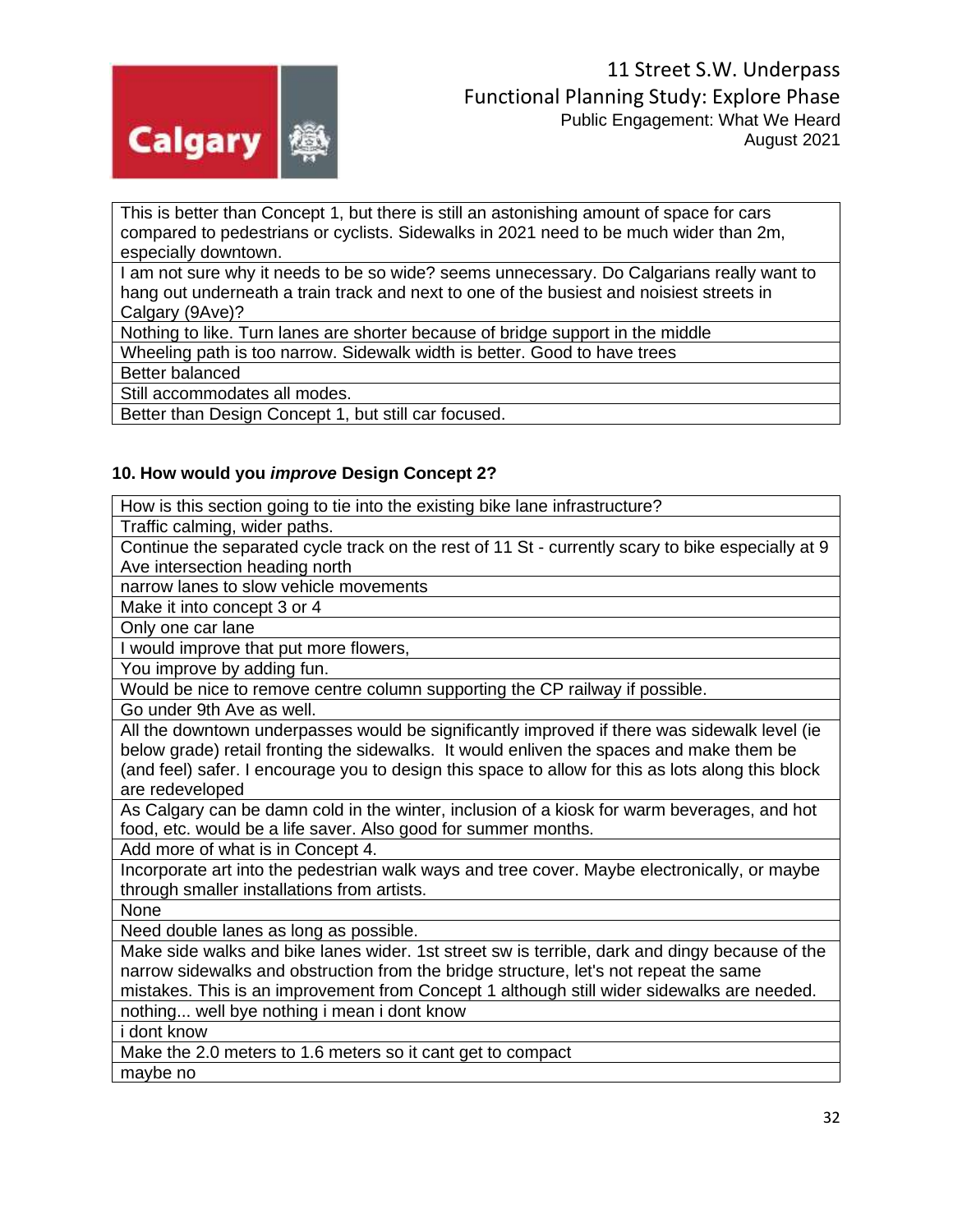

Concept 2 would be much better if it had just enough tables that don't take much space for the wheeling paths so people have choice to set or use the wheeling pat. more sidewalk We should remove just a tree and aadd some more bench to sit or maybe a place to sit around the tree is ok. more intresting stuff nothing By adding some murals or fitness areas or graffiti. nooooooooo Revert to Number 1 It's ideal as is. A different way to handle the road intersections. As a pedestrian I don't like turning lanes because some drivers are aggressive when there are no lights to give me right of way. not do it Add public art so it's not just another boring underpass. Remove motor vehicle access. Not much to improve Add more green space to improve feelings of calm, and reduce focus on vehicles. making sure that support column in the middle is given some thought so it's not just a very boring concrete pillar. Again I prefer eliminating cars all together, and having more green space, inviting the public realm to use the space. Car spaces feel incredibly hostile and un-inviting. Make it only 1 vehicle lane per direction. Use that space to either decrease the footprint of the underpass or give it to pedestrian and cyclists. Too much traffic not enough pedestrian space Add more road lanes Build separation via trees or green space from road, breathing right next to road decreases health and this plan is ugly. As above. It needs to be four lanes. Less road sound buffering. sitting in an urban place when the train goes by is not pleasant. Remove the cars Remove car lanes Make it a more usable space in what is a very unattractive part of town. Again priority to beauty over traffic in a limited access downtown Remove car lanes. Eliminate vehicle lanes na Lower the priority of private vehicles by reducing the vehicle right of way to two travel lanes or convert the roadway into transit-only lanes. Add more traffic lanes. Make it like concept 1 Restore space for human uses. No vehicle traffic.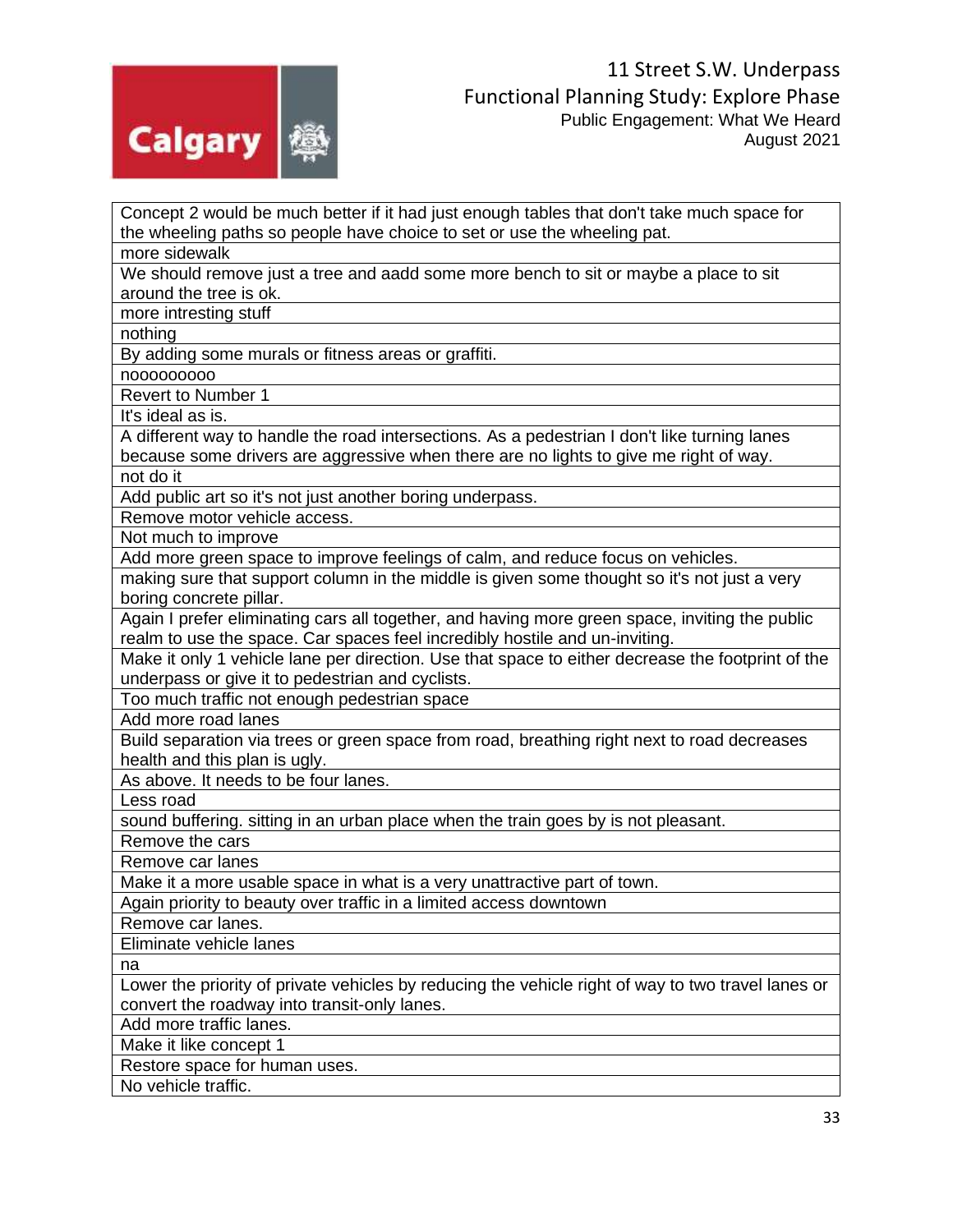

| No cars, but with a design that would allow transit or car conversion in distant future         |
|-------------------------------------------------------------------------------------------------|
| No changes needed.                                                                              |
| Eliminate cars                                                                                  |
| You don't need a boulevard on an underpass. Just make it functional, wide enough for            |
| pedestrians, bikes and dare I saw vehicles and you would actually have something good.          |
| Maximize pedestrian width. Please avoid 1st SW concept swedge down single file                  |
| underpass.                                                                                      |
| Add park space, market space or active living excercise areas. We have too many roads as it     |
| is. Fast forward to concept 4.                                                                  |
| Make it two lanes in each direction.                                                            |
| Make it like any of the Design Concept 4 designs.                                               |
| this is a good design                                                                           |
| what concepts are for the train bridge?                                                         |
| Make it into conceit 3 or 4                                                                     |
| To not use it                                                                                   |
| No improvements - this is THE ONE.                                                              |
| more greenery                                                                                   |
| Make 4 lanes                                                                                    |
| Leave it at grade. It doesn't have a big enough negative effect on downtown commuters.          |
| Would need to know how much traffic flows between there and if you need the three lanes         |
| before making that call.                                                                        |
| Enhanced public space looks like it would not be used                                           |
| get rid of the cars                                                                             |
| The active mode only designs are better.                                                        |
| nothing                                                                                         |
| - underpass to have more light (make it brighter) so at night you don't feel uneasy             |
| - make sure there are no hidden spots where people can hide                                     |
| Use one side of the underpass for vehicles and the other side for pedestrian and bike traffic.  |
| Reduce lanes further. Remove turn lanes.                                                        |
| eliminate vehicle traffic completely                                                            |
| <b>NA</b>                                                                                       |
| A third lane, such as in Concept 1 would be helpful                                             |
| Reduce scope closer to concept 1 to save on costs                                               |
| $\gamma$                                                                                        |
| N/a                                                                                             |
| Ditch the roads.                                                                                |
| no cars.                                                                                        |
| Making sure there are advanced green turn lights at the intersections with 10ave and 9ave.      |
| Good visibility and site lines to be maintained under underpass to ensure safety and minimize   |
| camping                                                                                         |
| Special attention to the cars turning from 9 and 10 ave onto 11st to minimize risk of collision |
| with cyclists and pedestrians.                                                                  |
| N/A                                                                                             |
| See design 1                                                                                    |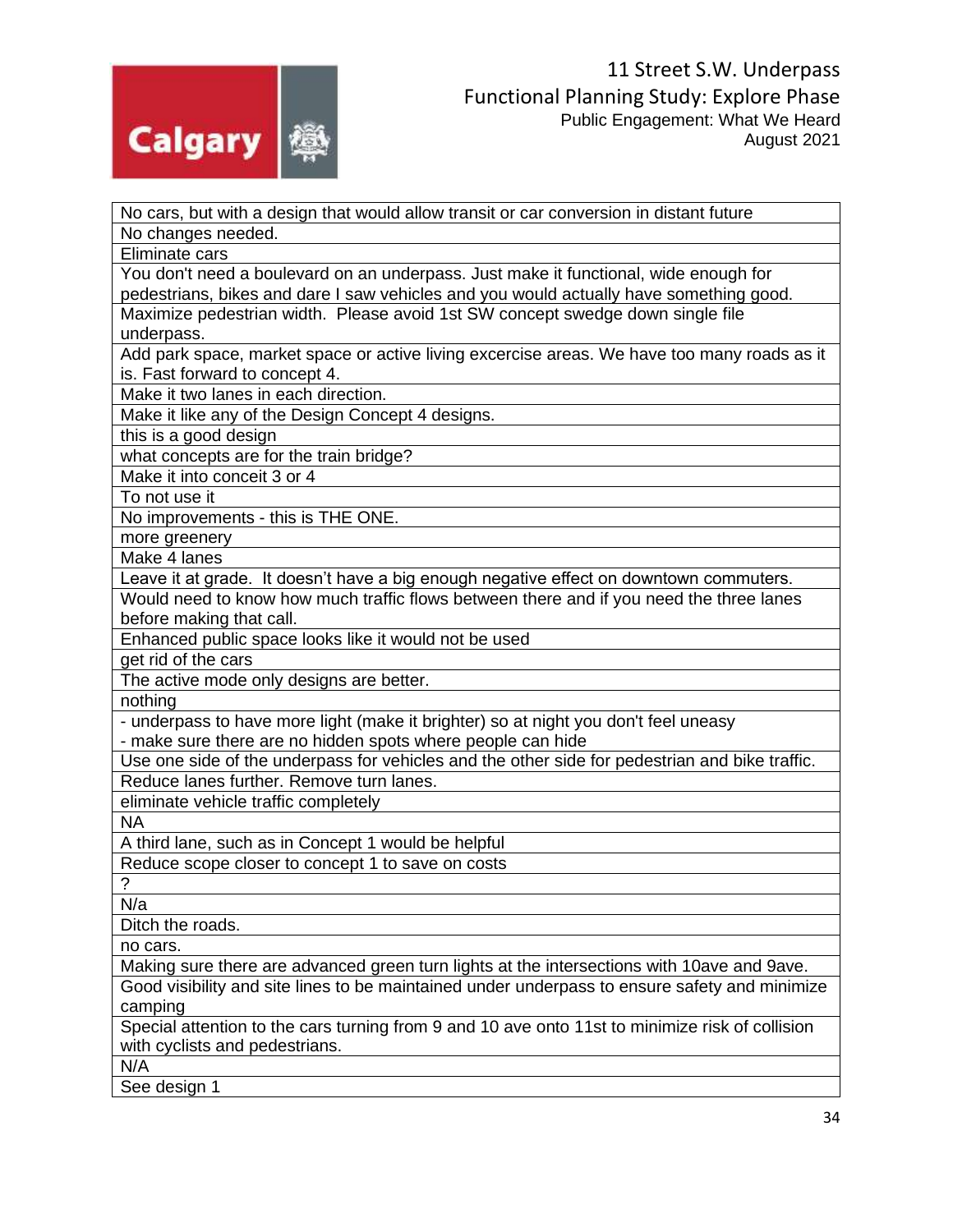

More space for cyclists

Lose the road.

More room for pedestrians.

Expand upon and add to the green and landscaping elements

Remove the vehicle (automobile) lanes. Corners should be at least 90 degrees to slow down traffic and increase safety. Add concrete/metal bollards at intersections to prevent cars from hurting pedestrians. Possibly keep one lane but have it blocked with retractable bollards for emergency vehicles.

Wide bike path.

More greenery

Still to much space given to cars.

No car access. Choose 3 or 4 and make it a beautiful little park. This could be a destination Reduce footprint from trees, make road 4 lanes instead of 3.

Add additional vehicle lanes, removed unneeded shrubbery and reduce bike lane to one side. Scrap it.

N/A—this is my second least-favoured option

Engineer for full number of vehicular lanes

remove the road space for cars and increase the road space for cyclists and pedestrians. Remove the pier.

Maintain 2 lanes of traffic in each direction.

Because this corridor is critical for the people living in this area to access Parks and the River, this concept could be improved by widening the public realm, and allowing only one lane in each direction for TRANSIT and Emergency Vehicles ONLY.

Take away the roads

Fewer lanes of vehicle traffic.

Again I wouldn't do either of 1 or 2 because I think it's important we focus on making more green spaces and making a better environment for our native wildlife

Remove road

remove the motor vehicle lanes

bury the cars

2 lanes for left turn queue. Wide dedicated cycle track + 1 lane on other side.

Reduce the width of the lanes to give more green space

More greenery still, please.

Public art

Deprioritize car infrastructure and better public realm for other modes of transport as well as building interface.

Remove the Pier. Incorporate an art installation along the walls of the underpass.

Even more greenspace!

find ways to light the area (as naturally as possible), make sure greenery/trees are planted so they thrive. Animate areas on either side (maybe businesses want to participate with small coffee shop or other amenity?)

Narrow lanes…reduce speed and incorporate more park, seating or vegetation/art aspects. The sidewalk and pathway components are too narrow; would be great if the active travel elements widened. Are left turns needed at 10 Avenue SW or two NB lanes at 9 Avenue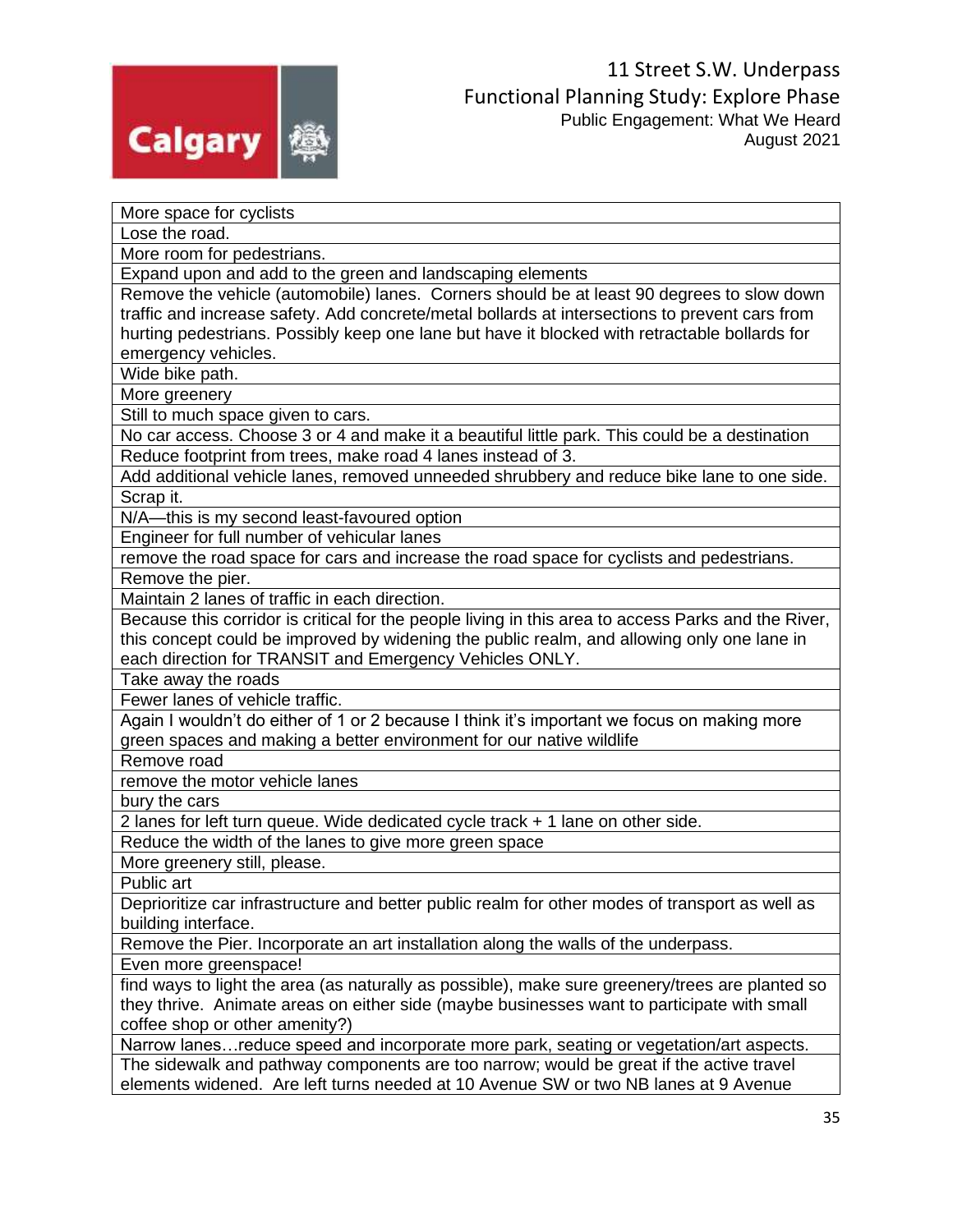

SW? Could reduce the carriageway width or create a transit/emergency access lane instead (noting the bridge pier is tricky).

Get rid of the cars

Seems ineffective in improving the area

A shared street with pedestrians and active modes being prioritized with a motorized vehicles are guests concept.

Get rid of the cars.

Eliminate the vehicles.

Remove 1-2 car lanes

If motorised vehicles must be accommodated, consider making it a transit and emergency vehicle corridor only. We have a culture in this city where driving downtown is considered 'normal'. By actively reducing space for personal vehicles, we can move towards a more livable vision of downtown.

narrower lanes

Not allow car dominant concepts. Make it like la Rambla instead??

Do 3 or 4 instead :)

Make it like concept 4a

Add more green space.

No cars.

Lower speed limits so that that cars aren't the owners of this neighbourhood.

Remove the centre support somehow if possible. That always makes things really ugly.

This seems to be the best of the four basic options.

Allow commercial amenities in adjacent developments to spill onto public space. Concept to reshape space from typical underpass, providing natural surveillance for safety. Make pedestrian/bike space higher than typical underpass. Augment with art, landscape + seating in the sun spots

Take away the cars.

Remove the cars.

Looks good but I don't drive to downtown much. Pedestrian accessibility doesn't change with this design. I would ensure there is good lighting for pedestrians in this area. I don't always feel safe walking through Millennium Park early in the mornings and late afternoons because of poor lighting.

For all concepts, wondering the reasoning and functionality of the terrace portion.

At 1.5m wide, the wheeling path is too narrow for such a busy corridor with lots of demand (very few safe north south crossings for wheeling over/under the CP tracks

As before

less cars

It just seems fine.

More space for pedestrians and cyclists.

Remove one of the vehicle lanes and make pedestrian realm/wheeling lanes wider.

Narrow the car lanes.

Adding Street lighting would help.

Also include an underpass for the C-Train at 8 Ave and extend the design throughout Remove vehicle lanes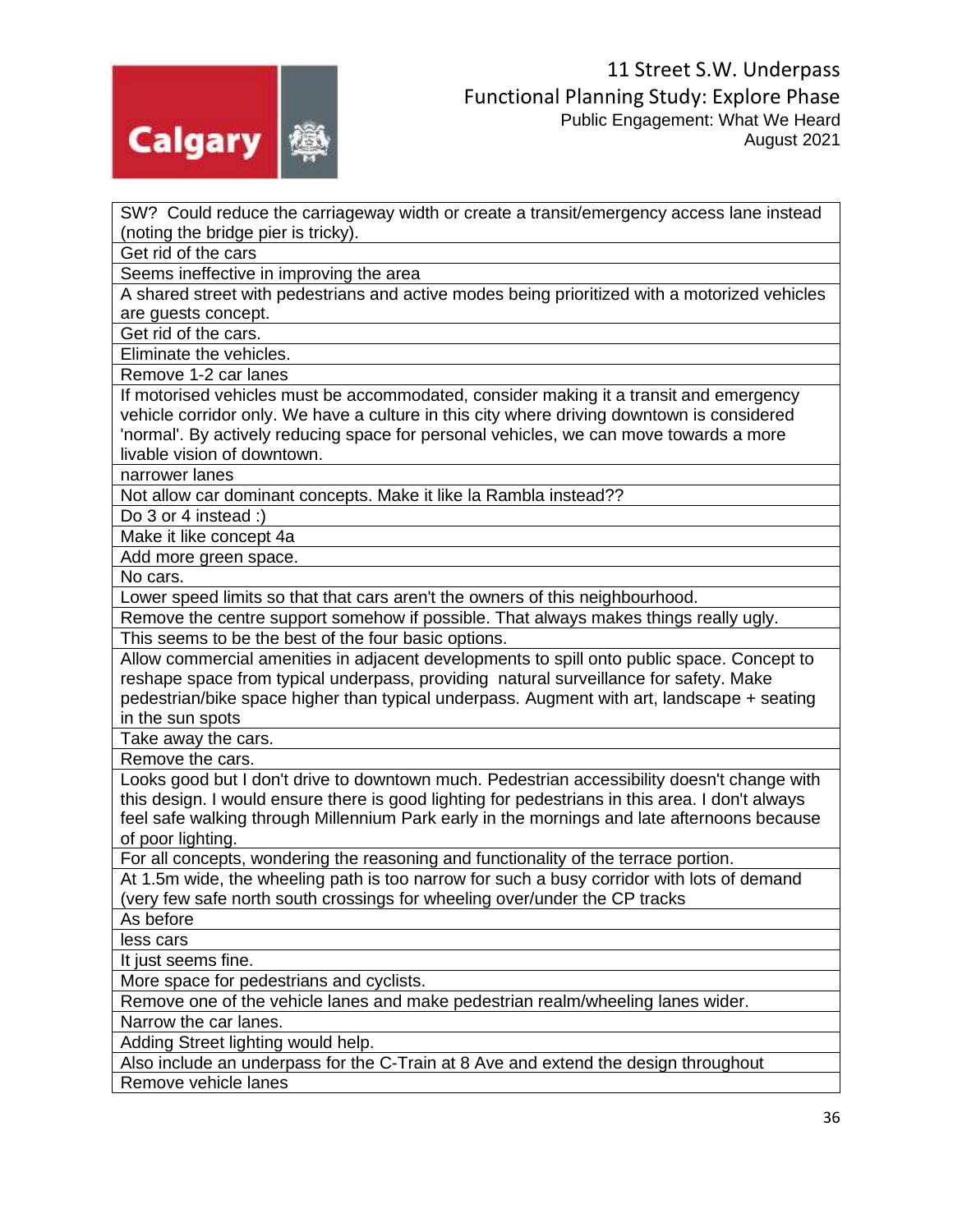

Find a way to make the boulevard/public realm areas fancier/more expensive - the more we can spend on this project, the less we can spend of worse ideas (like some of the more controversial public art projects, or the low-ridership SW BRT lanes). Gold plate it. Or just do the first concept instead.

By doing Concept 1 instead.

Less space for cars, more space for people.

change it to Design 1

Make it like concept 1

Use design concept 3 or 4 instead.

Remove enhanced public realm and replace with wider sidewalks and protected bike path. Get rid of the cars.

### **11. What do you** *like* **or** *not like* **about Design Concept 3?**

My top choice. It encourages active transportation and also creates some nice public space How is this section going to tie into other roadways? It sounds nice to have a section that is only for cyclists, but it's only a block long.

problematic for emergency vehicles

Good balance with pathways and natural features.

Great bike / walking corridor but misses the opportunity to create a nice cityscape to gather/ play/ enjoy community

Safe separated cycle track and a car-free area

Cars removed signalling value if active movements. Increased green space

I like that it makes people walk or roll more.

That there are places for bikes and scooters

I like that there are no cars.

What I like about is It has space to walk.

Removes an existing vehicle route.

I don't like that there are no vehicles.

very nice mix of public space and non-vehicular travel access. I would add access for transit perhaps through a transit controlled barrier.

I think the greenery is a great idea, particularly evergreens to brighten up the long winter months. I also like that pedestrians and wheeling are given priority, making it way more pleasant to traverse the city.

This is a great improvement over the current use. I love that this creates a nice public realm and prioritizes active transportation. However, I worry that this is still a commuter space... the improvements to public realm don't seem to encourage stopping and enjoying the space.

This seems to be a bad place to cut off motor vehicle access. It currently provides the only complete connection from 9 Ave to 10 Ave in the area (since 8 St and 14 St have incomplete access).

I do not like the lack of access for vehicles but this is because I'm a driver. Sometimes I drive through this area and having another dead end would inconvenience me.

Need to still be able to use this for transit/cars

No cars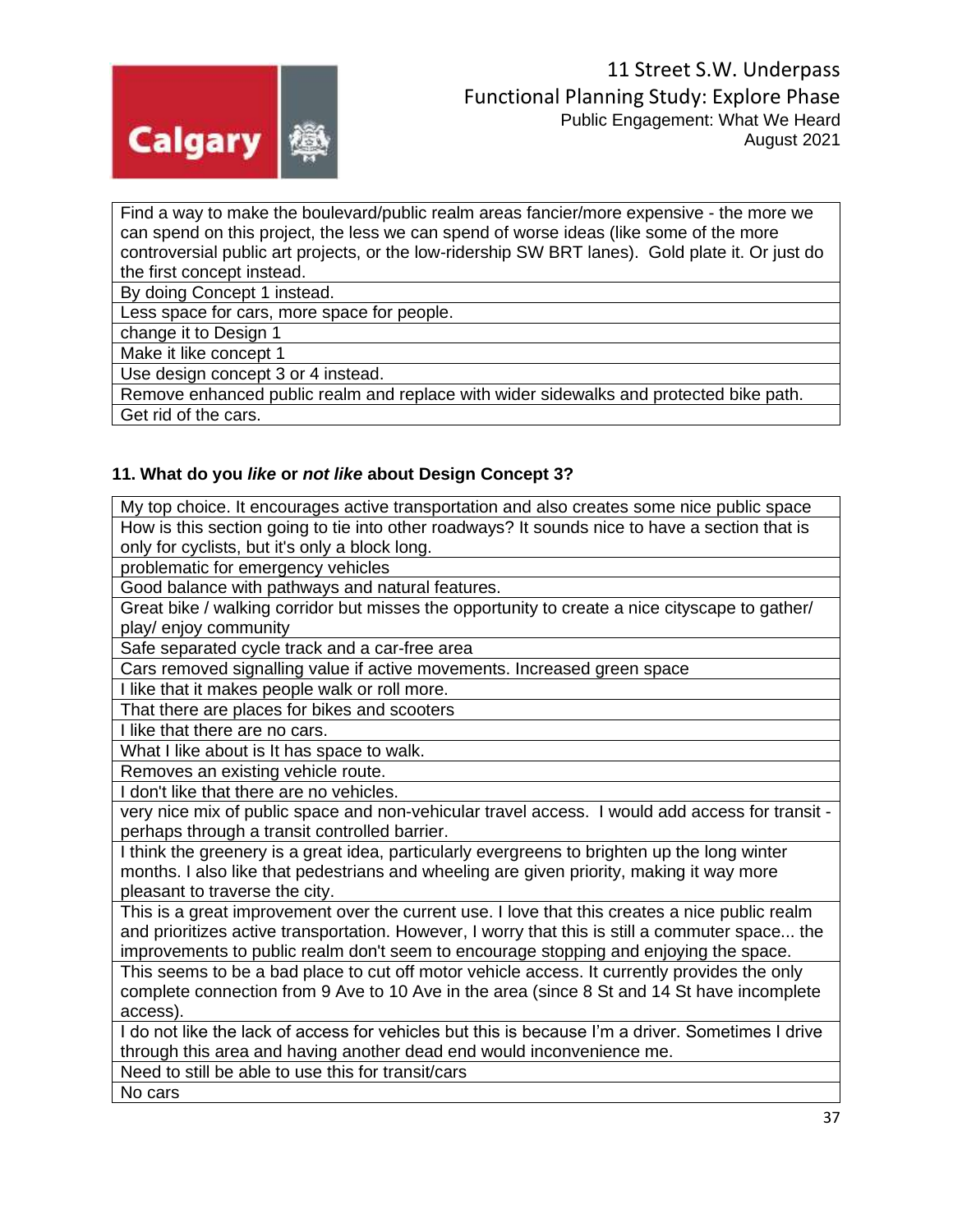

Cost would likely be the lowest.

its cool

how its a plaza and how there can be a break spot and have shrubbery

i like all the plants and the walking space

Concept 3 is not a choice for me because me and my family use the road to come to school and to go back to home.

I didn't liked this design because you can't drive by it.

It's good because there are a lot of trees but there's no car path.

its a good idea to make a plaza but it can be a bit boring

Like: greenery. Dislike: Creates traffic elsewhere.

There should be at least some space for cars if there is nothing else.

I LIKE THAT TH

nooooooooo

Non Starter making it hard for those of us that MUST use a vehicle for work and business. I LOVE to ride a bike, just bought an Ebike, and have NO PROBLEM getting around on a bike. Haven't had a problem ever, and I was a bike courier at one time.

Do not like the lack of driving lanes.

I like that it gives me direct, fast sidewalk access between my home and the grocery store, which is my main concern. I also think this may be the best idea, as cars have many other options to cross the CP rail line, but for pedestrians currently it is a 15+ minute detour to 8 St.

limiting modes of transportation and citizen access

I like that 9th & 10th don't need to be lowered and that the underpass does not have to be so deep. I like the vegetation and how it prioritizes walkers and wheelers. I worry the space may attract homeless people and will impact feelings of safety.

Needs more green space

Love it!

It's not needed as the intersection is close to the river. Folks don't have too far to travel if they require green space.

Like: No playgrounds. 9th Avenue SW is a very busy avenue. Unsupervised (or even supervised) children could easily run out into traffic.

Like: Quieter to due removal of train crossing notification bell.

Not like: Reduction of vehicular connectivity to various roads.

I am a cyclist so when ever vehicles are eliminated I feel safer riding. I would encourage more people to ride knowing that they have their own lane

I love the focus on active travel modes, and the green space.

Lack of space for motorists is a concern.

it doesn't feel like the most efficient use of space.

I like prioritizing active transport options, particularly for this area of the city.

I think removing the driving lanes entirely is a problem for congestion in the larger neighbourhood. I think the green space focusing on active travel is nice.

Excellent design, feels like a proper cycle track. My primary mode of transport is cycling. This design makes that travel faster. I do feel like it may be hostile to walkers however to have such straight fast bike lanes.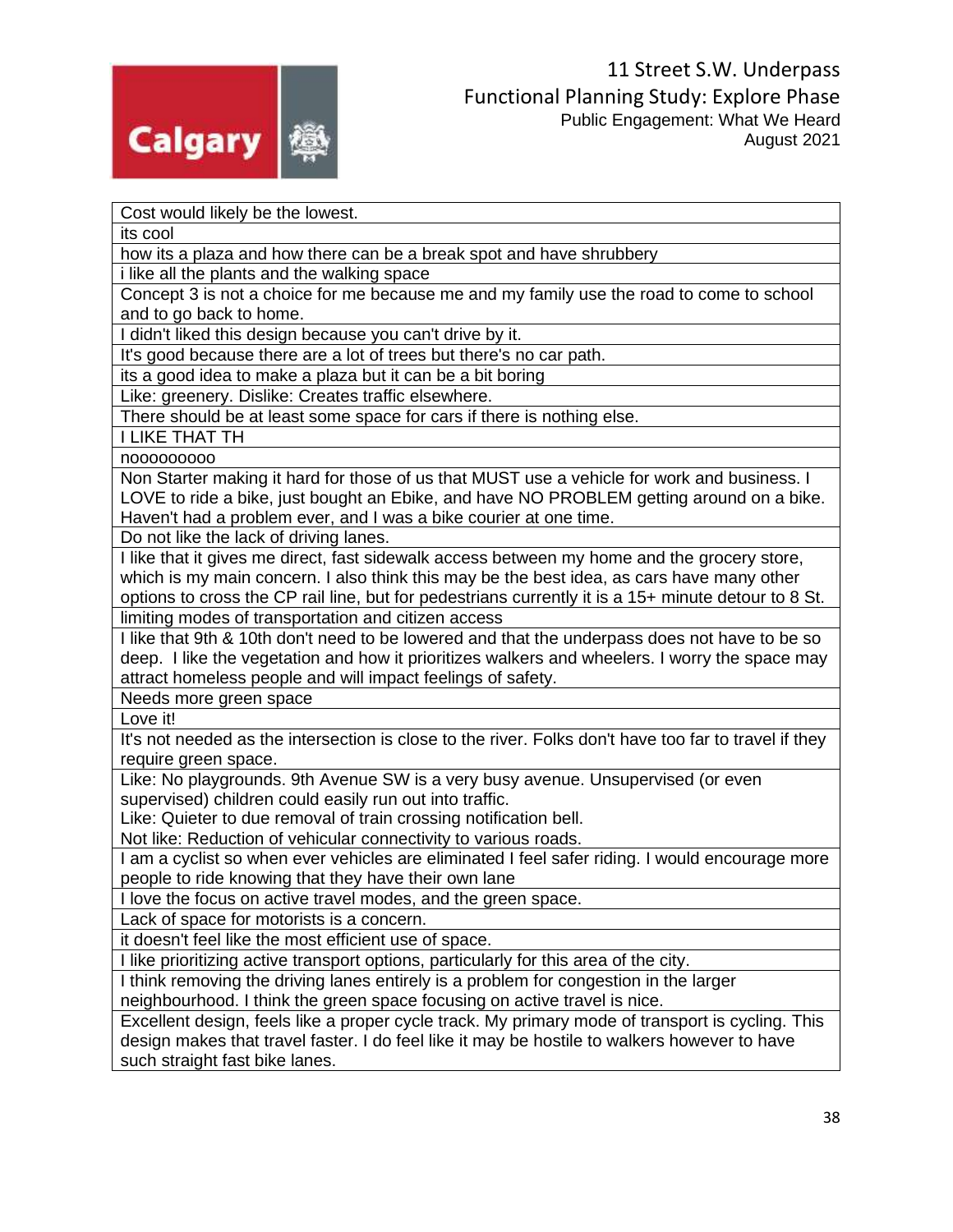

I like the idea of removing vehicle access. It would make the underpass cheaper and faster to build.

Bike lanes, no traffic, more pedestrian traffic and access

No road is poor planning

This plan is the best, it encourages healthy activity which is shown to save health care dollars and increase physical and mental health. Lack of cars means healthier air. Tree separations are great.

Are you kidding? This is awful.

need access cars, particularly off 9th ave to coop and 17th Ave/mount Royal

I like the idea of creating an active corridor, but it is not well integrated into the rest of 11st. A living space

I like that it allows for access to active travel. I do not like that it does not have enough park/play space.

Nothing. Why are we so car-phobic? What about public transit. This is now a space that can only be used by the majority of people in fair weather.

Removing vehicles from an important connection

My main objective with all designs is to ride my bike safely from the Bow River Pathway to the Midtown Co-op, Galaxy Diner, and destinations in Scarborough area. Amenities, aesthetics, and accommodation of other uses is secondary in all instances.

What is a private realm?

The is stupid. The city has not released the volume studies of their bike lanes to justify their existence When you see gridlock and no bikes anger ensues

Why spend time in a noisy area?

Great option.

Becoming more of a destination. Still not as impressive as concept 4.

Need some vehicle lanes

Concept 3 provides a beautiful yet simple walking and wheeling first experience. I like the straight, direct paths that don't snake for people who are walking, unlike what's presented in concept 4. I like the elimination of vehicle lanes. This concept would be a huge improvement for our community.

this project serves as a prime example of how City Hall in Calgary is a joke. The fact that money was invested in dumb ideas like this, is embarrassing for me, as a resident.

People can use sidewalks. Don't close the road to traffic. The only thing worse than having to wait for a train is to have the road deleted altogether.

Eliminates automobile access.

I like that it prioritizes active transportation.

This is a good option

Like: Higher priority for active transportation

No. We can't cut off this crossing from vehicles without making changes, especially along 14th street. This will damage business accessibility on the south side of the tracks.

Puts pedestrians first.

Great plan, affordable, practical

It celebrates active transport.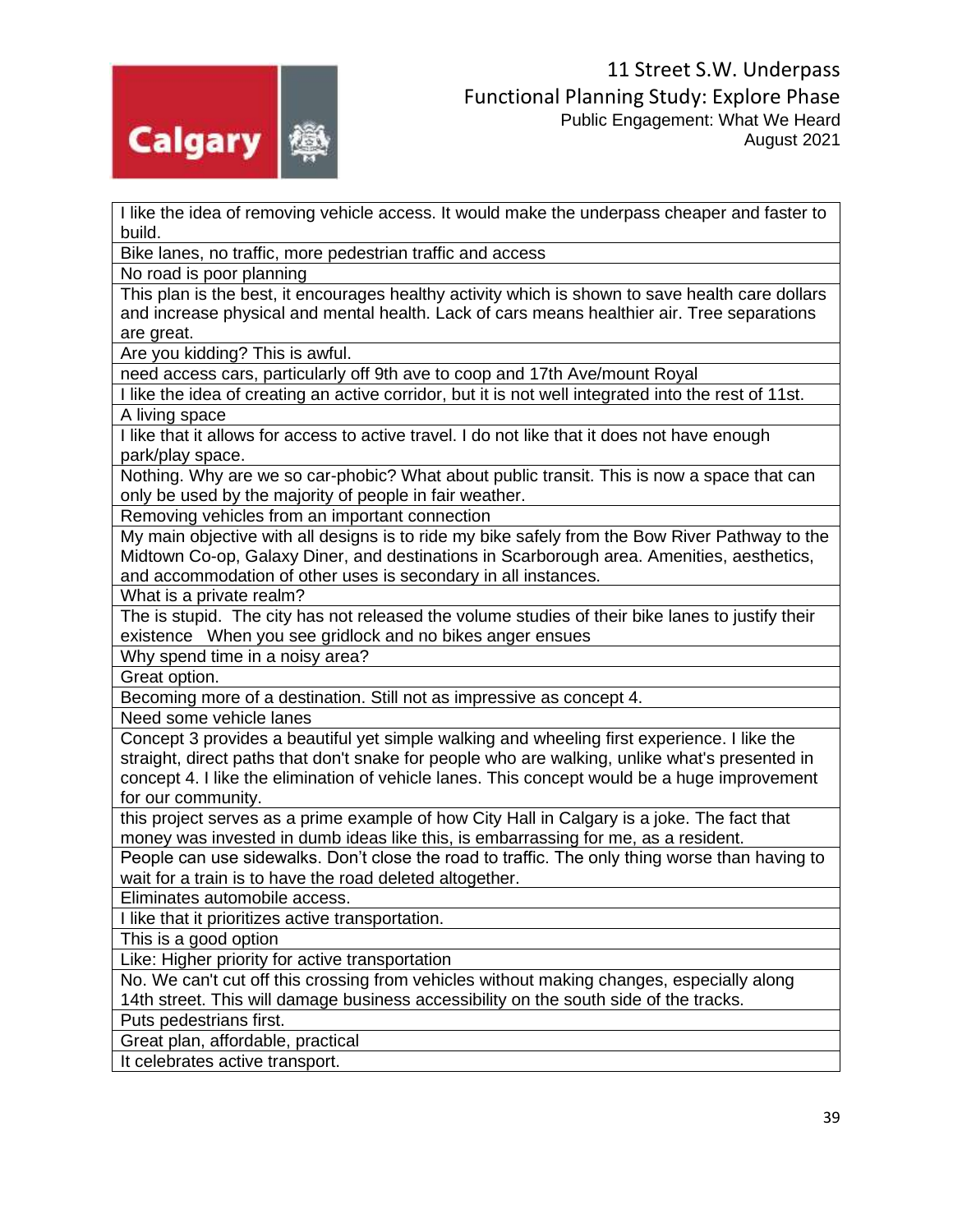

No vehicle access which makes getting to 10th Ave shopping and recreation 12th avenue from eastbound 9th Ave difficult

Don't like that there is no allowance for vehicular traffic.

Encourages active transit. This is probably the most pleasant and efficient design to move through on a bike.

Reflects how people actually want to get around a city, has green space, would transform the Safeway-to-apartment trip into something fun and less dangerous (although it'd be nice if we were talking about limiting the impact of 9th Ave)

Removing north/south car traffic is not good. Getting into downtown is already tough enough! Good

In what world does this make sense? Just considering emergency vehicle access, cutting off one of the few locations for crossing the tracks makes no sense.

No cars?

Prefer this as a mixed-use area but still very focused on passing through

I think removing vehicle access would be too restricting and inconvenient. 14th and 8th streets can get very congested during rush hour. Removing options for fire and emergency vehicle access across the tracks also feels like a bad idea. Finally, I would question how safe the area would be at night.

Better but not as active or built up for the community as it could be. Get some space where there could be pop up markets, mini-festivals, parks, green space, water features and this could even be a nice sheltered area in the winter.

This is a stupid idea. If I need to get across the rails and into downtown from the Beltline, Lower Mount Royal, Upper Mount Royal, Cliff Bungalow, South Calgary, Altadore, Mission or other communities, I can only choose 4th or 14th. That's not enough throughput during a morning or evening rush.

I like that pedestrians and other active modes are the priority in this design. I like using more trees and greenery.

terrible no car

anything that completely removed auto traffic when there are already so few north/south options is a BAD idea.

like enhanced public space, like that it prioritizes active transportation, don't like that it doesn't include public transit

The cost of providing an underpass for only non driving modes cannot be justified I like this but think thre concept 4 options are better

Residents in the West Beltline need a connection to Bow Trail/Crowchild Trail

As a cyclist, I use 11th regularly and this would be a massive improvement to my safety as well as the look and feel of the area

I would LOVE to see this, i think that it is bold, and risky; but lets be honest, lots of people are still addicted to wasting money on their car.

separate bike lanes

This wheeling infrastructure isn't linked to anything else in the community which makes it worthless.

Same as concept #4… NOTHING!

Not - Only leaves 14st and 4/5 st as north and south bound access points into the beltline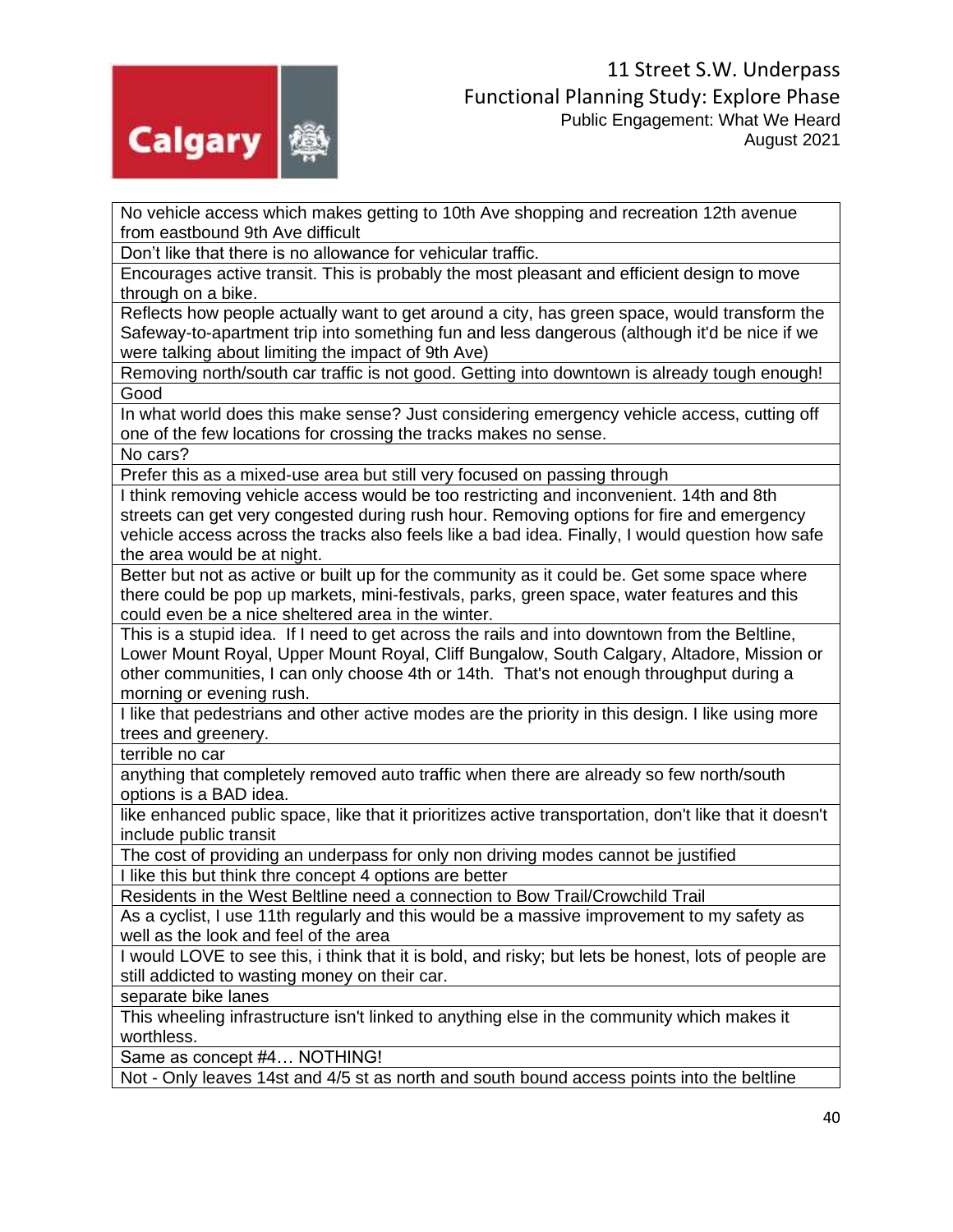

This is the winner. Lots of space for all active modes. Better separation for cycling and walking. Lots of rooms for trees.

Removal of existing vehicle traffic with no plans for alternate crossings to the west of the existing crossing.

greenspace

- like the wider pedestrian and wheeling paths

- don't like the bench seating as this could be a place where the vulnerable might be more likely to hang out - making the area feel unsafe

Concerned about congestion on 14th Street and 8th Street because of no vehicle right of way. However, I still prefer this as a pedestrian and cyclist in the area.

Improvement over 1 and 2 but least practical of all the designs

Getting better than Concepts 1 or 2.

No road, though connections to 9th ave from 14th street will need to be improved. Feels more modern.

This is great! Fully support this.

Eliminate bikes.

Great but still need some car access

Seems to be a bit wasted. Would impede traffic flow in the west end of downtown into the beltline

I don't like the fact that I will not be able to drive on 11th Street. Not everyone in Calgary can do things by Transit or by cycling. I work full-time and act as a caregiver to my mother. Do you think I can do this by using Transit or riding a bike? It would take hours to get to her.

Eliminating vehicle traffic is a bad idea.

Don't like that vehicles aren't included.

Like that it is simple.

Awful idea to stop car traffic in this area. A lot of cars pass through here daily. Are they expected to go all the way to 5th St to get to this area?

The green space.

Not enough play area.

Nice to have a bike lane, but the transition is probably [omitted].

dislike that it doesn't allow vehicle travel

I don't like the idea of no vehicle traffic, I think diverting to other areas will just push congestion elsewhere, not reduce or spread it out.

Like the emphasis on active travel.

Worry that with out the emphasis on place making the Concept 4, the area will be prone to undesirable loitering or camping

Safety for cyclists.

I think the flow of traffic at a downtown entry point needs to keep flowing and reducing the ability for vehicles to move north south will create additional complications elsewhere

Asking too much of it. Not a good place to hang around.

great for cycling

Encourages active transportation.

It's perfect. I like the idea of giving people more options to travel downtown without vehicles.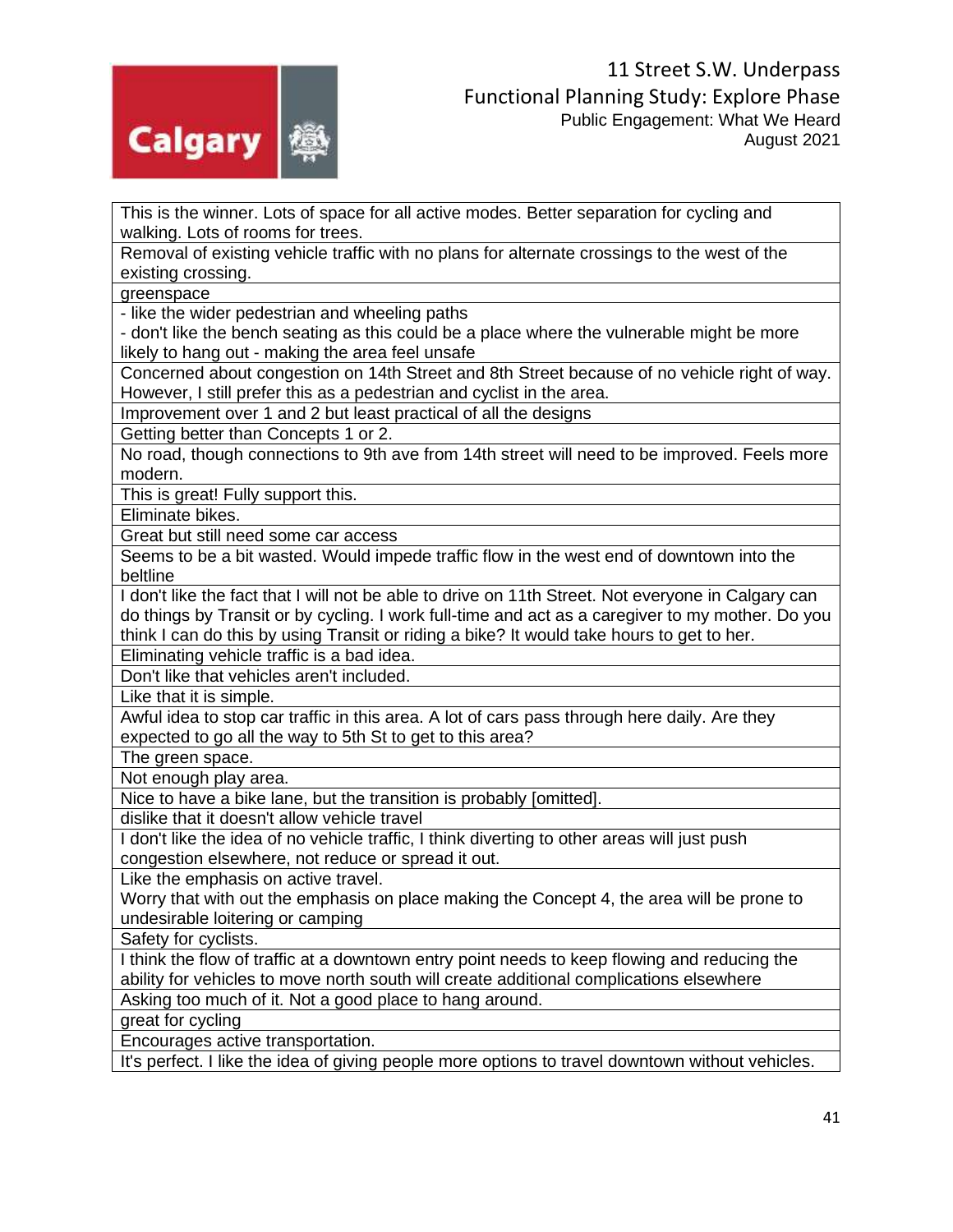

If blocking the area off to vehicular travel it seems to me that it would be better to provide some sort of public space that justifies the closure to vehicles.

no nearby vehicle route from 9 Ave to southbound. main route into downtown

I do not like that it does away with vehicle access in this area. This is a heavily travelled route between the Beltline and Downtown, and this would cause worse traffic issues particularly at peak times.

Doesn't include vehicle access - this is a vital vehicle connector across teh CP rail

I like that transportation is prioritized, but no access for vehicles will make navigating the Beltline challenging when coming in from the west, as 9th Ave does not provide access to 14th Street.

Like: Prioritizes pedestrians and non motor vehicle traffic. Full separated design is safer. Dislike: Lacks character. Is just a path not a place.

I like the larger green space. I like the simplicity of not trying to put too many features into the space.

Straightforward for cyclists

Effective, safe, comparatively low maintenance costs.

I like that cyclists and pedestrians can get through here quickly and efficiently and it would reduce car traffic on 11st.

Love it. It's great.

Useless with no vehicle traffic.

This is not feasible and will lead to traffic jams. Calgary is frozen over 60 percent of the year, this is a ridiculous design plan.

Need car access- what are the relative costs?

Nothing.

This is not practical as it stops the flow of traffic in & out of downtown

I like that it doesn't have any cars.

I love that the area becomes pedestrian-only, that there are more trees, and that pedestrians (walking, wheeling, etc.) get a priority area in Downtown West.

Beautiful but will severely increase congestion to as access to both Scarborough and Cannaught areas will be severely curtailed, especially Northbound Crowchild trail traffic. 8th and 14th avenue access to these areas are already over capacity.

I like that it prioritizes vulnerable road users

Emphasis in linking dense, walkable areas like Downtown West and Beltline with active modes and no car lanes is great. We need more of this. People driving have 14 St, 8 St, 4/5 St, lots of safe, wide choices.

Nothing.

This concept is amazing! It significantly increases access between the West End and Beltline West for the people who live in these areas. With a grocery store, liquor store, and a number of shops and restaurants, the pedestrian connectivity for this area is absolutely necessary.

I love the urban plaza and pedestrian path

I really like concept 3 and the designated paths for cyclists and pedestrians, which I believe will keep everyone safer.

This seems like an excellent idea, space for a little cafe or something might be nice? I like that it's a walk way and it's nice and simple so it's just alright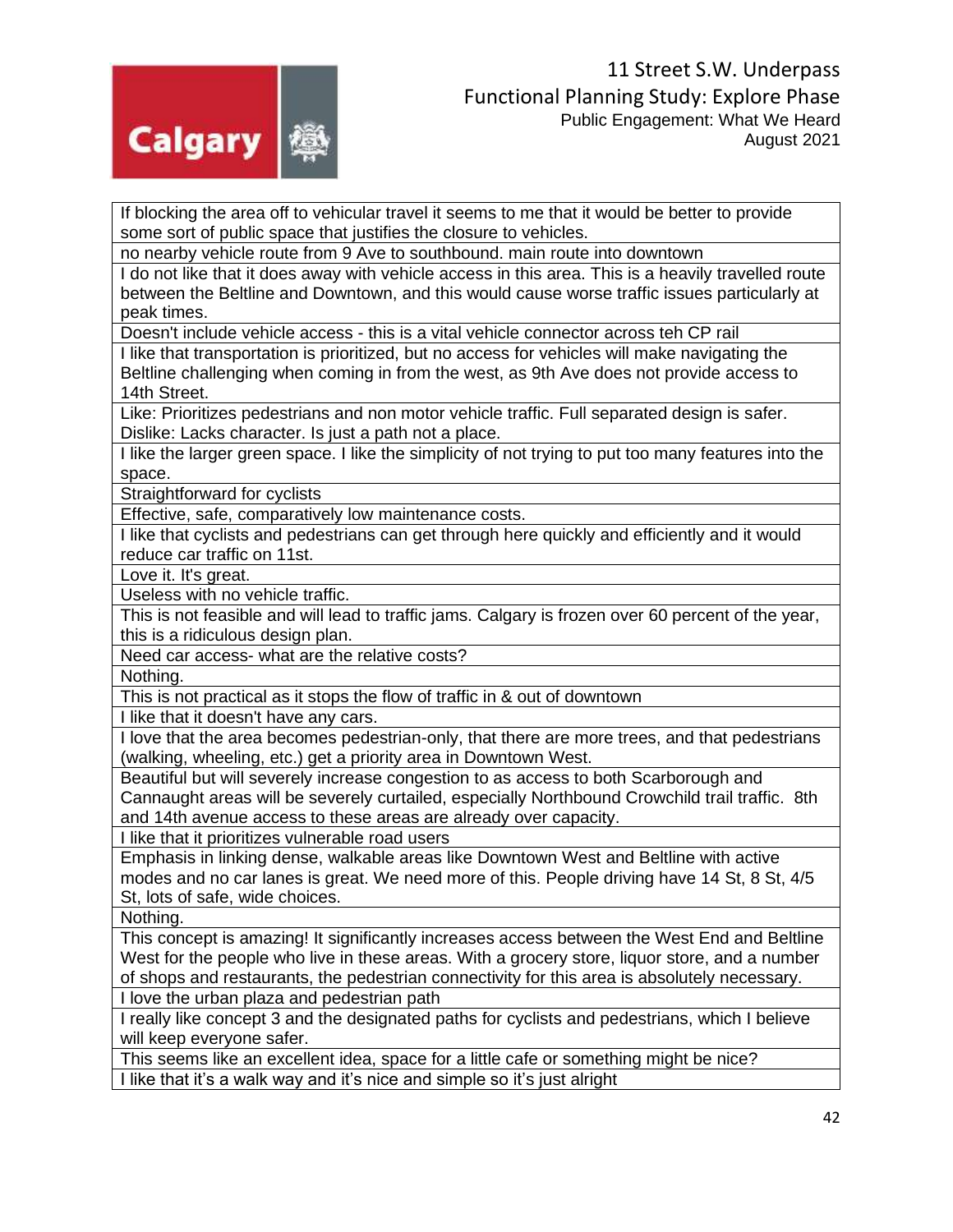

Greenery and leisure areas not as good as concept 4 As someone who [omitted] a few blocks away, cutting off 11th st is ridiculous to me. It's already difficult to navigate the inner city and it keeps getting made more difficult. I [omitted] on 11th st and it is a core part of me getting around the city to and from where I live. Not okay at all. Concerned about impact to 14 st and 8 st as they are already busy roads, can they handle displaced vehicle traffic? not interesting enough to justify closing vehicles. Concept 4s are interesting Sweeping lanes of connection is good and the trees will help change the landscape. Really like this one. Prioritises active mobility, like City policy directs. Also provides lots of greenery and trees. Pick this one. I love this concept. I think this would be a popular route for wheeling! I like that it removes the road surface and provides additional space for pedestrians. I think this underpass would get better use for wheeling and pedestrian movement than it will for the uses suggested in Concept 4 . If we're going to close the street to cars, I like the amenities provided in the Concept 4 versions. I like that this will cost less, I like that it will make the area more walkable and safe for pedestrians, I like that it will be less noisy as not a main route for emergency vehicles and cars Like that is is focused on active modes… I generally use this road as a pedestrian connecting to the transit station, so I'm happy to see this option. I'm used to choosing other options for vehicle connections because there is frequently train crossing. Great strategic move to provide an advantage for active modes access and public realm distinct from the vehicle network. Pretty good - love the active modes! Pedestrian and bike focus could bring more people to the area The focus on transportation over everyone being able to enjoy the space. There's enough space for cars so I like that this gives space to people. Like: efficient travel for bikes, pedestrians, etc. I like that there are no cars, but you're just encouraging people to move quickly through the area and that seems like a waste of an opportunity. This very efficiently moves people through the area. It is ideal for commuting. This is quite a nice design, and I'd be happy if it was selected (though I prefer Concept 4, all versions). I like very much the idea of an urban plaza. I wonder what the space would be like at night without the 'eyes on the street' provided by occasional vehicle traffic Focused on travel No cars is great. Stairs will make it a great place to hangout. Love prioritizing active travel modes. Seems more comfortable, and like it would feel safer than 1 or 2.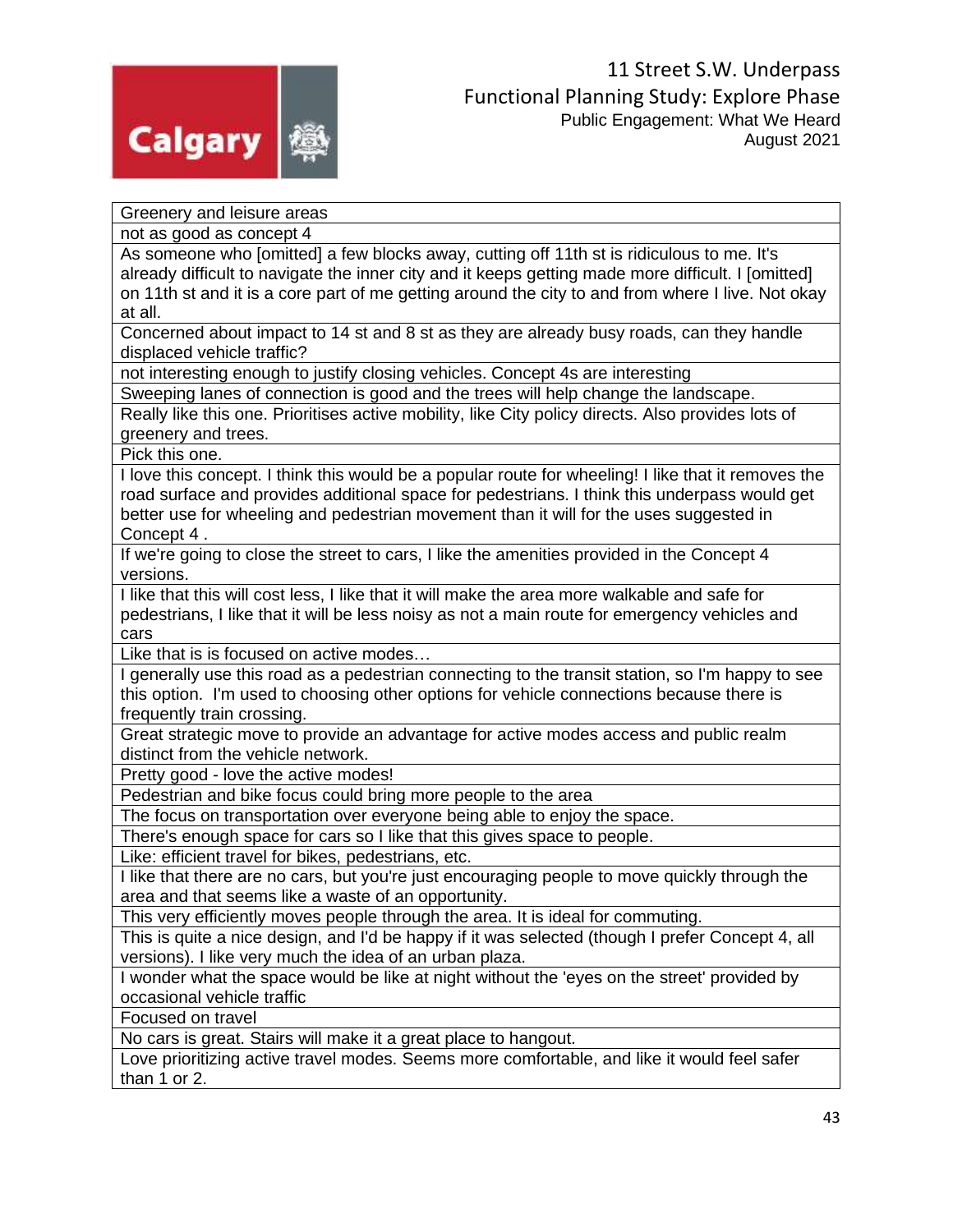

It's better than 1 or 2 but still not quite there yet.

Love it!

Forcing traffic on 9 Ave to continue past 11st and use 8th St to go south would change other traffic patterns in the area. 10th St is now a quiet street; the heart of Downtown West. How can you make 11th St more liveable without ruining the atmosphere around other streets in the area?

I really like the amount of green space included. I really like the non stereotypical Calgary aspect of creating a place that does not emphasize the car.

I don't like how this utilization of space creates dead space.

I like that cars have been removed, but it feels like there might not be enough walking/biking traffic to deter people from using it as a sheltered camp/drug use space. There's still not much imagination here. I like the opportunity for more green space though.

We have few enough vehicle connections crossing the CPR line even without removing one of them.

Like concept as long as all turns car traffic could be addressed at 14 St + 8 St. Don't compromise underpass height. Consider higher height to allow emergency vehicles.

Love it! Provides a safe bike/pedestrian corridor.

I like how this space removes cars, but I dislike how it still focuses on use as a transportation corridor.

I like the focus on pedestrian in this design. Traffic downtown is heavy and in areas with high volume like 9 Avenue, it can be a bit scary waiting at the lights to cross the street.

Very open and green.

Seems like a waste of space to not further use this area apart from transportation.

I like how this concept prioritized non-vehicular traffic through the area. This is a very busy crossing for walking and wheeling and this would help people move more efficiently

Designed specifically for movement through corridor while allowing public space for those not in a hurry. Less opportunity for programming, more about getting somewhere vs being a destination

Like that this is more a park space, green space. It restricts the beltline from being a pass thru from people coming off 9th in vehicle traffic.

Love the pedestrian zones

No cars, that's great!

What I don't like is how do people get to the benches to sit. And I'm not sure people would want to sit on the benches unless it's a hot summer day.

Love the space and safety for pedestrians and cyclists.

Provides excellent connectivity for active modes.

This is a safe way for active mode users to connect to and from the Bow River pathway

We should not be closing off 11th street to vehicles. It will economically hurt the businesses in the area as the next way to access it would be do a pointless u-turn at 8th street. Cars, emergency responders, etc. use 11th st for the benefit of our neighbourhood. Let's keep it easy to use for all.

The green space is lovely, but sacrificing a lane for that make increase the risk of congestion in the area.

Not enough green space

Prioritization of cyclists and pedestrians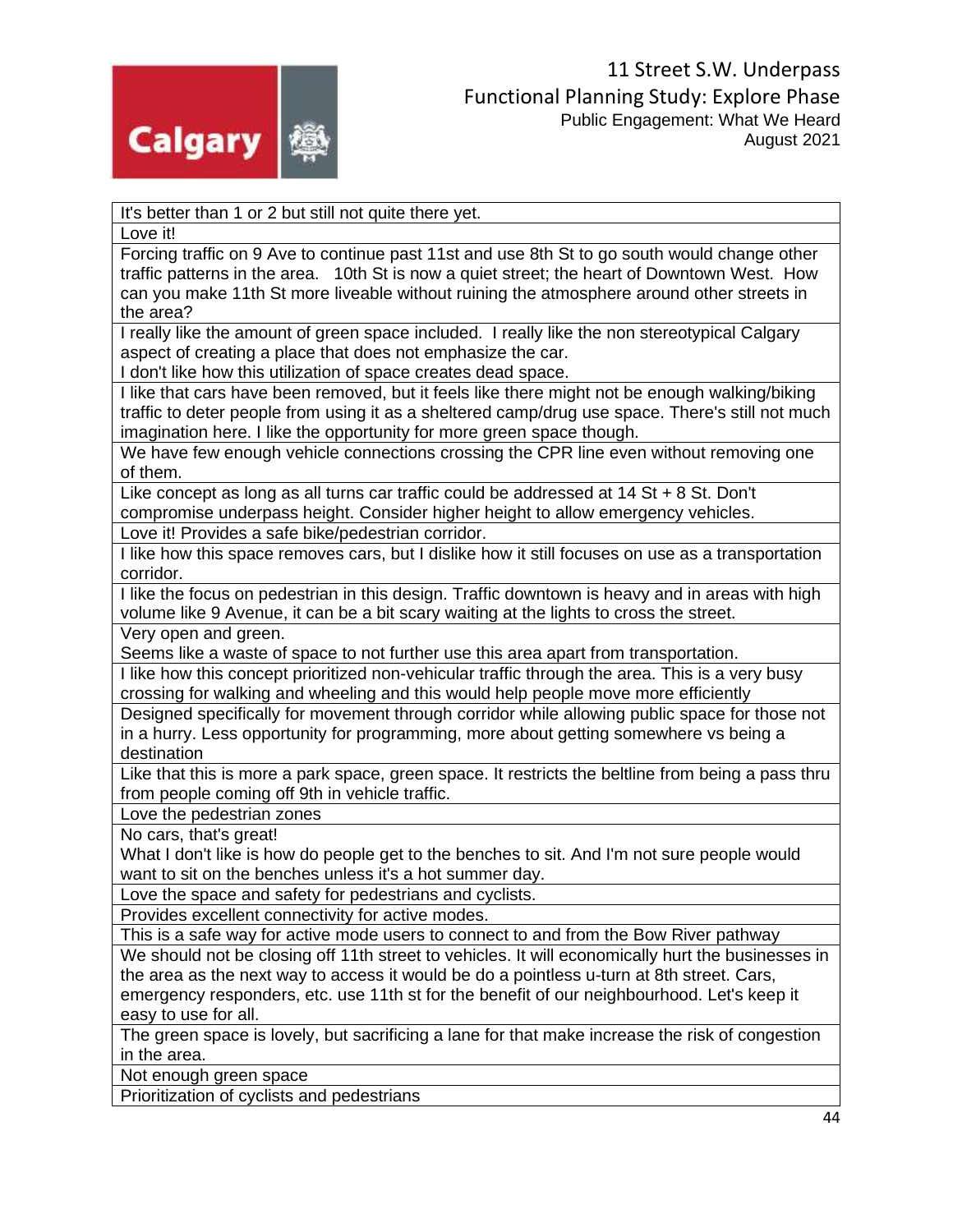

love the idea but there are limited parks in area so adding parks would be better [Omitted] people who drive, Yeah!

No. While I walk in the area basically daily, I actually drive through this crossing more often than I walk it. The loss of the driving connection is too much, and without further benefit. If you must remove the vehicle access, go with Concept 4.

Probably the best in terms of transportation, could be better on activation.

do Calgarians really want to hang out underneath a train track and next to one of the busiest and noisiest streets in Calgary (9Ave)? I think the gap between 8 and 14 could cause more congestion and make it difficult for individuals in the beltline and downtown west to get to services.

Nothing to like about it. No vehicle traffic can use the road.

Wheeling path is a good width. Sidewalk width is good. Trees are good, greenery is good. Urban plaza with benches is good. Lack of cars is excellent. Less clearance below the train tracks (3.0 m) than Concept 1 & 2 makes it cheaper. Leaving 9 & 10 Ave at grade is good.

This detracts from the current function of 11th St, and removes the possibility of transit being re-introduced to the street.

With the planned development in the area, a linear park and active transportation focus is a priority. This is a good option

## **12. How would you** *improve* **Design Concept 3?**

How is vehicular access, particularly from the north, going to be managed?

It's Ok for what it does, but the concept 4's are way better

Continue the separated cycle track on the rest of 11 St - currently scary to bike especially at 9 Ave intersection heading north

Nothing

I don't think there is any thing to improve.

Make the staris smaller

I would improve it by have more benches.

Its good

Add in route for vehicles.

Needs lanes for vehicles.

All the downtown underpasses would be significantly improved if there was sidewalk level (ie below grade) retail fronting the sidewalks. It would enliven the spaces and make them be (and feel) safer. I encourage you to design this space to allow for this as lots along this block are redeveloped

Seating in between the wheeling lanes seems like it will be annoying for cyclists (etc.) and unsafe for pedestrians as it's shown. It might be worth thinking about having both wheeling paths on one side, all pedestrians on the other with a few bridging sections and perhaps some bike racking between

See Concept 4 options.

Add a road

This is a more walkable design and I can't complain about having more walkable city scales not dedicated to the automobile.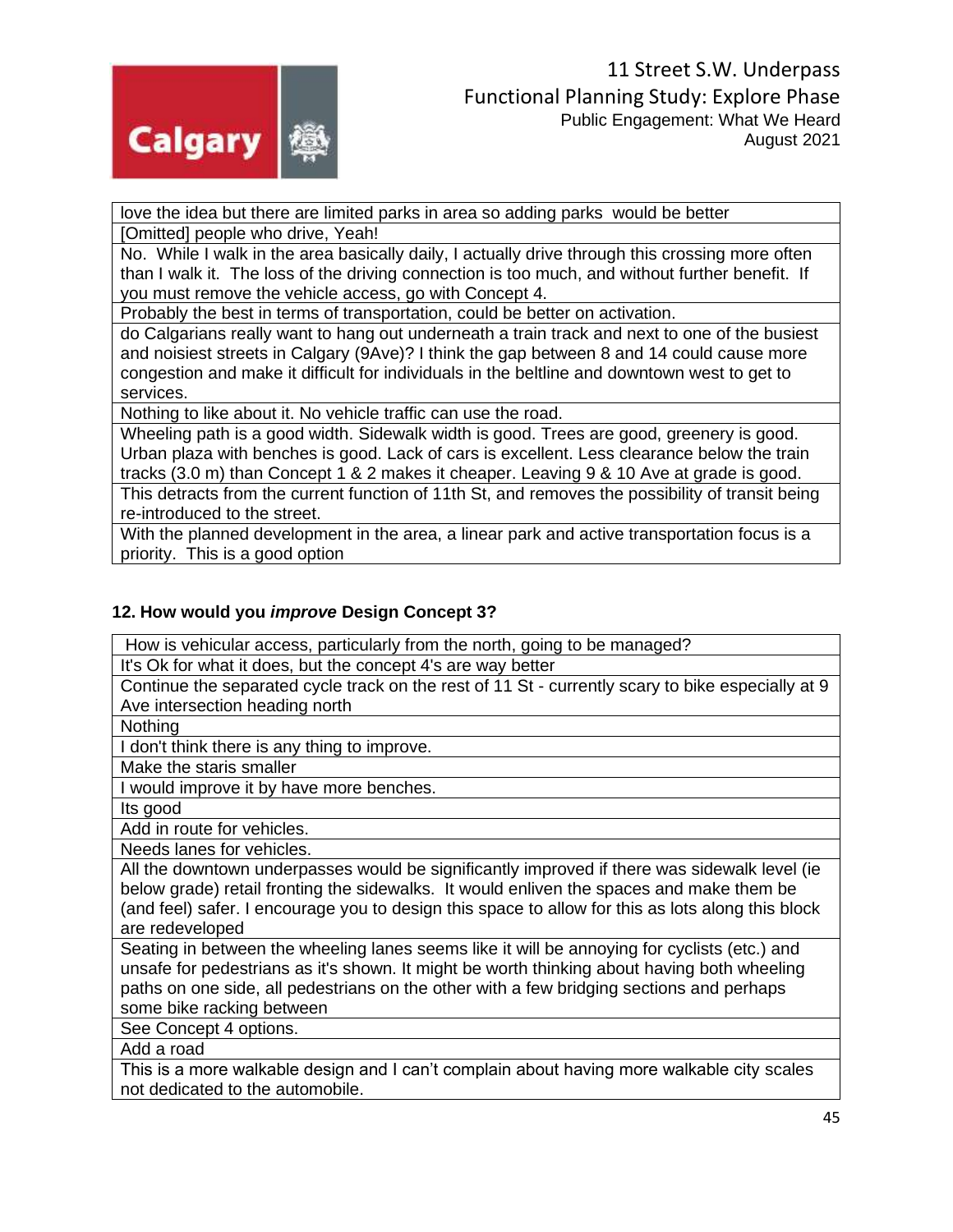

| Dedicated transit lane at the very least                                                                                                                                                                                |
|-------------------------------------------------------------------------------------------------------------------------------------------------------------------------------------------------------------------------|
| Space could be better utilized so that it become more of a destination rather than a place to                                                                                                                           |
| pass through.                                                                                                                                                                                                           |
| more creativity                                                                                                                                                                                                         |
| nothing really                                                                                                                                                                                                          |
| Just bring the road back.                                                                                                                                                                                               |
| put a road.                                                                                                                                                                                                             |
| I recommend we should add at least one or two path(s) for cars.                                                                                                                                                         |
| a bit more intractive things                                                                                                                                                                                            |
| By adding some more green space.                                                                                                                                                                                        |
| NOTHING.                                                                                                                                                                                                                |
| nooooooo                                                                                                                                                                                                                |
| <b>Non Starter</b>                                                                                                                                                                                                      |
| Has to feature driving lanes for vehicles and transit. This concept may be applicable<br>somewhere like 7 Street S.W. where the cycle track in downtown could be extended into the                                      |
| beltline.                                                                                                                                                                                                               |
| Incorporate elements of concept 4 while maintaining at least one straight, direct path (could<br>be combined walk/wheel), to provide direct access to crucial stores for Downtown West<br>residents who don't own cars. |
| not do it                                                                                                                                                                                                               |
| Make sure that proper cycle tracks are installed on 11 St north and south of the underpass so<br>wheelers can safely and comfortably access this connection which will increase usage.                                  |
| Needs more greenspace                                                                                                                                                                                                   |
| Nothing                                                                                                                                                                                                                 |
| It would be nice to make it more of a "destination".                                                                                                                                                                    |
| As mentioned above, great for cyclists, maybe not as inviting for walk-ability and explorability.                                                                                                                       |
| Still better than a car centric design.                                                                                                                                                                                 |
| Get rid of the "urban plaza" space between the cycle lanes. This reduces conflicts and makes<br>the underpass more functional.                                                                                          |
| Wish the design was more imaginative for pedestrians                                                                                                                                                                    |
| Add road                                                                                                                                                                                                                |
| Ensure that ramps are well-placed and frequent on the staired side to prevent wheel chair                                                                                                                               |
| users being stuck at the top with only one ramp to use down.                                                                                                                                                            |
| Scrap it.                                                                                                                                                                                                               |
| active travel modes should be continued the entire length of 11st sw to make this viable,                                                                                                                               |
| otherwise, you just have one small section to speed through with your bike, which doesn't                                                                                                                               |
| make sense from a cyclist perspective.                                                                                                                                                                                  |
| Increase park/play space.                                                                                                                                                                                               |
|                                                                                                                                                                                                                         |
|                                                                                                                                                                                                                         |
| Provide access to motor vehicles<br><b>Allow vehicles</b>                                                                                                                                                               |
|                                                                                                                                                                                                                         |
| Would not change it. Keep it as is.<br>N/A                                                                                                                                                                              |
| na                                                                                                                                                                                                                      |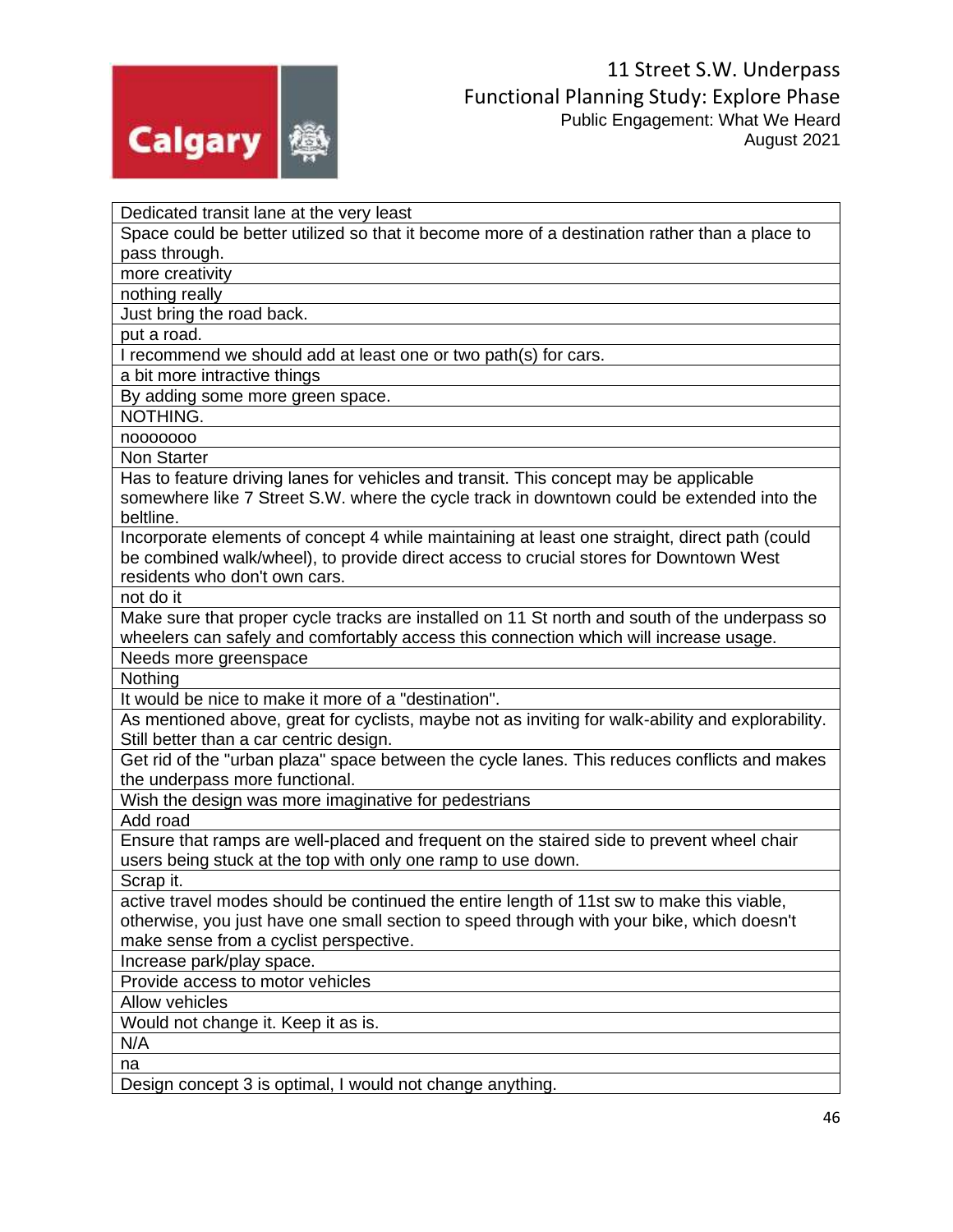

[Omitted] anyone who requested this work. They should not be on the payroll. Add traffic lanes Add cars - all traffic modes Would need to adjust pedestrian crossings at 11 st and 6 Ave SW for design to work effectively. More activation of the space as a destination Ensure space for walking, bike lanes Add vehicle access Wouldn't do it. This area is a crappy place to 'play', or have you forgotten there is a major thoroughfare and a TRAIN BRIDGE. It will be noisy, no one is going to want to spend their time playing under a train bridge. Add some character and personality - elements of design 4 Have at least one lane for car traffic. Add more trees Put it in the garbage - sorry but this is just plain silly. Maybe some fancy lights? We are a winter city, and this is partly sheltered. Add market space like Prague where we have fire pits, play areas, green space and water features in the summer, in the winter there could be vendors selling mulled wine/cider and other food or retail items. Fast forward to concept 4B or C. Toss this idea completely. I get that we want to be environmentally friendly, but cutting off this route for cars and emergency vehicles means more gridlock and is worse for the environment. Make it like Design Concept4 change it to design 1 or 2 must allow autos to use the road. It needs to allow cars to use the underpass Eliminate it from consideration Make it concept 4 A few more benches and trees, it could have space for a future chance of turning it into a park-way This CONCEPT is great, but no mater what I saw, car addicted Calgary would win out. Plus, how would this impact emergency services if there isn't a place to cross the tracks from Crowchild to 8th street? more greenery Make it a functioning road… not a useless, and incredibly poorly placed park. I wouldn't be supportive of any non-vehicle options. Why not have bridge over rail tracks instead of under Enhanced cycling and walking connections across 9th avenue and 10th avenue. Prioritize active mode travel at the signals. really should include at least one lane each way for vehicles Cars on one side bikes on the other. Ensure there are transit stops at both ends for easy connections Bring in smaller bits of concept 4. No reason it need to be all or nothing.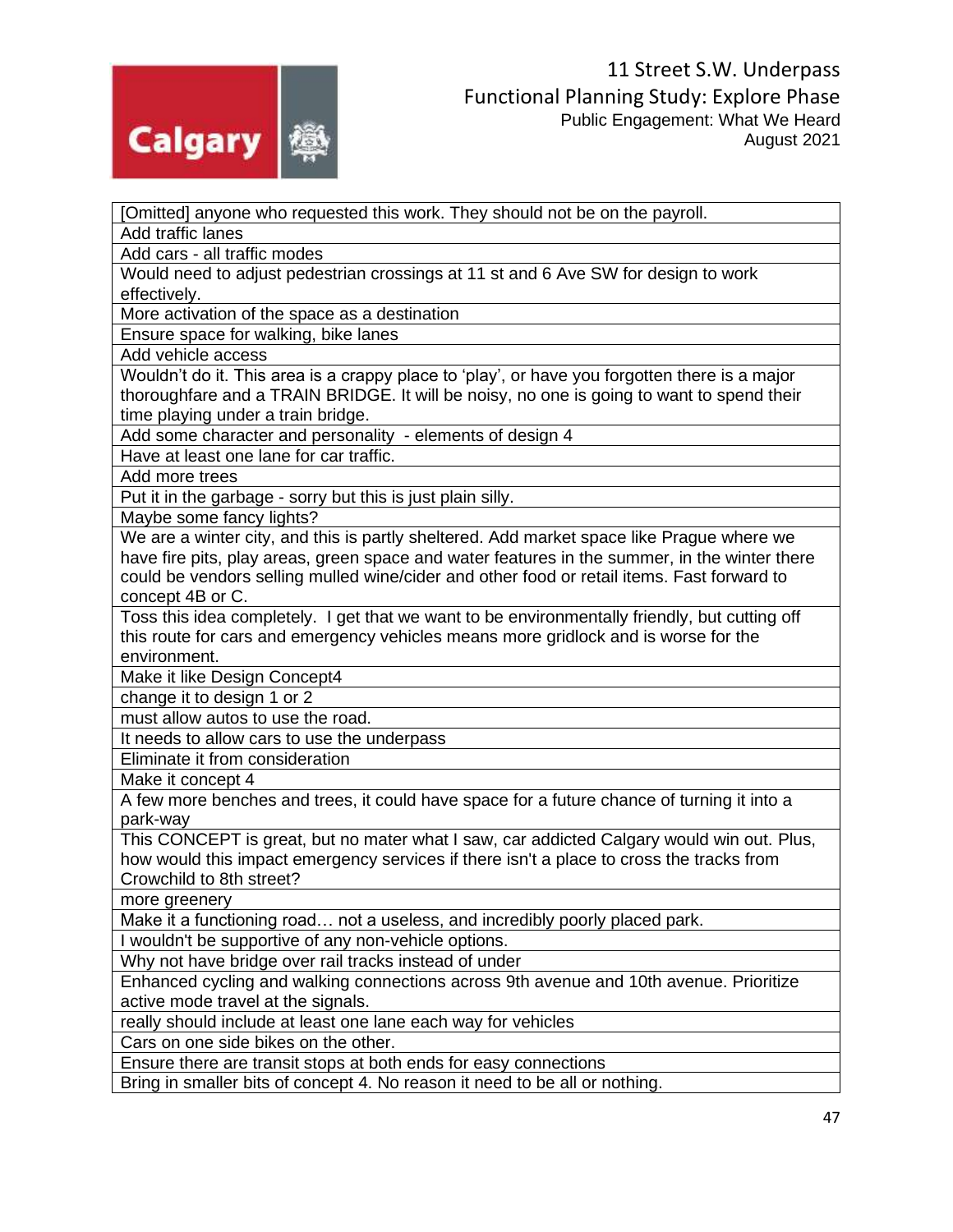

More pedestrian space, less bikes, more green space.

Increase car access

Allow vehicles.

Ensure all transport types are incorporated, as the Discovery Phase already indicated this was the preference of the majority of responders. Why are we pursuing 2 design types that don't address what your respondents have already told you they want?

Add cars

Do not do this!!!! I also think this area could become a space for the homeless population to stay to be out of the elements thus making this area unsafe.

More play area.

just have a park

Increase emphasis on place making to ensure it is a safe desirable public space for all and not just prone to undesirable loitering or camping

See design 1

I like designs 3 and 4 as it reduces car traffic and enhances active transportation.

n/a

Allow vehicles access through this area.

Add car access

Add concrete or metal bollards at intersections to prevent car drivers from entering the path and hurting pedestrians.

Nothing to improve, I think it is great.

Do 4 instead!

Get rid of it, go back to Design 1 or 2.

Throw it in the garbage and use Design Concept 1.

Scrap it.

It has to have vehicular traffic flow otherwise it is a waste of tax payers money

It works well as a transportation corridor but isn't interesting. It seem utilitarian. Perhaps adding a couple of art pieces will improve the feel. I do like having the trees.

Make sure the trees aren't all the same species?

Not use it. We don't need any more green space in the area as Shaw Millennium park is a 30s walk away.

Add a play area / playground - more like Concept 4A. Downtown West and Beltline are very dense, walkable, residential areas - and there are few playgrounds (0 in downtown west). Downtown West isn't lacking in roads...

Allow traffic.

Could we offer a way to ensure that the grade of the pedestrian way stays minimal to increase accessibility for wheeled mobility aid users. Might I also recommend hand rails for steeper ramp sections for persons with balance mobility issues.

No road

More green plants, like bushes.

I would love more seating or just more trees in general maybe more green space even to sit on

Steps are too high. Ensure separation between pedestrians, bikes and scooters.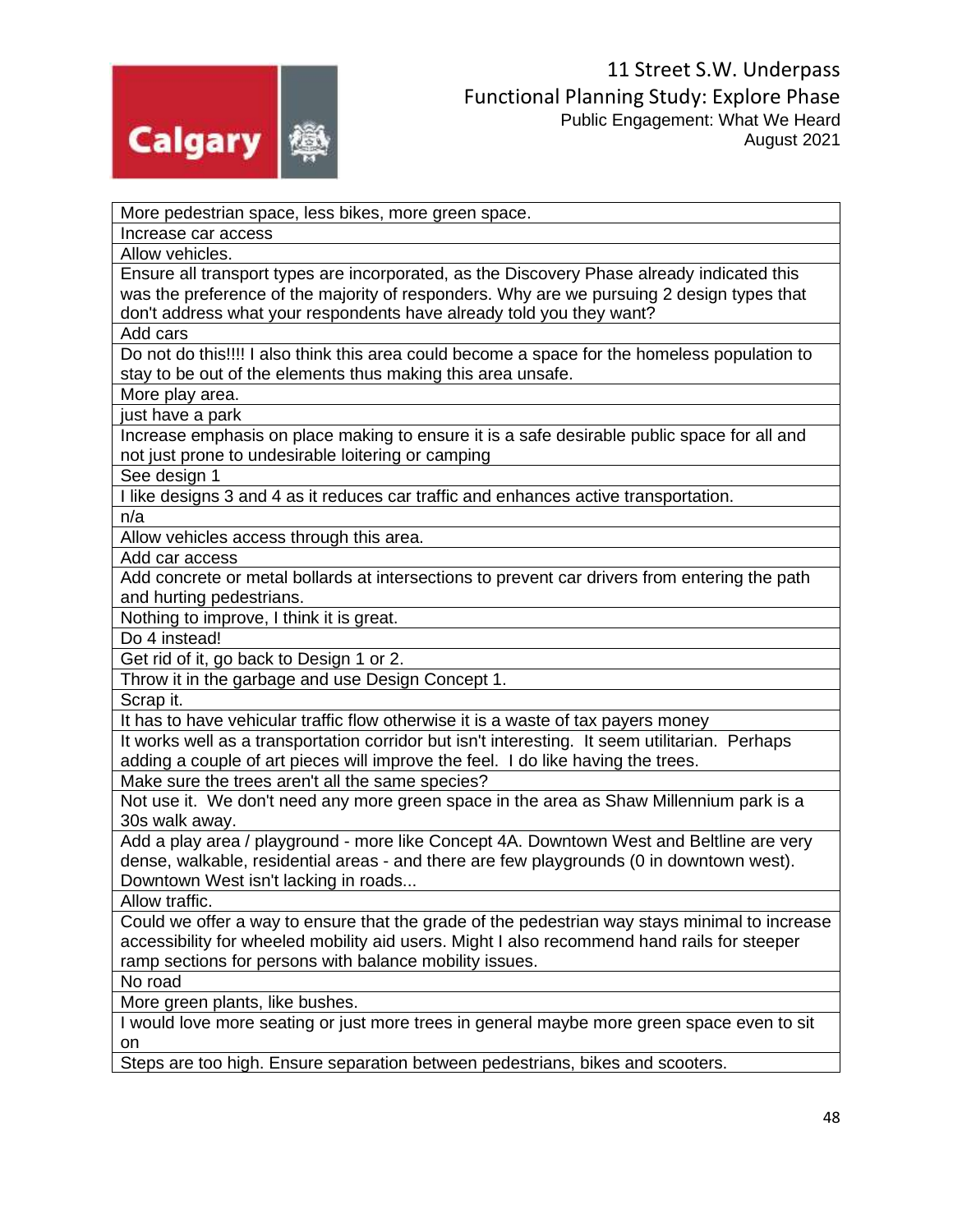

Don't cut the road off. You're eliminating an important road for me with little benefit, since the extra park space is small. So few roadways go from the core to the Beltline, please don't eliminate any.

make it more interesting

Have a 2-way cycle lane separate from walking so the speed differential doesn't become a safety risk.

It's great.

Maybe have a closed lane for transit or emergency vehicles but keep private vehicles out. I would incorporate more art and seating.

look at ways in which to incorporate mural artwork, soft scapes, low impact developement, amenities in the area (coffee shop at businesses?), maybe add programming (music or interesting feature)

Could have two lanes of bike traffic on one side and then lane reversal access on other side for transit.

I like how option 4 makes this an actual destination rather than just a way to move.

Could this be implemented at 7 Street SW, to extend the cycletrack from the Peace Bridge into the Beltline?

More of a destination

Added installations

Move the wheeling lanes to the sides.

Space for temporary structures and pop up stores. Like little coffee booths or other vendors. More green space.

Encourage people to slow down.

Allow a place for people to linger

While I understand that the tracks themselves are unlikely to be moved, this would really be part of the ideal solution (unless the right-of-way can be used for passenger rail in the future). The urban plaza would be better without a freight rail overpass. But... passenger rail would be welcome.

Make little parks in there so you don't get those obnoxious high speed cyclists.

Would make it look nicer? Steal some things from various 4 concepts.

Na

Activate it more- Concept 4 variants

Make it more park-like. Green space is so lacking downtown so having as much grass/trees/flowers/etc as possible would be so lovely. Find reasons for people to go there, maybe a small coffee shop or something to deter unsavoury activity.

Scrap it.

Great landscape, art, lighting, tech + activity space. Not a playspace. Consider the option of commercial space spilling onto public realm to animate and provide natural surveillance coffee shop, unique restaurants, specialized retail

Put more focus on use of public space for seating, activity.

Ensure the area is bright and safe for pedestrians.

No need to spend all the money on an underpass if most of the space is unused.

Special attention should be placed on the intersection connections to the underpass at 10 Ave and 9 Ave. There could be a lot of conflicts with drivers turning from 11 Ave onto either 9 Ave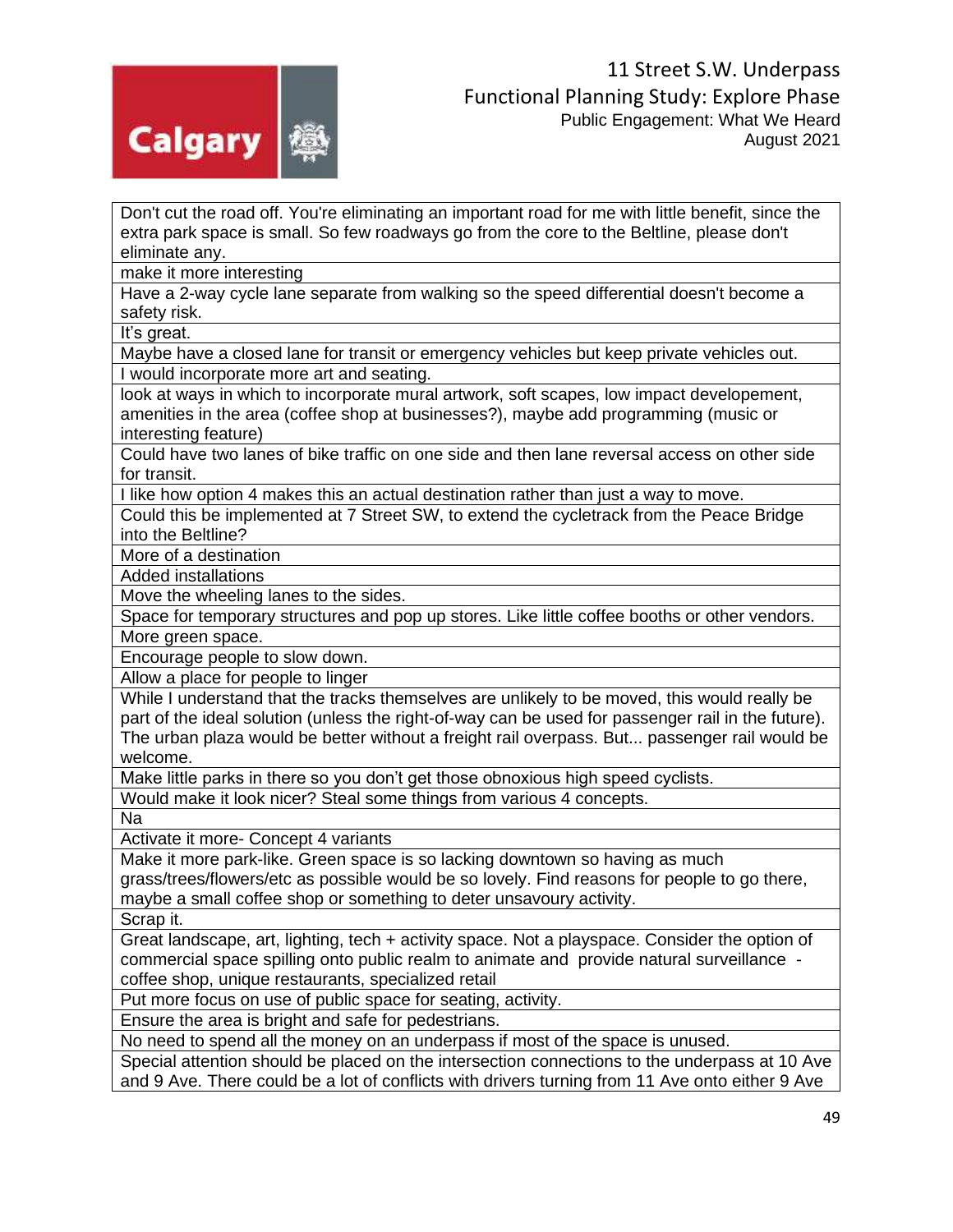

or 10 Ave at the ends of the underpass, with people walking and wheeling going straight through.

Ability to add kiosks

Add more market type options, make it a vibrant space to hang out and eat, relax, participate in, This will also help it be more of a community space, more community = less crime.

Make it a bit more fun

Make it concept 4 (sorry).

None. This is great.

Seating, on it's own, may not be well utilized. Amenities (options 4A, 4B and 4C) might provide more of a draw.

This is a good concept and I wouldn't complain if it were built as-is.

Add lanes for vehicles

Allowing additional lanes for cars

Add more green space

More trees

Ensure that the underpass area can be converted back to vehicle access later, when electric cars are more popular

If you must take out the vehicle access, go all the way and do something characterful from the Concept 4 choices.

Why do you have to cross the wheeling path to get to the bench seating in the middle? Unnecessarily dangerous, put the benches by the walking path.

Make it so cars can go between the communities

I wouldn't build it.

Hopefully you have this already, but make it uber accessible (people in wheelchairs, with vision problems, etc.). Incorporate murals or other art.

If we're going to lose the driving lanes, it better be worth it. This doesn't go far enough to make it worth it.

Permit vehicles, or at the very least, transit services to allow for a more reliable north-south downtown-west corridor. I would not choose this option.

provide a pedestrian overpass for 9th avenue. This is a dangerous corner for pedestrians and in the winter the wait for the light change can be brutal. There should be a direct connection to the sidewalk so pedestrians and cyclists don't have to stop to get to the train or river.

### **13. What do you** *like* **or** *not like* **about Design Concept 4?**

If there is not going to be vehicular traffic, this is the way to do it. Make it a park or amenity space for the people who live in the neighbourhood.

Concept 4 designs are the best because they prioritize pedestrian spaces, active living, and place making.

nice, but problematic for emergency vehicles

I think that there will be too much negative interactions between active transportation, children and dogs. Concept 4C is nice with some sculptures in the area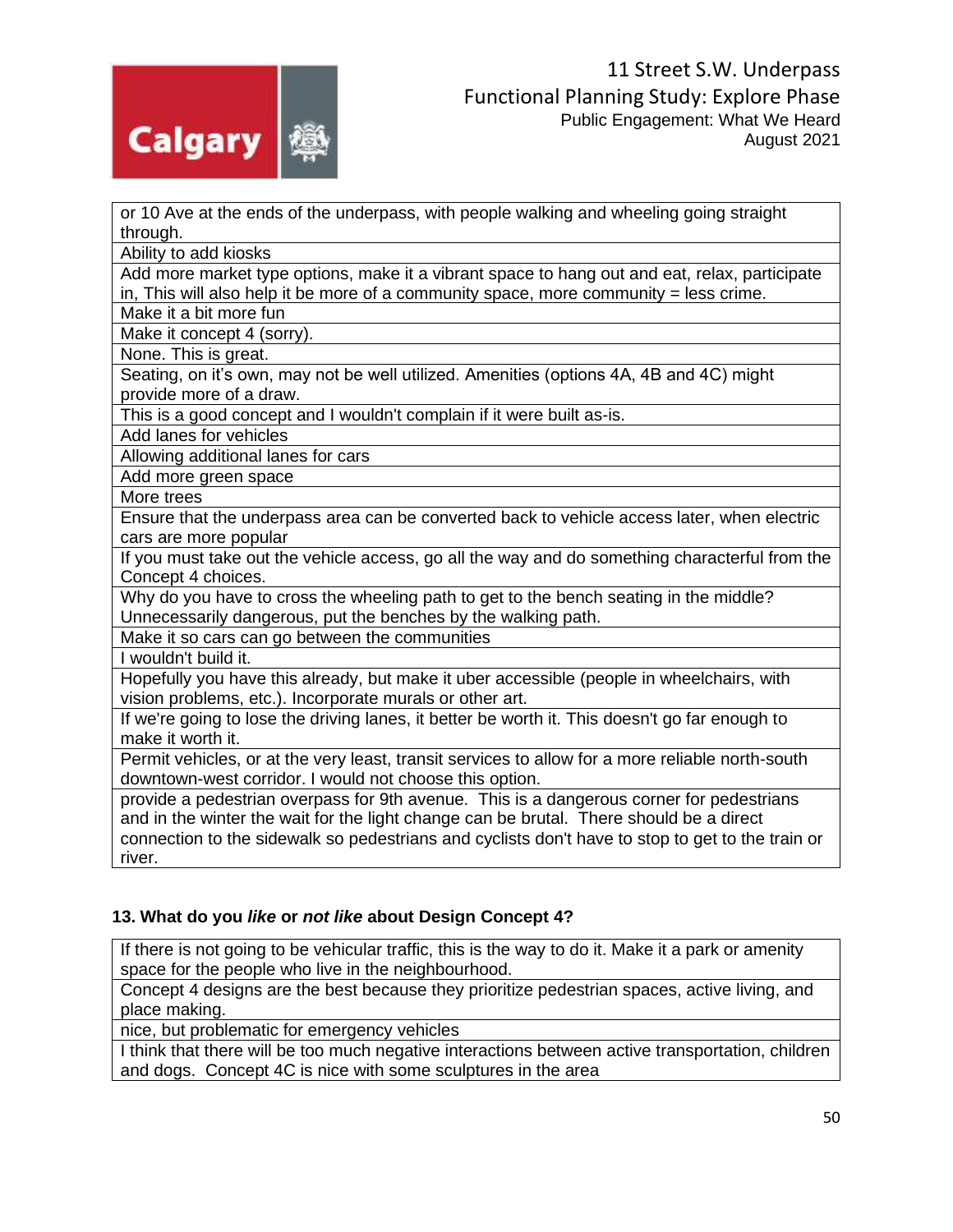

I like all of the concept 4 ideas. Any would be great. Personally i prefer a bit more green/ flexible space

Safe separated cycle track and new car-free public space which is currently lacking in this part of the neighbourhood

All potential uses are interesting in terms of bring a 'place' element to the underpass. Creates the option for people to stick and have an urban refuge from car traffic without sacrificing active mode connections. Very green.

I love the play ground and fitness centers.

It is amazing I love it it is a great place for picknikes and for familys and adults and kids I like the playground

I almost like this one it has space play.

Does not seem like an appropriate area to focus on children's playground or fitness area. Will be noisy from the trains.

I don't like that there are no vehicles.

Not a bad mix of public space and non-vehicular travel access, though I worry about conflict between bike traffic and other activites. Don't like the art one - eliminating private vehicle access will be problematic enough in Calgary without getting into the whole art thing. KISS.

I really like this idea. Maintaining public park space is crucial as Calgary densifies, and developing fun, relaxing ways to traverse the city is going to be very important for the cohesion of the downtown. Some combo of nature (evergreen), fitness, and relaxation would be great (climbing wall  $\bigwedge$ )

OMG, this is incredible. What an opportunity for Calgarians... this creates a much-need public space in west downtown/west Beltline. I LOVE the spaces for families. This is practically an attraction, and would be a wonderful long-term amenity to a fast-growing community. I like the fitness the most.

This seems to be a bad place to cut off motor vehicle access. It currently provides the only complete connection from 9 Ave to 10 Ave in the area (since 8 St and 14 St have incomplete access).

These are optimal options and I would expect that if the city decides it is more interested in walkable spaces with no vehicles, this would be a model to replicate in other areas. This is the optimal plan in my opinion.

It does not address all forms of travel to connect between the belt line and the core.

We only have so many ways in and out of the beltline, need to maintain transit/passenger vehicles

No cars. We don't need a play area or fitness area under a train bridge. This is an important traffic connection under the train track

Love this plan. Public realm is enhanced to its full potential. It becomes a destination as well as a gateway from the beltline to downtown west-end/riverwalk. Vehicular traffic is not impeded severally as it can be rerouted 3 blocks away in each direction.

it has a playground

its amazing

4a, its fun for children and maybe some teenagers cause they can have a break of walking and then do some activities for walking

i like that concept 4 have some thing for to do and its a people can hang out and fun!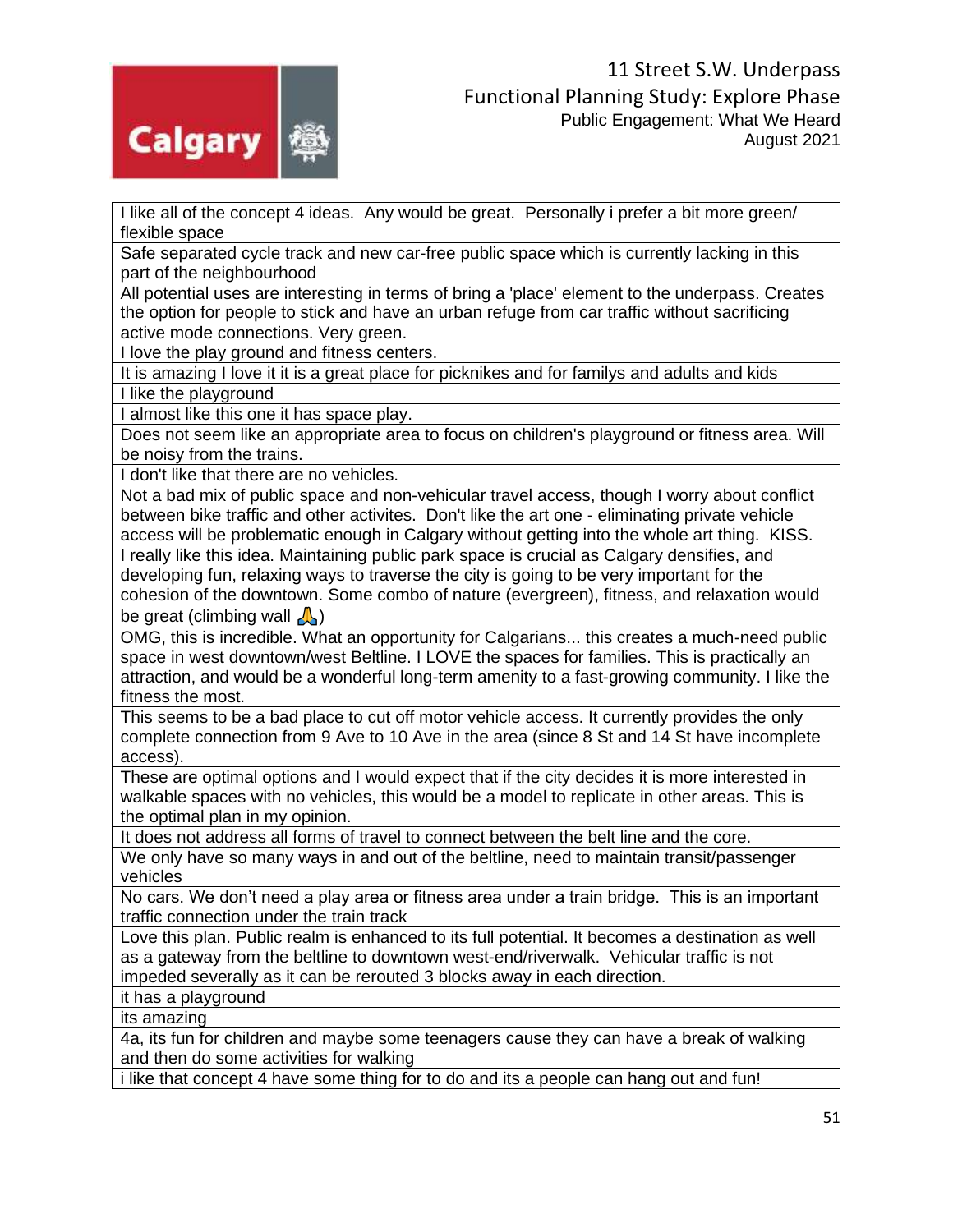

I like concept 4 because the theme is for all ages and you can also get a little active.

I liked the playground.

It's a beautiful place with perfect path . I like everything of this Design Concept.

i love it its good for kids and its inractive

I like that theres a play ground

Fitness = unnesasary. Playground = ok/meh. Art = better. Whole concept = WHY? YOU DON'T NEED A WHOLE PARK UNDER A TRAIN! (no offence to whoever idea'd this, though). pls make more green spaces elsewhere in Calgary. thx

We love that design! It has a playground!

I LIKE EVERYTHING ABOUT CONCEPT 4.

yeeee boy

I will never favour taking away car lanes on a road built for cars.

Do not like the lack of driving lanes.

I like that it provides more park space in our area. (And will integrate well into Stephen Ave revitalization). I don't like that it will increase my walking time to & from the grocery store, because there is no straight, direct walking path.

limit modes of citizens use of it

4a is by far the best concept. Downtown needs playgrounds and a railroad themed playground here would be perfect. Children at play tend to keep the homeless away which is win-win in terms of safety. 4B may not get as much use as 4A & 4C may just create a space to linger for homeless.

I love these designs, especially with good bicycle/skateboard/scooter/pedestrian flow. Are are very creative

Calgary needs to have much more art like Chicago. All can enjoy it whether they are walking or driving.

Not like: 9th Avenue is a very busy road. Unsupervised (or even supervised) children could easily run out into traffic. Current playgrounds in our area are either fenced in or are not located directly next to a high traffic road.

Love that it encourages active travel and outdoor play. I like that it has spaces for all members of the community, and it feels like a safe place to be. I like the inclusion of plants and natural materials.

We like that this involves everyone, it makes a space for everybody. It seems like too much for the underpass and we are worried about the cost. The park feels like it might be isolated. It does not connect to other greenspaces, like East Village has a nice river by it and feels connected.

while more amenity is almost always a good thing, i dont feel like forcing a not particularly desirable spot to be a public destination is the best - we should improve and make other empty, utilized parks/squares rather than trying to make something that it is not.

I don't like the full removal of the road because of neighbourhood congestion. These are nice ideas but I feel uncertain about whether removing the road to put in art or fitness equipment will result in something that is highly used in this particular spot. It is still an underpass after all.

Feels dangerous have a children's playground so close to the main road. The art space may feel out of place with the noise of the train above. When we imagine an art space we imagine it being peaceful.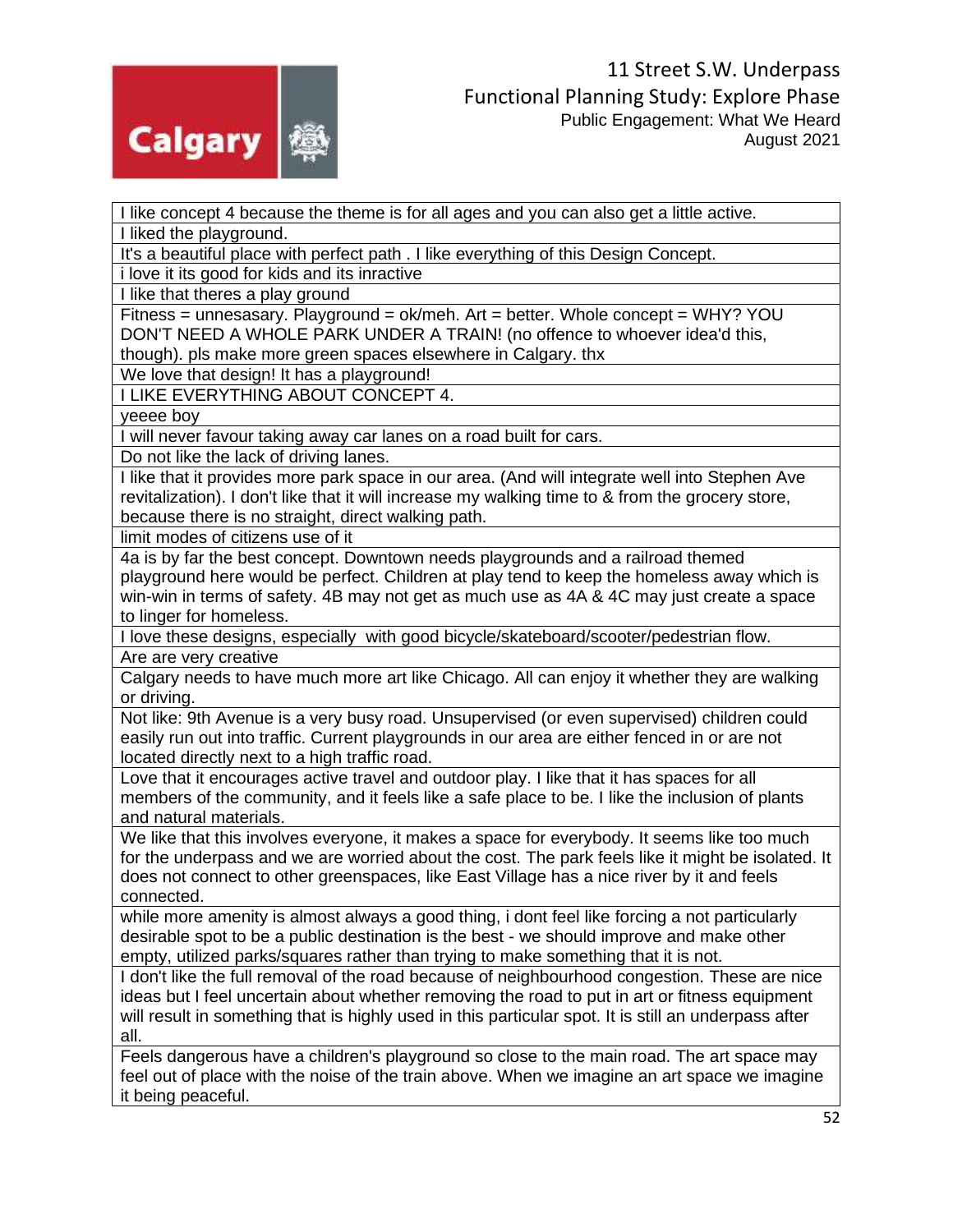

This is my favourite design, it's just so colourful and inviting. It seems like it'll bring the most people to come and use that space. Making it feel welcoming. The active transport track (for cyclists and other wheeled transport) is curved to reduce speeds for children's safety.

I dislike all of these concepts. It seems like the person who came up with them has never used one of the existing underpasses in the city, but the trains overhead absolutely ensure that very few people will want to spend any more time in the underpass than they have to.

Love 4a there isn't enough playgrounds around this area and this is perfect, lots of green, pedestrian friendly

No road and to much unnecessary expensive art, thinking of the blue circle!

This plan is the good, it encourages healthy activity which is shown to save health care dollars and increase physical and mental health. Lack of cars means healthier air. Tree separations are great.

This is not the place for an urban destination. It's a railway crossing.

Would be a neet urban park

it creates additional green space in the Beltline/downtown west side which is lacking and it prioritizes people over everything else. cities are for people! more trees are great! we are lacking trees in this city!

All three are great, somewhere I would want to live

I love them all! Especially 4A and 4C.

Nothing. Why are we so car-phobic? What about public transit. This is now a space that can only be used by the majority of people in fair weather.

Weird to propose a park on a key vehicle connection in downtown, really what are you thinking? With Shaw Millennium Park so close, put some money into this area, make it more family friendly and upgrade the skate/wheel park. This is an important amenity in the west end, work with Parks colleagues.

I like it. It adds a whole new revived area to this industrial like part of town.

Really ???

Don't like the idea of spending leisure time near train tracks.

Love the climbing wall. Downtown doesn't have enough destinations and cool places to hang out - it feels like a concrete wasteland because of all of the vehicle traffic. This would greatly enhance Downtown as a destination

still need vehicle lanes

The play idea actually made me smile. So cool

I imagine most people will only be passing through this space due to foreboding presence of freight trains, even with destination features. Underutilized destination features will give a bad public perception of the area. Do not like the snaking pathways for people who walk.

I can't believe my tax dollars are going to pay the salaries of people who did this work. What an absolute waste of time and money.

I don't like that the roadway has been deleted. And why would people want to hang out between tall building structures on a "road" below a train line anyway? Not where I would go. Sounds like a new hangout for transient people.

eliminates automobile access. Wasteful use of resources, unnecessary and impractical location for urban destination.

I don't know if it matches the demographics of the area. But, there is a lack of family spaces in the area.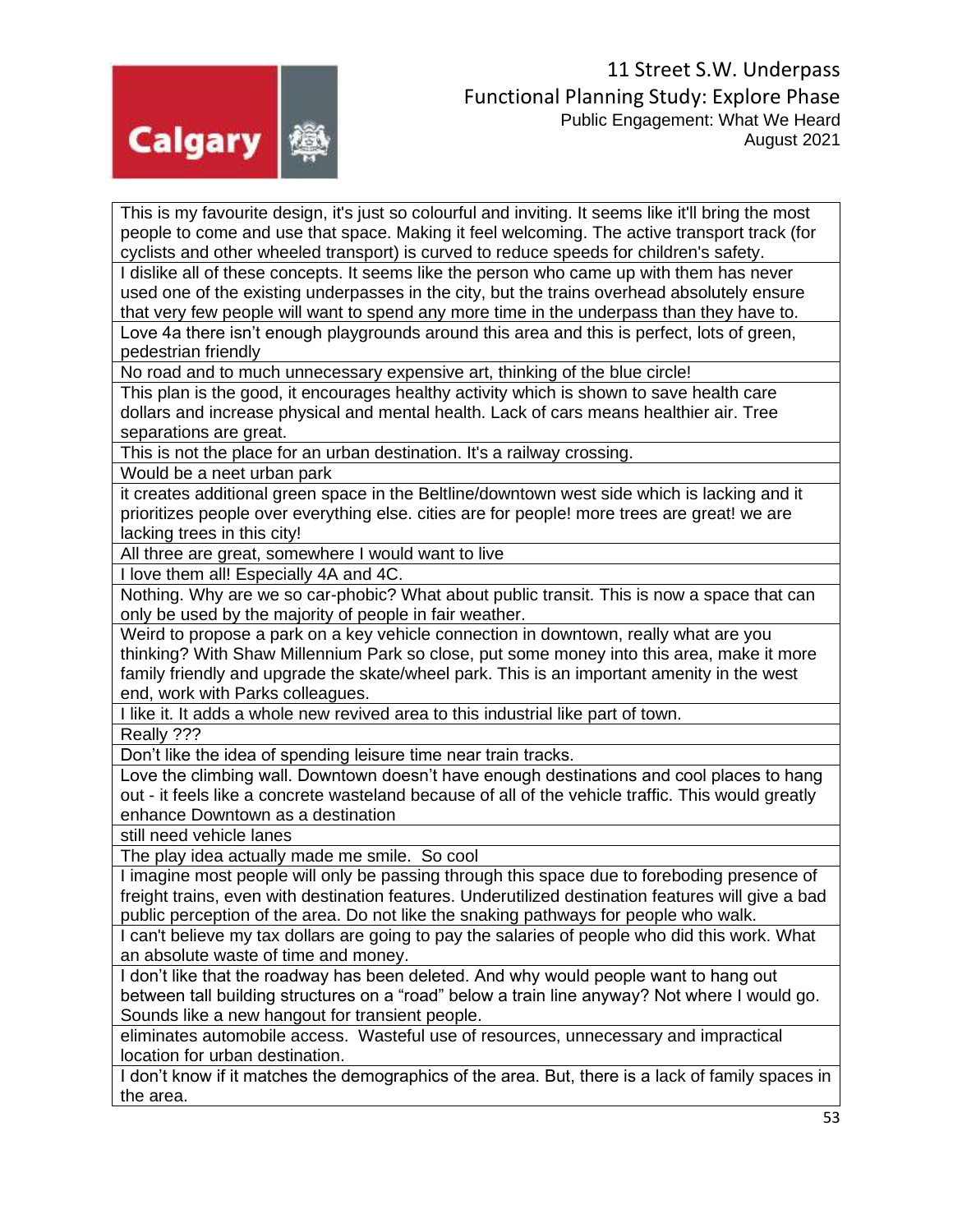

I do not like the idea of the playground. But do like a workout park. We don't have enough nice outdoor workout locations. Would be nice to have a workout park for adults.

Love: the space used as a destination, more space for families to exist

These are Druh Farrell specials. Lots of art and creative nonsense costing lots of tax payer money, completely cuts off a primary transportation mode without resolving issues elsewhere.

Don't like. 11th Street is a connection for the customers to businesses in this area to reach 6th Ave/Bow Trail then Crowchild. Instead of wasting tax money on this focus on other downtown priorities, business have abandoned downtown.

Innovative. Fun.

Great designs, keep it affordable, allow for contingency of conversion to transit or cars in future if a conversion was ever necessary

I like the idea a lot.

Do not like No vehicle access. Like the wider underpass letting more landscaping and light in vs a dark scary underpass

Don't like that there is no allowance for vehicular traffic.

Transforms the area into a community space and a destination rather than just a need to travel through. More playful and fun, potential to add character to this area of town which is somewhat lacking. However may be more annoying to bike with more kids, pedestrians around blocking lanes.

It's incredible! I love that this is a chance to make a place.

Same as above. Removing north/south access to/from downtown when it's already limited is no good.

More trees

There is very little to like about this. A transportation corridor should not become an art installation. I would have thought the city would have been more aware of this considering their absolute disastrous "art" projects of the past.

Who wants to go play on-top of a railroad? A market would be neat.

Creates an opportunity for more than just getting in and out of downtown.

This is the best choice out of all the items presented. The City of Calgary should definitely add more public places that emphasize activity, safety, and connectivity! :)

I think removing vehicle access would be too restricting and inconvenient. 14th and 8th streets can get very congested during rush hour. Removing options for fire and emergency vehicle access across the tracks also feels like a bad idea. Finally, I would question how safe the area would be at night.

I would like to see 4 b and c integrated. This is my favourite. I don't see any public washrooms, The City needs to start integrating this into their public space concepts. I don't understand why this isn't happening - have the planners ever travelled to Europe or Britain?

This is a [omitted] idea. If I need to get across the rails and into downtown from the Beltline, Lower Mount Royal, Upper Mount Royal, Cliff Bungalow, South Calgary, Altadore, Mission or other communities, I can only choose 4th or 14th. That's not enough throughput during a morning or evening rush.

I absolutely love the bold and creative use of this space! It is a fun reimagining of this road and really adds to the amenities in the neighbourhood. I like the idea of having flexible space that could be used for hanging out, playing or events or performances. Love it!! worst ever design

54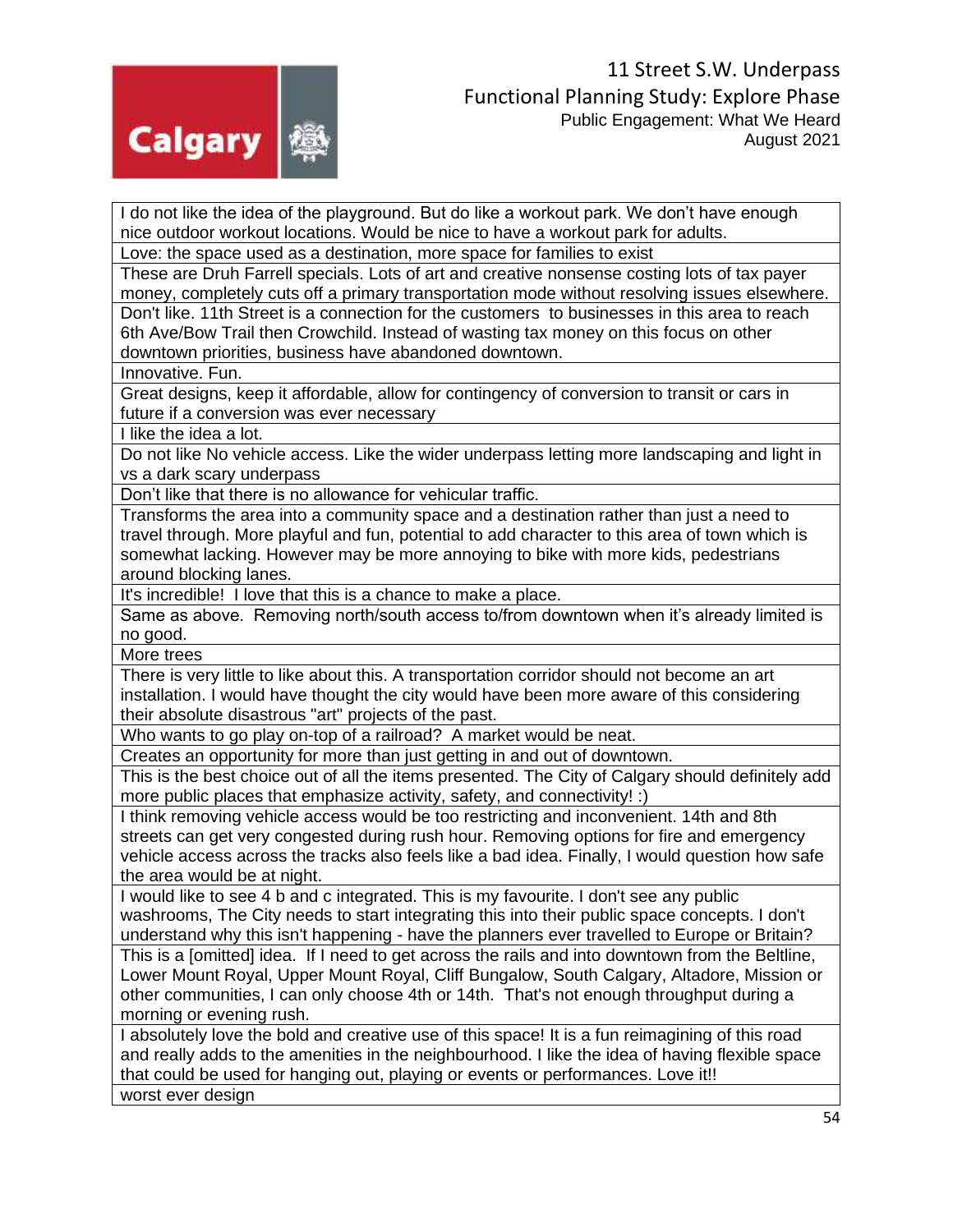

anything that completely removed auto traffic when there are already so few north/south options is a BAD idea.

like enhanced public space, like that it prioritizes active transportation, like the decreased ramp grade, don't like that it doesn't include public transit

The cost of providing an underpass for only non driving modes cannot be justified I like ask these options

Residents in the West Beltline need a connection to Bow Trail/Crowchild Trail

Making it some place to go rather than just go through. There needs to be more destinations in the city to attract and retain us. I am a big fan of a fitness park. It would be really cool it see one, especially on the west end of downtown

LOL, no. Playground? no. Fitness? no. Art? maybe. While I LOVE THIS, and I think it is ambitious, it is not realistic for Calgary.

Love repurposing this block for public space

This section isn't suited for exercise. with all the traffic the air is polluted with exhaust. Nothing. It is costly and incredibly poorly thought out.

Playground under a relatively busy Train line? There's a perfectly good park at Millennium Park.

Play concept is best

Removal of existing vehicle traffic with no plans for alternate crossings to the west of the existing crossing. Way too much extra functions when all that is needed is a better crossing.

fun on paper, but all would be ridiculous in real life: totally impractical, would require huge regular maintenance, and once again = city planners pretending we all live in San Diego rather than accepting this is a winter city for 6 months of the year. So tired of them ignoring winter impact

- like the themed concepts - it looks kind of odd having this space in the middle of traffic that's supposed to go straight through and cars having to detour - it would interrupt the flow of traffic

I like the playgrounds. There is little in the area for Beltline families.

I love these designs. They probably won't be popular at first but they would create an area that will become another destination that people visit when they come to Calgary and that can enhance this area. They are bold. There are few chances to add something this bold to the city and

These look great and would help reduce urban blight.

Love the playground one. Tons of young families are on this end of the beltline with limited modern playgrounds to use.

Concept 4 is the best. Very exciting to imagine using street space as a place for the community.

More green space and quiet space for people to enjoy.

This feels ideal for summertime but given how much snow we get, this feels impractical I think it would be under-utilized. There are other green spaces nearby

I don't like the fact that I will not be able to drive on 11th Street. Not everyone in Calgary can do things by Transit or by cycling. I work full-time and act as a caregiver to my mother. Do you think I can do this by using Transit or riding a bike? It would take hours to get to her.

Eliminating vehicle traffic is a bad idea.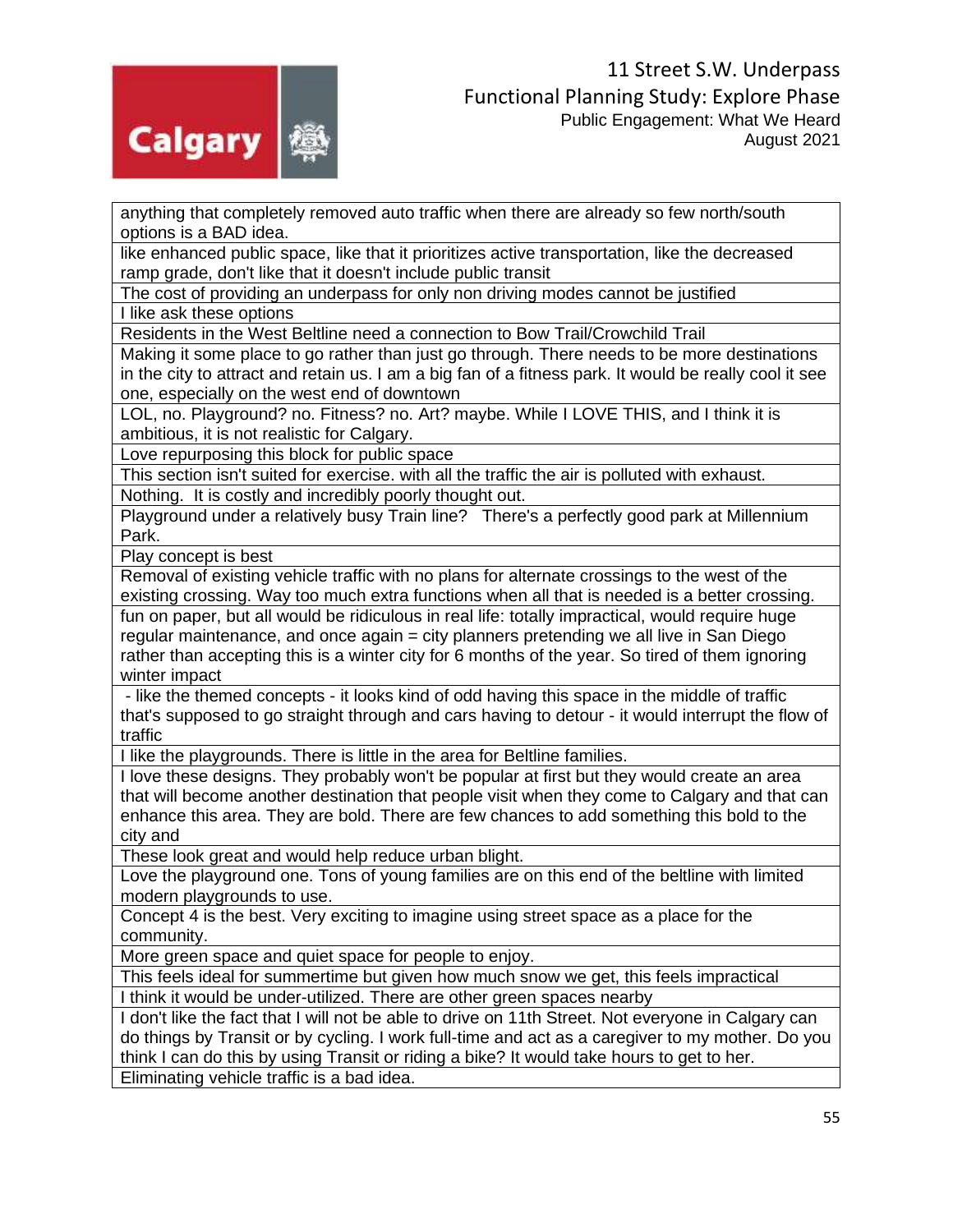

Don't like that vehicles aren't included.

Don't like any of these. This is a traffic corridor and should remain as such. There is no need for anything else as there are events at Shaw park, the river pathway is close by, there are parks in the beltline two blocks away. The added items here that aren't related to traffic aren't necessary.

See concept 3

I like the new green space with playgrounds and the potential for retail and attractions. Nothing

It's actually a nice place to be.

dislike that it doesn't allow vehicle travel

I don't like the idea of no vehicle traffic, I think diverting to other areas will just push congestion elsewhere, not reduce or spread it out.

LOVE concept 4

Reclaiming street space for humans instead of cars.

limited vehicle traffic

Crime potential.

Love the idea of a multi-functional space that builds community and provides a safe through way for active transportation.

I like the fitness and play concepts. The art one seems kind of whacky.

is this really a destination? there is a large park area kitty corner to this. why would someone come here instead?

I do not like that it does away with vehicle access in this area. This is a heavily travelled route between the Beltline and Downtown, and this would cause worse traffic issues particularly at peak times.

It's a nice idea, but doesn't add efficiency of navigating the ridiculous CP rail corridor.

This is on the far end of downtown close to Shaw Millenium Park, so this doesn't seem like an urban destination is a necessary design for this location.

All three of these options are good. I like the one that emphasizes fitness the most. All create a space and allow for traffic to flow. All are safe but could improved by using bollards to ensure vehicles can come over the curb and hurt people.

I like the green space. I am concerned about the maintenance of the features/structures in this design.

Great addition for downtown, any of these would be welcomed

No one wants to try to relax in a public space with a long train going by directly overhead. And in the event of a train derailment, these "public spaces" would be a death trap.

Good, but it would seem to slow down cyclist and pedestrians that are in a hurry to move across the tracks.

I love how it makes this spot a destination. This part of the city has no parks and it would be a lovely little park. My preference is for play or art

Nobody will use this space for fitness or play while it's riddled with the sketchiest people in the Province. Art may work, if implemented along with an actual road.

This is not feasible and will lead to traffic jams. Calgary is frozen over 60 percent of the year, this is a ridiculous design plan.

Does not provide for cars. Uncertain of costs.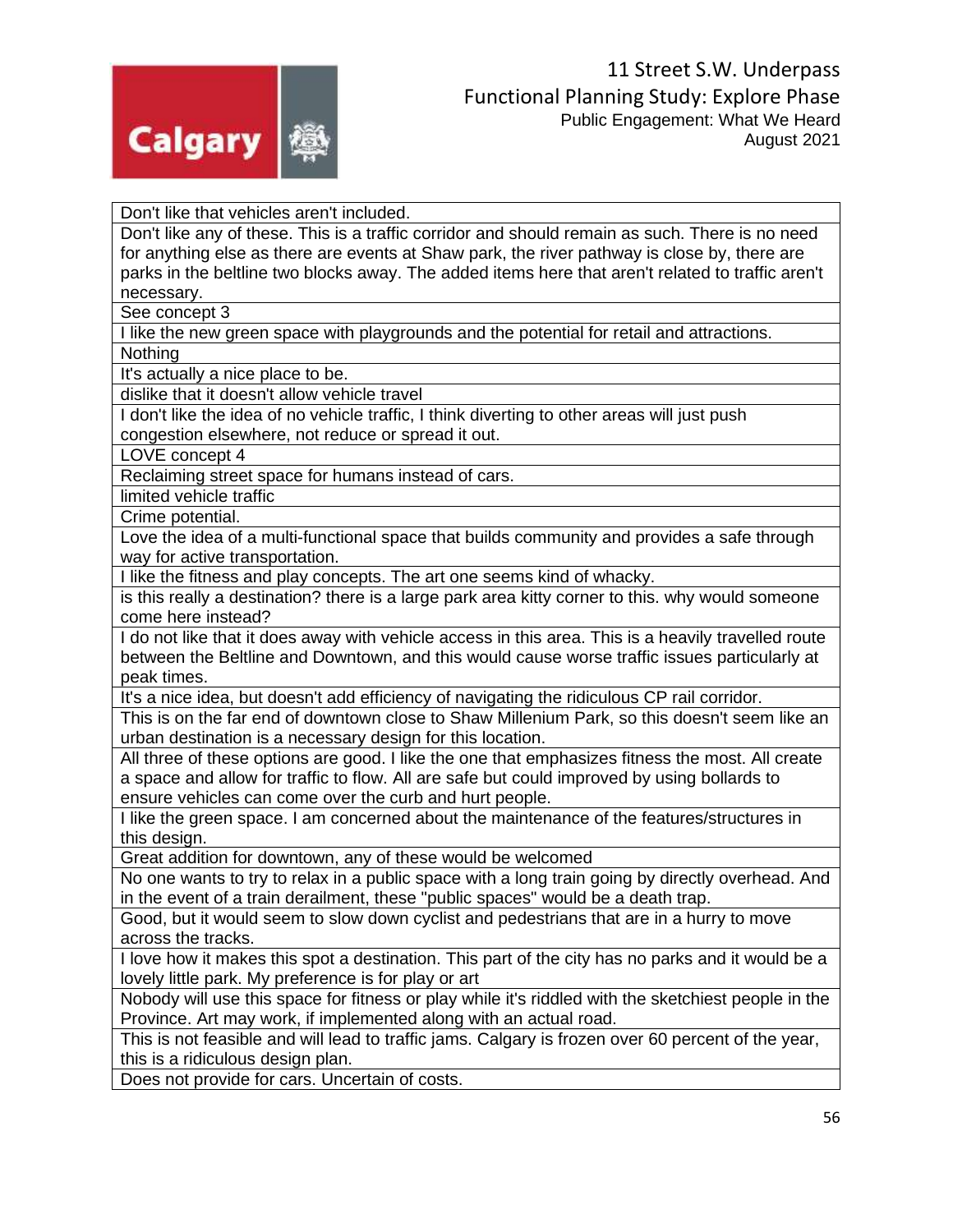

Nothing good. There is nothing to like as it is a waste of tax payers money & would make access into & out of downtown harder. This design would make a case for finding a different city to live in I really like Design Concept 4. I prefer Design Concept 4A and 4B best since it makes the location more of a destination by having some active elements instead of just art. These options are—by far—the best of the bunch. Each creates a safe and interesting place for enjoying the outdoors, getting to your destination, and getting out of your car. The colours, the trees and greenery, the potential for playgrounds/fitness equipment/public art are all fantastic additions. Beautiful but will severely increase congestion to as access to both Scarborough and Cannaught areas will be severely curtailed, especially Northbound Crowchild trail traffic. 8th and 14th avenue access to these areas are already over capacity. a little worried that children/people not looking would get in the way of faster moving cyclists through the area Love 4A. Kids will love a play area near trains. Downtown West is one of the densest residential areas in Calgary and it has 0 playgrounds, but tons of existing wide roads and easy access for drivers to 8 and 14 St SW underpasses. Nothing. I love this concept. The idea of creating a park is amazing and revolutionary for the city. This could be a precedent setting project for the future of our city. There is also a lack of park space per resident in this area, and with more condos on the rise more parks will be necessary. I love how much green space there is and how much room there is for various activities. I also like the fact that there are no roads. I really like concept 4, and its respect for those who live, play, and commute within the downtown area. These ones are my favorite. I am confused about the fitness one though. Is it definitely going to be a boldering wall? I think that is a good idea, but if it was substituted with some other fitness equipment I might not like it as much. I love almost all of them except fitness is my least favourite while the playground is probably my number when it comes to design 4 mainly since there isn't many playgrounds in downtown Calgary that are kept up well and we need more playground for kids in that area Leisure options, walking areas, pedestrian safe As someone who lives a few blocks away, cutting off 11th st is ridiculous to me. It's already difficult to navigate the inner city and it keeps getting made more difficult. I live on 11th st and it is a core part of me getting around the city to and from where I live. Not okay at all. I like it. It's interesting to be worth losing vehicle access Its modern and will actually attract people to use as recreational space. Add colour to a very "grey" city center. Could create a public space in an area of the city lacking small public spaces. Dont really know if a playground here is great. Better improvements to Millennium or empty parking lots could be better. Like the idea of a public art plaza

There are not enough green spaces to enjoy in beltline area. This would change that.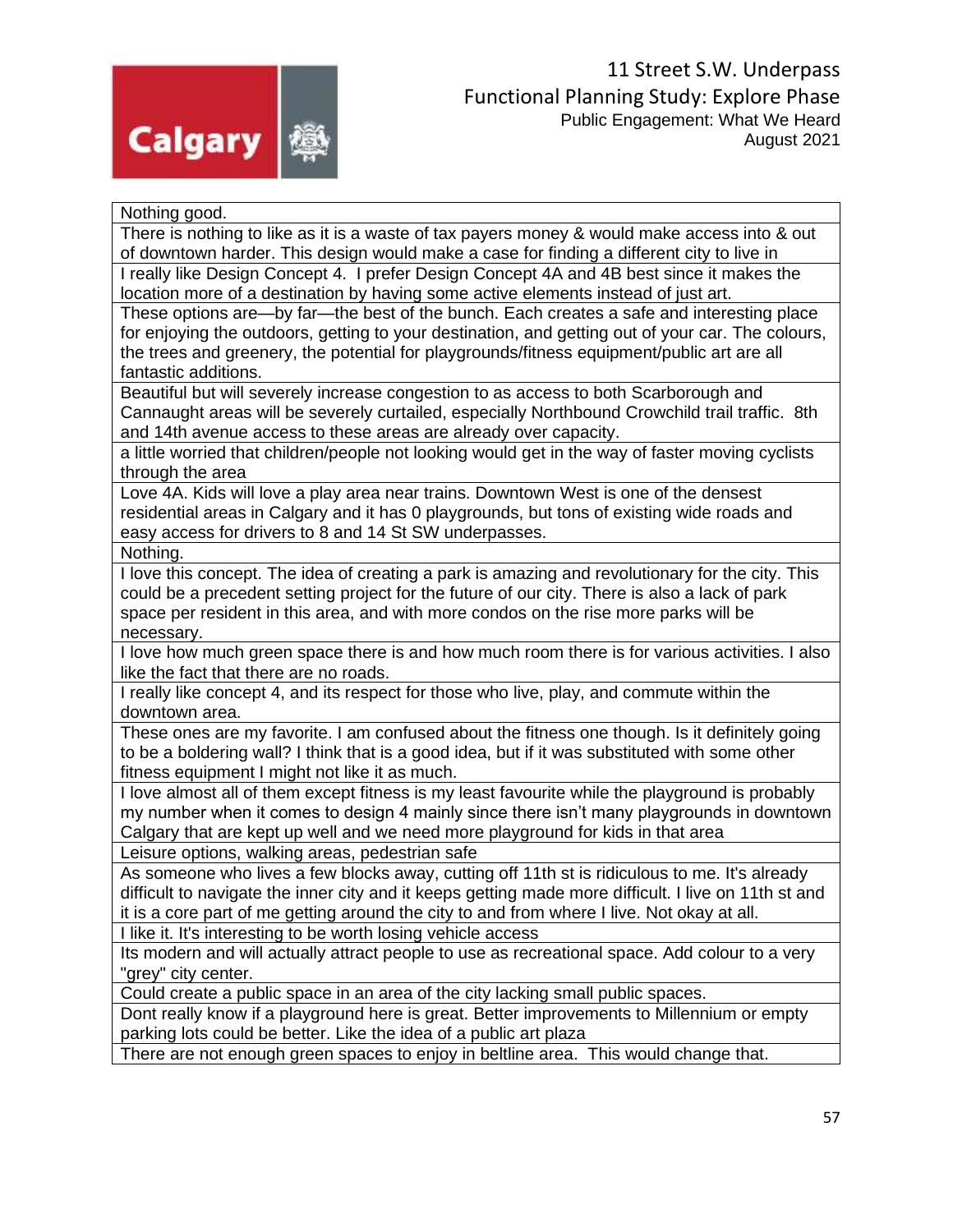

I love this concept. I think this would be a popular route for wheeling! I like that it removes the road surface and provides additional space for pedestrians. These concepts remind me of Underpass Park & Bentway Park in Toronto.

I like this one a lot and I support public art wherever possible. But I do have traffic concerns which is why my #1 choice is 2.

I like that this will cost less, I like that it will make the area more walkable and safe for pedestrians, I like that it will be less noisy as not a main route for emergency vehicles and cars, I like that it is a unique out of the box idea

Love place making idea. We need more outdoor all season spaces…as this last year has shown us.

With all the new condos going up in this area, it's great to see some space dedicated to residents! Not just commuters. I think this would make for a really interesting park - sort of like the new one in Bridgeland.

These are excellent ideas for making this not just a connection but a destination. Love them all. Great strategic move to provide an advantage for active modes access and public realm distinct from the vehicle network.

LOVE THESE IDEAS. This is what Calgary needs to be doing.

Perfect for pedestrian movement and sprucing up the area

All 4 designs are great

Calgary needs more public art.

I'm excited just thinking about this existing in Calgary. I really hope it happens.

They're all amazing.

4A is the best one but could maybe do a mix between all 4?

This prioritizes people over cars. It is an ideal design.

This is the design that best supports the vision of a livable, walkable downtown core, and will help improve the public realm for people outside of cars. Our downtown is severely lacking in this regard. To make downtown a 24/7 destination and a lively and exciting place, this is the path forward.

I wonder what the space would be like at night without the 'eyes on the street' provided by occasional vehicle traffic. CPTED?

Don't see the need to remove the street

All of them are great. Make art that people of all ages can climb on??

These are all my favourite, even though I ranked them above. It's such a strange crossing already right, why not make it the most interesting one in Calgary? Something a little useful or beautiful would be really welcome here -- this would basically add a much needed park downtown.

4a is healthiest for our kids. We know it's important for them to be outside, let's build a city where they can be!

Still need vehicles access lanes. There is a park one block away, very few residential so I do not understand the need for another park here

Playgrounds are awesome!

We do need more children's playgrounds in Downtown West. Art is a nice feature but just as important are fitness and activity opportunities. More coffee shops would be nice too, since food outlets attract people and makes an area safer.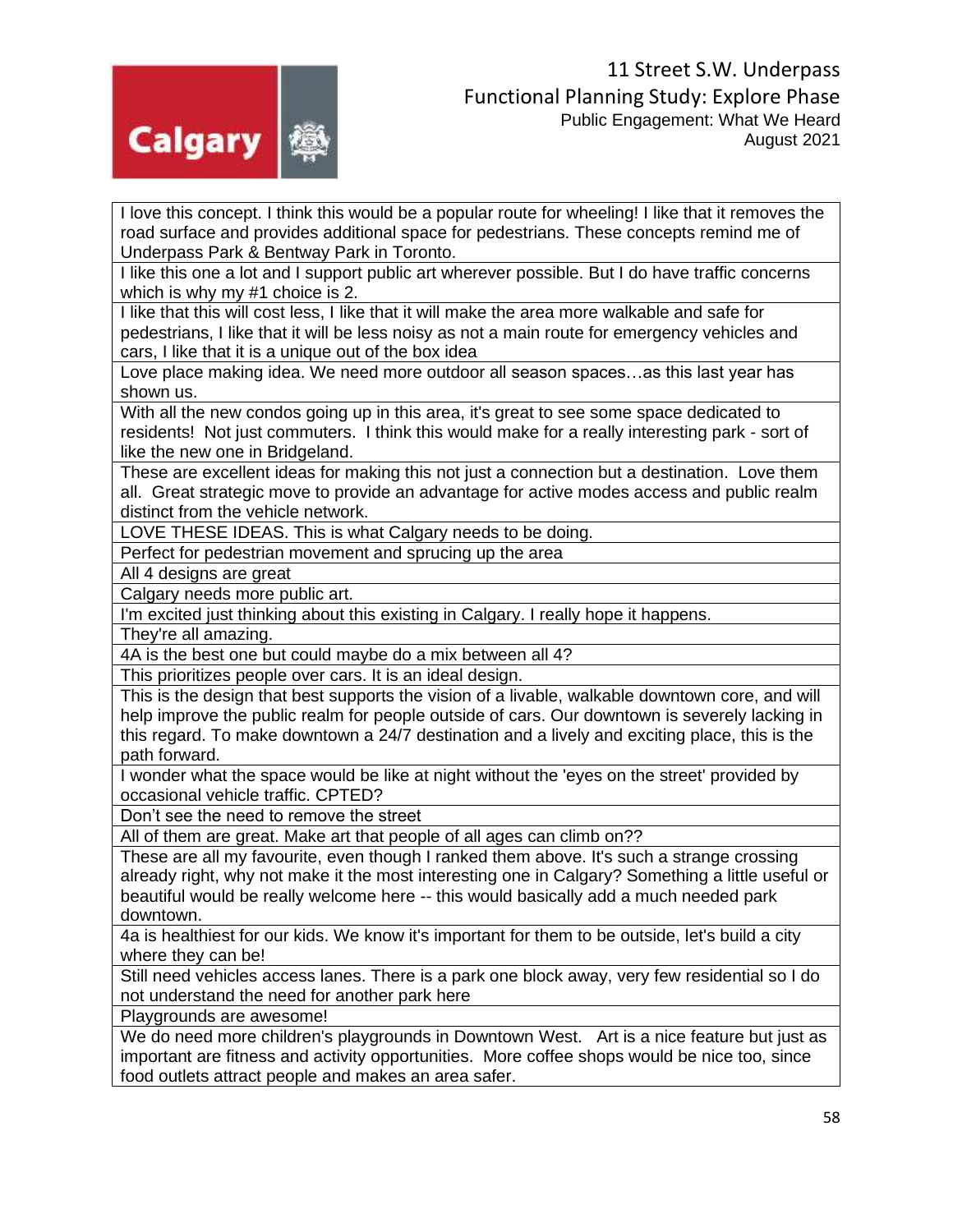

I think a combination of all three variants would be fantastic! If I had to pick one I think I would lean to the active art concept.

SO MUCH. I love lots about this. It feels like it could be activated as a really nice space, especially if money was invested in making it lovely and alive with flowers, fruit trees, nice shrubs, grass, etc.

We have few enough vehicle connections crossing the CPR line even without removing one of them.

Generally not supported. I don't believe a destination space will work here, unless

complimented by commercial. I believe play spaces would work best adjacent to river on 11th Street, and at Contemporary Calgary, and possibly at intersection at 8th Ave.

I feel about the same for all of the #4 concepts, they prioritize active travel, while creating a destination. I have no real preference into what the destination is.

I like these concepts the best, because I think they add the most value to this area.

I like these designs because they incorporate nature and community. They are also good for people and families who live in the area. Right now there aren't safe places for downtown residents and their families to gather.

"Uses the unused space in concept 3 and puts it to use while still maintaining the greenery. Unfortunate to lose all modes connection."

I like the idea of making places that attract people to stay in the area. This will increase the feeling of safety for the underpass, which is a big issue with these underpasses.

Love all of these, giving the street back to people. A place to explore, gather, play,

experience, discover and fall in love with. Lesser grade connects to the city vs other options where you are separated from it

I would like a combo of all three, why not play, fitness and art? Parents can take their children to play and also do their own fitness while enjoying the art in the space.

I do not like the outdoor fitness option - in my experience, it makes it less friendly for families, cyclists and pedestrians.

EVERYTHING! Playground is great! Plus it has shade coverage which is great when it's sunny. Also, no cars! So good. Worry there maybe conflict between cyclists and other users when crossing the bike lane.

It is an amazing concept. I love all three alternatives.

These are excellent ideas. I would support any/all of them. Especially since park spaces in the Beltline exist at a lower rate per capita than other communities.

There are few few green spaces in the Beltline and Downtown, especially considering the population density. This is a genius idea to create bonus park space out of "nowhere."

They are wastes of the space and is a huge disconnect to the reality of 11th street's importance as an transportation artery to the smaller streets.

It looks great on paper - but this is a very fast paced environment and don't deem it as fit to have playground, art of fitness below in an underpass

Seems like a waste of money to put art and sitting areas between 9 and 10 ave it is so loud there.

Do not like inclusion of the art/equipment in median. Like the prioritization of pedestrians. may be a hard sell

It's bold, and done right, could be a cool feature destination. Otherwise, stick to the first concept.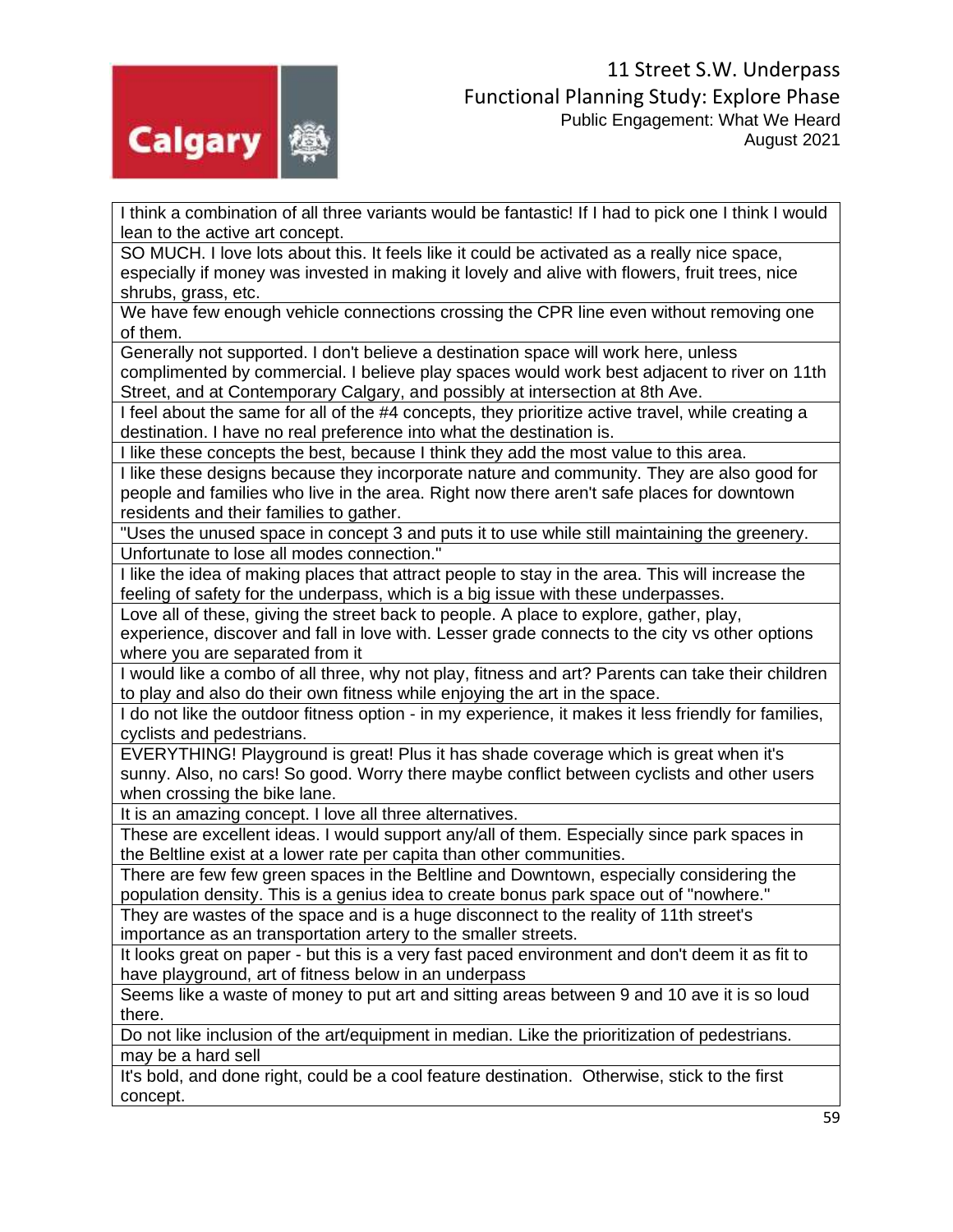

First, I don't approve of removing the vehicle access, I use it a lot. Having said that, #4 is a cool idea, and if you must remove access, this will give the area some cool destination features as a make-up. 4a is particularly enticing, given the crowding at the playground a few blocks south.

Combines an activated site with modern transportation modes.

Do Calgarians really want to hang out underneath a train track and next to one of the busiest and noisiest streets in Calgary (9Ave)? I think the gap between 8 and 14 could cause more congestion, and make it difficult for individuals in the beltline and downtown west to get to services.

Nothing to like about it.No vehicle traffic can use the road.

Wheeling path width is good. Sidewalk width is good. Trees are good, greenery is good. Playground/art is good. Lack of cars is excellent. Less clearance below the tracks than Concept 1&2 makes it cheaper. Leaving 9 & 10 Ave at grade is good. Winding sidewalk will make people walk on wheeling paths.

It's bold and creates a new destination.

This detracts from the current function of 11th St as a north-south vehicular access road, and removes the possibility of transit being re-introduced to the street. Also reduces emergency vehicle permeability, and ease for future transit route changes in downtown.

I like that these options focus on place making. It would be an amenity which will entice people to move into the area.

# **14. How would you** *improve* **Design Concept 4?**

Include BIPOC artists work in this space

Shaw Millennial Park / Mewata needs to be developed more. This is where the playground equipment and fitness facilities need to be installed.

they are each pretty good

Continue the separated cycle track on the rest of 11 St - currently scary to bike especially at 9 Ave intersection heading north

I'm sure there are small technical things that could be done but overall concept is strong

I don't think there is any thing to improve.

I love it so much and I think it needs nothing

I would improve it by have a water fountain and have a bathroom.

Almost good

Needs lanes for vehicles.

All the downtown underpasses would be significantly improved if there was sidewalk level (ie below grade) retail fronting the sidewalks. It would enliven the spaces and make them be (and feel) safer. I encourage you to design this space to allow for this as lots along this block are redeveloped

I would add a beautiful kiosk to make this park winter-proof via hot beverages. A fire pit could be really nice as well for extending the parks use into the evenings/colder weather. Making Calgary a great place to be in cold weather is really important, and uses like fitness might be limited with  $\mathbf{\circledast}$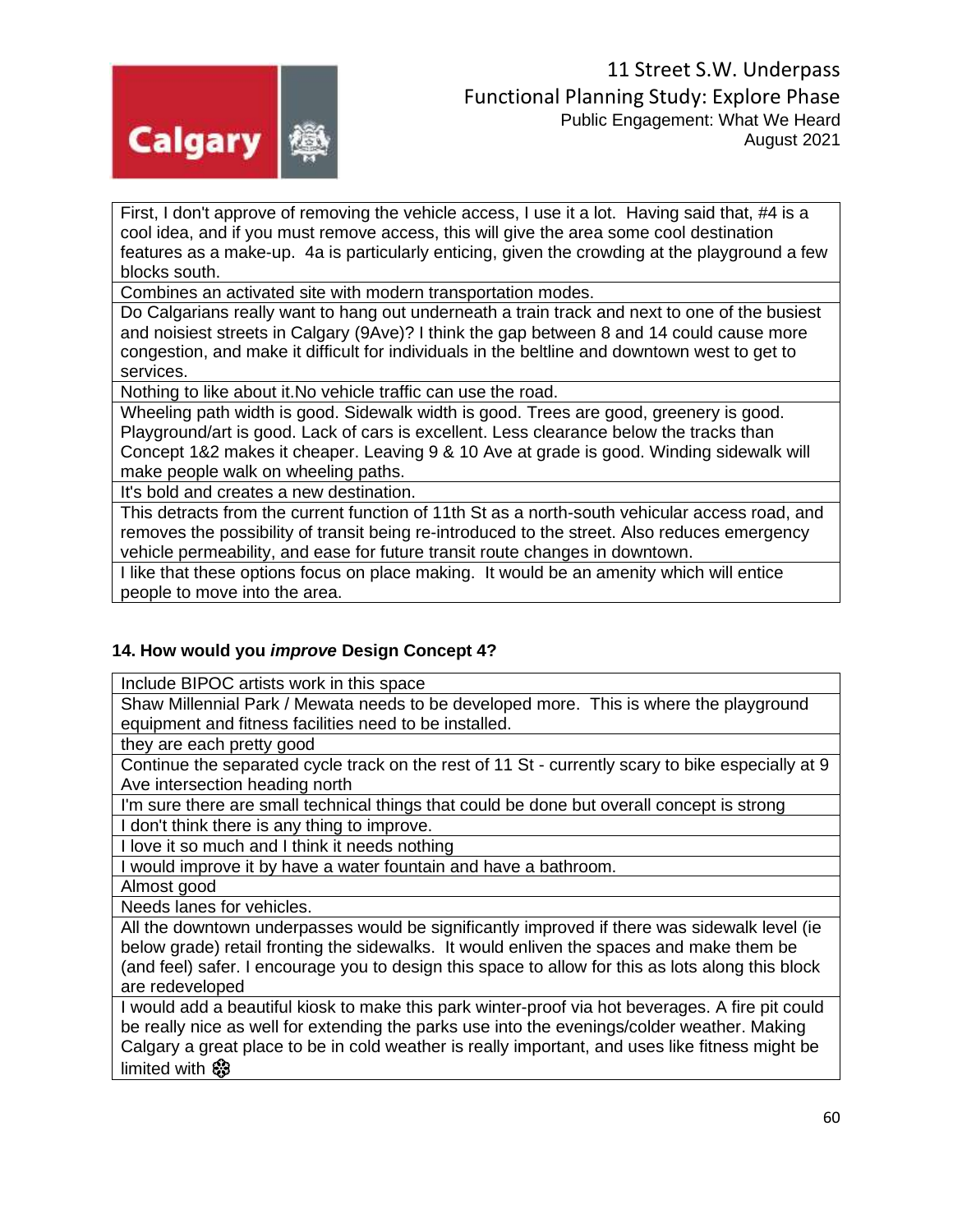

Nothing. This is incredible. I can hardly believe we'd be so bold and people-focused in Calgary.

Add a road

The option is art, fitness, or play is great. It gives the neighborhood the ability to have options based on the community interest level. I would be astonished is Calgary could pull of any of the concept 4 ideas. It would refresh the beltline/downtown west end. Any variation of Concept 4 would win.

Include provision for transit and vehicles.

Dedicated transit lane

If room allows it would be nice to have a square for market tents in the summer.

bigger playground

nothing its amazing

nothing really

that the cars can go through

Not much!

nothing.

nothing

Delete.

We wouldn't try to improve anything!

THAT THERE SHOULD BE MORE TREES.

yeeeeeeeeeee boy

Scrap

Has to feature driving lanes for vehicles and transit. This type of design should be more so for new linear parks boarding the CP Rail tracks in downtown.

Put a straight path in the middle or on the side. I am also concerned about safety in the underpass, as our neighbourhood has a high number of hard drug users and homeless people around.

not do it

4A would be the ideal design choice. Making sure cycle tracks are installed on 11 St both north and south of the underpass so all users (and especially children) can access this space would be key to success.

Nothing. Need to ensure cyclists don't injure the pedestrians

I would not use items that are kid magnets as this area is sandwiched between 2 busy avenues. My friend and I have both experienced nearly being hit by cars while walking across 10 Ave. It is very concerning that parents may send their kids unattended to these areas.

A playground made out of all natural materials would be amazing! And more space for creative play - pieces that can be moved and changed so kids can create their own play spaces.

incorporate small elements of amenity into concept 2 in key locations.

"Not much, all four of these designs are the best of all the options. I do prefer the more colourful, organic curved shapes. The art one is my least favourite, it seems less green, and more angular. It feels more abstract and less natural and inviting."

Straighten out all of the pedestrian walkways and turn it into a linear park, with trees and benches/other uses in the middle. The bending, angular sidewalks make it less functional for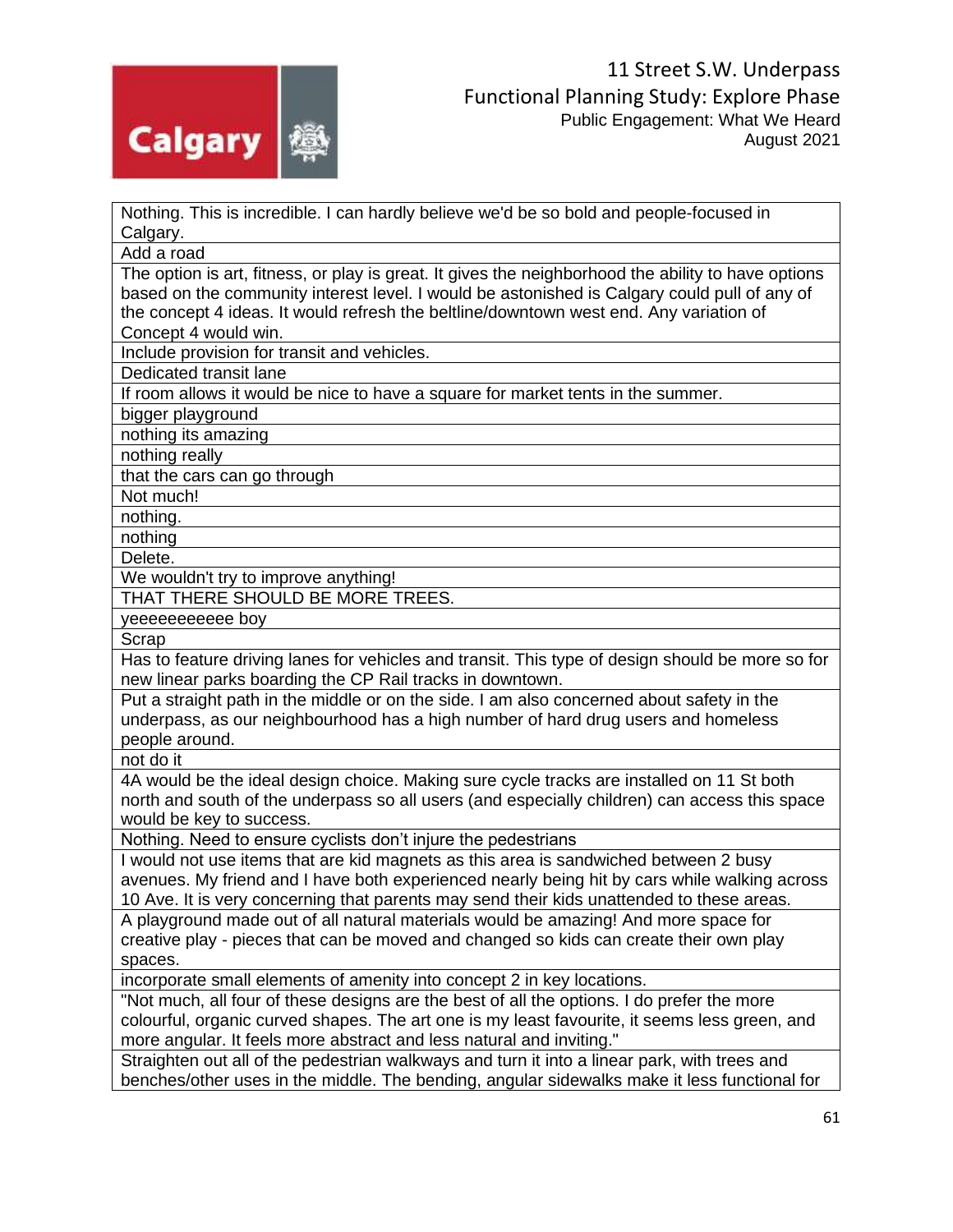

every person who travels through the underpass. The majority of users will only want to get to the other side.

4c I would prefer to have something else other than just artwork

Add a road

Playground is not well-placed in the city, would prefer art or fitness.

Scrap it.

Cobine 4a & 4b

it needs sound buffering for when the train goes by. the train is really loud, and I can't imagine that sitting/playing adjacent would be an enjoyable/peaceful experience.

Combine 4A and 4C.

Allow vehicles

Make sure it's easy to keep clean and has facilities like public toilets and water fountains. Add car travel

Nothing, all of these designs are amazing!

No one wants to play under a train overpass. It's ridiculous.

na

Eliminate destination features and go with design concept 3 instead, give priority for people passing through who are walking and wheeling.

Is this a joke? I hope this isn't going to be part of the whole "invest in downtown" make-work projects? Because this doesn't help downtown. [Omitted] like this hurts downtown.

This concept should not even be considered. Such a waste of time and resources. Do not waste our money on this.

scrap idea of urban destination at underpass. Numerous nearby urban destinations - don't eliminate roads to artificially create them where it won't work.

A fitness park well designed with fitness pros. Various exercises for various sports. Offer a top of the line dedicated outdoor gym park

2-way cycle track along one side (instead of two separate cycle ways) to reduce potential conflict between children and bicycles.

No. Just no. Yes there are lots of multimode users but this is a transportation and commuting corridor, not a 10kph bike zone because people are looking at art or playing in a playground. Abandon it.

Keep the cost practical, don't waste too much space on playgrounds when parents don't want their children playing next to homeless people anyway.

Wouldn't do it. This area is a crappy place to 'play', or have you forgotten there is a major thoroughfare and a TRAIN BRIDGE. It will be noisy, no one is going to want to spend their time playing under a train bridge.

Can use elements of each - can have some art, play structures and simple fitness features such as chin up bar. Bike lane needs to be clearly marked and separated from walking paths. Bike lane should move through the space more efficiently (ie in a straight line) while walking paths can curve.

Have at least one lane for car traffic…

More trees

Put it in the garbage - sorry but this is just plain silly.

Art is cool. Who wants to bring their kids on-top of a train track to play?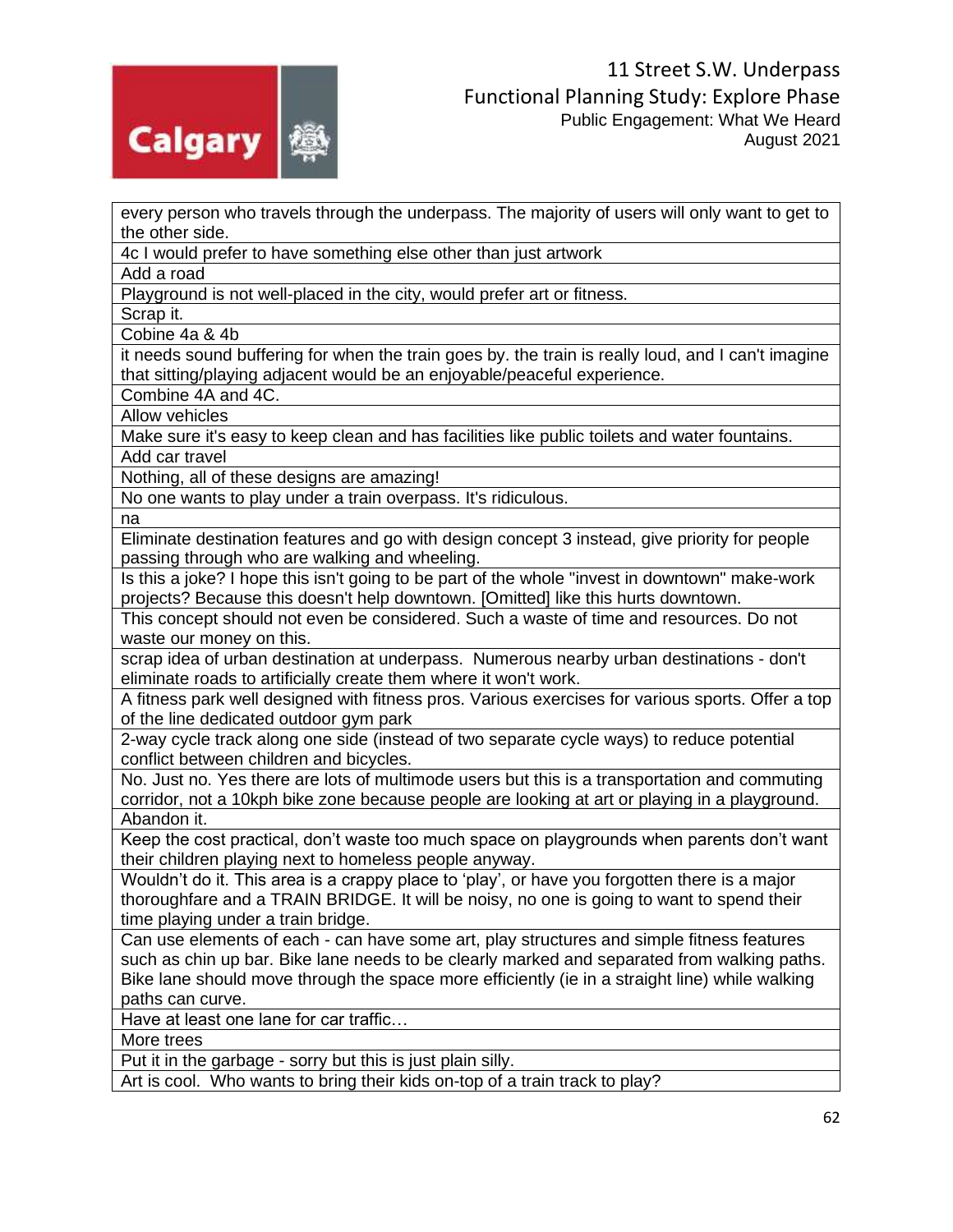

Pick a different location for an urban destination. Sitting underneath a busy railway line is not an appealing idea for a place to relax.

Integrate 4b and c, not just art - add in play for children and adults and intersperse art throughout the space. Think about winter design though - how well can the model transition to winter. Can we have a winter market with vendors and firepits in the space, is there solar heated seating?

Toss this idea completely. I get that we want to be environmentally friendly, but cutting off this route for cars and emergency vehicles means more gridlock and is worse for the environment.

Perhaps include a pathway that travels directly through the space on one side to accommodate people who use 11th for commuting by foot or bike or to do errands (like going to Co-op).

change it to design 1 or 2

must allow autos to use the road. there is so much ""dead space"" in the west village, us IT instead of an important north/south connection.

Eliminate this design concept from consideration

I would hi with 2b

Lighting! The whole core needs more but as a destination, we need more lighting at various different heights

This CONCEPT is great, but no mater what I saw, car addicted Calgary would win out. Plus, how would this impact emergency services if there isn't a place to cross the tracks from Crowchild to 8th street?

I would not put the play structure under the road as would be dark underneath

make it a road!

I would make it a road like it is supposed to be.

Why not just make millennium park nicer

trash all of them

This would need to be done with improvements to access at 14th and 5th to accommodate the increased traffic.

Plant more trees to make the area more of a ""free flow park like setting"" instead of a ""linear"" design. Try using permeable surfaces instead of asphalt. Have you ever considered wood block paving?

Ensure fencing is around the end as those are extremely busy roads for young children to run out into

You're right on track. Good job.

Focus on more quiet green space and less playgrounds and bikes.

Have cars go through

Allow vehicles.

Ensure all transport types are incorporated, as the Discovery Phase already indicated this was the preference of the majority of responders. Why are we pursuing 2 design types that don't address what your respondents have already told you they want?

Do not do this!!!! See concept 4 regarding this area becoming unsafe.

Love it!

Water fountains and public washrooms.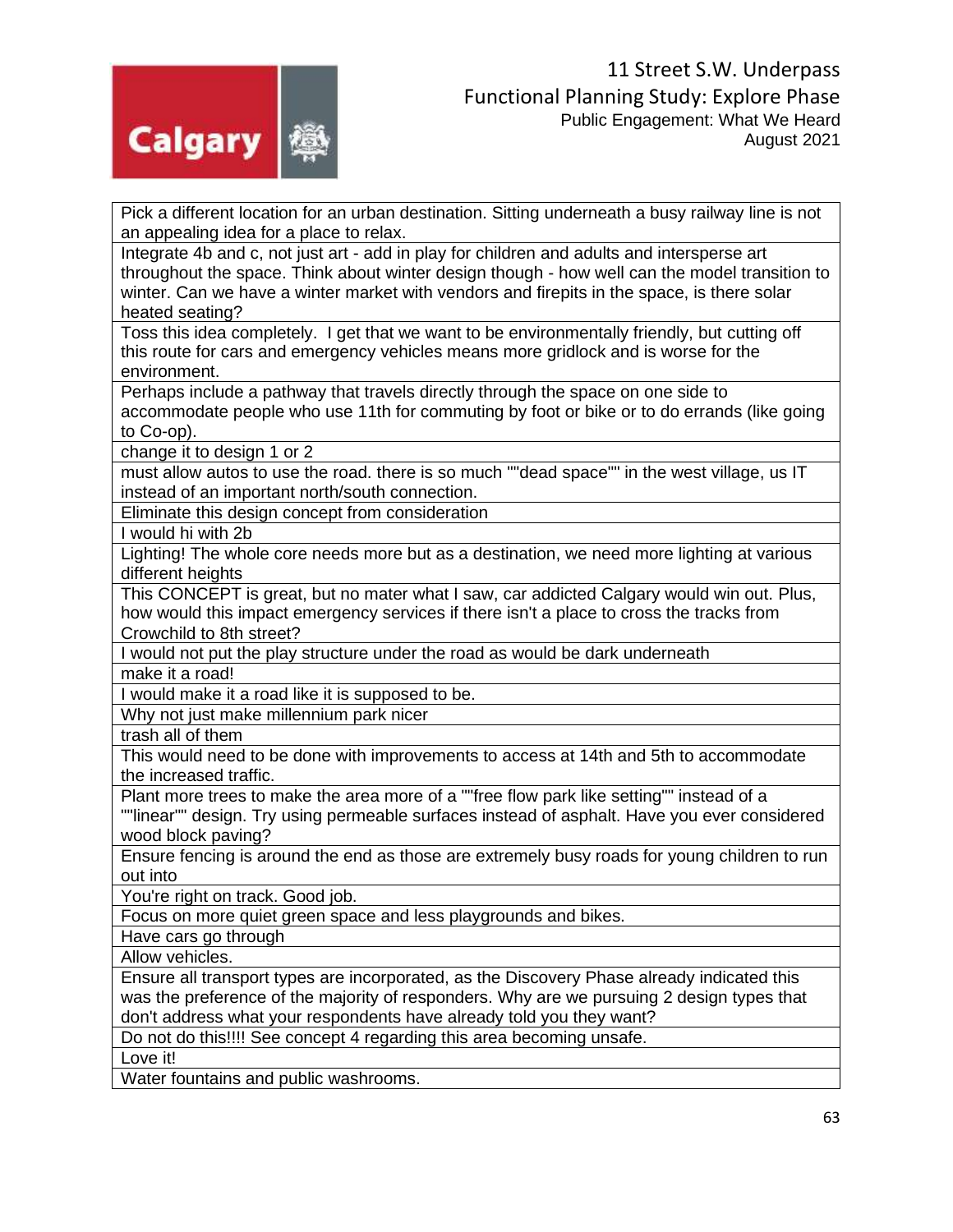

Ensure concept is durable, well maintained, easy to keep clean. Ensure features are designed so they are not prone to undesirable loitering or camping

Lighting at night

See design 1 or maybe 2

keep cycling corridor separated from play/art/fitness areas

I like designs 3 and 4 as it reduces car traffic and enhances active transportation.

Make them more accessible for people with disabilities.

It would be nice to have an active travel overpass over 9th ave to connect the new space to existing spaces near by at Millennium Park.

Allow vehicles access through this area.

Ass vehicular lanes

Add concrete or metal bollards at intersections to prevent car drivers from entering the path and hurting pedestrians.

It's less convenient & safe for cyclists to move through, there is likely to be a lot of wandering people on the bike path.

Ensure that there are direct/shortest path routes for cyclists and pedestrians.

I would make sure the bike path is suitable for commuters. It looks like it, but hard to tell on the image.

Throw it in the garbage and use Design Concept 1

Scrap it. Do you understand how badly these failed in Montreal? It will be a homeless shelter in a month!!

Perhaps there is no need for the dual pedestrian area. It would allow for more green or play space if there was only one pedestrian route through the area.

N/A—great job!

Not use it. Not needed, Shaw Millenium park is a few short steps away.

could we move both directions of cyclists to one side? so that they can easily get through the area without having to worry about running people over? I'm assuming it would be hard to have a conversation with trains going by frequently. Loud noises can be stressful over a prolonged period of time

Find a way to remove the pier, and I would favour a playground/play area (north of the tracks, nearest once is Eau Claire / Prince's Island - much too far!) over fitness (lots of gyms around) or art space (Contemporary Calgary is 2 blocks away).

Allow traffic.

Could we offer a way to ensure that the grade of the pedestrian way stays minimal to increase accessibility for wheeled mobility aid users. Might I also recommend hand rails for steeper ramp sections for persons with balance mobility issues.

I water feature might be nice

The planting of indigenous species of trees and plants if and where they will thrive.

More separation between the cycle lanes and the play areas. A physical barrier can make things safer. It doesn't have to block crossing over the path, but just get people perpendicular to the path so that they look before stepping into the pathway.

Maybe giving up the fitness idea and focusing on the two for design concept 4 would probably be a good idea. And also again making sure plenty of green space to enjoy and sit and relax in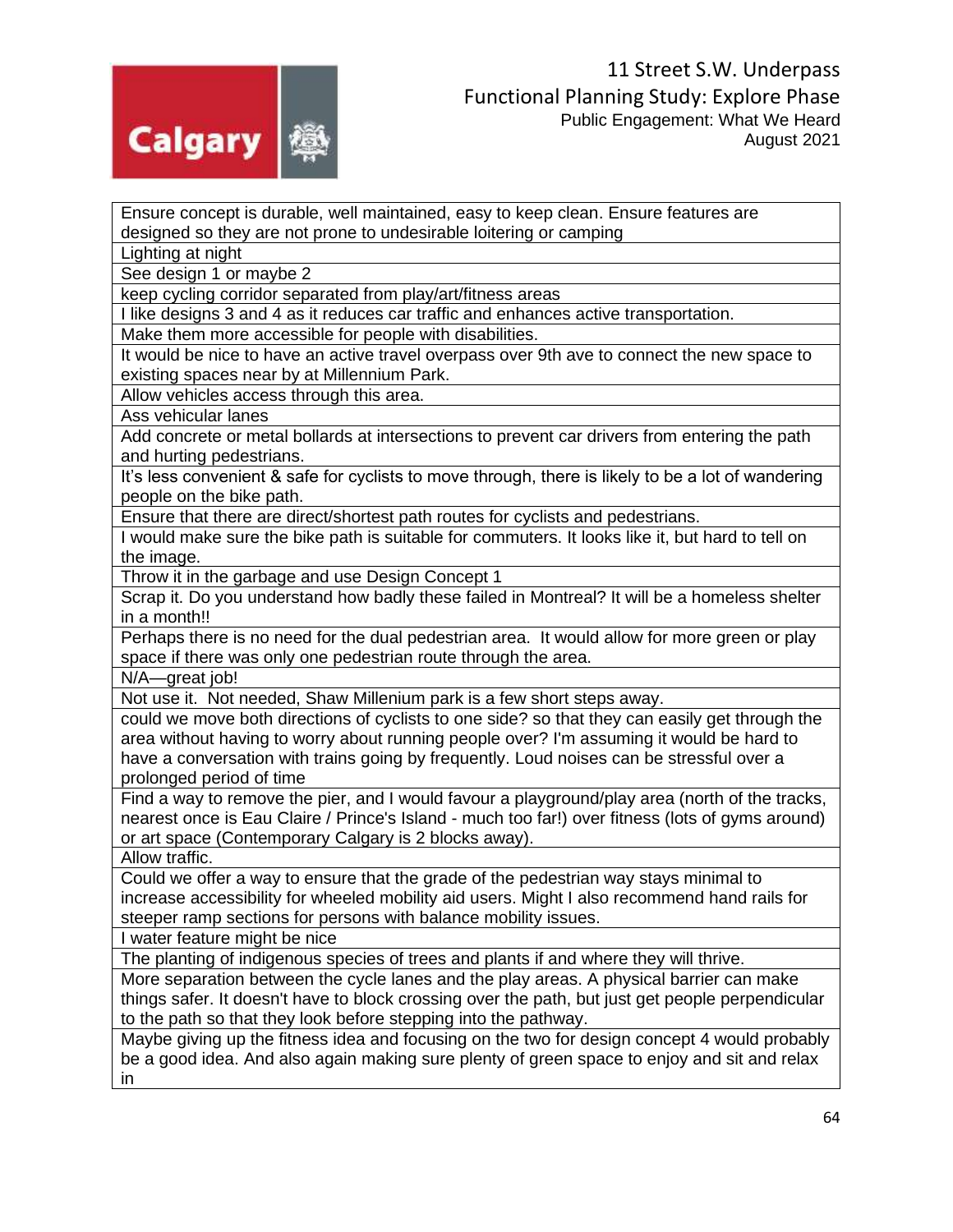

Improve openness, safety and light so it doesn't feel unsafe to walk alone at night (I am a woman). Ensure separation between pedestrians, bikes and scooters.

Don't cut the road off. You're eliminating an important road for me with little benefit, since the extra park space is small. So few roadways go from the core to the Beltline, please don't eliminate any.

Add a bike lane on the edge for bikes just passing through. add public washrooms

Think about separation of cyclists and walkers as they go at different speeds and this is a safety issue (don't slow people down, provide the correct infrastructure!)

Active mode connections need to be maintained as consistent paths that avoid conflict with other users of the space.

Combine elements of 4a and 4B.

No real improvements, but I would be interested to understand how this will tie-in to the pedestrian areas to the north and south.

Some of the concepts I like better than others (art or play vs fitness), but the consultation during implementation will be key to make it a place where people want to go. Consider whether it will be dog friendly. what unique features in terms of sustainable materials and lighting integrated.

If possible have on one side with lane reversal transit access (or a shuttle, perhaps a self driving vehicle) to provide accessible transit connection between 9-10 Ave.

Ensure there are unique lighting elements for night. Celebrate the lighting, and make in into a feature of the park, rather than just an illumination tool.

Make sure that it connects to high quality people-first public realm on 11 Street SW connecting 17 Avenue SW to the Bow River. This will languish a bit if the rest of 11th isn't as committed to walking and wheeling.

Love it love it. Shaded areas will be nice.

NA

Incorporate rain gardens and permeable materials. Focus on native trees and plant species and consider a demonstration garden/orchard. Can there be a way to incorporate wind/solar energy into the project?

Promote local artists and commission design to push boundaries

Space for temporary structures and pop up stores. Like little coffee booths or other vendors.

Combine them. North end has playground, south end has fitness... art throughout. Would also be good to see spaces for little commercial shops (coffee shops, makers markets, pop-ups could use shipping containers as an example).

Ensure there are clear pathlines to avoid conflict between cyclists and pedestrians. Consider including scooter only parking zones.

This one is great. Again, if the tracks could be moved, that would be ideal in the long term. But I realise that's not on the table right now. Any of the variants of concept 4 have my strong support.

Dig up more downtown streets like this.

Combine elements of them? Can't see why fitness and art and play can't all somehow live together in this new huge space.

I want more areas like 4 around the city.

Need vehicle lane

**Bikes**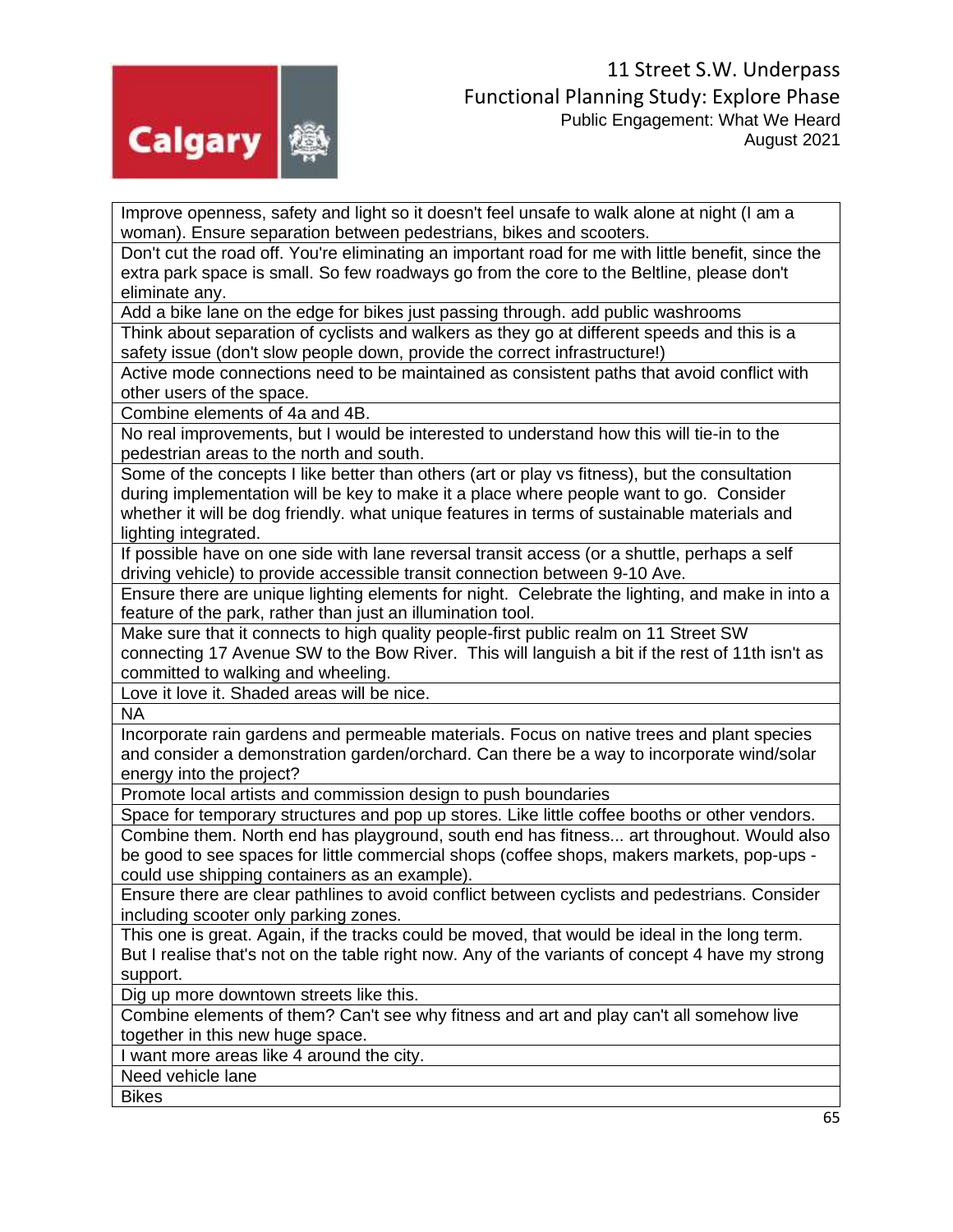

Water fountains in the summer

Bring a couple of cute little spaces for a food truck or coffee shop so that more people would go to it and use it. Encourage music and micro festivals and things.

If necessary, incorporate elements of them into one of the design concepts that maintain the vehicle connection.

I would like to see some mix of these concepts, like a focus on fitness with one piece of public art.

Good lighting, bright and safe to discourage criminal activity and encourage downtown residents and pedestrian traffic.

4a, b, and c all had great ideas. Why focus on just one area (ie play) when you can mix all 3? Make sure there are clear delineations between higher speed wheeling space and walking or staying in the space. Especially for people with vision or hearing loss who might accidentally wander into wheeling traffic.

combine them, add some market concession options for food and coffee drinks etc.

More art, more child/family friendly spaces

Making sure that there isn't conflict between cyclists and other users. I worry someone would wander into the bike land and get hit.

None

This is a genius idea. I can't think of any improvements.

If we want to add a playground, add it to Millennium Park or Downtown West's park. Same with a fitness area or an art destination.

Remove art/equipment in median

cafe's?

If we do it, no half measures, make it a world class playground, something for the magazines. Go with A, not B or C. Don't go with B at all. C would be more enticing if the city had a better track record on public art. The A playground opportunities sound really cool. If you have to take out the vehicle access, go with 4A, and go ALL OUT with it. Do something World-Class and unmatched.

I'd like to see pedestrian paths straighten out, people will walk along the shortest path anyway, remove that friction and let the amenities activate the site.

By doing Design 1, 2 or 3

I wouldn't build it.

Straighten the sidewalk to match desire lines so that people don't walk in the wheeling path. I don't think 14 Street/8 Street can handle the extra traffic without major improvements.

Permit vehicles, or at the very least, transit services to allow for a more reliable north-south downtown-west corridor. I would not choose this option.

An urban overpass over 9th avenue.

#### **15. What do you** *like* **or** *not like* **about the public and private realm examples next to adjacent developments? Tell us more about what else we should keep in mind.**

Too much concrete or paving stones make it hot in the summer and greenhouse gasses created keeping it clean in the winter. Trees and plants need to be pruned so as not to be a hazard to active transportation modes.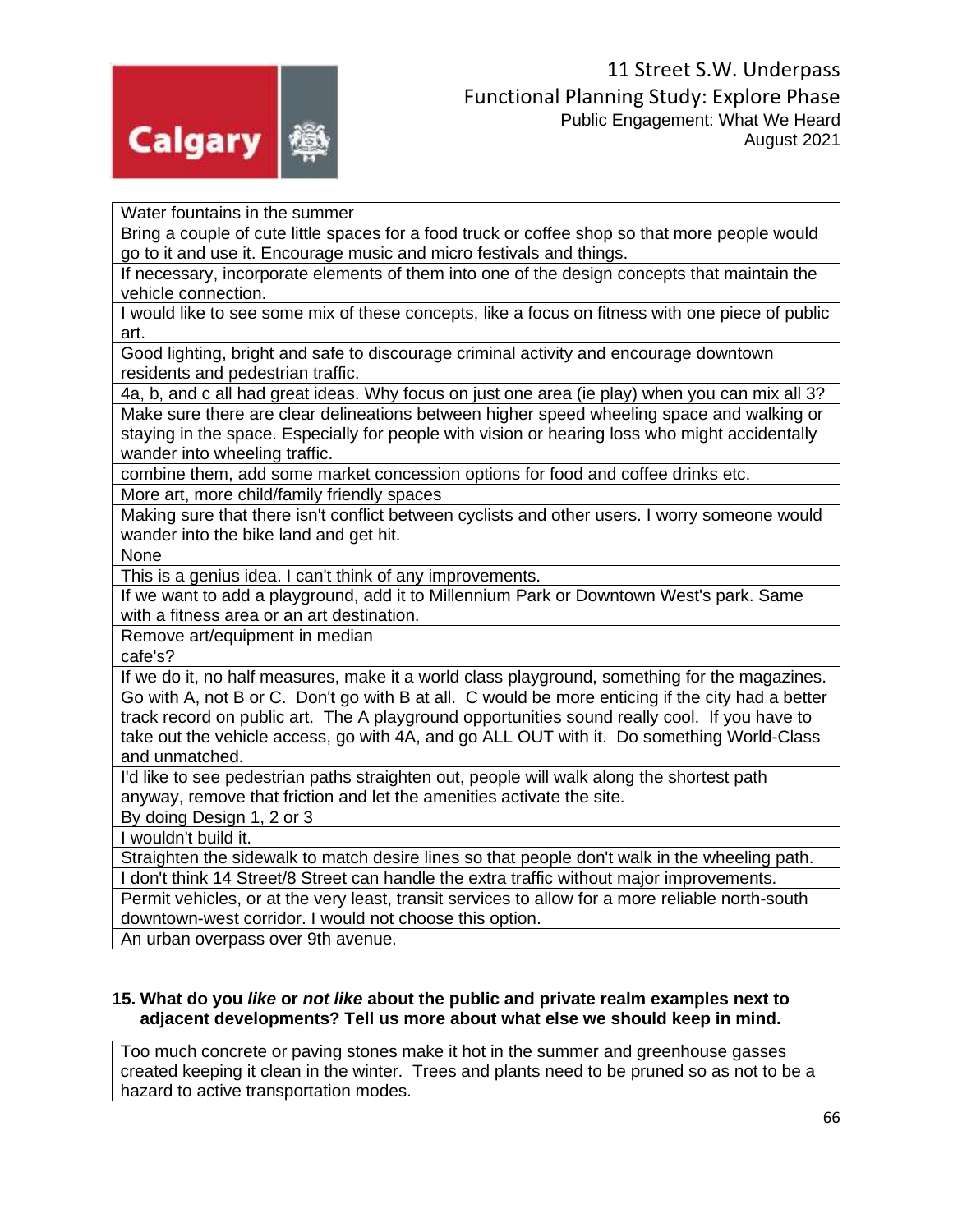

Love the separation of bike path physically from the road, love boulevards with tree plantings. Love it. This area is currently just traffic and towers and big stores - not pleasant to spend time in, and could really use spaces like this.

visually interesting treatments that introduce non-linear elements and more integrated green. Surface treatments that are visually interesting and can be themed are also great

Keep in mind that this space is for everyone so even people with wheelchairs

Will help make the transportation route under the CP rail line more attractive.

They're pretty. I'm sure you guys will come up with something nice looking. Please just make sure there is vehicle access as this is an important connector to 9 Ave.

I like wide walking areas with sidewalks not being just about foot traffic. Ideally they should be more plaza like - a mix of walking, sitting, cafes, etc.

I like examples 1,2, 3, 5 & 8 (left to right, top to bottom) with a focus on modern, natureoriented spaces. Its critical to maintain a human scale. Most of Calgary is designed for vehicles and corporate offices, so I'd like to see infilling at a more personable scale. Smaller, diverse facades

The green. The places to sit. The levels and sense of flow (not just straight lights and concrete).

I think these transitions or areas where we move between functions are great. They show how flexible we can be with the way we use space. They create a more functional environment not so focused on the automobile. This is exactly where we need to be going. Flexible spaces that won't be undone later.

This is an underpass (read covered, little natural light), not sure how attractive it will be for recreation...

Public spaces need public furniture (think the block furniture in front of Western Canadian High School on 17th)

Those examples don't have a train roaring above. I would not take my kids under a train bridge to play and relax. Or between 9th and 10th ave which are both busy roads

a public area would be like 4c and 4a and a private would be more for like 4b.

I think they are all good ideas.

It's a good place but we should add a little bit chairs or benches to sit in every places. a roler skateing park i want one plase

LOVE greeeeen!

I do not understand 'private realm. I honestly thought it meant private property. If you go this route it will just be another area for less desirables to hang out.

I am very excited about a new public space in this neighbourhood. The only things I am concerned about are the usability of the space for quick walking & wheeling transit, as it is the only such crossing in a large area, and I'm also concerned about safety/crime in an underpass.

limiting modes of transportation, citizens have different needs for transportation and the cities recent social engineering attempts have limited the availability of transportation options. Seamlessly blending private and public realm is deal. Maximizing vegetation would be ideal.

If people can walk and ride around a downtown area they will. Calgary Ctrain system is to get people from the burbs to downtown jobs. Anything that makes people feel like they can access a destination safely will attract people to visit if not live in an area.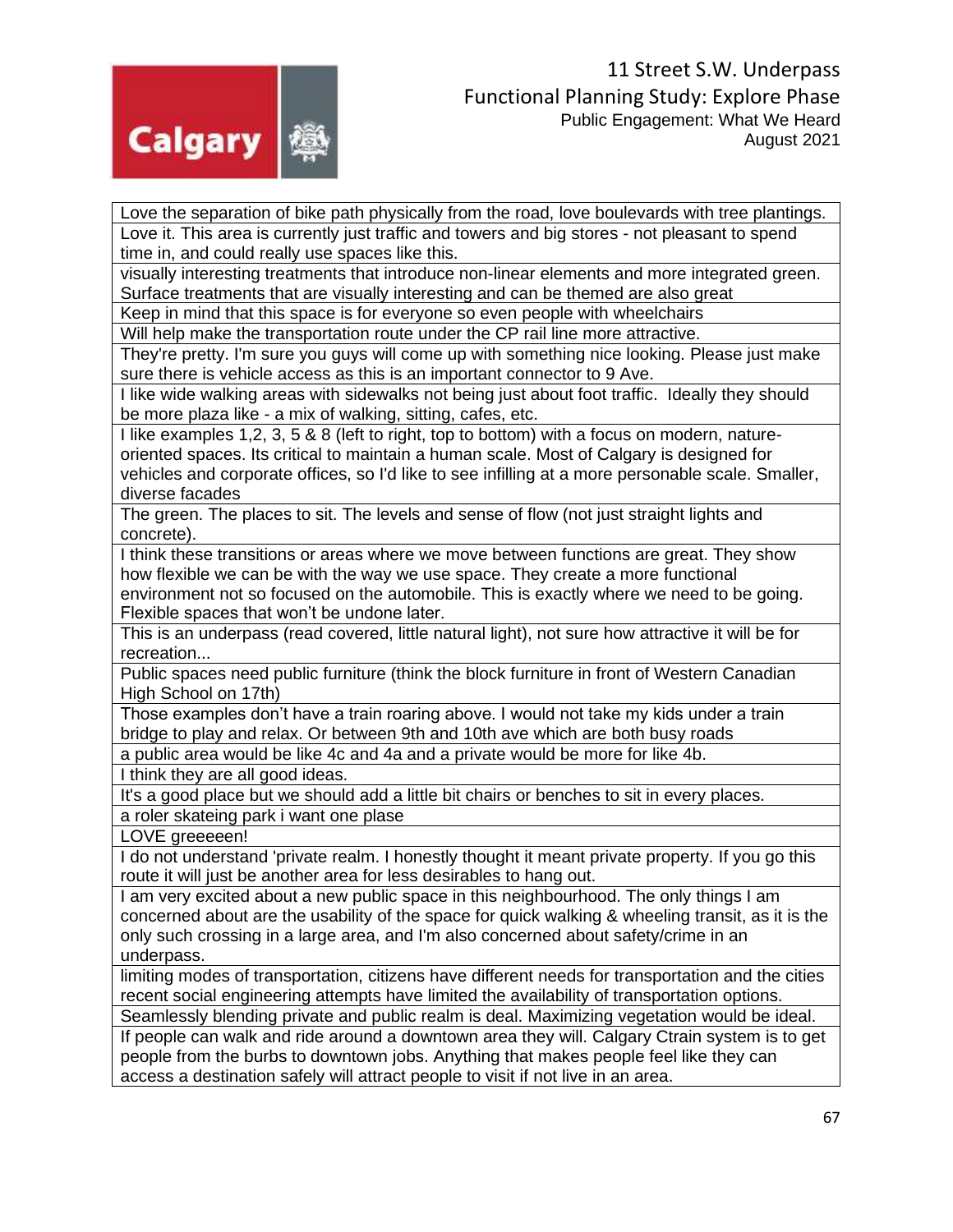

I like that they increase the vibrancy of a city - making public spaces feel busier and more used.

We like the idea of paths that trace where people actually walk. Like the idea of more color. landscaped elements will always be welcomed; seating and other elements should be used in a more limited capacity - i dont feel like it is a particular desirable places for a lot of people to hang out for long periods of time, but small pockets of seating can provide great urban moments.

More public realm brings more people to feel invited to walk, cycle or other modes of transportation that are not cars. It makes people socialize more, and builds a strong sense of community instead of being shut away in dangerous loud cars.

Most of these would work well in this context. I would avoid anything like the lower right picture, with the angular ramps. It would be a disaster in the winter and a skateboarding paradise in the summer, especially with the Millennium Skate Park so close.

I like how pedestrian friendly it is with bike accessibility

Stupid idea, does not serve the function that 11th st currently provides

People space is important. I think keeping out pollution from people spaces like this is important and businesses here would be great as long as cars are kept out.

None of these are underpasses. These examples are worthless.

Urban parks with green spaces are a bonus. Makes going for walks, rides or even hanging outside more enjoyable.

more trees! I don't understand how these pictures are relevant - they don't relate to the concepts. having an attractive public realm is great, but it needs to be comfortable for all the senses (sight and sound). please consider the train, it is not simply something that sits adjacent.

I love trees, the more trees this new design can incorporate, the more I will like it. They provide shade, wind break, natural play space and beauty.

Trees, lighting and some seating...keep in mind this is a street, not a park!

This area is a major link out of Down town

Don't mess with the flow the traffic.

No specifics, I just like the concept in general.

Great idea

Need lots of trees and plantings, permeable surface, and car free space

na

Public art always hood

Love the priority for people who walk and wheel and attention to beautification and greenery. Use this space to increase the coverage of our downtown canopy.

It's a road. Stop trying to reinvent the city. People need roads, not realms.

I like that they have spaces for socializing. I would prefer that there was commercial element so space is not under utilized in winter.

Waste of taxpayer money, this is not needed.

I like wide sidewalks, bike lanes, practical landscaping that looks nice even in the winter. A bit of seating areas.

Give people choices about how to get there and enjoy the space without their cars.

Make the area functional for people to drive, walk, and bike safely. Beyond that, don't care.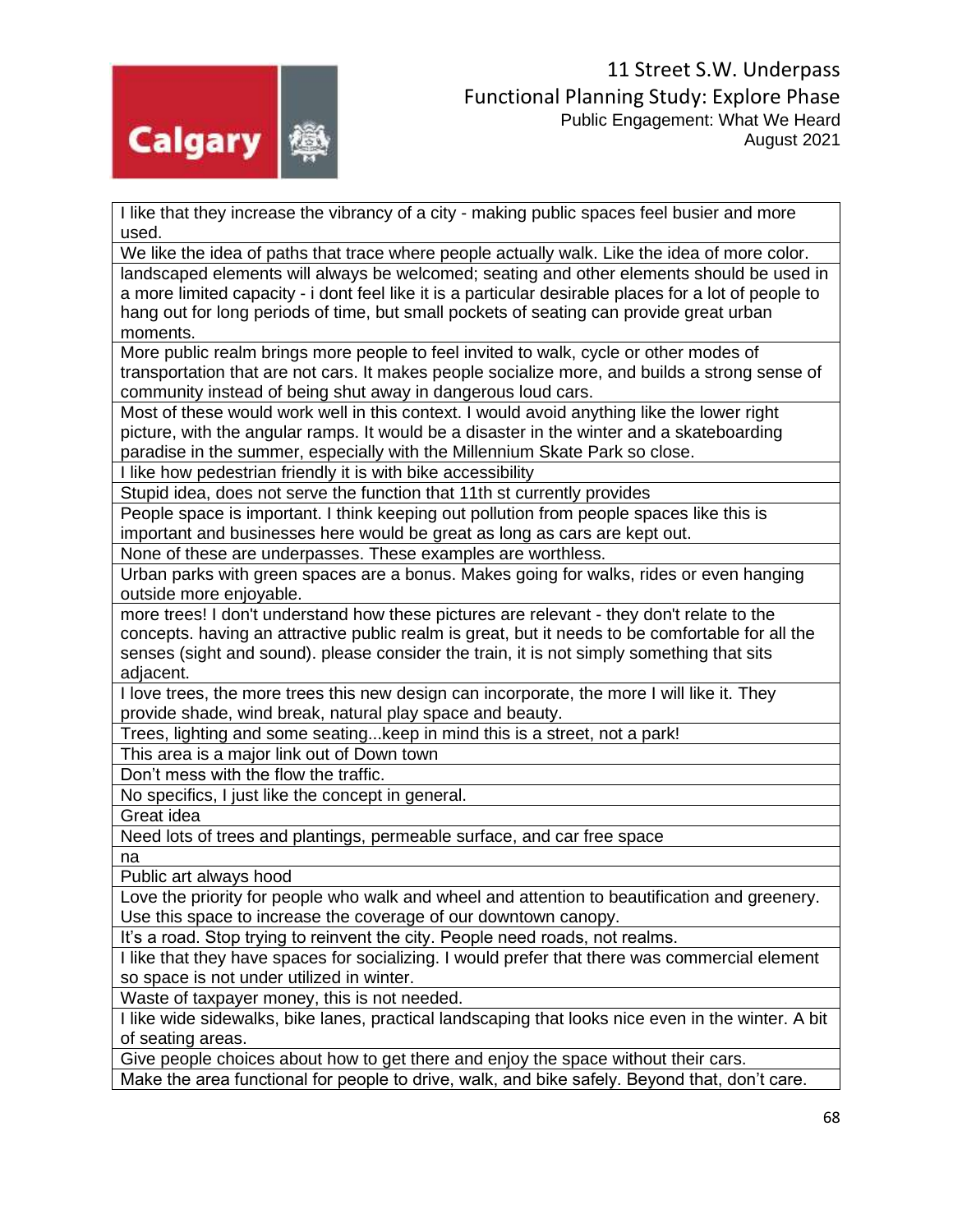

Some of these examples have too much pavement and too little green space.

This doesn't seem relevant to an underpass. This is a transportation project, just keep it like. Space is great! Make sure to implement businesses , shops, restaurants to draw people to the area and keep it vibrant instead of vagrant!

Love spaces that let you decide what to use and how to spend your time there.

While these are all good examples, the location is not.

A good mix of both public and private would be great. Room for food trucks, vendors, some at-grade retail, and a mix of residential and business would help the space have safety with eyes and a variety of people present.

Keep it simple and keep it well lit.

I love the use of lots of greenery and trees. I like the use of awnings or umbrellas to help create shade. I like having space to sit or rest. I like using colour to define spaces or for decoration.

Make sure car is not a second citizen

Downtown is an area one goes to and leaves as soon as your business there is done, and has been for over two decades. These spaces do nothing but use of space that could be better utilized.

There are lots of options for drivers

Residents in the West Beltline need a connection to Bow Trail/Crowchild Trail

Public over private, it should always be for everyone. Having businesses taking a conservative amount of space would still promote use and value

More greenery downtown is a great idea!

trees and benches. no one wants to sit on steps that are pseudo-benches

I can only assume none of these replaced major traffic routes and flow. Why can't the downtown core have one at-grade crossing? What is so bad about that?

It's an underpass, there is existing businesses in the area that would require compensation for these realms.

These spaces would look nice if it can somehow be incorporated as part of Design 1 or 2

Allowing separation between where bikes and pedestrians go is safer. Trees to separate from the road noise is good too. Important to include playgrounds in the Beltline for families who live there.

I enjoy these mixes. They are more inviting and make the area feel safer.

most look goo, but avoid plaza type settings (too much paving) as these spaces are can't be fully used.

Sometimes stairs and access points need to be just that. Don't make them silly to try and have a nice feel. Allow for more open space for popup events, or just tables for eating/drinks The more the better.

More green space including trees, plants flowers, water feature, and less sidewalks, concrete and pavement.

It's great to create green spaces, we need more of them. We also need to keep in mind access to and from downtown through the beltline. This is still a major intersection, and using this space simply for pedestrian access and as a park is not great

Sometimes these can either be a wasted space and can be unused, making it prime for graffiti or illegal activities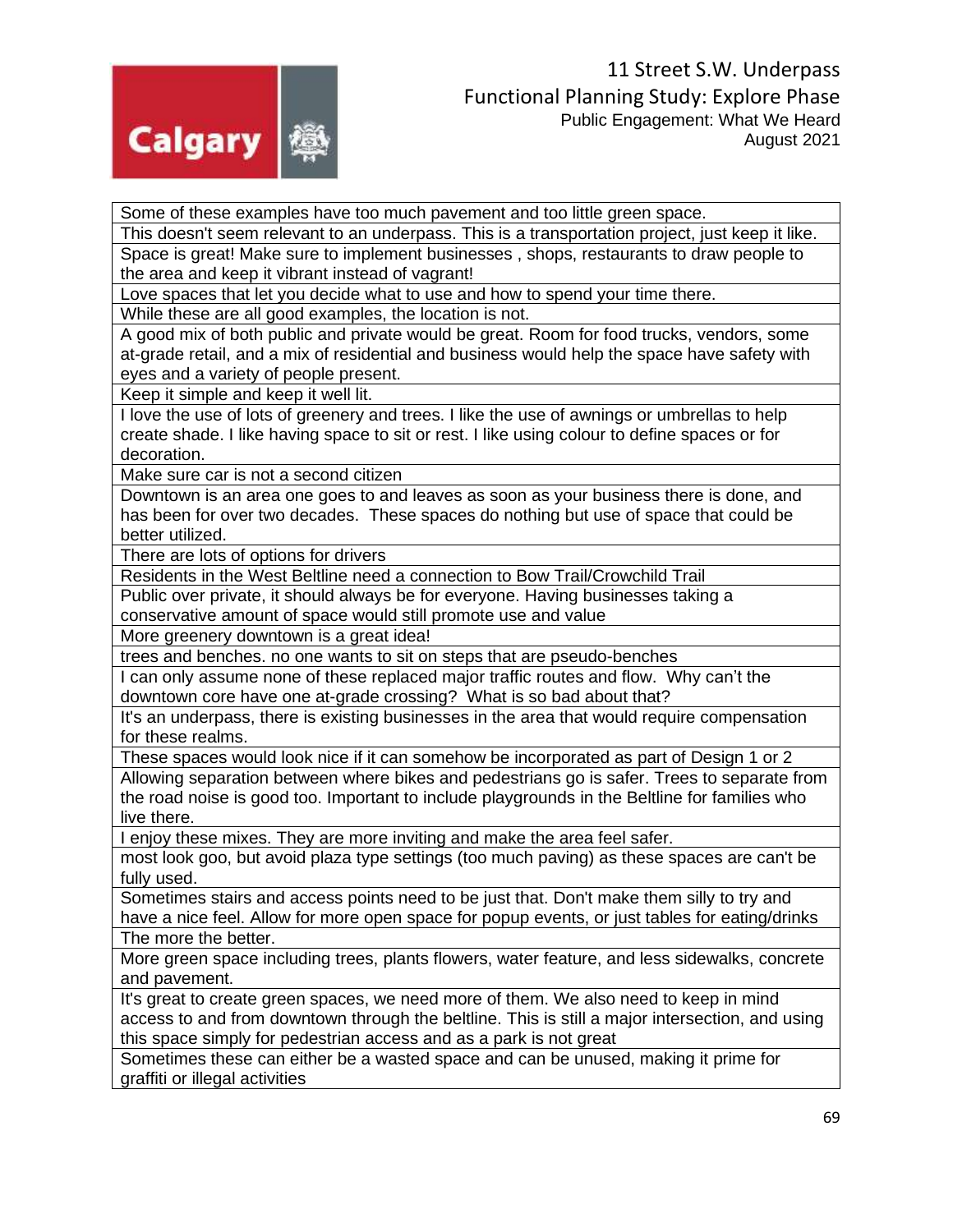

Public realm always reduces lanes and backs up traffic. All you have to do is look at the utter disaster that The City has created at 10th Street and 2nd Avenue NW. When the light finally turns green you have to wait for the pedestrians who very rarely obey the traffic signals.

Keep really good sightlines for safety. Keep pedestrians and cyclists separate, if possible. Add greenery.

Please keep car travel an option in this area. Many people who live downtown don't also work downtown. This underpass would allow traffic to flow across 9th Ave so much better and increase access to Bow Tr/Crowchild tr.

I think this would be a good investment as the number of residential buildings continue to rise in the area.

Multi use, parks, market space, bikes

I don't like the stairs. The wide flat walkway with benches and greenery is great.

I like all of these examples

Functional, art murals, main purpose to provide access to drivers and pedestrians without having to hop over train cars.

plants and green space bring life to the area in summer. None of these pictures show snow which is a major feature of our city and urban life

I like all the green space. Not a huge fan of concert everywhere.

They humanize the space, making it feel as the space is intended for people to be there and not just vehicles. It is an inviting aesthetic that encourages respectful use of the space. Beautifies the city.

useful>artistic. making a space beautiful but difficult to use is not ideal

I like the balance of pedestrian and vehicle traffic in many of these examples.

I like the integration of landscape and infrastructure. Should be more green though.

I like the flat concept, no stairs or ramps. I like more benches/seating.

None of those examples are underneath a train track. Again, no one is going to want to spend time in a concrete gully directly under a long train.

It is most important to keep it pedestrian and bike friendly. It is also important to have lots of places to sit

Keep it simple and cost effective / the city seems to struggle maintaining existing parks and infrastructure , so please don't add things that we aren't able to maintain . It ends up looking worse in the long run.

Cars. It's 75000 trips a day into the core. I'm too old to ride a bike. Smarten up!!

The idea of the under pass is help the movement of vehicular/cycle/pedestrian traffic & safety with not having to cross the railway tracks. Art work on the walls & good lighting in the under pass would be good.

But if if the design impedes traffic flow it is a waste of money

I love the organic integration of natural elements with the built environment. I don't love the far-lower-right corner example of a weaving path. It's a pain for wheelchair users (especially power chair users) to make 180-degree turns multiple times.

Love all the ideas but we need to keep traffic flowing to these destination communities they're all great

Need obstruction free, wide, walking and wheeling lanes, balanced with tree canopies and sitting and play areas.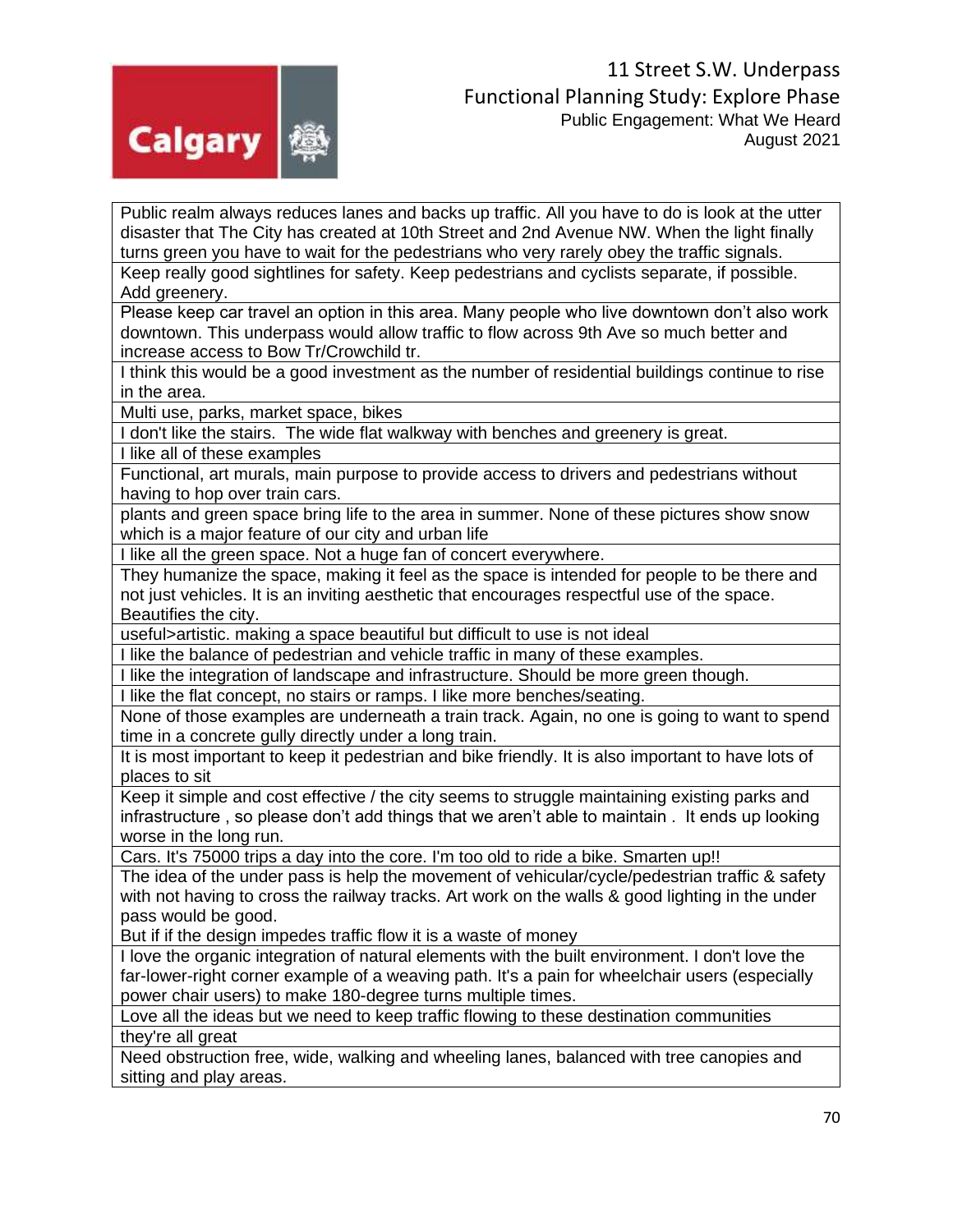

Too many dog walkers leaving poop and pee everywhere for kids to be able to play, so public play areas are nearly useless in this area.

Assure all wheelchair ramps are safe for all persons experiencing disabilities. not just wheels. Extra wide sidewalks! Trees and gardens. And a focus on people over vehicles!

Please ensure they are NO anti-homeless designs. This includes barriers on benches that prevent people from laying down. It is not fair to discriminate against our most vulnerable community members, just because we have not provided them with safe and accessible housing.

I like the spaces where there are lots of places to sit and chat with others or maybe have a snack. A table would be nice for facilitating conversations, games, eating, etc.

I feel like we are missing the point of also remembering our environment and the needs of the environment with heat increasing. More cement means more reflective surfaces making it hotter in downtown areas which already experience a heat difference from suburban areas

Love plazas and places that people can congregate for markets, events, meet friends to go somewhere else

I dislike private patios taking walking space, especially summer patios. I would prioritize benches over grass.

the second picture, top left... that is a good way to make a path system for bikes/scooters. The physical separation is good.

I dislike cutting a roadway off only for the benefit of a small park. It seems like you don't want to actually allocate real estate to build a park.

"I like the mixed textures and functional use of green space.

I like maintaining open space that could facilitate events / markets etc."

i like it makes it interesting and provides social space. don't make the biking infrastructure convoluted.

Spaces need to be adaptable (pop-up markets, seasonal etc) and of course function in Winter. Cyclists need to feel the material is safe and provides drip, switchbacks do not work for disabilities or cyclists at all.

Need lots of greenery and trees. City too often goes for hardscape and this area of the city has far too little green.

Greenery.

I like the clearly identified travel paths for different modes, less concrete, more sustainable materials incorporated, more natural lighting or reflective paints to make the area bright and feel safe, native species low maintenance would be better, programming or service is good.

Universal accessibility. Need to consider elderly (not all pedestrians are 'able' what is the alternative to stairs.

This area needs more greenery. These are all nice examples, but this area in particular needs to be green.

Take advantage of the opportunity that the grade differences present for seating, integration with ground level uses in adjacent buildings, and framing of the space. East side will have better sun exposure, maybe make it bigger?

Shading. Accessibility, spots for office workers to have lunch

It is important that pedestrians and active modes can safely move through the space. There needs to be careful attention to how individuals with special needs/mobility challenges move through the space.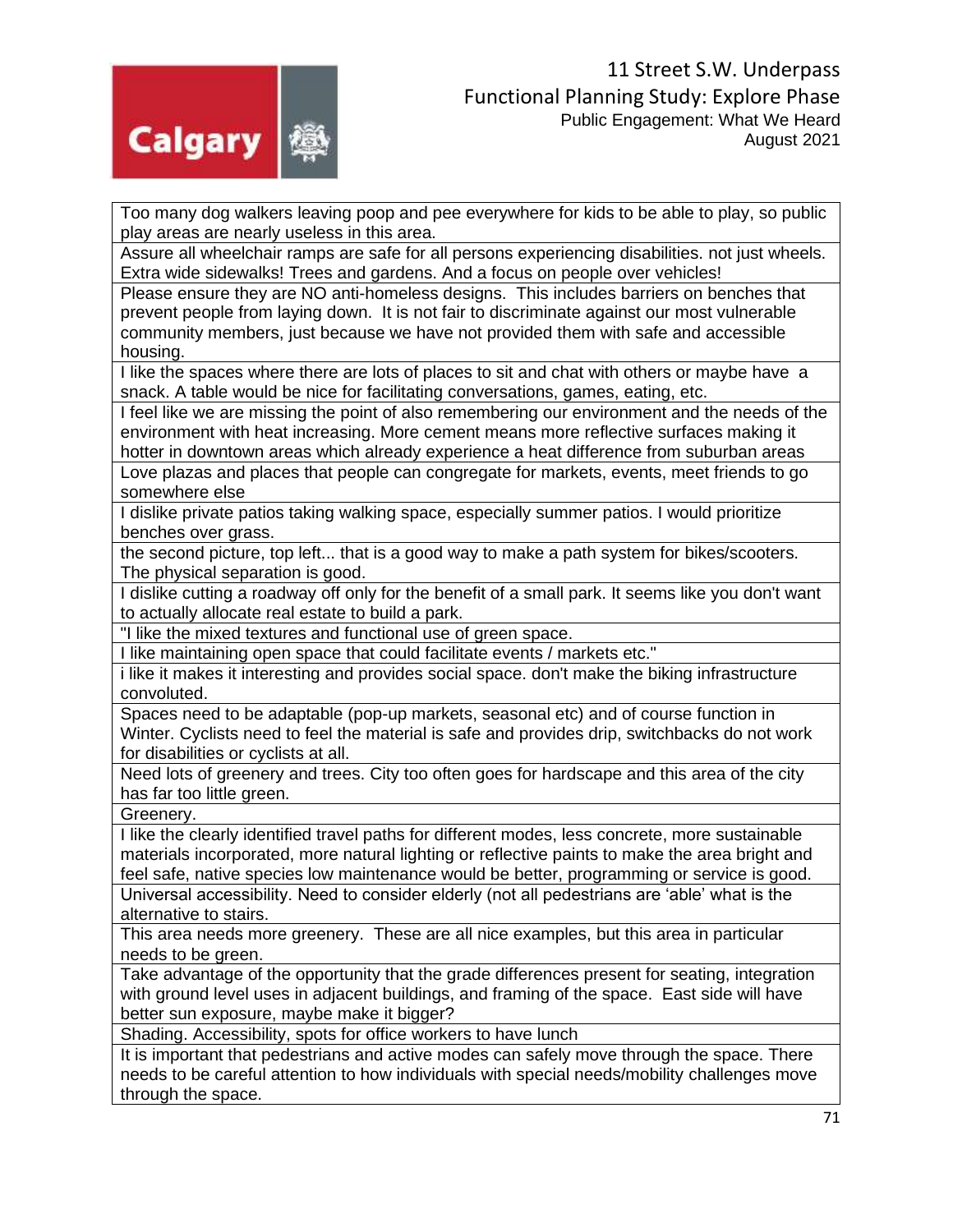

Love it

They're pretty good they just leave you wanting more. They usually feel like their squished in or after thoughts or lacking budget commitment.

I like that they make it a safe area for kids/people to be - without the danger of traffic. These look like places that I would want to travel to from elsewhere in the city.

Include places for people to linger. Try to avoid conflict between cyclists and pedestrians. Ensure cars stay out of the accessible areas.

The things I value most are attractive street walls, sufficient space for pedestrians and wheelers, and a colourful and cheerful public realm. I am not a fan of monotonous grey concrete. I would also like grades to be kept as shallow as feasible, to support wheeling. The city has enough hills!

Any play or fitness structures would be so dirty, [omitted] in the area and [omitted] is always covered I dirt and dust. I think these would only be used for awhile and become unattended and dirty. Areas like this also being reason for people to hang out that should not be.

Great. The one with lots of grass, cycle path and cafe is my fave

Love it

Basically up for anything that will make this area a more pleasant place to walk. I'll use this crossing once a week at least, and it's not ideal.

Let's not build a city where cars are prioritized over people.

Love the multi use, this is effective to build community

Green and kid friendly makes it better!

I think green spaces are important for human health as well as ecosystem health. Please keep biodiversity and native species in mind.

Benches in the shade are great

I really like the east village river walk plaza around George C King Bridge, but often for get which of the east/west paths just go to seating areas and which is the intended through path that goes by the Simmons building. So I guess more obvious design feature (different colours for through paths)

Private realms are often poorly thought out and clearly trying to get away with the least money allowable. Wide spaces with interesting pathways, trees and things that are alive are also important.

I imagine these would improve the desirability of the area, perhaps attracting businesses that would make the area more of a destination.

Allow developers to participate in development interface and funding, however not making it fully a commercial space.

I'd like to see a public washroom here, and good lighting and seating.

I like: green spaces with trees and grass, wide sidewalks, coffee and small retail shops. I don't prefer or like: step design areas because these types of structure attract skateboarders.

Would like to keep it more in the public realm, but understand the need and want to have private properties such as shops to back on to the space. Would look nicer to have store fronts over the side of a building in this space.

Good seating is very important. Trees would be great as long as they are given an environment to thrive.

Green, open wide sidewalk space. Bike lanes appear to be an afterthought and do not blend with the overall space (look almost like they are intruding). Most of the above examples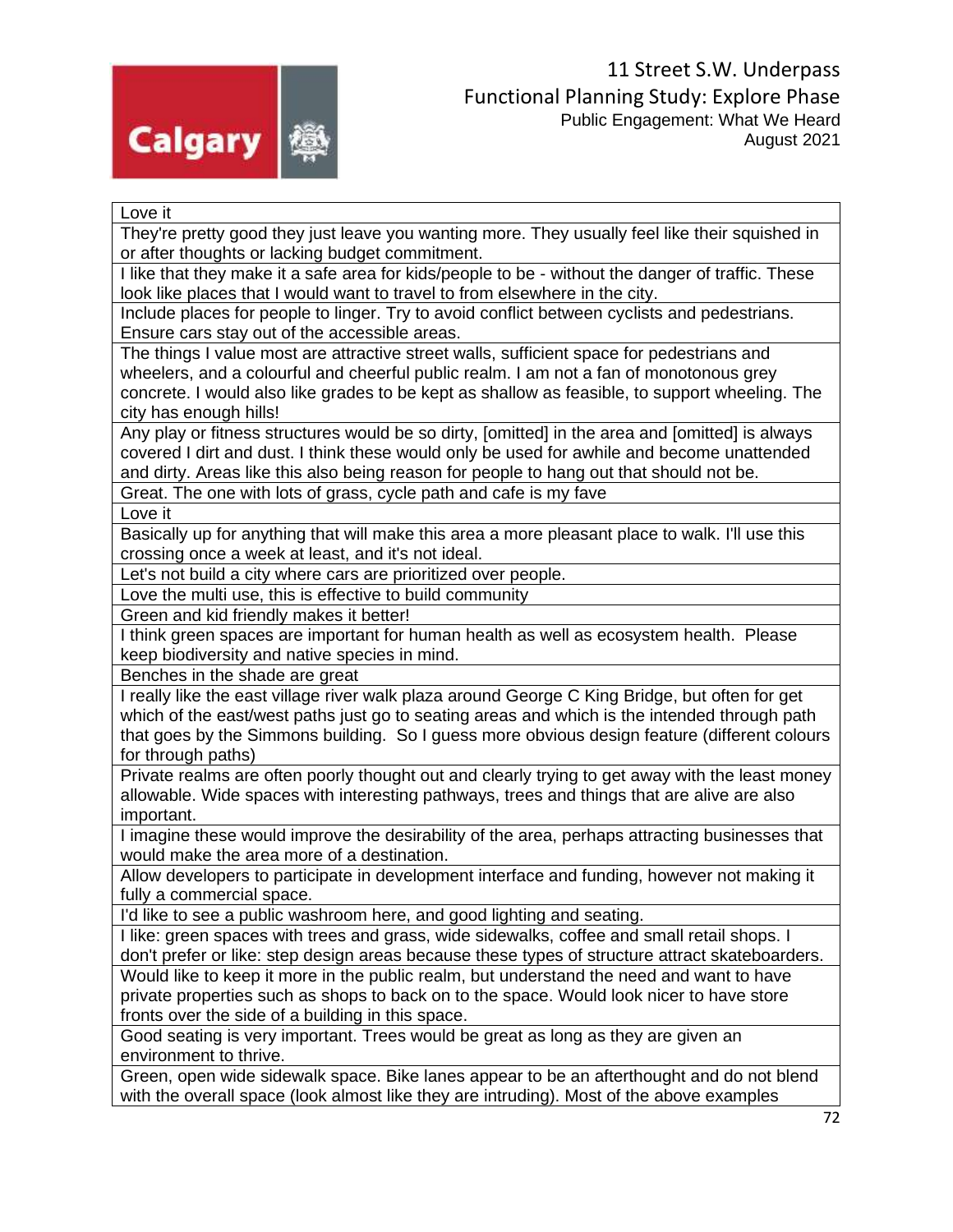

include environmental planning for rainwater, something sorely lacking in our current downtown asphalt jungle

I love these spaces, keep it up....like them to offer opportunities for small local owned business to have shops integrated into them.

As green as possible, as inclusive and accessible as possible

If possible, shade. Make sure the street furniture can be moved to accommodate all types of users. Maybe space for a coffee cart?

Trees and vegetation are great!

These are all good examples of progressive approaches to public realm and infrastructure. The more public space for people who live near here, the better!

Private/public realms are typically lacking in a cohesive feeling. Lack of trees, unobtrusive green space (grass, planters, etc.) and inhospitable seating that makes the area feel unwelcoming to be around.

Greenery is really important as well as a space for walkers/bikers/members of our community with a disability to interact

Focus on green space.

Integration with adjacent developments. Adjacent developments should have retail units at grade that meet the pedestrian pathway.

How will these concepts winter? Would they just be a staircase to nowhere?

The space in question seems too tight to pull off the public realm examples while preserving travelability. A high proportion of examples look unkempt, or filling space for the sake of filling space.

Top-right: Atrocious amount of street width given to cars. Bottom-right: I'm a fan of social stairs, but those are entirely useless. Everything else is great.

Do Calgarians really want to hang out underneath a train track and next to one of the busiest and noisiest streets in Calgary (9Ave)?

Trees, trees, trees! We need more trees downtown!

The greenery is nice, but seems like a waste of money in a constrained corridor. I would favour wider pathways and a protected bike lane rather than benches.

## **16. What do you** *like* **or** *not like* **about the urban destination examples for the active travel modes underpass design for Design Concept 4? Tell us more about what else we should keep in mind.**

I think that this underpass is going to be too noisy with four CP rail tracks carrying large quantities of oil and potash. It is not going to be a pleasant place to sit and relax. Shaw Millennium Park will be much nicer.

I like the inclusion of fun things for adults and not just for kids

I like the interactivity of everything that is shown. Communicates active rather than passive. I do not like that the fitness has so many climbing walls

I like the different elements but they don't seem like a good fit for this location.

This is a road and should stay a road. We need to be able to get from 11 St to 9 Ave easily. Please don't make it a park.

stay away from mixing this experiment with public art.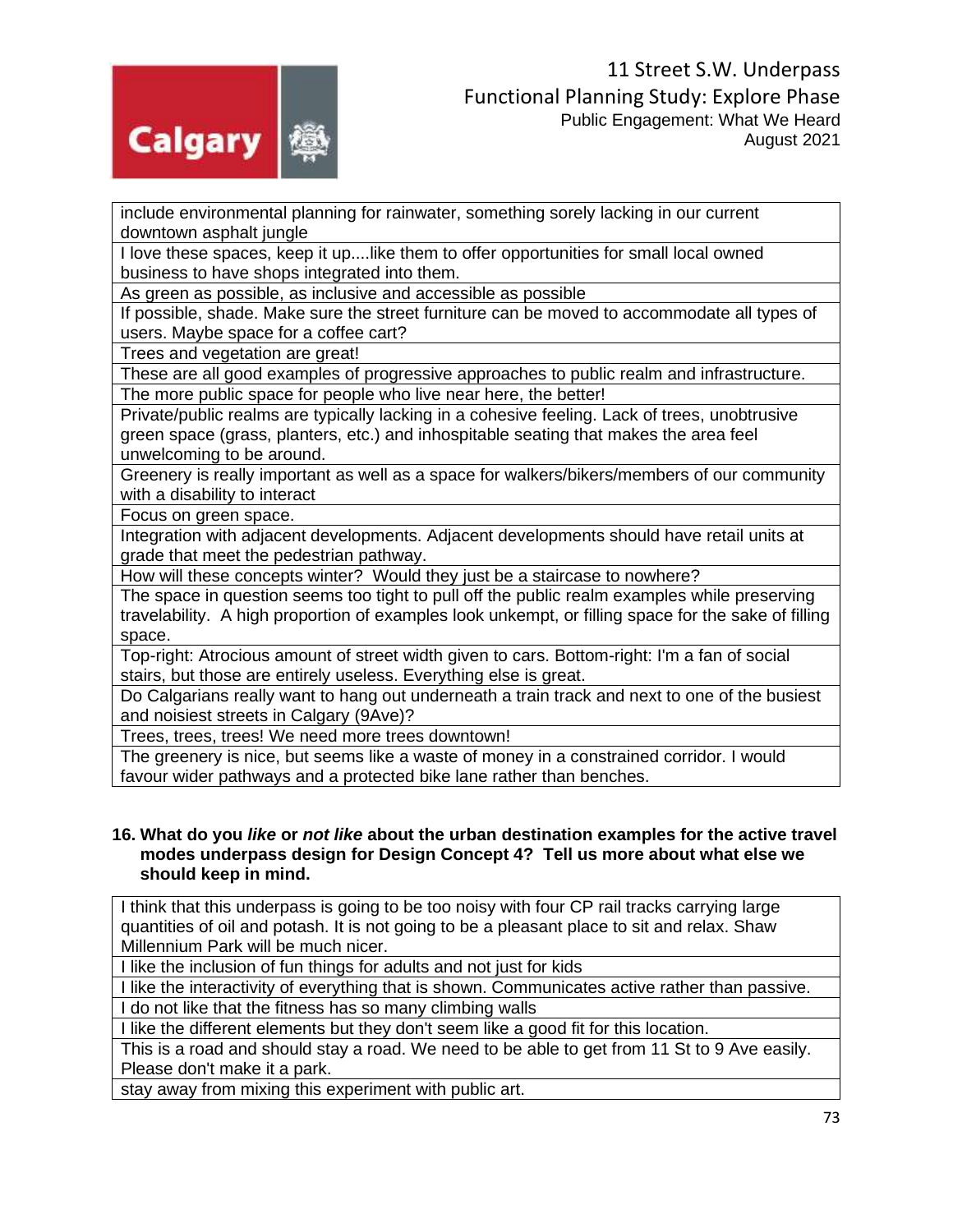

Generally a fan of having parks and play environments but its important for them to have a transition to the surrounding spaces. Image 4 is a cool example, as it transitions and looks interesting.. Also looks really unique. Image 9 is nice, as a sculptural piece that promotes play. Looks are key

I like the sense of adventure and surprise. The idea that an object can be used/enjoyed in different ways depending on how you approach it. I like the things that engage with people the most. Public art is nice, but it should be the kind of art you can touch/use/climb, etc.

I would stress the use of materials that "age well" and show innovation as far as sustainable sourcing and other factor. Aesthetics, functionality, and sustainability should be part of the formula.

This is an underpass (read covered, little natural light), not sure how attractive it will be for recreation...

It encourages people to come to the area. Enhancing the viability of businesses in the area. It reduces flagrant behaviour that is common in underpasses like 1st street S.W.

more parks for the kids

I don't really know so its up to the community

I liked the fitness one too.

It's such a perfect playground but in some places we need to add some more trees. uhh idk

This just look made up, with no real aesthetic. One man's treasure is another man's trash. I am the latter.

I like the first Play example because it maintains a straight path while being fun. I like the idea of a climbing wall, but not inside the underpass section due to safety concerns. I also think usability & safety during winter should be taken into account.

limiting modes of transportation, citizens have different needs for transportation and the cities recent social engineering attempts have limited the availability of transportation options.

For all three the focus should be on creating a space where users come to do something and not just sit and linger. Make it a unique destination downtown where all ages can actively interact with whatever is installed. Avoid spaces that invite people to just sit and linger.

These are what makes our city enjoyable...we need to do this whenever possible.

Brings life into the downtown core. Calgary has to go up not out. Reshape this area for people not cars.

I like that they are all designed for and around children - makes it a more inclusive space! I like that they all promote health and well-being, physical/emotional/mental. I like that they are creative playgrounds, very different from other parks in the area - will draw more people in.

If we were still kids we would like the idea of a jungle gym. We would love to have a teenager sized park - having a park where teenagers could do things like monkey bars would be amazing. We still like playgrounds! We completed this survey as a high school social studies class.

why here?

These designs are less natural, however will probably bring just as many people due to the space feeling inviting for children and families. Building a strong sense of community, a place that wants people to be there, for non capitalist activities. That's a good thing. No preferences.

Originality and vibrancy to an area that tends to be isolated and ignored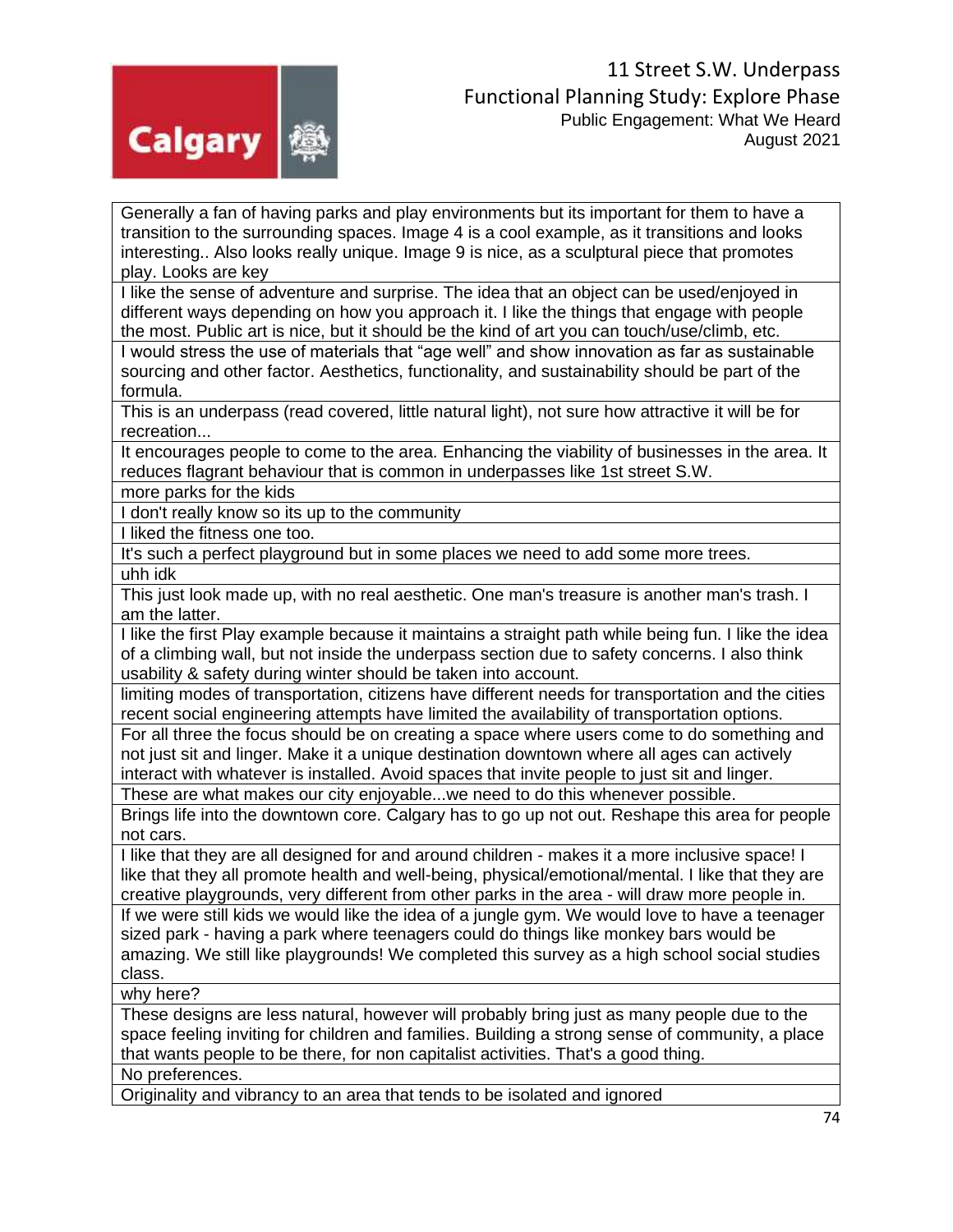

No road does not serve 11th st current demands

Not a big fan, would prefer an art piece or restaurants. A fitness plaza isn't a bad idea. This is an underpass, not a destination in and of itself. An underpass is meant to facilitate transportation, not impede it.

Makes for a great stop with kids when biking or walking. Nice to have an area for kids to be outside in the core.

creating fun places for people is fantastic, need more trees. the destination elements need to ensure that clear site lines are maintained, this area can be creepy at night when walking to/from the train from the Beltline.

I love natural materials and things to climb on. Interactive art installations are also wonderful. The more inviting these spaces are for families, children and people to interact with each other, the safer and more welcoming I find these spaces.

There is a beautiful urban destination a block away called Shaw Millennium Park, put some Urban Destination resources into this amenity and support your Parks department. Love it.

Why do you want to keep wanting to install features with maintenance issues when the City can't keep the sidewalks intersections free the of snow and ice for pedestrian traffic. No specifics, I just like the concept in general.

na

I imagine most people will only be passing through this space due to foreboding presence of freight trains, even with destination features. Underutilized destination features will give a bad public perception of the area. I don't know that I'd take a child to play under a freight train bridge.

Huge waste of money. Just improve the roadway and leave it at that.

scrap both concepts and maintain road.

I like that they are interesting and different than other spaces in the area.

This doesn't seem like a good location for a child's playground next to two major roads. Make it a fitness park for adults. We don't have anything in the core for workout parks.

This is a transportation corridor, not a playground

This is not an area people will want to live. Ir is business focused and there are too many empty office towers nothing will be built here for years and is not a place families will love to. More spaces like this is needed.

Waste of time, this is a place to get from point a to b, let's be realistic. Millennium park or peace bridge should get the dollars for an urban destination.

Bike theft continues to be a limited for some people using active modes. Make sure there are safe places to park the bikes.

Why in the [omitted] would anyone want to play or hang out near a train bridge or a major thoroughfare?

love the FUN interactive pieces and adult-sized equipment - play is not just for kids!!

Make sure any reflective metal surfaces don't get hot in 30c temps . Remember genesis center ! Hot hot hot.

This doesn't seem relevant to an underpass. This is a transportation project, just keep it like. Just a weird location for this. Then again we have a big blue ring, so I dunno.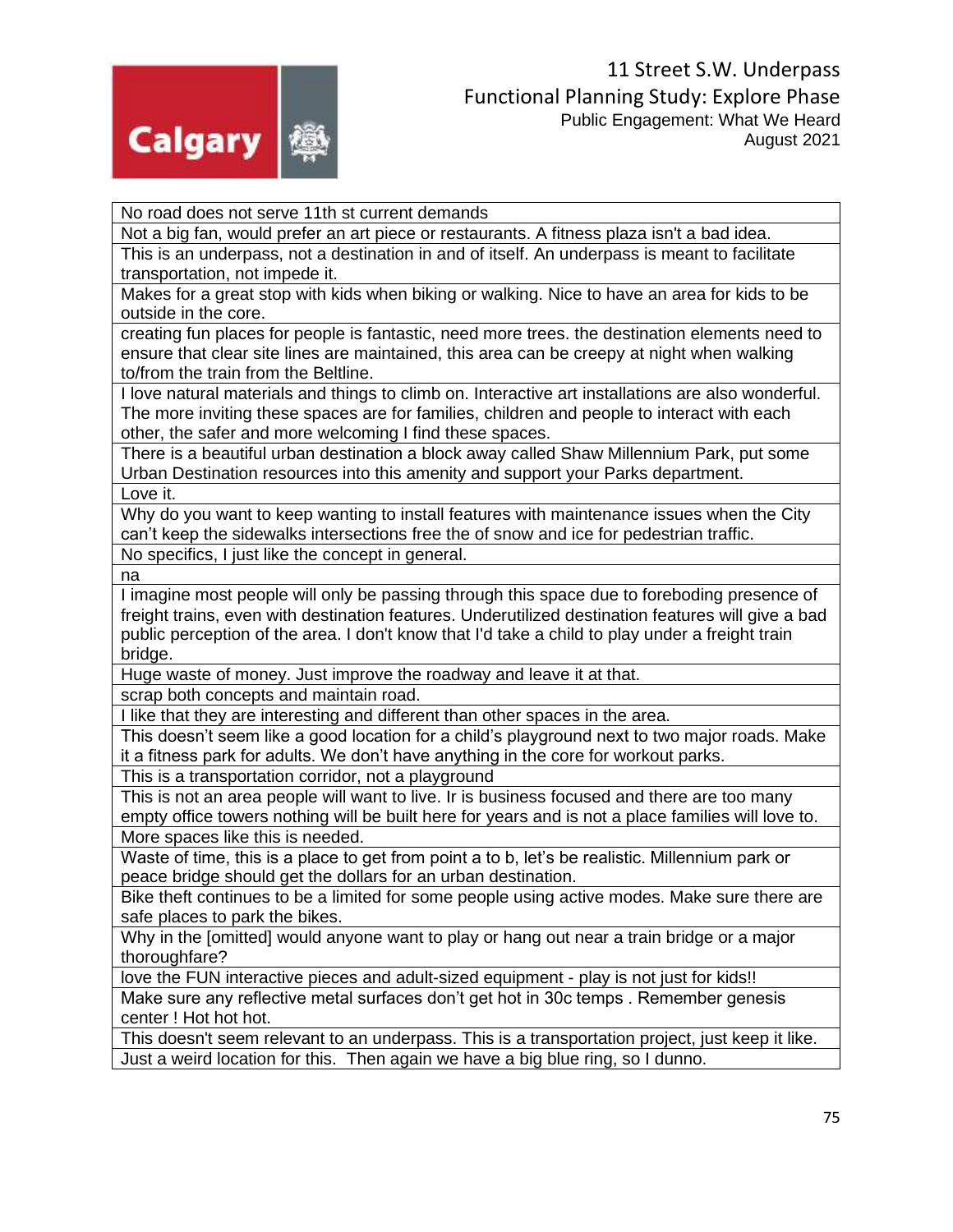

Spending time underneath an active and busy rail line is not my idea of a good place to spend time. Another location would be a better place to create such a place.

We have \*some adult excercise fitness equipment near Edworthy Park but it's really terrible quality equipment. Can we do something that's offers higher quality than a climbing bar and a zero-resistance elliptical? Please keep in mind getting a public washroom into this space, it's very important.

These will never get used. Are you honestly proposing a playground right next to a major railroad thoroughfare??? [Omitted] thinks this is a good idea??? And [omitted] is going to be held accountable the first time someone is careless and gets struck by a train? This is asking for trouble.

I like any of the fun and creative ways to use space and play. I like being able to climb or sit on structures. I don't really like "traditional" workout equipment. I like the use of colour. no go.

Such "modern" art is UGLY! We need less of this.

This could also be a good safe train spotting location.

I very much like the idea of eliminating vehicles from this area.

Residents in the West Beltline need a connection to Bow Trail/Crowchild Trail

Some of the designs, like the Art, feel limited to younger demographs. More options for different ages/lifestyles

I like the idea of public art especially with the proximity to Contemporary Calgary.

Climbing walls and fitness equipment can be used by kids and adults.

are that is also play equipment is enjoyable to everyone.

This is one of the dumbest ideas I have ever heard come out of Calgary planning.

I like the Design, just not at important connection point to the beltline. Find a different open lot somewhere.

It's an underpass, there is existing businesses in the area that would require compensation for these urban destinations. You want to put urban destinations beside four lines of heavy rail traffic?

people move in the straightest line possible, whether on bikes or walking. Only Bespoke Planners continually think people like to meander along aimlessly curving paths.

Incorporate a play area for kids with an exercise equipment section for adults (like the ones near Angels Cafe in Edworthy Park) and art mixed in (like in the East Village). Maybe small market space where small local Calgary companies can sell their wares."

Any play spaces should have something for all ages, from little kids up to adults. Rubber playground surface is easier for families of small children. Allow for shade on the playground as well to help on hot days.

It is a bold choice to make and might not be a popular one but I think the long term benefits and the addition of another destination in the area make it a net positive. Similar to the Peace bridge

Make sure there are play structures for all ages. I really enjoy what was done at the flyover park that just opened. I feel like small improvements could be made (maybe some swings, all kids love swings).

All good.

I do not like any of these. There are a lot of recreation spaces downtown, they are busy, crowded and noisy it would be nice to have a quiet spot full of green.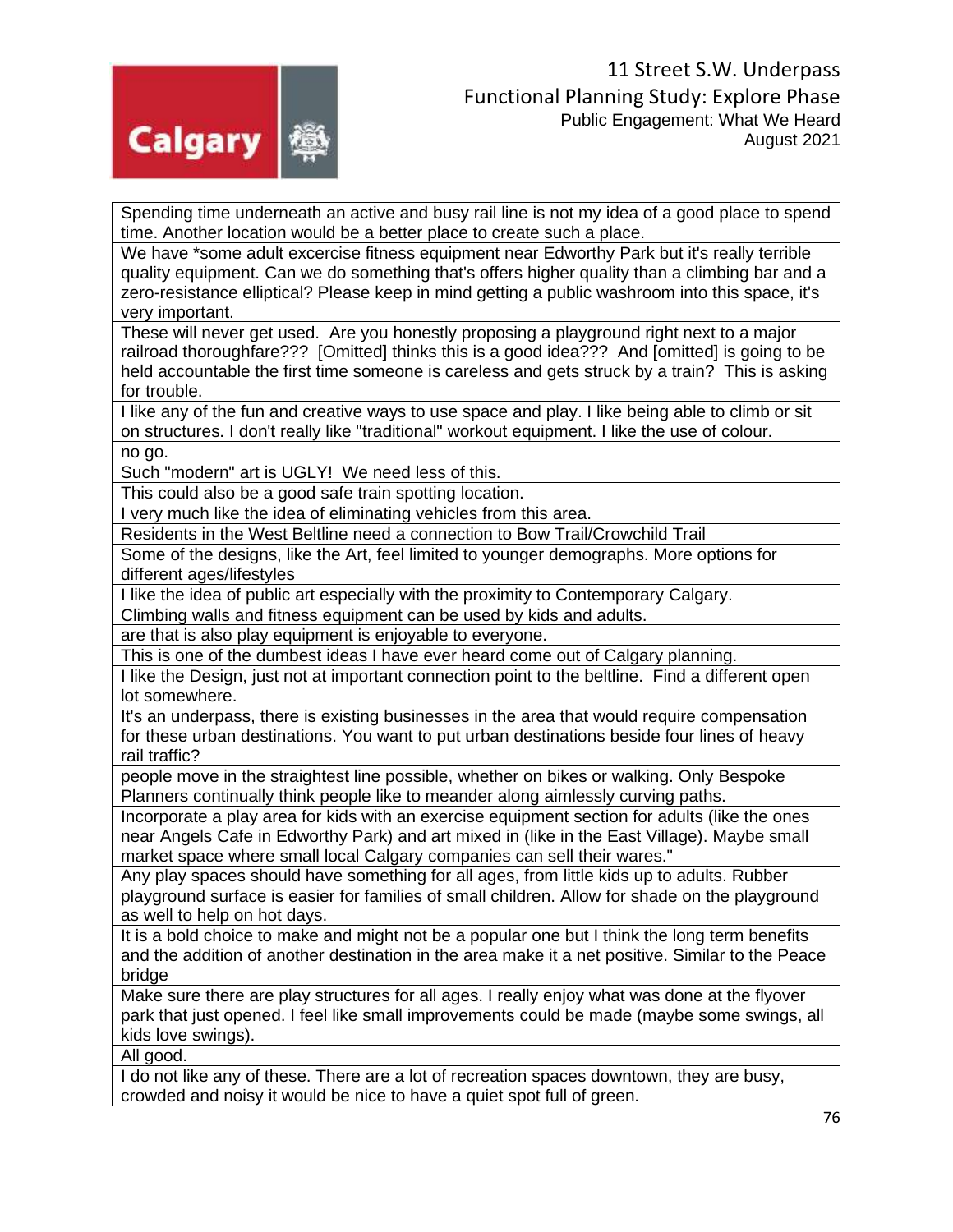

Love these, just not here.

In general, an area that is under an overpass is prone to vandalism. May not be the best use of space

The City caters only to "active travel modes" and makes sure that everything that can be done to make it difficult to drive downtown is done. It wouldn't be so bad if those using "active travel modes" obeyed the traffic laws the way drivers are expected to, but they don't and are a hazard.

I like the integration of rock climbing structures into the space.

This is a traffic corridor... I don't think it should be an urban destination.

Awful. DO NOT BUILD THIS!!!! Likely makes the area even more unsafe, especially at night. I really like the Overpass Park in Bridgeland and a sister Underpass Park which utilised space in a unique way would be wonderful.

Good for kids, public art

I love concept 4, areas for gathering and play are much needed and greatly improve the area (Thomson Family park for example). Water features are always a bonus. Features need to be durable, cleanable.

I don't dislike these examples, but i think vehicle flow of traffic is more critical given the limited number of underpasses downtown. Personally i would not use them but im sure they would be good for families

Too busy. Not a place for small children. Trainhorns blasting. People going to and from Coop. It's part of a journey not a destination.

I like the climbing designs.

Overall I think they can be great but they tend to be under utilized. I am not sure this area would see many people using it. I am concerned that they can appear run down and uninviting quite quickly when not built of proper material (ex. seating space on 17 ave & 5 st SW)

I do not like the lack of vehicle access in a heavily trafficked area. I also do not like the public art installations, particularly as Calgary has a very poor history in art chosen for the City (e.g. the blue ring, and rocks on a stick on 16th).

There are other places in the city for this.

Look at the exercise equipment South Korean city place in city parks as an example.

These all look fun. Need to ensure they are accessible for all abilities

None of these examples are underneath a train track.

I love it so much

They need to be placed in appropriate areas. This is obviously not one of them.

This is an area frequented by the homeless. Providing them a playground may seem like a great idea but it is an entirely useless idea.

Kids don't really care what things look like - it's the adults who care. Keep things cost effective and safe. Kids are happy climbing trees and playing with pots and pans etc.

Have you walked around downtown? The underpasses smell like urine and crap. They are populated by panhandlers. Unsafe! Your p.eng should be reviewed.

Nothing as its not realistic for an under pass

I would want any art installation to be interactive like in some of the pictures above. I love that the city is considering these kinds of interactive features at all. Well done!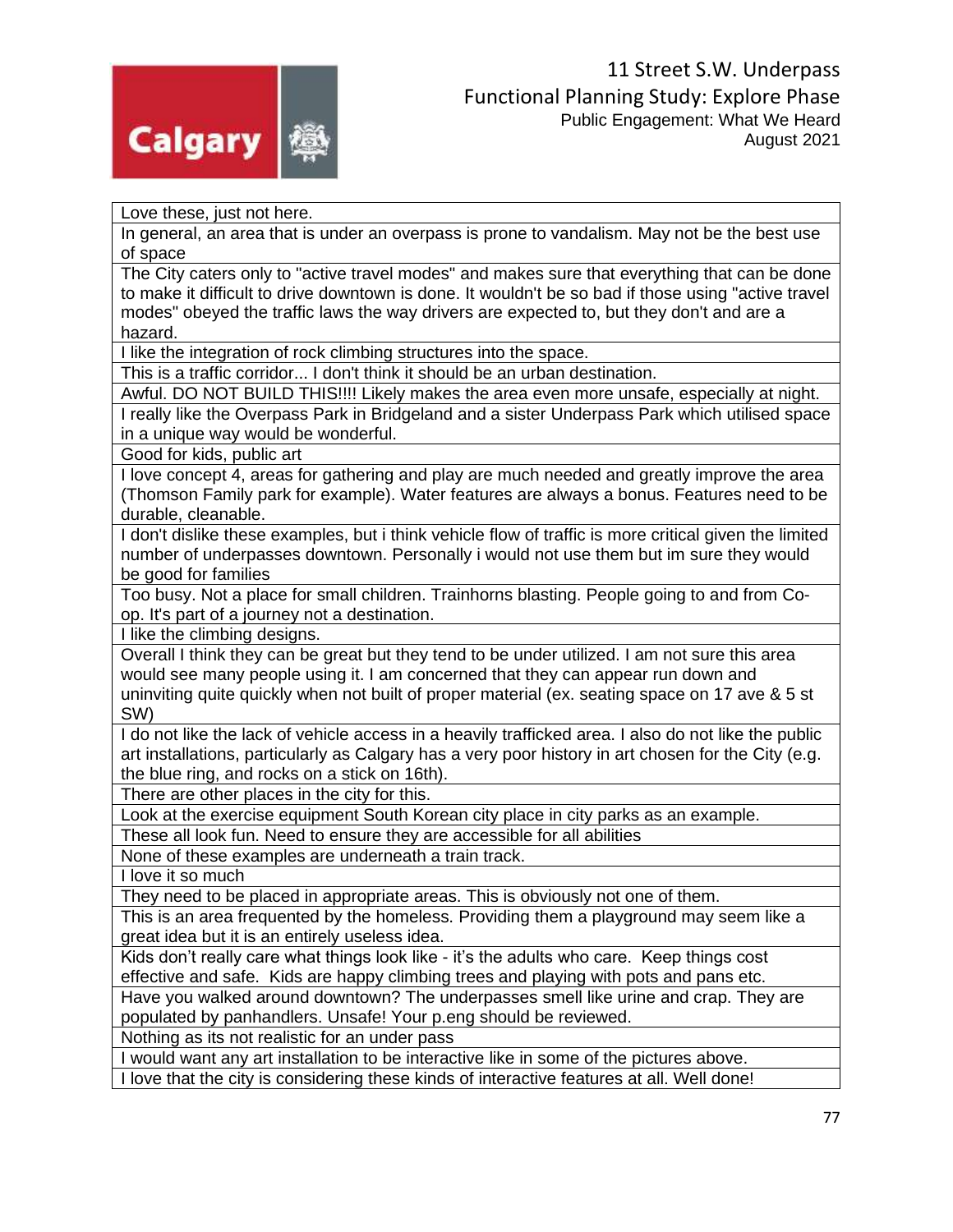

Not needed - invest in improvement to Shaw Millenium Park instead

they're all great

Play and sitting areas will activate what will remain a busy pedestrian/bike route because it connects the Co-Op and apartments on both sides with transit routes and Kerby LRT.

Don't make it a place where vagrants want to hang out or sleep or invent bathroom areas or do drugs.

These are fantastic!! Creating spaces for all ages and abilities is so important in creating strong and vibrant communities in our city!

I really like the idea of building durable, safe play spaces (because people will play either way, so you might as well make it safe and accessible for all!)

These all look super fun. I think a design that accommodates all ages might be appropriate for this area. It would be nice to have some space for adults to stay active without feeling like they are invading a space for children (and vice versa).

I love the activities involved and how it could all be laid out but I feel like while a lot of it is diverse in accessibility and trying to provide it I don't see a lot of substantial improvements when many of the things given as an example can be difficult for some people with disabilities

Places that attract families into the downtown core

Prefer playground areas over art installations to occupy bigger ground space.

Incorporate play # & 3 as well as art concepts that you can physically climb on like in the fitness ones... we have wasted more money on the ideas that are more stupid art projects... like the blue ring and the burial sticks thing

Keep in mind that there are many roads that don't go from the core to the Beltline. Many are cut off, so eliminating one that does could be a nightmare for residents.

don't make it difficult to bike through. give some space for those passing through to do it quickly

Pathways can be fun. Look at the "rollers" on Bow River by 10th St.......its actually fun if you're on wheels!

They're nice. Lots of flexibility in the design here. Greenery will be critical.

Lets get serious about improving active modes and pedestrian realm. Get rid of the cars and make this something cool. Stop waiting for other major cities to make transformative changes. Stop living in the past.

Need to ensure adequate greenery, some above seem barren.

I like that they activate the pedestrian realm!

If there is interactive features, they should also be decorative and appealing to the eye. With a skate park already in the area, there is no need to appeal to skaters in this plan (aside from allowing them to get through).

I prefer the public art and play examples, make sure it is safe and low maintenance, that lighting is natural, prefer some of the patterning examples, structures that can double as a bench as well as a play/public art piece. sustainable materials preferred.

Mohave seating for all abilities, play structures for all abilities.

There are so few playgrounds in Beltline and Downtown, it's no wonder families aren't choosing to live there. I like play structures that adults can use too!

If the option is going to be a destination/space and not just a pass through, go big and do something engaging and interesting. But make sure that 11 Street SW is a compelling route from 17th to the Bow, not just this one space lost on an ordinary street.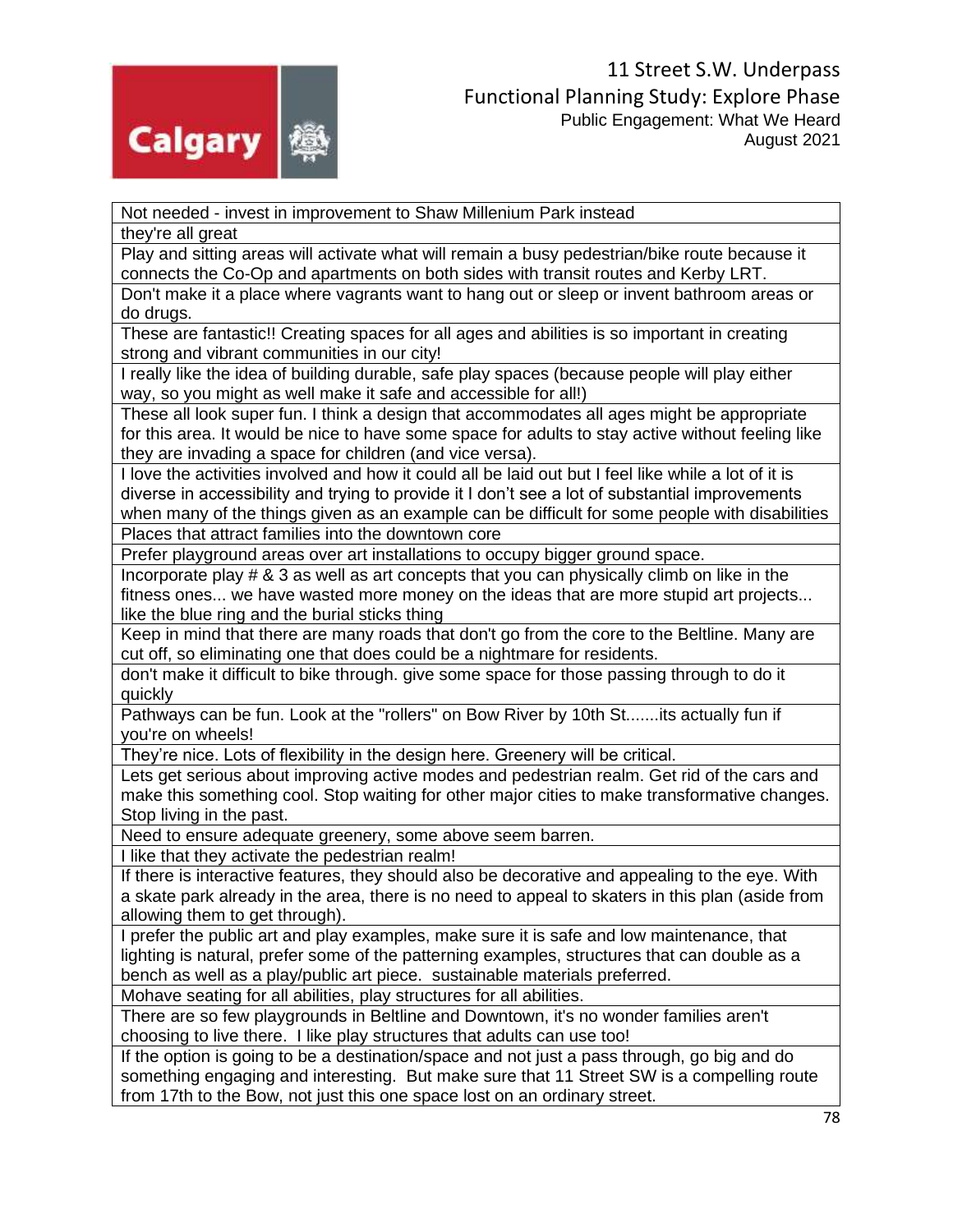

Love it. Where else can we do this?!

Shiny surfaces that get hot and reflect the sun have been problematic in sunny Calgary and I think they should be avoided.

Public art and natural spaces

Just please do it. I hope you get the support to do this. Downtown can be fun. Downtown can be filled with families. It doesn't have to be what it is now. Stuff like this can help it turn into a vibrant part of the city.

I prefer to see a mix of all of the above, not just one specific concept to the exclusion of all others.

All examples will be an improvement for a sorely needed space in west downtown.

I'm happy with any of these choices. I don't have children, but I can tell that amenities for children are relatively lacking in the downtown core, and more are always welcome. I might emphasise plazas, play and fitness over art for this specific location, but am supportive of public art in general.

Look to BIG architecture, better examples. These are all just ok but not outstanding.

Dont need more ppl near a train

While it doesn't have to all be useful all year round, something that would still promote active use or enjoyment (honestly, maybe some Art regardless) would be great.

See how many more of these photos have people actively engaged with the design of the area? Seems pretty obvious.

Need the ability to still keep car traffic moving. There is a park one block away.

Love unique all ages playgrounds!

This all looks life fun. Kids playgrounds attract families and families around means a place is safer.

I love it as a destination, this does not need to be a car underpass

I really like the idea of hill sides and whimsical environments that can be enjoyed by all ages. I also like the Chin up bars and bouldering walls

This has the potential to be amazing, but if the city isn't fully prepared to fund it

COMPLETELY, I worry that it will be just like... a sad little swing, and everything else will be the victim of budget cuts. Usable art (like chinook arch in the beltline) is neat too.

Public space alone isn't likely to make an area a destination unto itself, although it might serve as a stepping point to encourage businesses and the like to move in, making the area more desirable to live in.

See comments above

I really like these examples for activating the space.

All concepts look good. In terms of art, work with local artists that can create art that reflects who we are as Calgarians: multiculturalism, Indigenous art, etc; beautiful yet practical art.

If going this route, I would prefer to see a mixed use of the area rather than having it separated in to Play, Fitness, and Art. Believe there is enough space down there to have amenities for all age groups and wants.

Good to have play features that engage all ages. Especially teenagers and young adults who are not always considered for play space.

Not all spaces look accessible to all. The spaces that incorporate art and play as one are inviting and inspiring, others are just play or just art. Fitness and play will happen when artistically linked for all three themes equally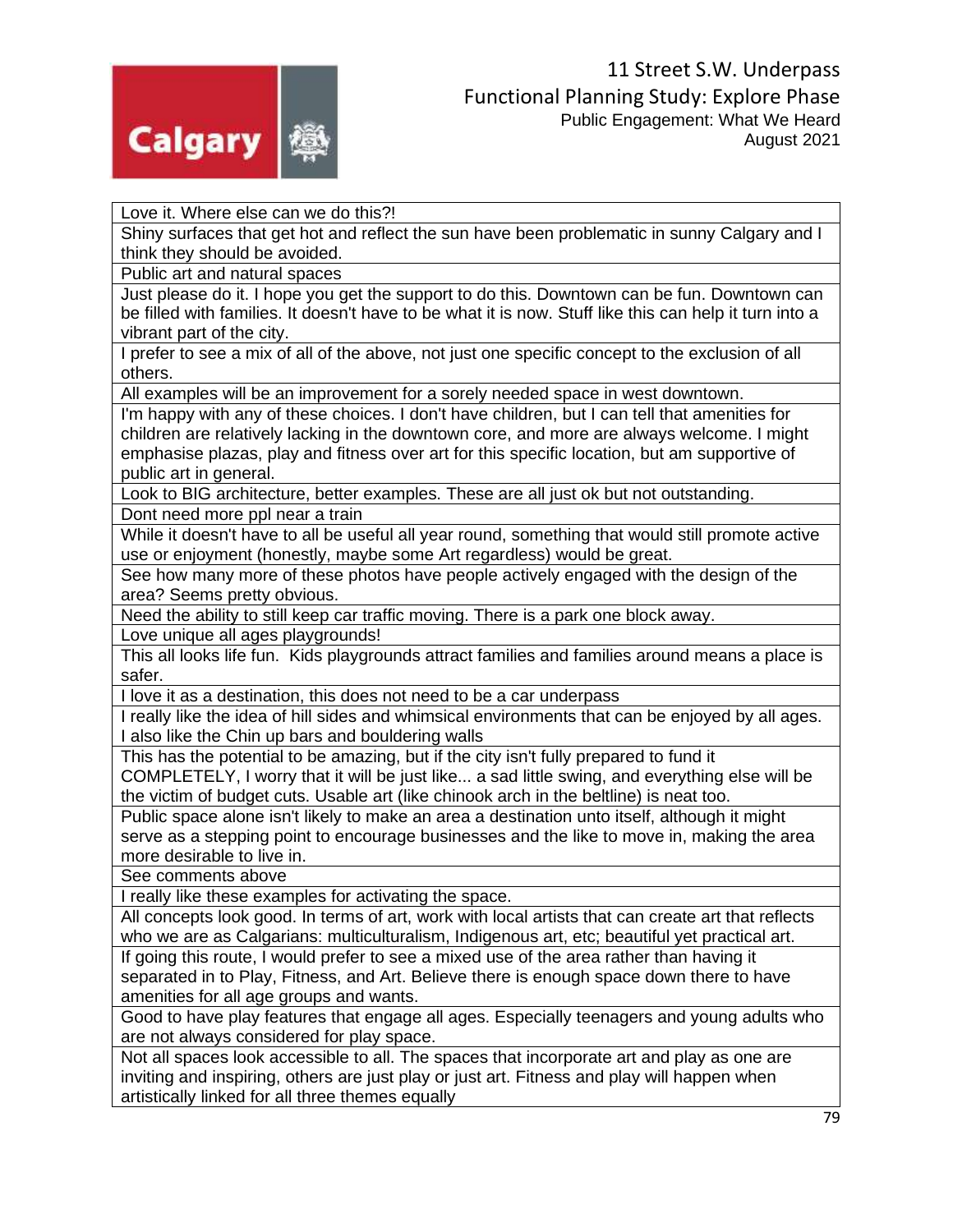

open to all forms of this as long as it is functional and meets the demographics of the area. For this space, I can't see a children's playground fitting in well.

Interactive structures that are not traditional "play structures" are more fun and interesting, love the combination of textures and colours to make it a space that could be fun all year round.

Yes, definitely playgrounds would be good. I know there's a need for fitness equipment so maybe a combination? And make sure the playground equipment doesn't skew too young.

I like the ability for play concepts. We need more of these in our community.

Again, these are excellent and would help address a shortage of parks and public spaces in the community.

There are more kids downtown and in the Beltline than there was in the past and I like that they'd have another place to place (because there aren't many here).

Playgrounds are nice, but long term maintenance is always lacking and one of the first to go in a tight budget. I hate big public art as it takes up public space as an obstruction and becomes an eyesore.

Not a big fan of the play/art/fitness concept for this project

I do not like these they are too cold. Add some green space

Is not an appropriate location for playground or fitness equipment

Make it the most badass playground on the planet.

the underpass bouldering wall looks like a maintenance and liability issue. The third and last play pictures look like a good start, but a bit minimal - I know you can do better, with the space in question.

All fantastic, the city needs much more of this.

No opinion on this one

The proximity of adjacent towers lends the space to something visually distinct with bright contrasting colours and patterns.

You should keep in mind that this is a roadway, and not a park. I am not in favour of the proposed designs, as they would overlook a transport corridor. These improvements should be considered for the areas along the river where it is comfortable for individuals to sit and relax.

## **Comments Received on Social Media Promoted Posts**

Comments are indented below to indicate when they are responses to a previous comment.

How about a bike lane between the two sets of rails? The trains will have to slow down and yield to the cyclists but this council puts bike lanes in all kinds of [omitted] areas, so why not on the LRT lines?

Love the ideas of adding more park space to a dense neighbourhood!

The problem with making this into an underpass is you make it almost impossible to bring any sort of heavy equipment into the downtown core. This is currently the only way in for some large cranes and heavy loads. The existing infrastructure still needs to be maintained.

There is not one proposed design that increases vehicle capacity, which is what an underpass is actually for. Why not have six lanes for vehicles, a covered bike bath and sidewalk? Now that would be good practical design. A growing city requires adequate infrastructure.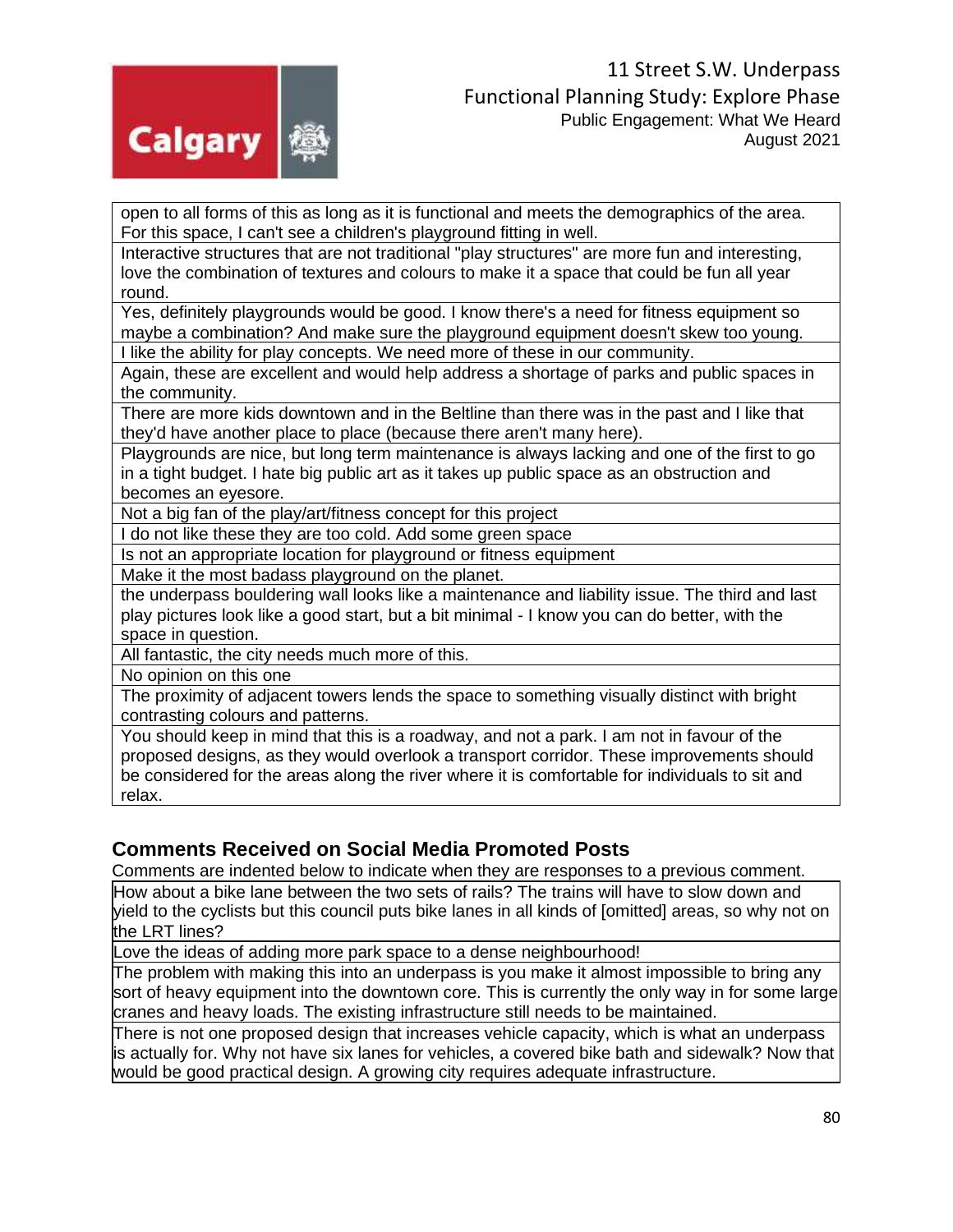

In fact while you're at it why not go under  $9<sup>th</sup>$  and tenth to. Have two lanes go from  $8<sup>th</sup>$  Ave to 11<sup>th</sup> Ave underground. this area would also be a great place for a cycle parkade and indoor bus stops

How about letting people provide input without it being pre-channeled into what you bureaucrats want. I bet the citizens know what we need better than you so-called experts at City Hall. So tired of being dictated to in a free country by a bunch of unelected self-serving people. :(

How about not burning money?

Why would you close springbank so early as well as 101<sup>st</sup> to highway 8? Have you abandoned those living in the city who work outside the city? You are not even remotely close to being finished the ring road at 101 $\text{st}$  and 17 $\text{th}$ . Who's making these decisions?

For starters, put the LRT underground, then figure out how to make the best of the gained space. Underground CTrain throughout Calgary, like every other major and sub-major city out there.

Can you just finish the things that you started? I'm sick of driving through construction zones, that haven't had anyone on site all week

They're not wasting money things will be replaced and maintenance needs to be done

Yes this has been needed for years! Train tracks through downtown is a disaster

ah..just leave it alone you'll screw it up ussual

Oh noooo. They just can't help themselves…

Take away all the street parking. Slow traffic to a crawler while destroying property values like you've done in Bowness and Killarney.

Maybe they should fix the roads everywhere else before thinking of fixing this one so in 6 months they can rip it up again

This is easy. Raise the CP tracks to go over 11 St. Job done.

tunnel under

First give our homeless a home & food !!!

Leave it alone….it's just fine.

Its ugly at those streets cause of the ridiculously tall apartment buildings going up on  $9<sup>th</sup>$  Ave and including the 40+ floor rental across the street from Co-op. Buildings that tall never should have been approved!

Better to have tall buildings than build outwards lowers housing prices and keeps our wilderness intact. Lowers the amount of driving down granted more parkades are needed. You are upset perhaps because you want better views. Pherhaps more money needs to be spent on making sure apartment complexes and condominiums are aesthetically pleasing. Which I do agree with modern architecture is bland.

Ultimately will require a pedestrian overpass to solve the train crossing.

Great suggestion!

How about a bridge so cars can get through too?

It looks like they're proposing an underpass. If they can get it in quickly and for a reasonable price, I'm all for it.

Quit trying to change things. What an't broken don't fix.

Respectfully, do you olive in this area? We did for many years and there's a lot to improve.